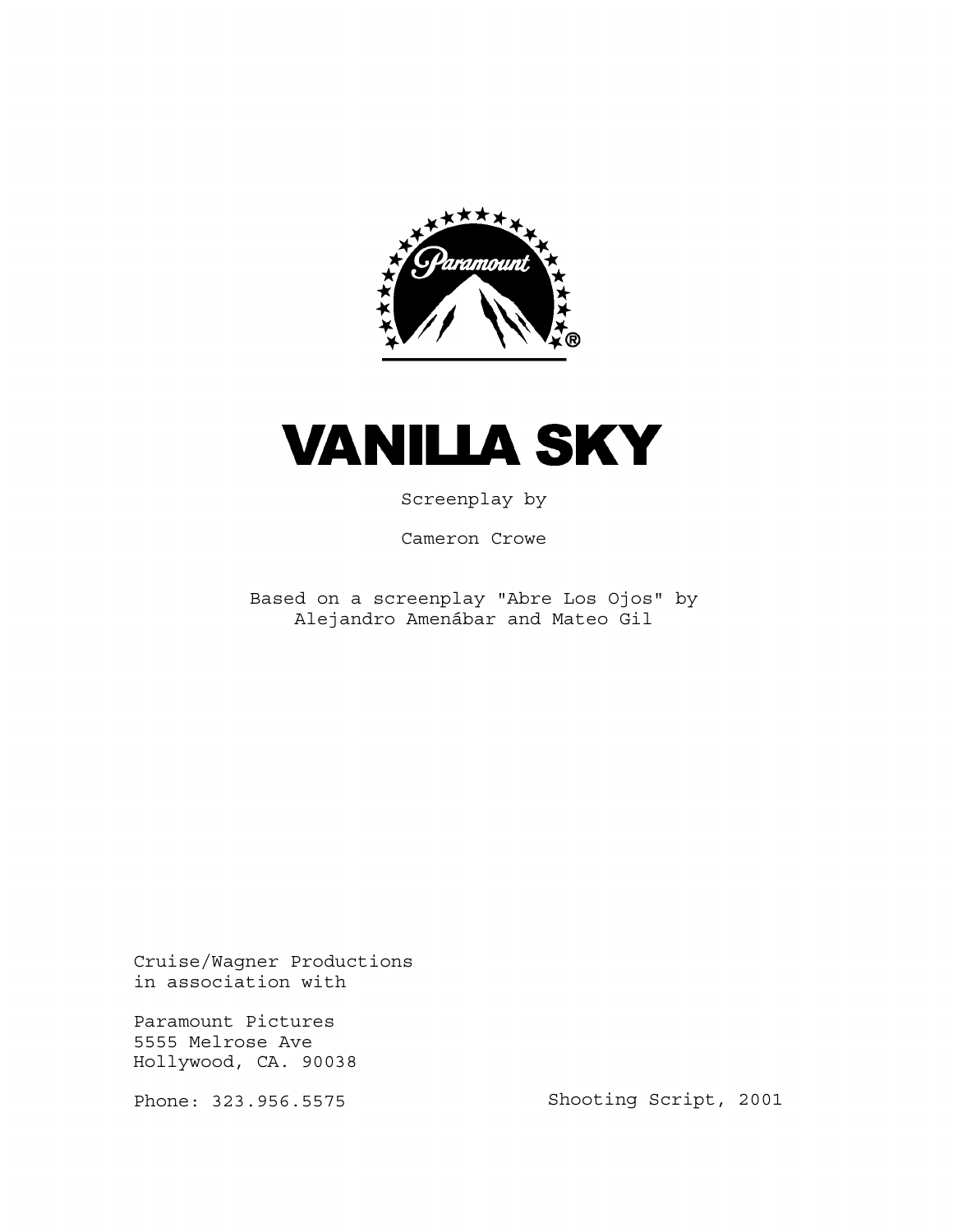ON BLACK

We hear a whooshing sound, getting louder.

A BLINK OF AN IMAGE

New York City from a perspective of flight, not an airplane, a swooping diving shot. Back to black.

> A WOMAN'S VOICE Abre los ojos... open your eyes... open your eyes •••

INT. DAVID'S BEDROOM - EARLY MORNING

DAVID AAMES, JR., 32, swings out of bed and sits on the corner of his mattress. It's a chilly New York City morning. Early sunlight glows around the corners of his curtains.

> A WOMAN'S VOICE • . . open your eyes ...

He reaches behind him to shut off a slim voice-activated clock-radio. He rises, a comforter draped around his shoulders, and heads to the bathroom.

INT. DAVID'S BATHROOM - MORNING

David regards himself in the mirror of a beautifully-tiled and well-appointed bathroom. In his thirties now, his looks have only deepened and improved. He brushes his teeth. He spots a gray hair, and holding tweezers, seizes and plucks it.

INT. DAVID'S BEDROOM - MORNING

 $\mu_{\rm N}$ 

David puts on a shirt. Checks his wallet for money. His bedroom is elegant and spare.

INT. DAVID'S NEW YORK CITY APARTMENT - MORNING

He slips down the stairs into the expansive living area of this deeply-textured apartment. A stunning, inherited book collection lines the walls.

INT./EXT. NEW YORK CITY GARAGE BELOW APARTMENT/STREETS -MORNING

David starts up his dark green sports car, and roars onto the New York City streets.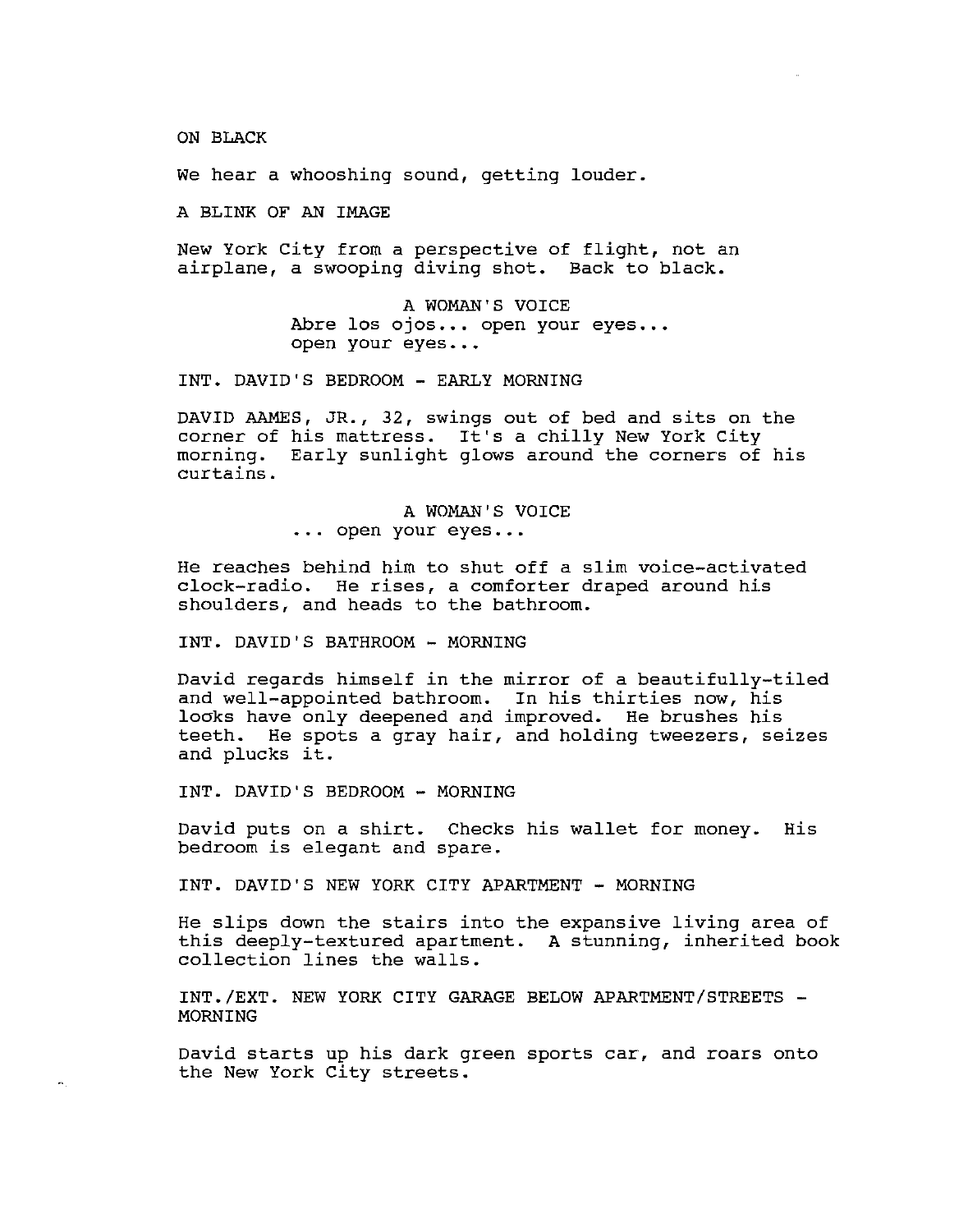EXT. NEW YORK SIDE STREETS - MORNING

David travels the side-streets to work. He senses a growing weirdness. The streets are empty. He looks at his watch. It's 8:12. He continues anxiously. Runs a red watch. It's 8:12.<br>light. Music rises.

EXT. TIMES SQUARE - MORNING

The most recognized piece of real-estate in the world is silent. It is as if the world's biggest parade has just silent. It is as if the world's biggest parade n<br>left, taking everybody with it. David pulls over lett, taking everybody with it. David pulls over<br>haphazardly. He exits the car, leaving it in the middle of the street. He begins to walk, faster now, as music rises. All the electricity is on. There is absolutely nobody in sight. David begins to run, searching for humanity. The  $bili$ boards  $-$  electronic and still  $-$  all sell easy solutions to his loneliness. He pulls up short, stopping and crying out in anguish. There is no one left in the world.

> A WOMAN'S VOICE Open your eyes... open your eyes, David...

> > DISSOLVE TO:

INT. BEDROOM - MORNING

David hangs out of bed, his mouth in an open silent scream. Covers his face with both hands.

> A WOMAN'S VOICE ••• open your eyes •.•

He reaches behind to shut off the same clock-radio, and its voice. He makes a relieved agonized sound into the pillow. Gets up, sees a pizza box... a container of soup... a remote control on the floor. We hear an incisive voice with a comforting lilt - a man we'll meet later.

> A MAN'S VOICE Well, I suppose the empty street meant loneliness.

DAVID'S VOICE You're a shrink. You"ve got to do better than that.

A MAN'S VOICE I'm a doctor. Let's not stereotype each other. Not all rich kids are soul-less, and not all psychologists care about dreams. The question is how you

Ĩ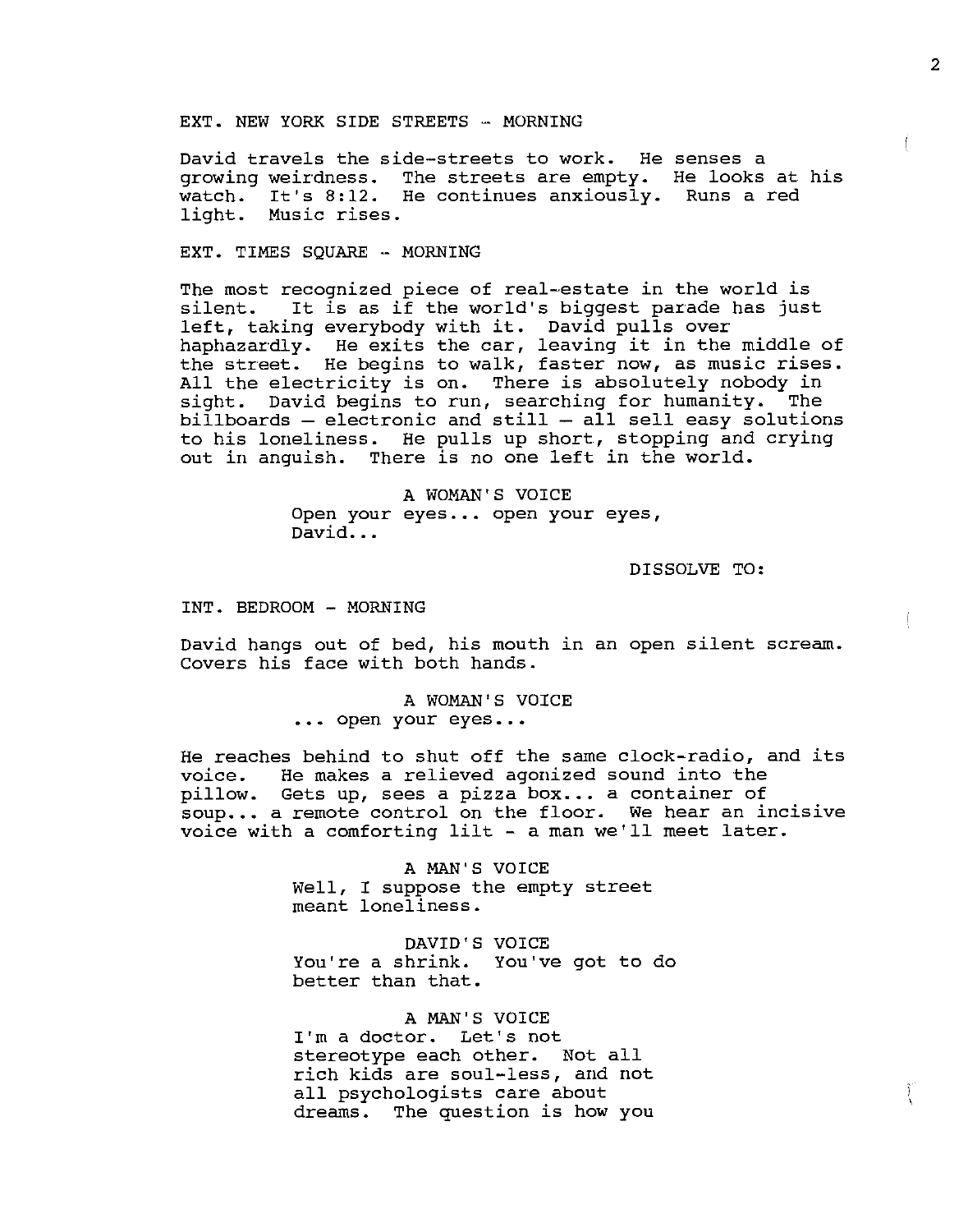got here, and why you've been charged.

DAVID'S VOICE What do you want to know? I was about to turn *33.* I ran three magazines, and a world-wide publishing house. On most days I actually fooled myself into believing it would last forever.

INT. BATHROOM - MORNING

David checks himself in the mirror. Seizes and plucks that same gray hair.

> DAVID'S VOICE Isn't that what being young is about? Believing secretly that you would be the one person, in the history of man, who would live forever?

INT. BEDROOM - MORNING

David enters, reaching for his wallet, repeating the morning ritual. A figure stirs in the bed behind him. She leans upward, wearing David's college basketball tank for a pajama-top. She's warm and wicked, a mildly reformed party girl, the kind of girl first-novels are written about. She is JULIANNA GIANNI, 25.

> ,JULIANNA Where you going so early?

DAVID (slightly self-conscious) Hey, don't record any more messages on my alarm-clock, okay?

JULIANNA

Why not?

DAVID I'll think we're married or something.

# JULIANNA

Don't you ever say that word. Or I'll never come over here and bring you chicken soup and fuck your brains out again.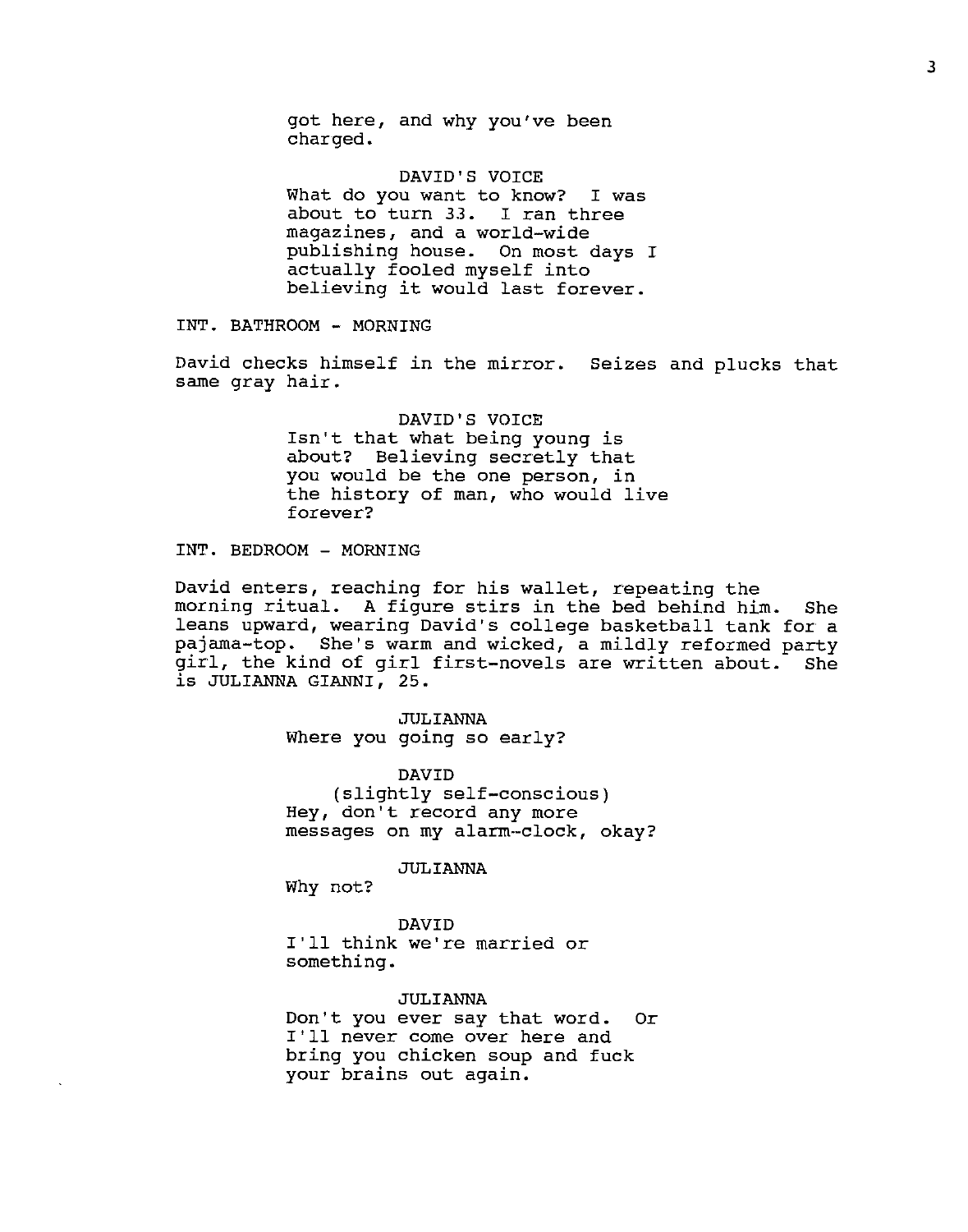DAVID (O.S.) (exiting, from other room) How's your cold?

JULIANNA Still there. How's yours?

DAVID (O.S.) I guess you took my mind off it.

She pulls a pink pill-box purse from the nightstand, withdraws a multi-colored phone.

> JULIANNA Reyna, it's Julianna. I missed my audition. (dramatic, like Bette Davis) I lost my head. Listen, I have to go. (whispers) I'm with David.

INT. KITCHEN - MORNING

David in his steel-and-linoleum bachelor kitchen. Julie swings into view. Her blouse is unbuttoned two buttons too many, down to mid-chest. She gives him a kiss on the cheek and lingers. David grabs a racquetball bag, talks to the next room.

> DAVID Help yourself to whatever you want. Set the alarm, Maria will clean up. Lock up when you go. And... you are the greatest.

> > JULIANNA

Bye "honey! "

DAVID Bye "honey!" I'll call you later.

JULIANNA

When? When?

DAVID

Soon!

They have a comfortable, healthy, mutually satisfying, gloriously superficial relationship.

4

 $\left\langle \right\rangle$ 

Ţ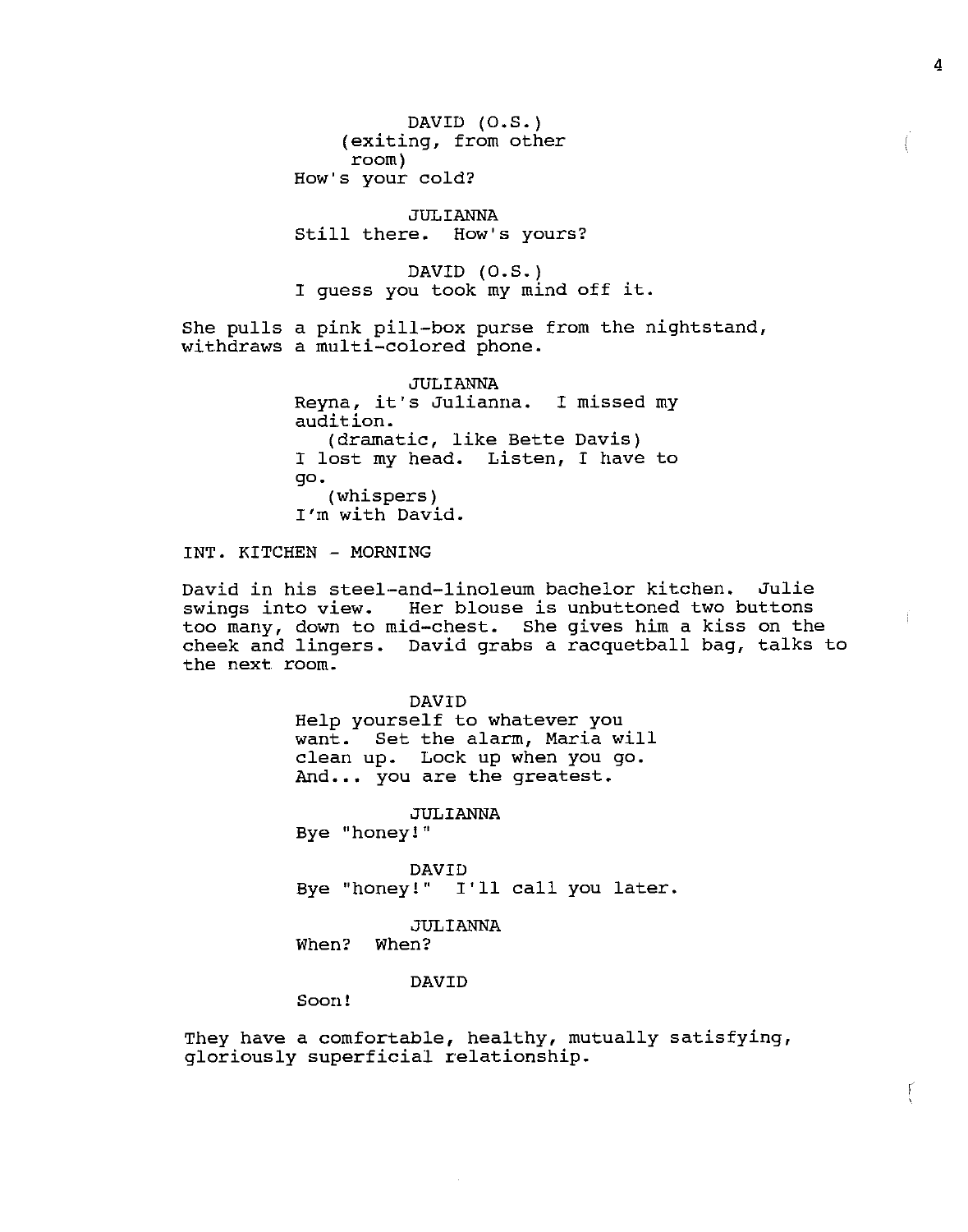# INT./EXT. NEW YORK CITY GARAGE/STREETS - DAY

David is about to enter the green sports car, then thinks better of it. He fires up a knock-around beater car from his collection. He drives into the street which is, comfortingly, now full of people. We hear R.E.M.'s "All The Right Friends."

EXT. NEW YORK SIDE-STREETS - DAY

David drives the crowded streets. It all seems more poignant today. Life is good again.

EXT. BRIAN'S APARTMENT - DAY

David pulls up to a lower-end apartment, checks his watch. Enter the hung-over BRIAN SHELBY, 30ish. In a world of acquaintances, Brian is a true friend. He has all the qualities of Abe Lincoln and, much to his chagrin, the looks too. He hops in the car with racquetball bag.

> DAVID Did you reserve the court?

BRIAN Easy. I can't handle heavy conversation at this ungodly hour.

DAVID I'm sorry to do this early. I gotta be done by 10.

Car phone rings. David checks Caller ID - it's his office. He clicks on.

> ASSISTANT VOICE (RACHEL) You're not going to make the 8:45, are you?

DAVID How did you find me?

RACHEL'S VOICE David Aames, you have to check the colors of the letters for the new issue of Rise.

DAVID What are the colors?

RACHEL'S VOICE Yellow-and-red... or the traditional white.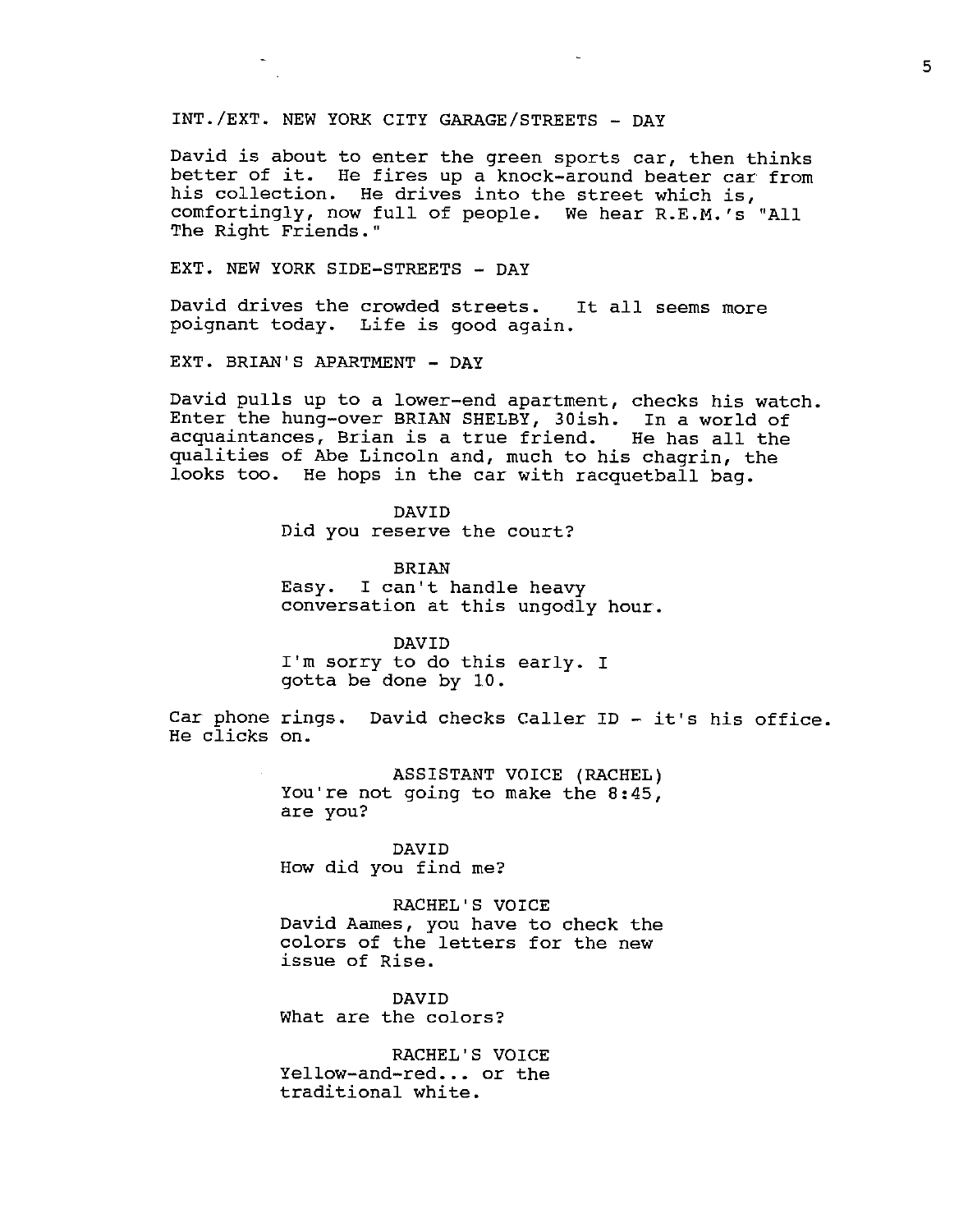DAVID Let me think about it.

RACHEL'S VOICE David, please. Don't be late for the ten o'clock with the board.

DAVID Okay, but don't tell anybody where I am - I don't care if God calls. I'm very busy.

BRIAN Can't you just get rid of that board?

DAVID The Seven Dwarves? No.

BRIAN Those people drive you nuts.

DAVID And that was the desire of my father, who hired them.

BRIAN (suspicious pause) You fucked Julie Gianni again, didn't you?

David takes off driving.

INT. ANOTHER STREET - DAY - DRIVING

BRIAN I know someone was there when I called. You had that tone. (imitates nasal phone voice) Oh, no man, I've got a cold. I'm hanging in tonight.

DAVID (shaky defense) I had a cold. I was alone.

BRIAN Fine. You can do whatever you want with your life

DAVID

Thanks.

*(*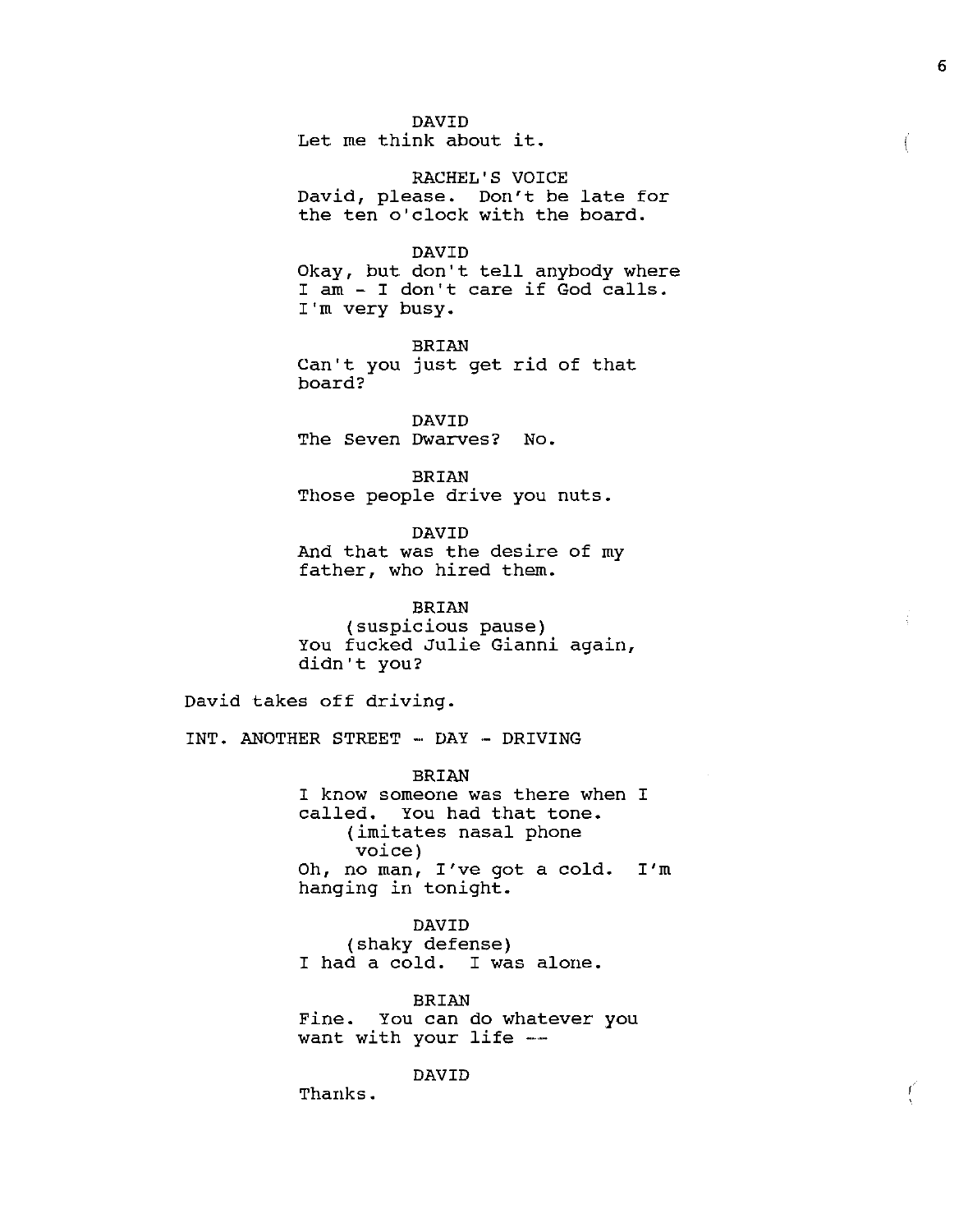BRIAN<br>-- but one day you'll know what love truly is. It's the sour and the sweet. And I know sour which allows me to appreciate the sweet.

DAVID Julie Gianni is a friend. Sometimes we sleep together.

Brian howls in pain, like a hurt dog.

DAVID

 $What - -$ 

BRIAN My dream girl... Julie Gianni... is your... fuck buddy.

Brian emits another pained howl. David reaches over to change the music.

> DAVID What do you want to listen to?

BRIAN Slow down, man.

DAVID What have we got here  $-$  Barcelona, Looper •.. Radiohead?

Brian freezes at what he sees.

BRIAN Look out! Look out!

David turns and sees he's hurtling into the back of a car stopped just in front of him. Clenching he hits the brakes, narrowly avoiding a high-speech collision. And then... to his right... another car comes hurtling toward him... and stops within an inch of deadly impact. There is an awful moment, as the second car blares on the horn. Traffic continues, but the lingering feeling of dread and confusion is still in the air.

BRIAN

Fuck!

DAVID (annoyed) We almost died.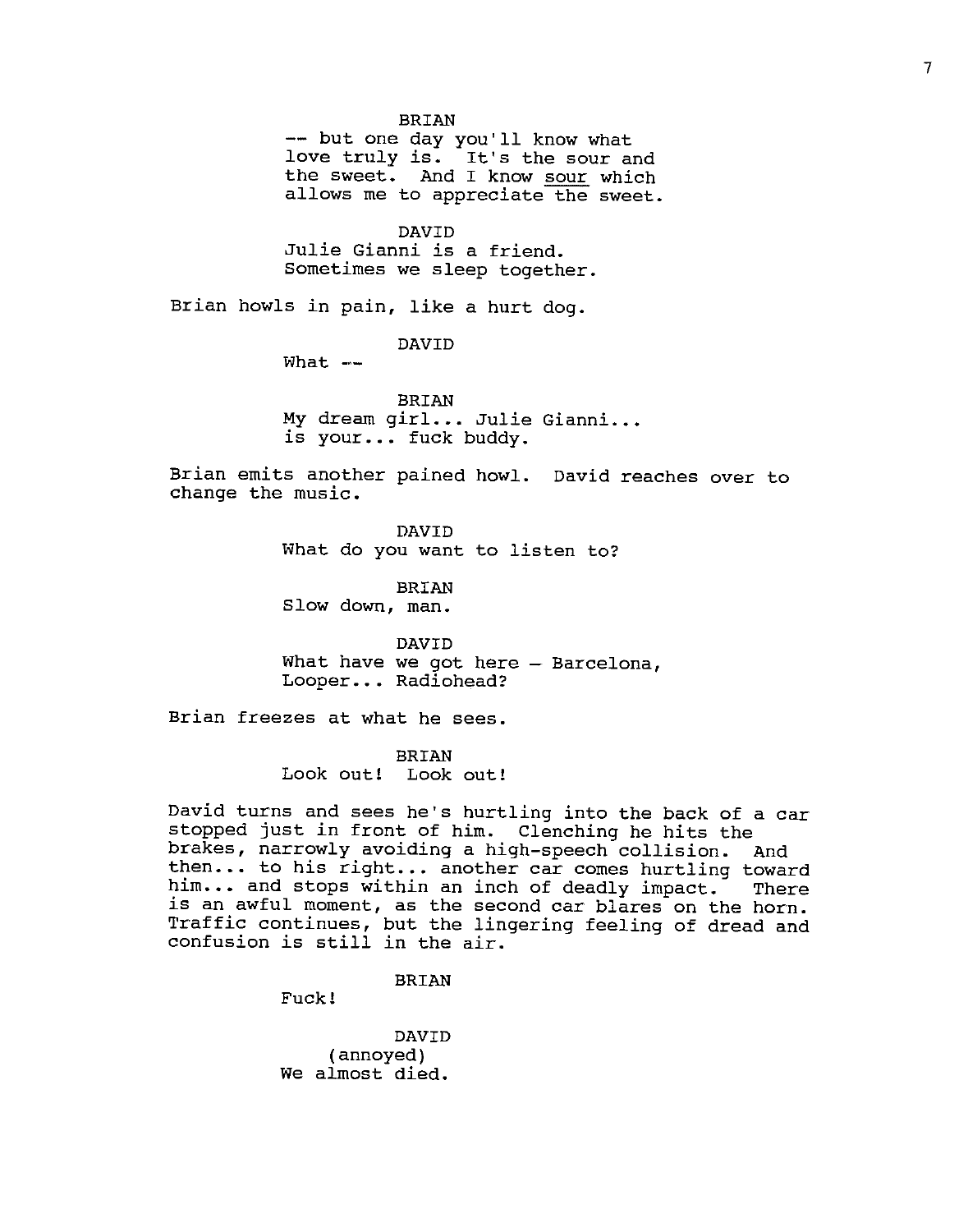I know. My own death was right there in front of me, and you know what happened? Your life flashed before my eyes.

# DAVID

How was it?

BRIAN Almost worth dying for.

Pedestrians continue walking around the honking tangled mass of the near--accident.

EXT. AAMES PUBLICATIONS - DAY

David meets Peter Brown and RACHEL, his second assistant, at the front of the well-appointed headquarters of Aames Publications. Aames hops out of car and heads into the building.

INT. AAMES PUBLICATIONS - DAY

David Aames Jr. turns down the corridor of Rise Magazine, a male youth-culture-style magazine. Rachel gives him daily tabloid reports, continues with the essentials.

#### RACHEL

The art department needs a decision on the colors. Yellowand- red, or white? And the board is pissed you're late.

#### DAVID

You changed your hair.

David taps on the window of the art department, in panic over several cover mock-ups. He gives a presidential thumbs-up, moves on. They look at each other, trying to decipher if the thumbs-up was a decision.

> ART EDITOR Did he mean the yellow-and-red or the white?

David passes a holdover from the old days, older Receptionist (BEATRICE) who speaks uncomfortably and gruffly into a headset. She gives David a knowing look late again.

> RACHEL They're all waiting for you. And David - opinions are expected.

I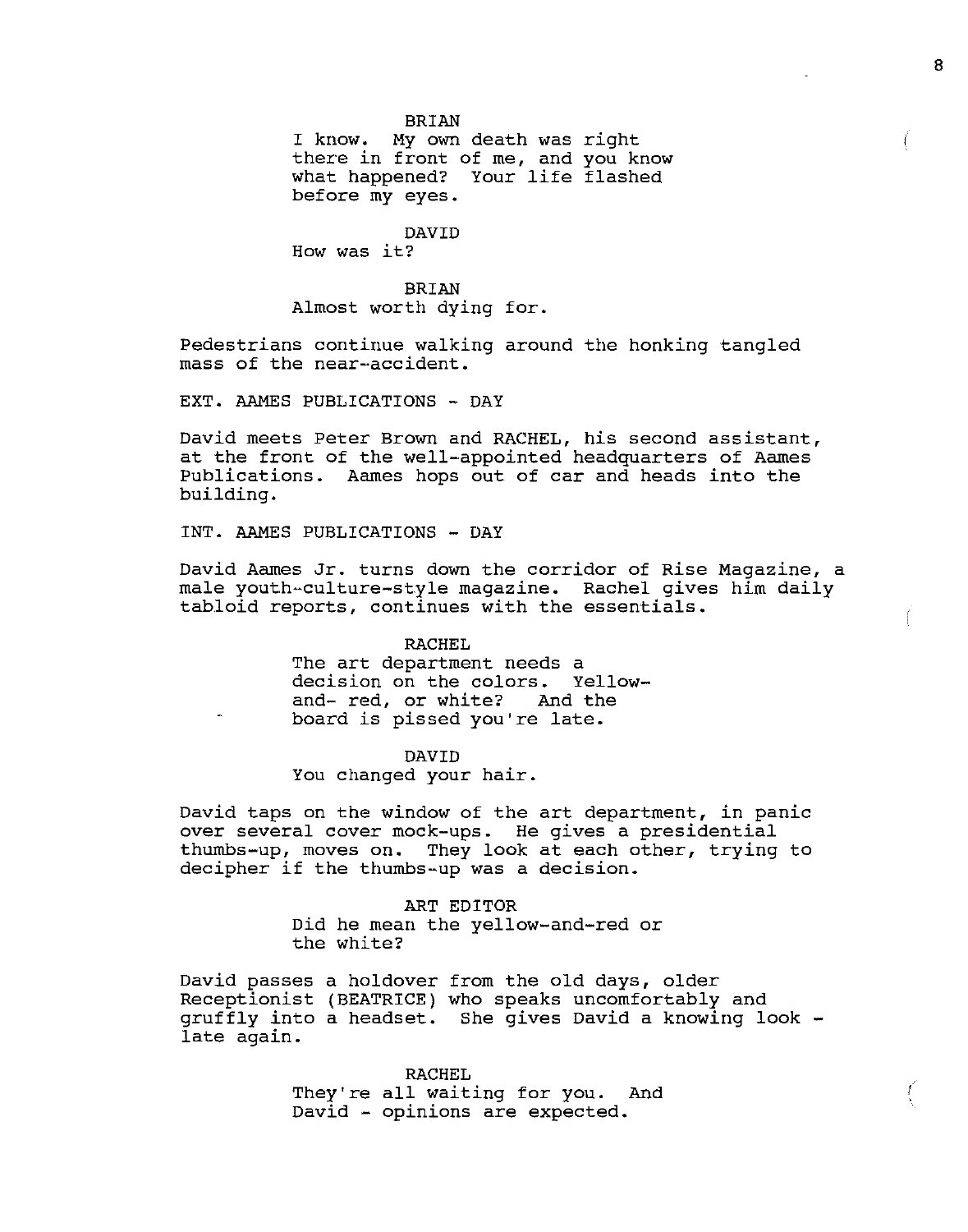A MAN'S VOICE Do you dream about the Board, David? The Seven Dwarves, as you call them?

David walks into the office. Framed original photos from album covers co-mingle with a splash of cultured art and books. Seven very-interested and very-alert looking Older Executives wait.

> DAVID  $(V.O.)$ Sneezy, Bashful, Sleepy, Happy, Doc, Dopey, and of course, Grumpy.

**GRUMPY** (skeptical) How was Aspen?

DAVID (playful, mock drama) Good. Now I want answers, and I want them now. (pause) How's it going?

He gestures charmingly, easily, and bows with apology over his lateness. All are happy to see him. Sort of.

> DAVID'S VOICE They still look at me like I was still eleven years old.

## FLASHBACK

David at 11, blithely skateboarding the hallways. He passes Beatrice, who turns to an editor.

> BEATRICE He's going to inherit everything. He gets it all.

INT. PRISON PSYCHIATRIC UNIT - NIGHT (INTERROGATION  $# 1$ )

The light from a small line of chicken-wired windows cuts through the blackness. In the shadows of this dank room, we hear his voice but we do not see him. It is the smaller, slightly muffled tone of David Aames. In the shadows, he wears a mask.

> MCCABE You're scared of your dreams, aren't you?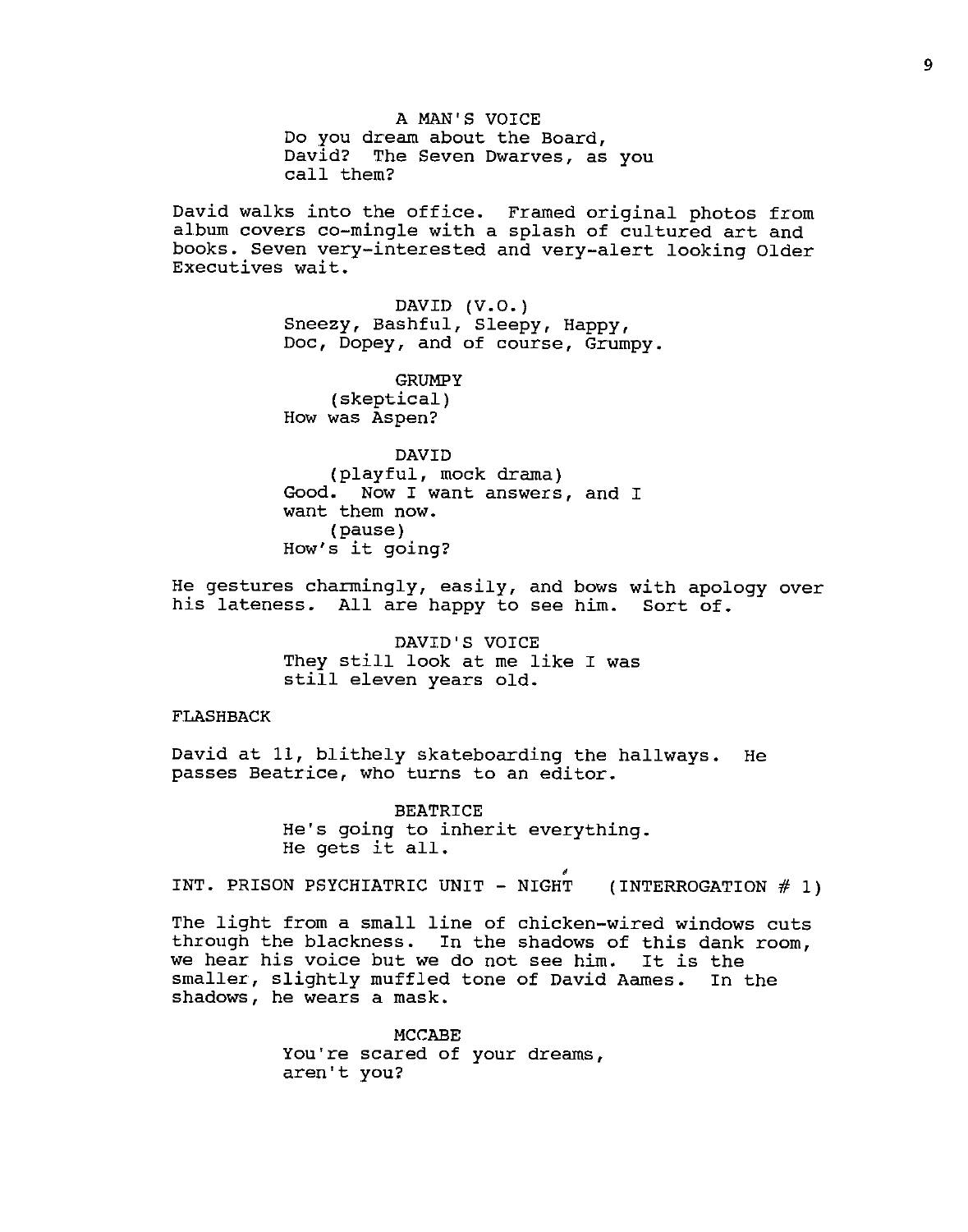Portrait of CURTIS McCABE, 52. Doctor of Psychiatry, prison division. He's far too wily to spend the currency of his brilliance just yet. It's too early in their relationship. He stands tall, leaning on a steel desk, polishing his glasses with end of his coat.

DAVID

It's a nightmare either way.

MCCABE Is that how do you explain what's happened to you?

DAVID

What  $--$ 

MCCABE What happened to your face?

DAVID I'm not talking to you anymore.

MCCABE And you don't want to show me your face.

#### DAVID

No.

MCCABE Do you know why you're here?

DAVID

(sarcastic) The conversation, the coffee --

## MCCABE

David - the part where we parry and joust, and get to know each other bit-by-bit .•. we're going to have to skip it. You've been charged with murder. In four weeks, a judge will determine your fate based on what I write. You will talk to me

There is no murder! It didn't happen! I don't have to talk to anybody! DAVID

A Contentious Prison Guard (AARON) swings his feet down and gets up from watching a 17-inch television on a stool. He exits into the bigger room to quiet down David Aames.

 $\left($ 

7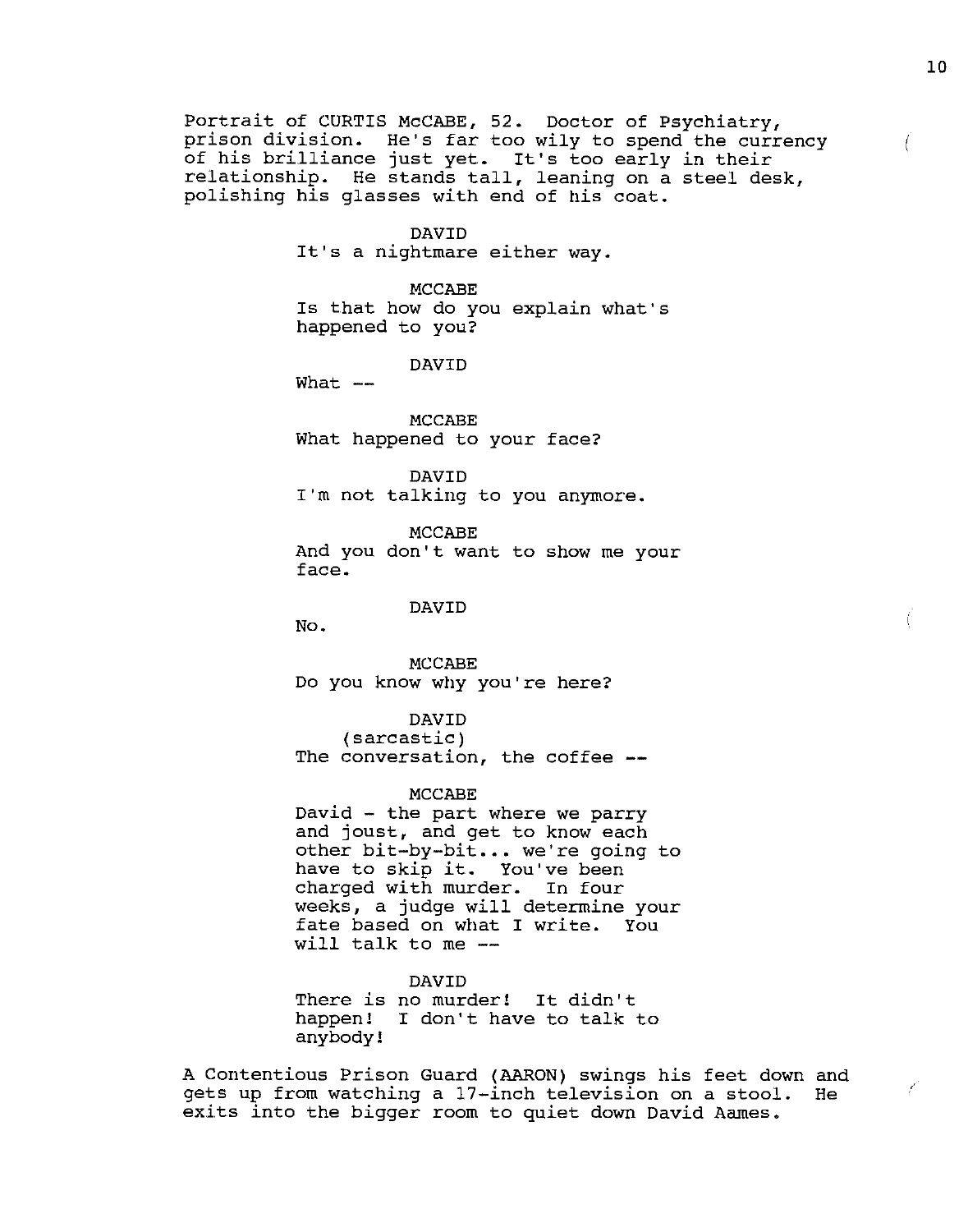Slight push in to show the television show he is watching, and we see a snippet of "To Kill A Mockingbird."

> AARON You want me to help -

DAVID Get the fuck away from me.

AARON Take it easy, Sunshine.

DAVID Get the fuck away from me.

AARON Take it easy, Face. Your whole story is full of holes!

With great power, McCabe advances on the guard. His presence, when he turns on the switches, is considerable.

> MCCABE. Stop! Please leave. Right now. I'll take responsibility.

AARON (whispering, exiting) I'm gonna get you, Daddy's boy little freak.

DAVID My parents are dead, you fuck!

MCCABE

Enough!

The Contentious Guard leaves.

MCCABE Is it true?

DAVID (sing-song) Good cop... bad cop.

MCCABE That you're a Daddy's boy?

# DAVID

(in darkness, by rote) Primer on David Aames, Senior. My father was not built for the 21st Century. He never ate at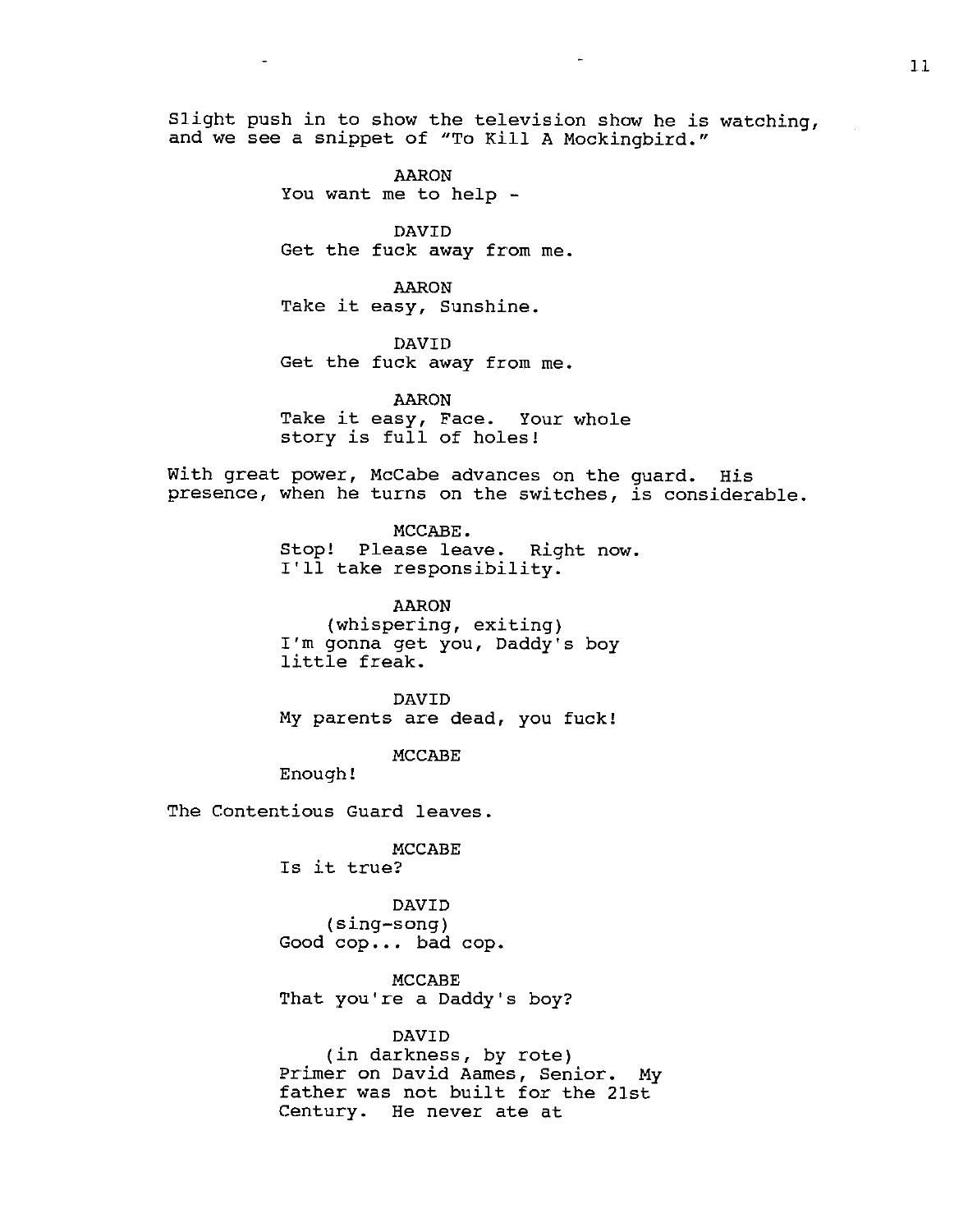McDonald's, not once, and never watched television. Yet his biggest magazine is still TV Digest. He and my mother threw the grandest parties of the literary world. He ballooned, jumped from planes, sought adventure... His autobiography is the manual for every cutthroat publisher in New York. It's called Defending the Kingdom.

### MCCABE

I've read it. Page 127. "David Junior was a delight as a child." Did I miss something here? Is that all he wrote about you?

#### DAVID

I don't think he ever got over the fact that I was terrified of heights. And when he and my mother were run over by a drunken teenager on New Year's Eve, ten years ago...

David Aames moves closer to the light. We see a strange bavid Aames moves croser to the right. We see a serange<br>bland expression of his mask, at first other-worldly... and then more clearly.

#### DAVID

... he left the keys to the Kingdom to me...  $51\frac{1}{2}$  control,  $49\frac{1}{2}$ going to a group of seven board members who all thought they were first in line.

#### MCCABE

And you believe the Board, the Seven Dwarves, put you here to take control of your company.

#### DAVID

What do you care?

#### MCCABE

We're just talking. And tonight's Wednesday night, and I go to Black Angus for dinner with my daughters on Wednesday nights, so I'll have to leave soon. You understand that our time is limited, don't you?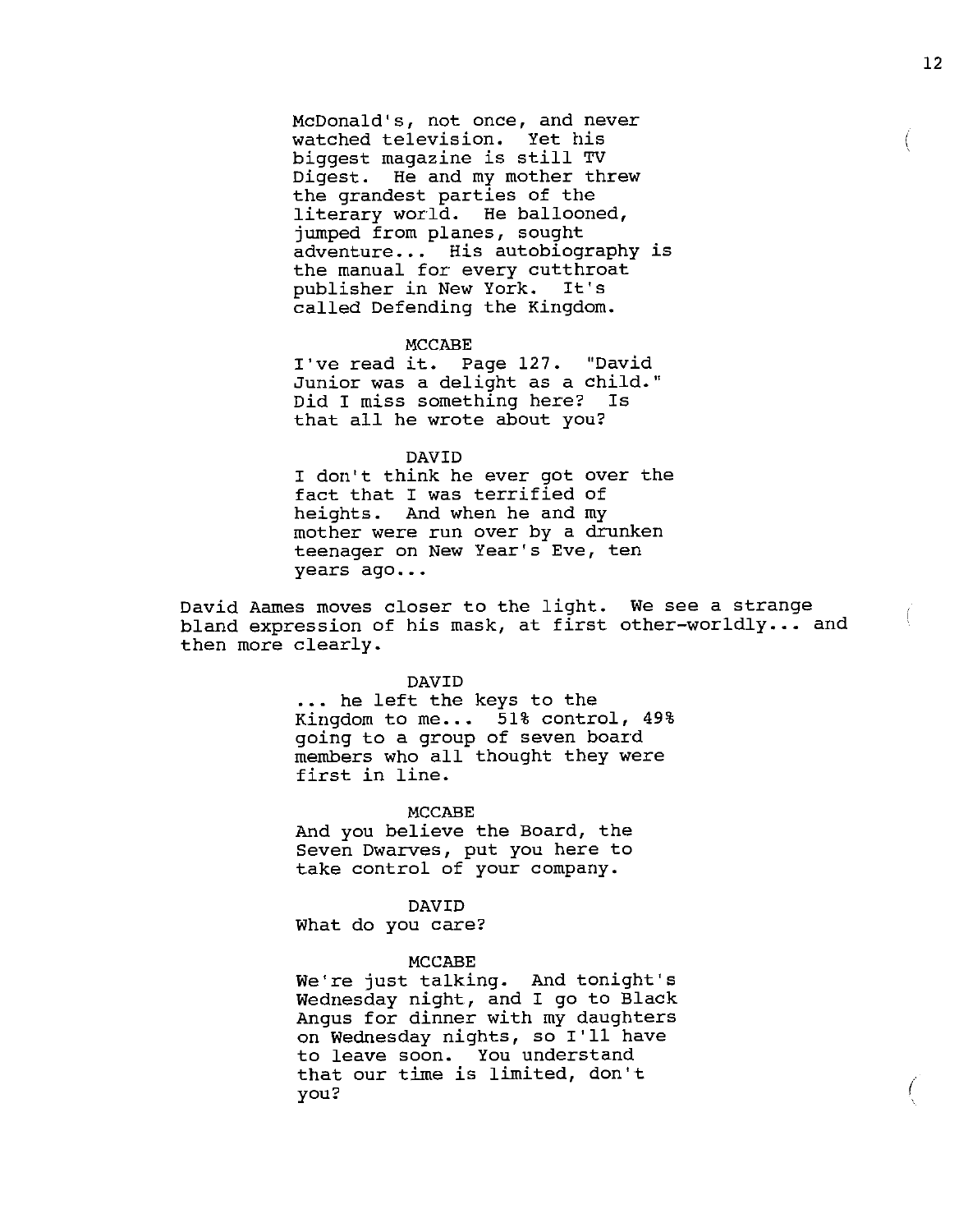DAVID If I talk, you'll just think I'm crazy.

McCabe gathers his things.

MCCABE With all the respect I can offer a man wearing a latex mask and spouting conspiracy theories, David, trust me - you"ve crossed that bridge.

DAVID Fine. Enjoy your dinner.

Somehow the lilt in McCabe's voice draws him closer.

MCCABE There are five basic emotions in life. Tell me. What emotion gripped... him... before he entered that cell? Was it Guilt?

Shadows. There is no answer, just a rustling and a growing sense of anticipation in the darkness.

> MCCABE Hate? Shame?

Shadows. Still no answer.

MCCABE

Revenge...

McCabe now shows the invisible skill with which he has brought his client to the precipice. And now, with one word, he invites David Aames to look over.

MCCABE

Love?

In the darkness, a rustling and the slight turn of a head.

MCCABE I'm completely on the wrong track, aren't I?

> INVISIBLE DISSOLVE TO: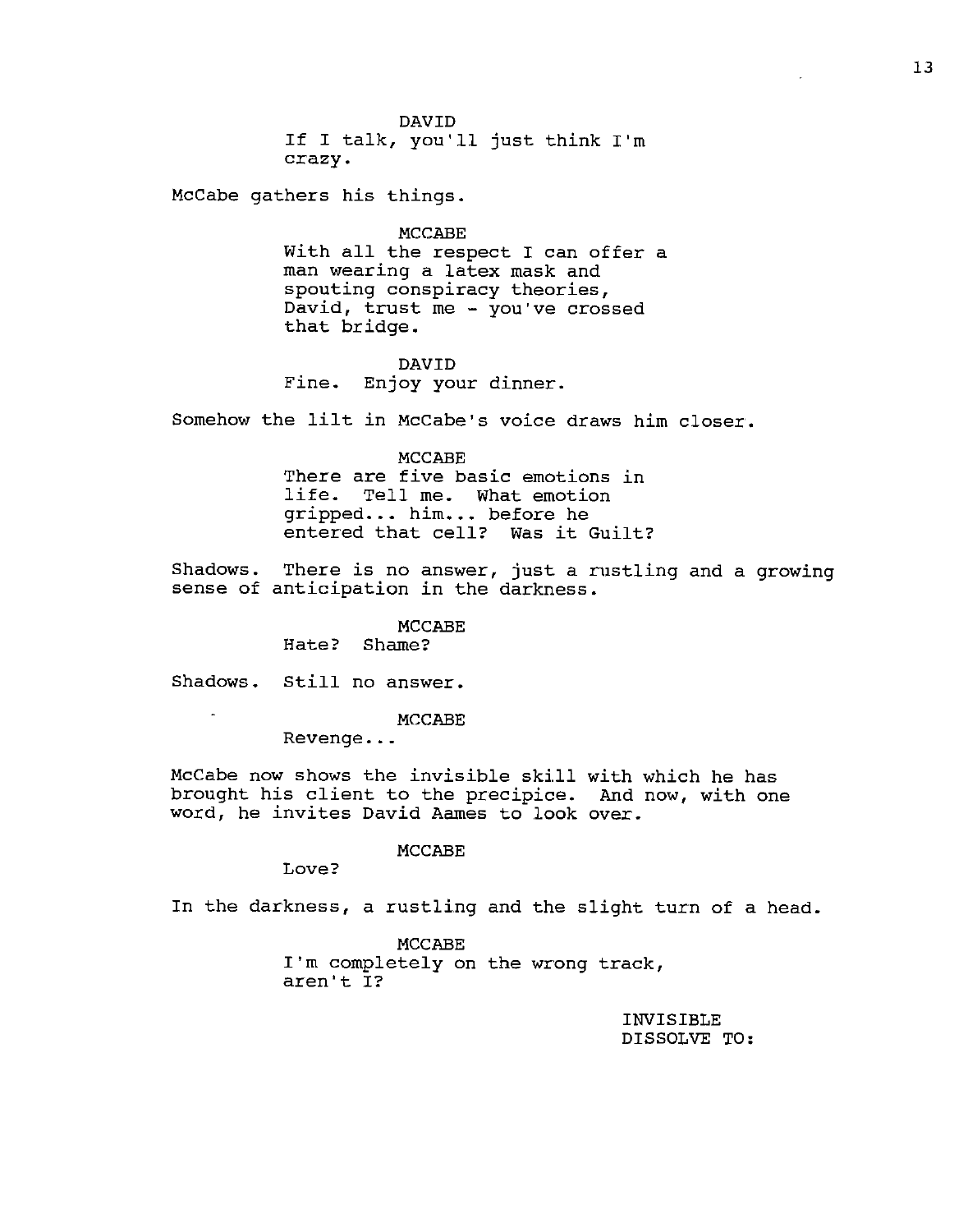INT. DAVID'S APARTMENT/BACK ROOM OFF KITCHEN - NIGHT

From the darkened back room, David Aames appears with ice, and re-enters his party.

# DAVID

## Who needs ice?

Aames moves  $-$  swirls is more like it  $-$  through into his party, which is nicely underway. Upscale. Modern. Part literary crowd. Part fashion crowd. He's great in a Surrounded by people, David Aames comes alive.

DAVID MOVES THROUGH PARTY

catching the attention of a model. (LYNETTE)

LYNETTE David! Happy Birthday.

DAVID Jesus, you have the greatest taste in shoes I've ever seen. Bar none. Anywhere.

A Woman Caterer in Whites (EMMA) slips by with a knowing smile.

> EMMA THE CATERER The old place sure looks more crowded with people in it.

DAVID Emma, do you know Lynette?

EMMA THE CATERER No, but I shudder to think what we might have in common.

David notices that Brian Shelby has arrived with a guest, a Woman who struggles with a package and a very large coat. On first glance, she's just another girl. On second glance, she's a killer. He notes her oddly funny behavior. She removes the coat to reveal a very simple natural beauty. She is SOFIA SERRANO, a 27 year-old city girl with a barely containable life-force. Enter PETER BROWN, David's male assistant with surreptitious headset. He gestures to a stereo appliance set up in David's living room.

> PETER BROWN The Living Stereo system is online and looking great. It's an

 $\left($ 

I \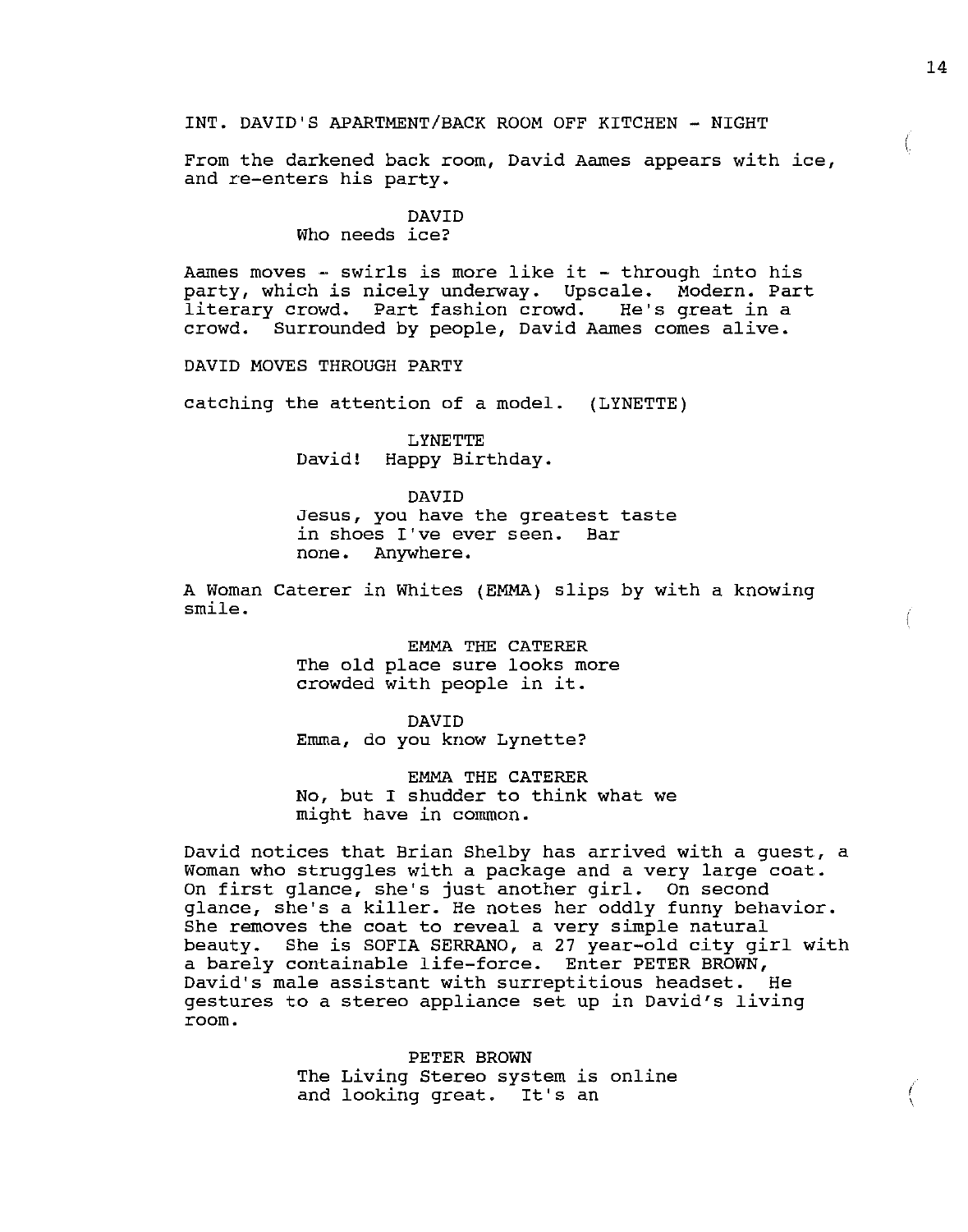amazing prototype. They'd love an article on it if you like it...

David nods, still focused on Sofia. Suddenly, he finds he can't take his eyes off her.

> PETER BROWN ••• and happy birthday, sir.

# ANGLE ON FRONT ENTRANCE

j

as David arrives to greet Brian and his guest.

BRIAN Hey man. Happy birthday and all the usual shit people say to each other. How you doing?

DAVID Livin' the dream, baby. Livin' the dream.

The two friends hug. David shares a quick glance with Brian's date, who still burdened with coat.

> BRIAN (to Sofia, as in 'meet the notorious ••• ') Meet David Aames.

## DAVID

(can't help but flirt) And to what do I owe this pleasure, the pleasure of --

SOFIA (playful) - the pleasure of Sofia. Serrano.

BRIAN We met today at the library, if you can believe that --

SOFIA I'm sorry about my coat. It's too big for your closet.

BRIAN<br>- we were both pretending to be intellectuals.

DAVID No no, I think it's amazing. I love your coat.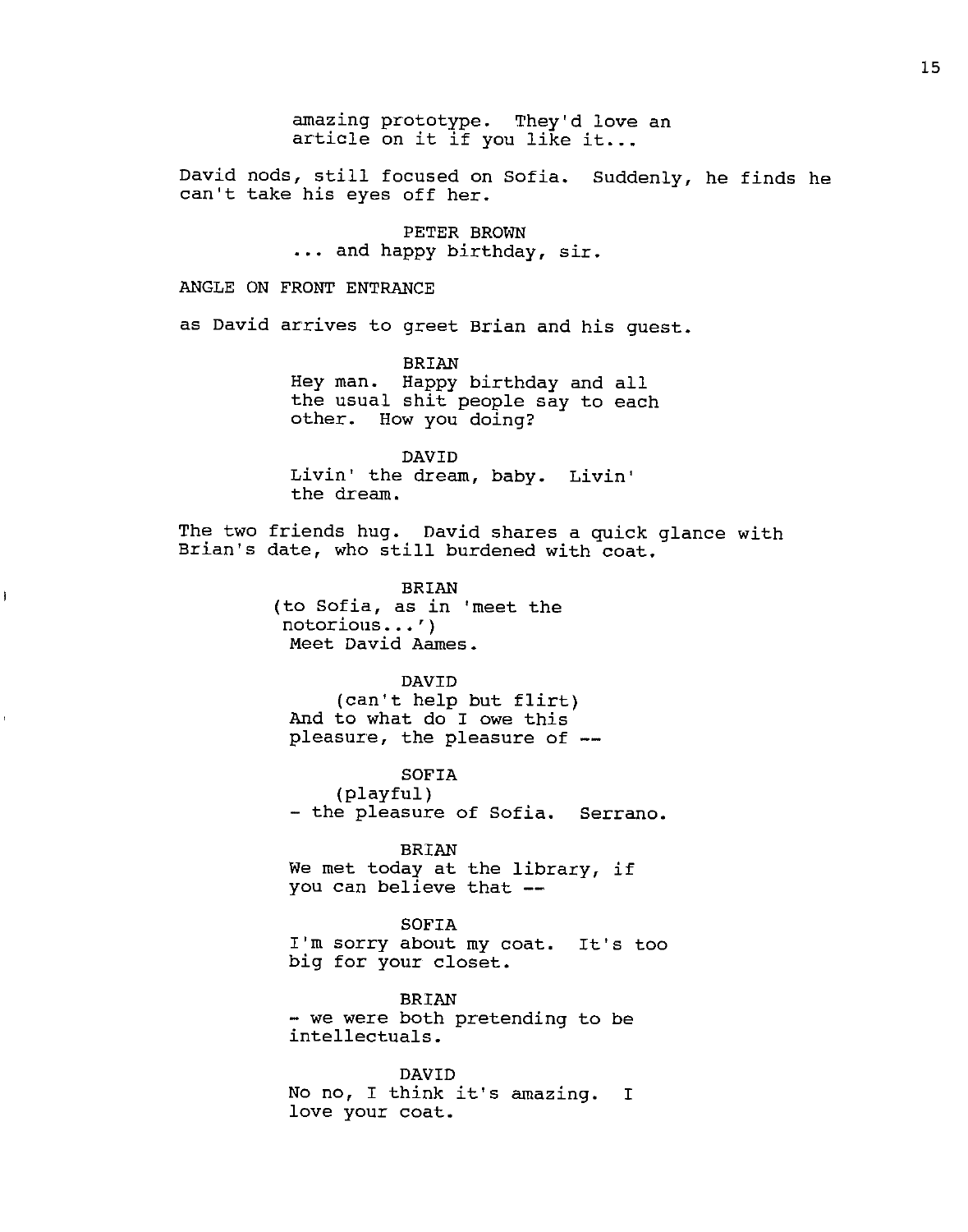SOFIA I overdressed. I mean I underdressed.

BRIAN I'll just continue like you're both actually listening to me.

SOFIA (to David) Do you have another room to put it in?

BRIAN (invisible, re: their chemistry) I have ceased to exist.

DAVID Well, Madison Square Garden is nearby, it might fit there.

SOFIA (shoves David playfully, as in touche) Happy Birthday.

Her upbeat physicality is intoxicating. Sofia hands David her present.

> BRIAN We picked it out together.

Neither look at Brian. Brian takes a breath. He's been here before.

> DAVID Thank you.

BRIAN We picked it out together. We...

SOFIA

Welcome.

BRIAN Stop flirting and open it.

DAVID

Okay.

BRIAN Let's get a drink.

*i*  '·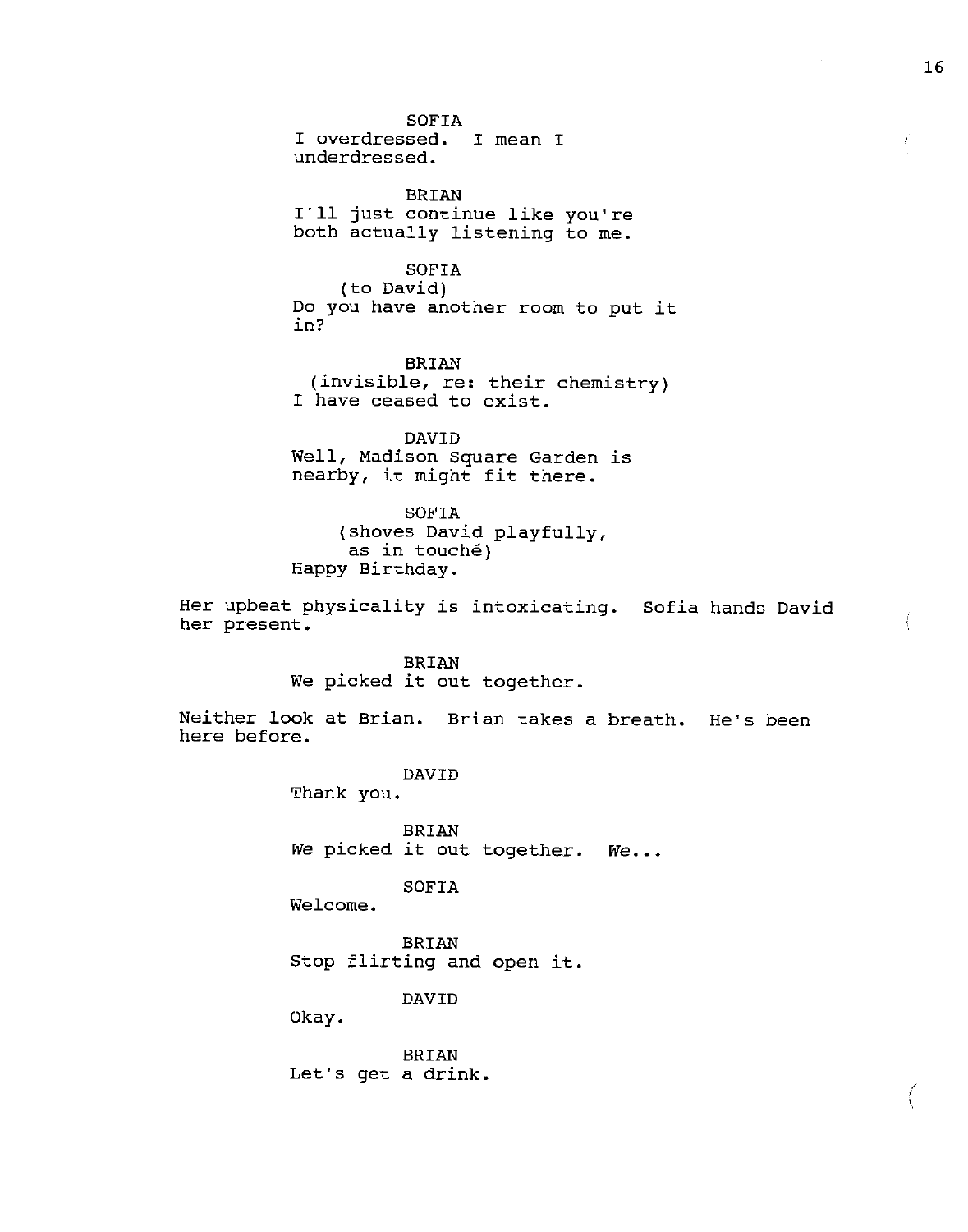SOFIA

Okay.

# DAVID I'll leave this upstairs.

David exits. They are left to consider his personal charisma.

ANGLE ON A HOLOGRAPHIC DISPLAY CONNECTED TO STEREO

An odd and disarmingly beautiful display of Coltrane performing "My Favorite Things" in David's living room. Sofia passes a hand through Coltrane's image, admires it.

ON DAVID

 $\mathbf{I}$ 

David is approached by THOMAS TIPP, a Brit, and an Associate board-member at Aames Publications. Tipp is ten years older than David, and he is the rarest of birds. A sentimental lawyer. And at the moment he's a bit drunk.

## DAVID

Hey Tommy.

David moves to address him so he can still track Sofia.

TIPP

*Hey.* Listen to me. Don't blow me off. I'm all packed, I'm going back to London and I understand. You put me up for that other attorney's job, so you didn't have to fire me. A classy move, and your father would have done the same --

DAVID It's okay, Tommy

TIPP

I became incompetent. Is there anything more unbecoming than an aging mascot? I cared about your father. I lived and breathed for him. But these guys, the board,<br>they think you're stupid. A they think you're stupid. corporate hazard, a rogue.

But the word "stupid" is what David heard loudest of all. Nearby, we see a Woman Partner (one of the Seven Dwarves) taking a quick look at David.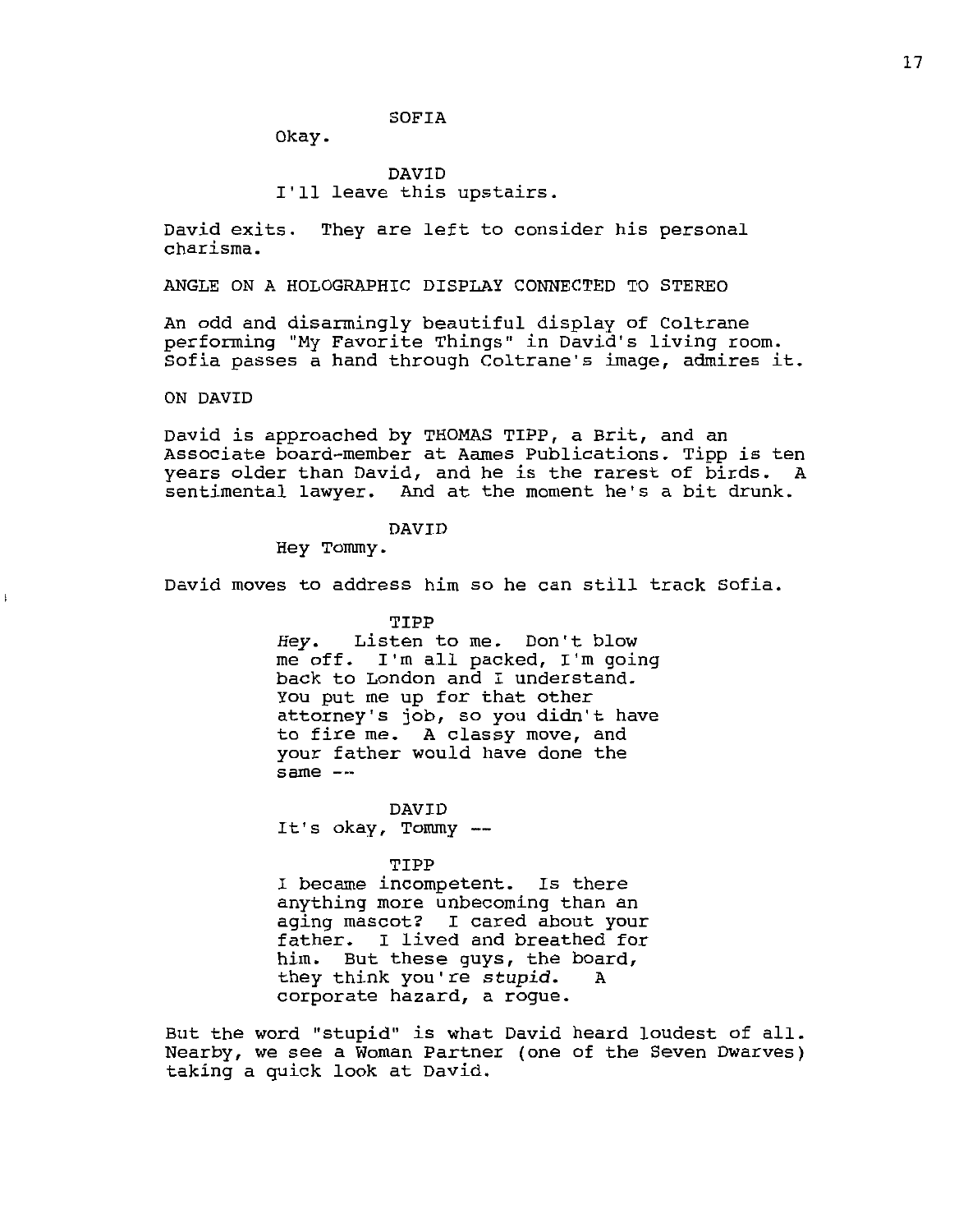TIPP But they're going to find a way to get you out. They're lined up for your office -

David scans the room. Beneath the good cheer, he sees the other layer. Lying. Disloyalty. All part of the institution he enjoys forgetting exists. Each word bashes his soul.

> TIPP<br>-- your job. Your life. Your position. They are working day and night to cheat you out of your 51% vote. And they are going to sell this tradition, this tradition of words, so they can eat at a better cafeteria. And what they don't know is this -(gestures grandly to books that surround them) - *people will* read *again.*

David's gaze falls upon Sofia, who is looking directly at him. And for one blinding moment, something passes between them. She looks away. He feels saved. She looks away. He feels saved.

> DAVID (interrupting with finality) I got it.

TIPP They even have a nickname for you behind your back.

David smiles faintly. Understandingly. Tipp kisses him on the cheek, boldly and drunkenly. He feels like a hero to himself.

> TIPP Citizen Dildo.

David flinches, just a little.

TIPP Now you've got great instincts. But I say this with complete love. *Claim your life... Learn to be an Asshole ••. Don't be* -

 $\sqrt{2}$ 

 $\mathbb{C}$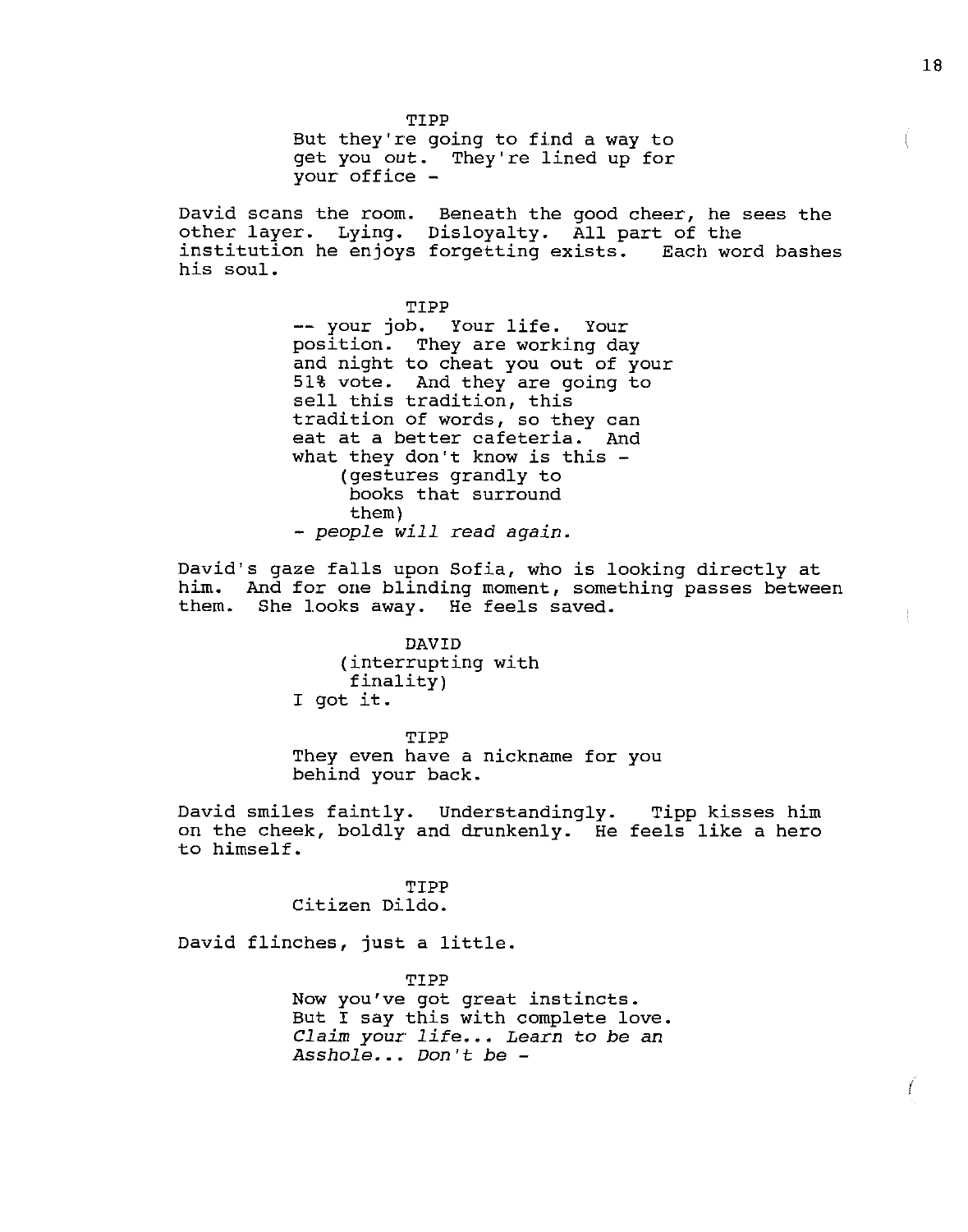DAVID (extracting himself) Two's enough - TIPP Don't be- (immediately) Okay. Forgive me. I still believe in this family. Even if it's only you.

David continues tracking Sofia as he slips over to Peter Brown.

#### DAVID

Get Tipp out of here, drive him home, and in the morning tell him he's re-hired with a 50% raise. Set up a meeting with the other attorneys. I'm going to be in<br>early tomorrow --(a look from Peter Brown) -- earlier than usual.

INT. DAVID'S BEDROOM - NIGHT

David enters, shuts the door and sets Sofia's present down. A party dress is on his bed.

# JULIANNA

Hello handsome.

He turns to see Julie Gianni in the bathroom doorway, wrapped in a comforter.

> JULIANNA I've come to wish you happy birthday.

DAVID I didn't invite you, Julie.

,JULIANNA Yeah, that was a little weird -

DAVID But that's how it works with parties. You have to be invited.

JULIANNA I'm mad at you, you dick. We made love four times the other night.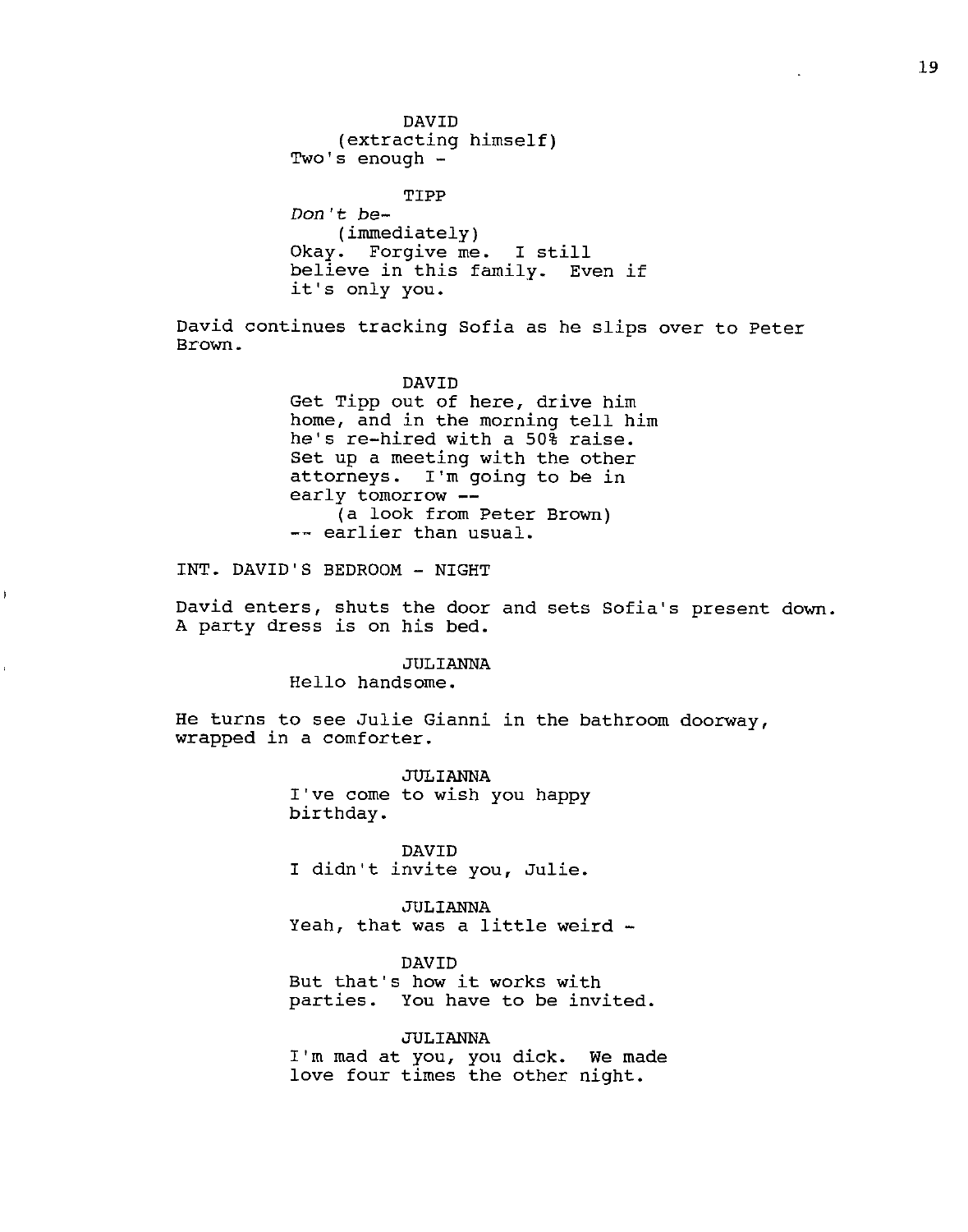DAVID Is that good? JULIANNA Two is good. Three is very good. But four - DAVID (fishing for a compliment) Four is pretty good? JULIANNA No, four is... four is... just hold me. DAVID Four is what? JULIANNA Hold me, and then I'll leave, and you can go talk to that cute brunette. DAVID Four is what? JULIANNA I don't want to meet your fancy friends. I knew 'em all back when I was fancy too. He holds her. They talk in between friendly kisses. DAVID Four is what? She pulls away, and talks plainly to him. JULIANNA She looks like a moth, David. DAVID A moth? JULIANNA Sometimes I worry about one of these clever girls in a big silly

coat who'll play you in just the right way, and I'll lose my friend. And there'll be no more chicken soup parties for you and me.

20

 $\left\{ \right.$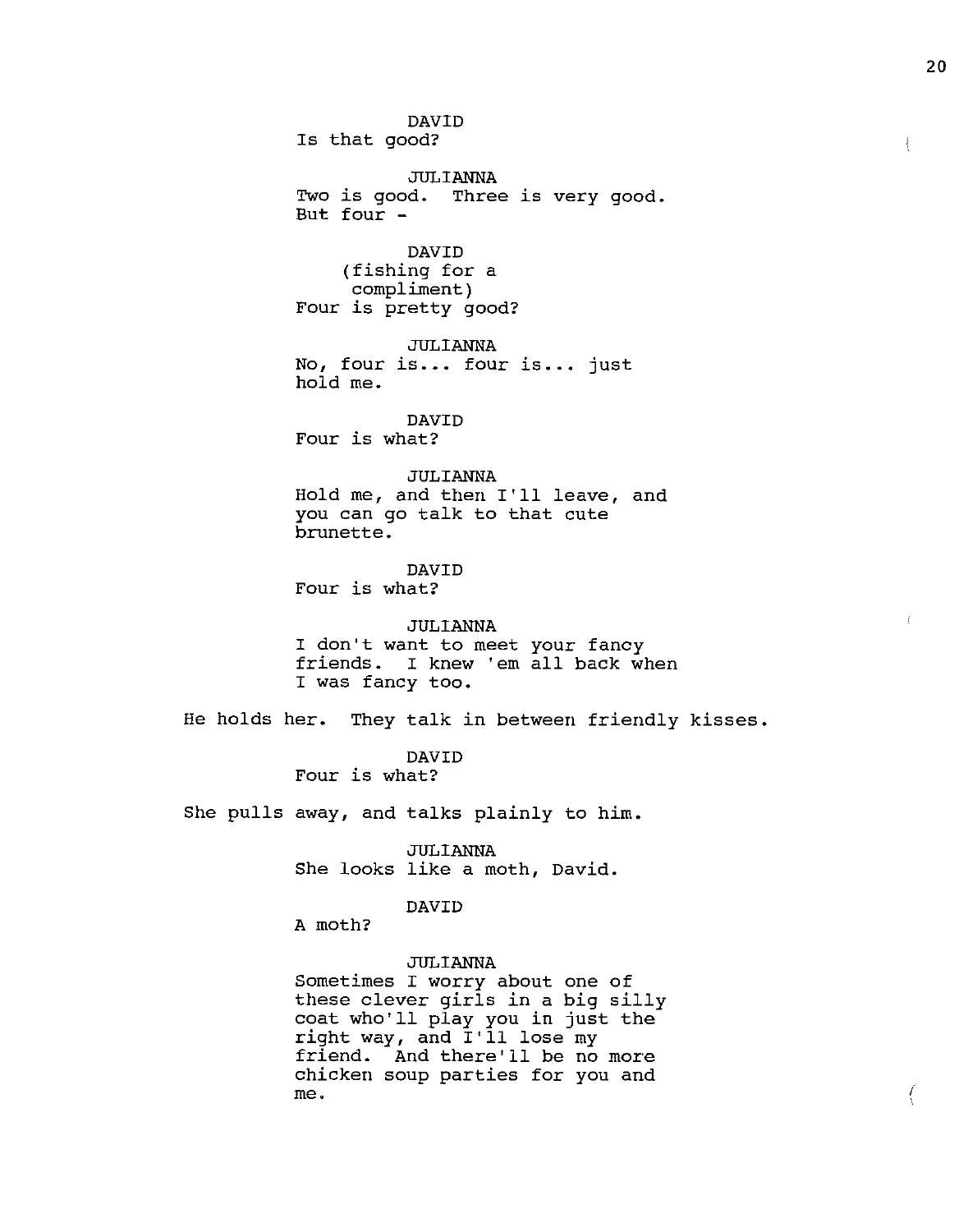She kisses him again. David very gently, and skillfully resists. She gets the message. JULIANNA When will you call me? And don't say soon. I hate it when you say **"soon .. "**  INT. PARTY - NIGHT Sofia eyes a framed smashed guitar handsomely mounted in a glass display case. SOFIA So this is what's become of rock and roll. A smashed guitar behind a glass case displayed on some rich guy's wall. DAVID It was a gift, actually. She turns and sees it's David, engaging smile in place. She jumps slightly. SOFIA (apologetic) I like it. She turns and walks away, David following close behind. DAVID Whoa, whoa, whoa. SOFIA<br>- how did you get all this stuff, this apartment, this life - David is looking just over her shoulder. She turns to see an almost disturbingly large portrait of David Aames, Sr. She turns back. SOFIA I see. DAVID How about if you help me? I'm horning in here. Unless SOFIA You are, but the food's good.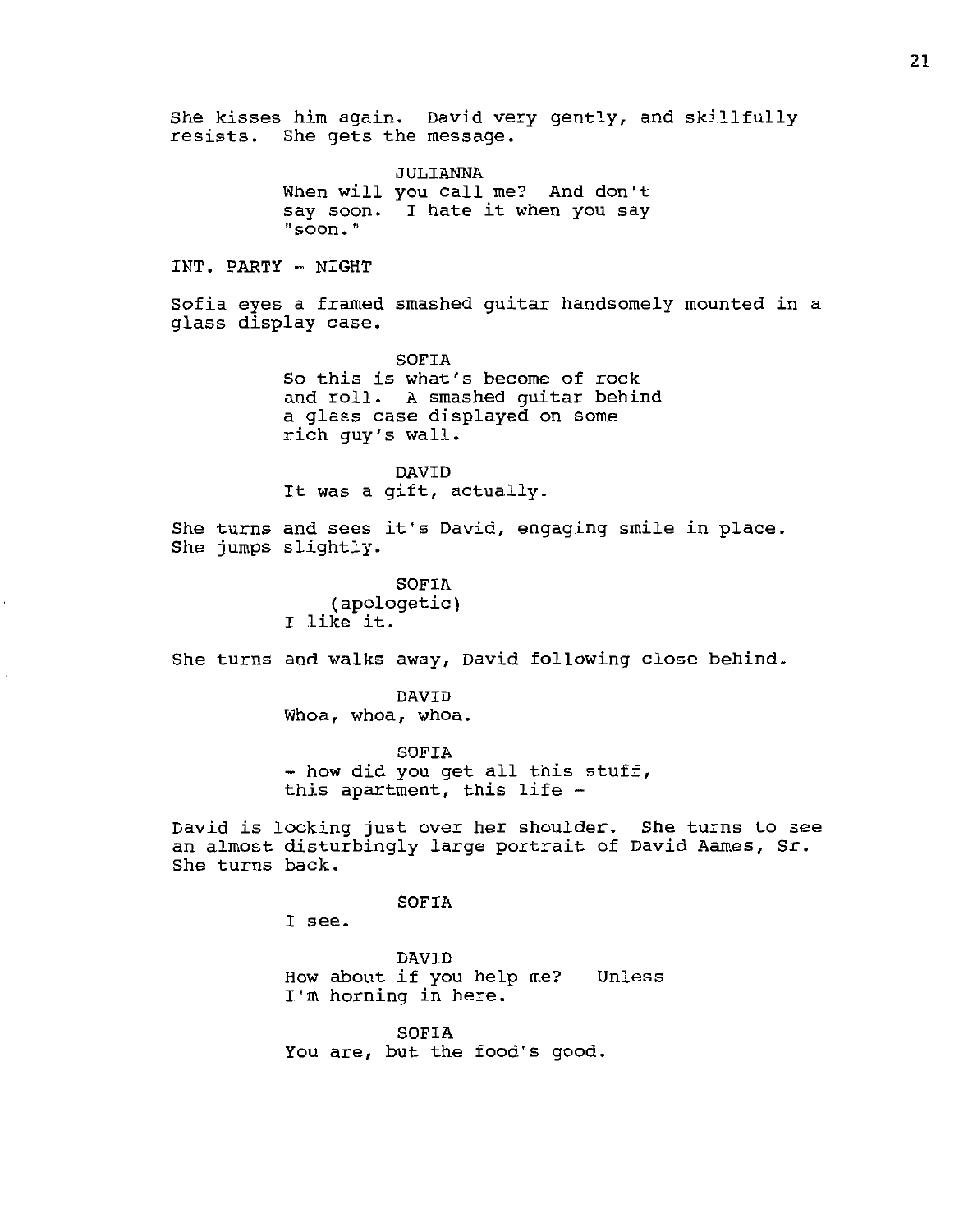DAVID (playful, like a spy) See, I've got a little problem. I've got a stalker. SOFIA It doesn't sound life-threatening. Someone passes, bumping her slightly, into him. DAVID I need a cover. I need for you to pretend we're having a scintillating conversation. And you're wildly entertained. I know it's tough. SOFIA I'll improvise - DAVID She's right across the room and she's burning a hole in my back right now, isn't she? SOFIA Red dress, strappy shoes? DAVID Yes. SOFIA (beat, jarred) - wow, she's really staring at you. DAVID Shit. SOFIA And she seems to be growing... less happy. DAVID Hmm. SOFIA I think she's the saddest girl to ever hold a martini.

Julie Gianni sits on the steps watching. The girl, and the dress, looked much happier in the bedroom. Julie rises and begins to move.

ŧ

*i*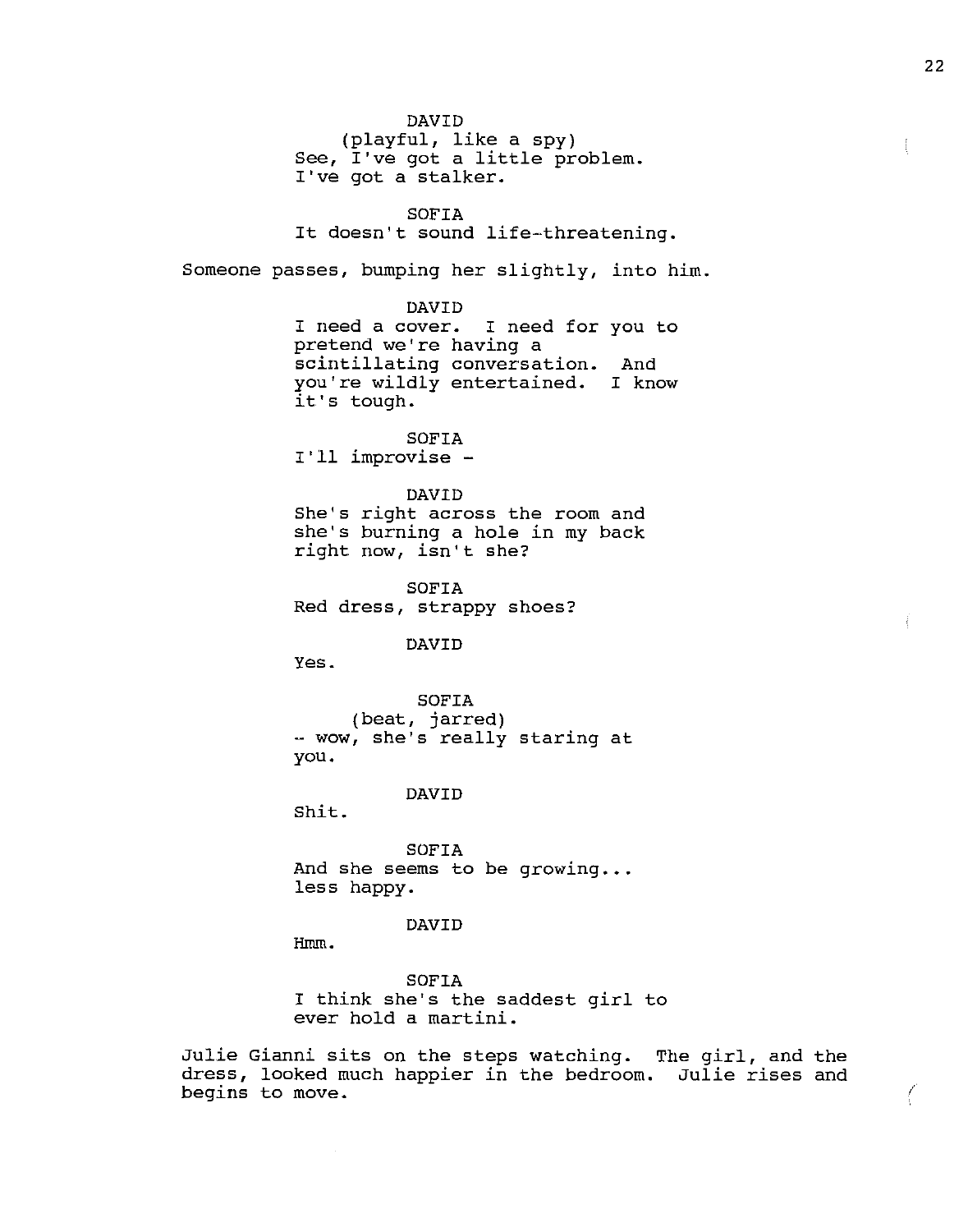ON BRIAN

Brian holds a drink, attempts to crash a conversation between two models. His debonair act is shaky.

INT. APARTMENT STAIRCASE ·· NIGHT

David and Sofia race up the stairs. Bad kids having fun.

SOFIA You have another apartment?

DAVID Sort of a day office. Come on -

They arrive at the door to a smaller upstairs apartment.

SOFIA I'm not going *in* there.

DAVID Well I am. Goodnight.

He enters and shuts the door. Frustrated, she stands for a moment, listening to the music streaming from the downstairs apartment. We watch her private moment as she decides to leave *him,* turns, feels the emotional pull, dances back and knocks sharply three times.

> SOFIA I hear her coming.

> > DAVID (O.S.)

Really?

SOFIA

No.

David pulls her inside. Shuts the door behind them.

 $INT.$  PARTY  $-$  NIGHT

Julianna and Brian, both looking for David, discover each other.

INT. HOME APARTMENT/OFFICE - NIGHT

Artwork on the walls. Sofia is drawn to a powerful Monet... and it is not a copy.

> DAVID We're safe. And I've got nothing to drink...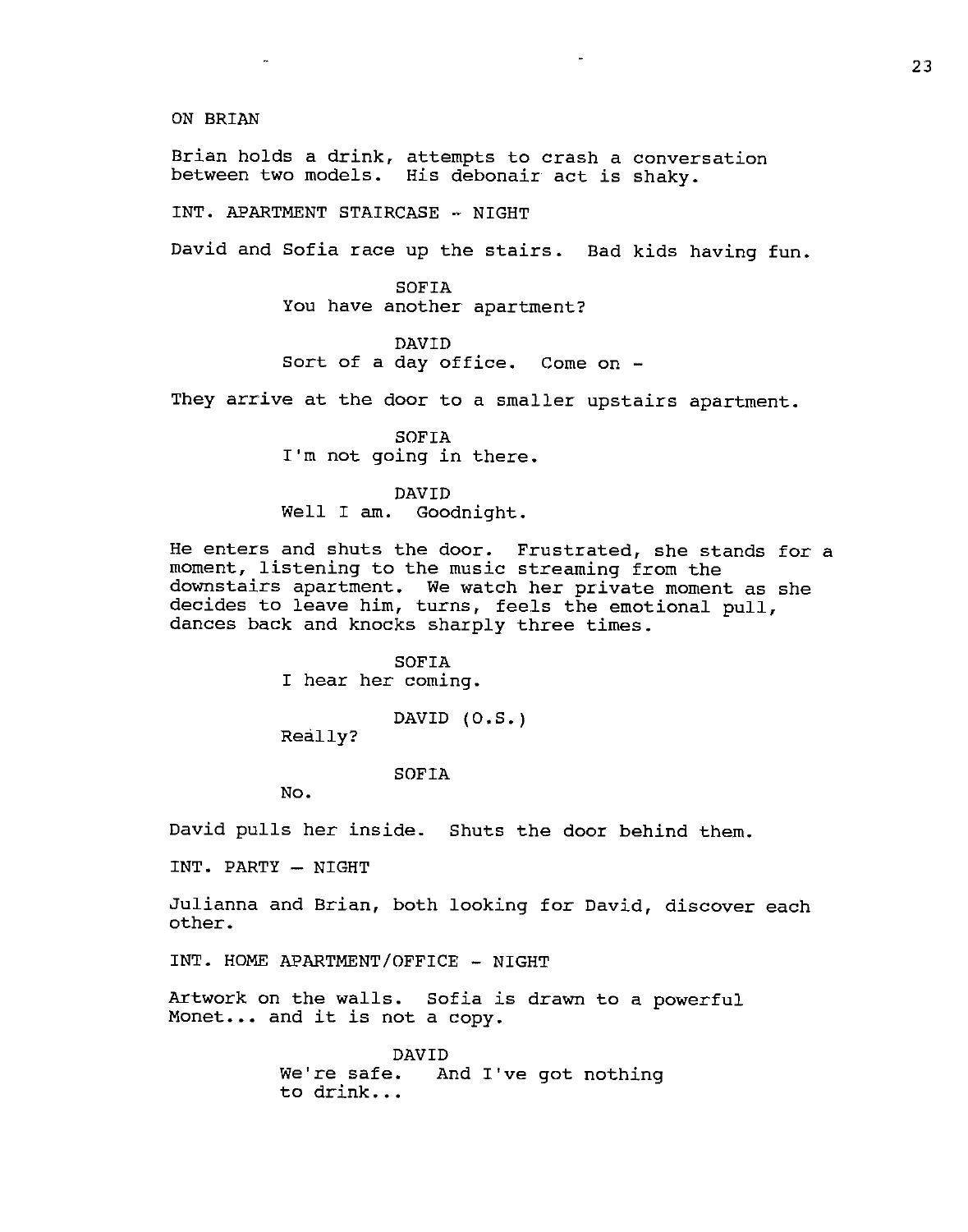SOFIA Who did these paintings?

DAVID This is Joni Mitchell. This one is Monet. And this one is done by me. (as a tour guide) It is a snowboard.

SOFIA Well, two of them are geniuses. (laughs)

DAVID (off the Monet) It's the real thing. His paintbrush painted that vanilla sky. His canvas. It was my mother's.

INT. PARTY - NIGHT

Julianna and Brian hold their private conversation by a piano. They are bonded, almost mesmerized by their mutual fascination for David.

INT. DAVID'S OTHER APARTMENT - NIGHT

David and Sofia laugh.

DAVID You know what I think? You're either a very good actress or you really do sort of like me.

SOFIA I am an actress.

DAVID There's probably not too much you aren't great at.

SOFIA Are you about to compliment my phone voice?

DAVID It's pretty good, you know -

SOFIA Oh, I'd only disappoint you. See - I'm not qualified. I can spell.

*I*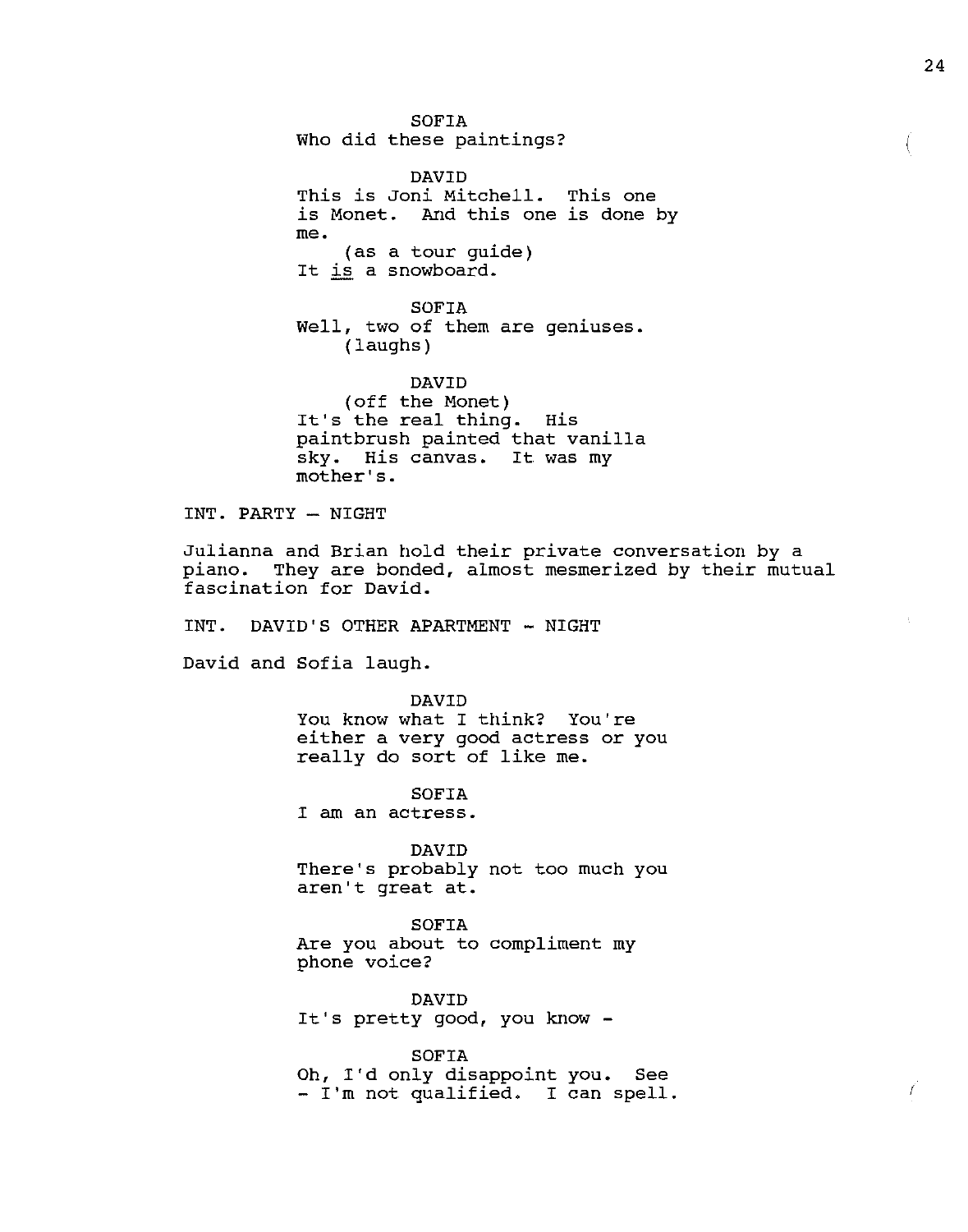DAVID I'm surprised you're available.

SOFIA I'm surprised you're surprised.

DAVID I can't keep this banter going.

SOFIA

Me neither.

j

 $\overline{\mathbf{I}}$ 

Beat. They drop the act. A powerful awkward moment... and the door opens.

> BRIAN I caught you.

SOFIA Brian! Come in here!

DAVID What's going on

BRIAN Your friends are fun and I'm drunk.

DAVID (cheerful) Julie Gianni is stalking me.

SOFIA She looked dangerous.

BRIAN Nobody stalks me. So I drink.

DAVID Well, we're out of drinks up here.

BRIAN Here, finish my Jack and Coke.

He messily tries to hand his drink to David, but spills it embarrassingly. All his cool is gone, and what's left are his friends covering for him, cleaning up.

> DAVID These stupid glasses -

BRIAN No, it's the stupid guy holding it.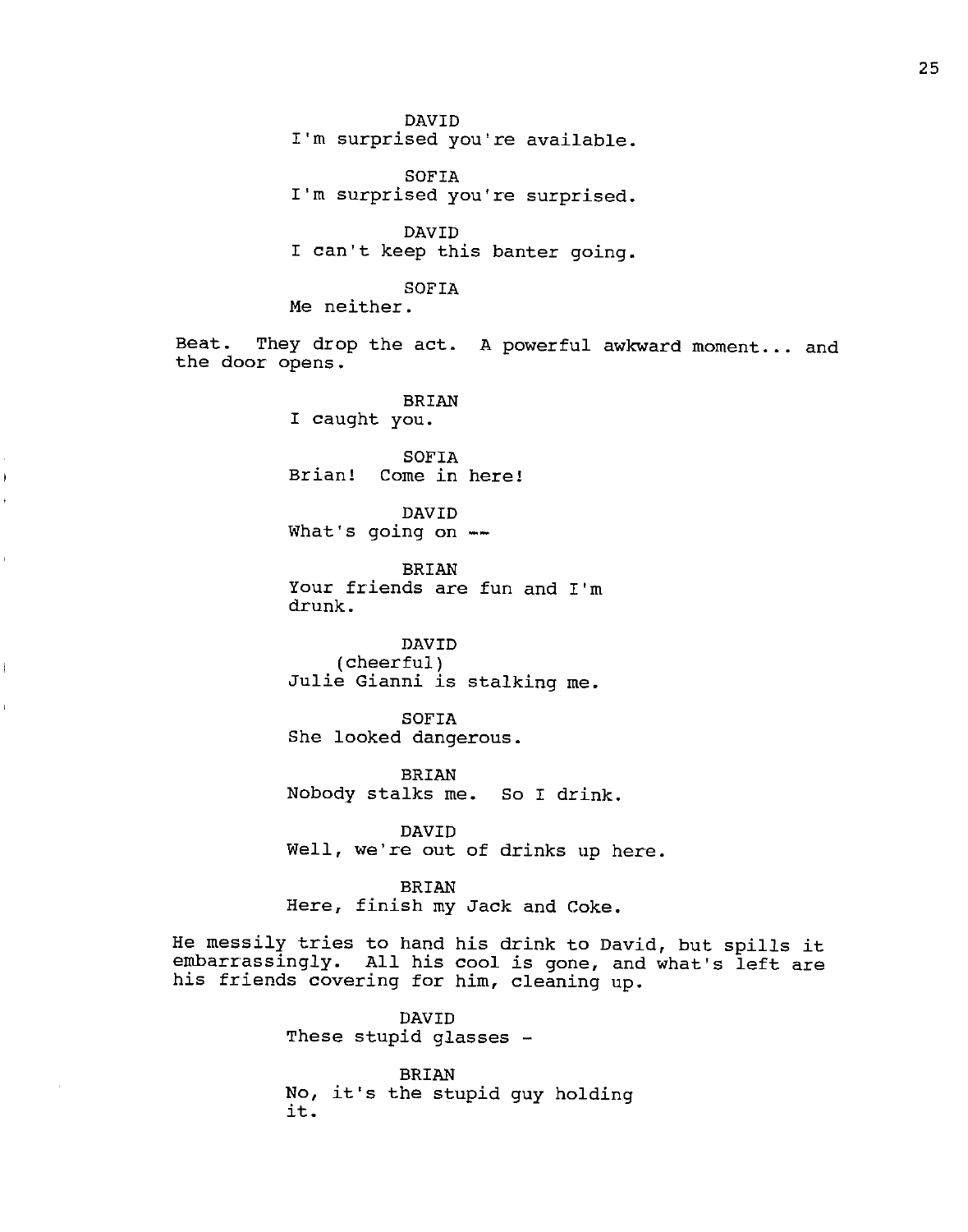SOFIA (embarrassed) Don't worry. I'll get us all something. Jacks and Cokes? She exits, leaving the two friends. BRIAN I better hit it. I drank too much and I didn't fucking eat. DAVID Don't be stupid. The party's just starting. BRIAN (moving away) For you it is. DAVID You can't go. You're my guest of honor. BRIAN Fuck you, David. You're paying me to write my novel, so you own me. DAVID I don't own you. brilliant, you're good-looking, you"re *handsome.*  BRIAN You're But why'd you have to hit on Sofia? DAVID No one"s hitting on Sofia. BRIAN Fine. Whatever you say. I'm crazy, I'm blind. DAVID No, you're not blind. You're just drinking Jack Daniels. And when you drink Jack, you start in with that Frank Sinatra, "She Shot Me Down," gimme a cigarette, King of Sad thing...

BRIAN That I do. Gimme a cigarette.  $\left($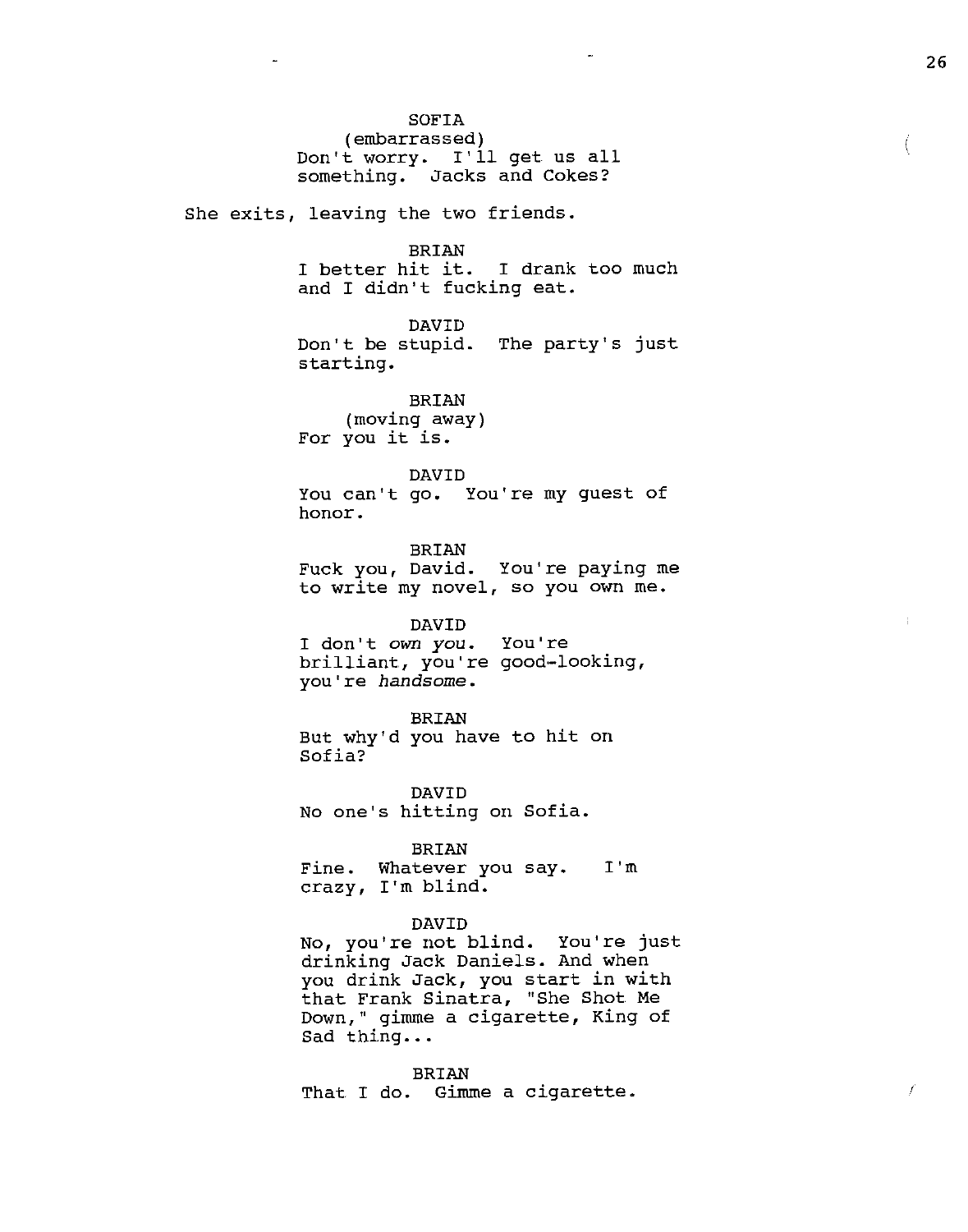DAVID

I'll find one.

BRIAN

But wait. You're rich and women love you and I'm from Ohio and I'm drunk. Can I tell you the truth?

DAVID

Everyone does.

BRIAN<br>I dig her. And And I've never said this to you before, about any girl. But she could be ••• *could be could be could be •••* the girl of my *fuckin* dreams.

DAVID You're not from Ohio.

BRIAN

I know.

BRIAN But if she fucks up our friendship<br>- she can go to hell. I won't<br>allow it! We are *bros*. We are *bros*.

DAVID I feel the same way.

BRIAN (wishes he believed it) Sure you do.

Brian prepares to leave, as Sofia returns with drinks.

SOFIA Where you going?

BRIAN I am *Frank.* And Frank must go.

SOFIA

Huh?

BRIAN I good you bid evening.

Sofia looks at her watch, and the situation.

SOFIA Hang on, I'll go with you.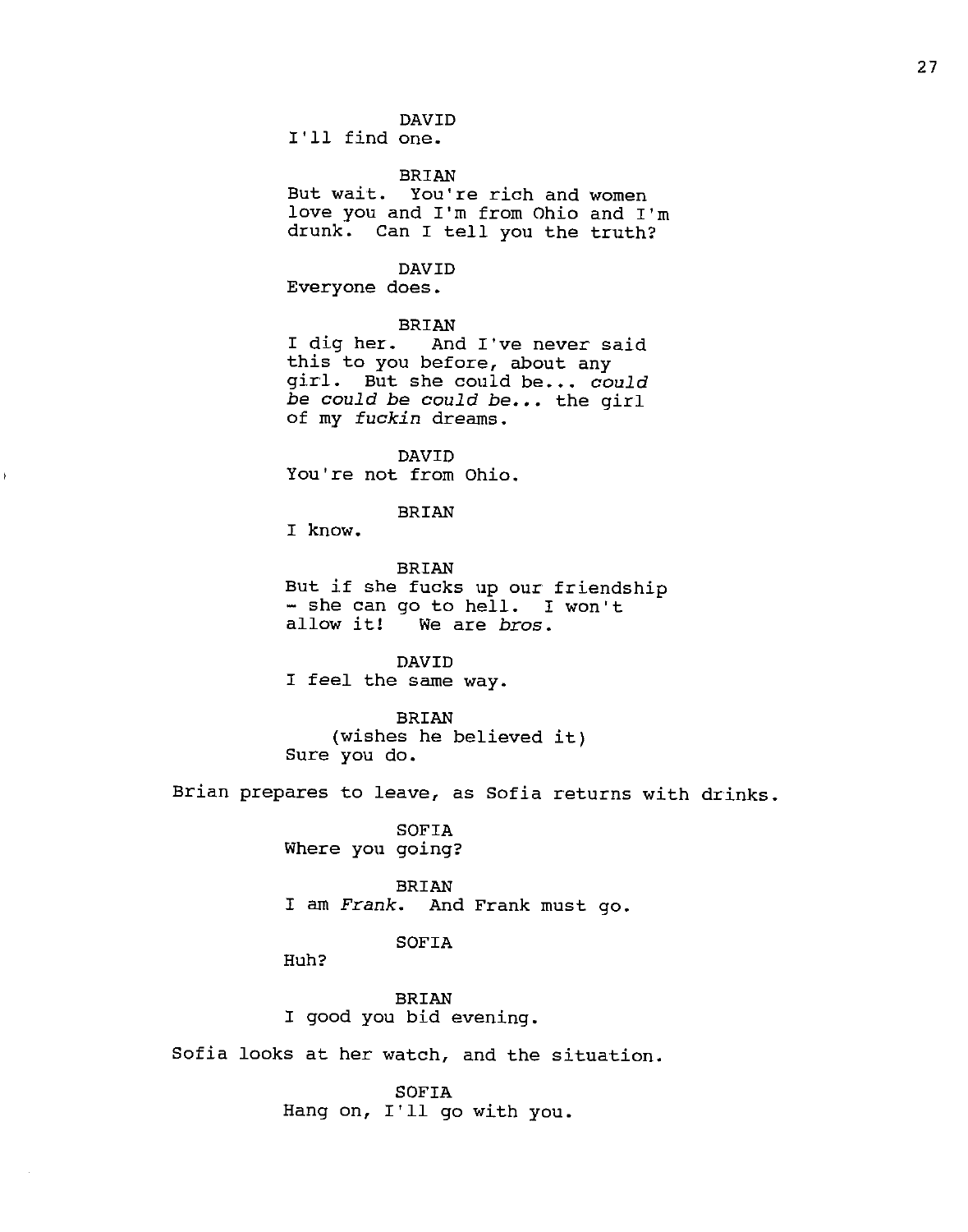BRIAN Stay, baby.

DAVID I'll give you a lift home later.

SOFIA No, I have to work tomorrow.

BRIAN You're in great hands. (beat, realizing it's over) I'm just humoring myself that my opinion matters.

Brian looks at the two of them. Life is telling him, and he knows it's time to go. Portrait of a man who will not get what he wants. David notes the poetry in his friend.

> BRIAN (leans in close to David) You will never know the exquisite pain of the guy who goes home alone. Because without the *bitter,* baby, *the sweet ain't as sweet.* Have a good time.

He exits like a champ, a glorious sad-sack, with a hand flourish.

> DAVID The Sweet and Sour speech again.

INT. PARTY

Julie Gianni dances, her eyes closed, her hand around a strange man's neck.

EXT. SOFIA'S APARTMENT - NIGHT

They stand nervously out in front of her apartment. In the distance, rain.

> DAVID A lot of people are scared of heights. It's not the heights that bother me, it's the impact that terrifies me. (off her look) I won't stay long.

She laughs. It was never his decision to make.

 $\left($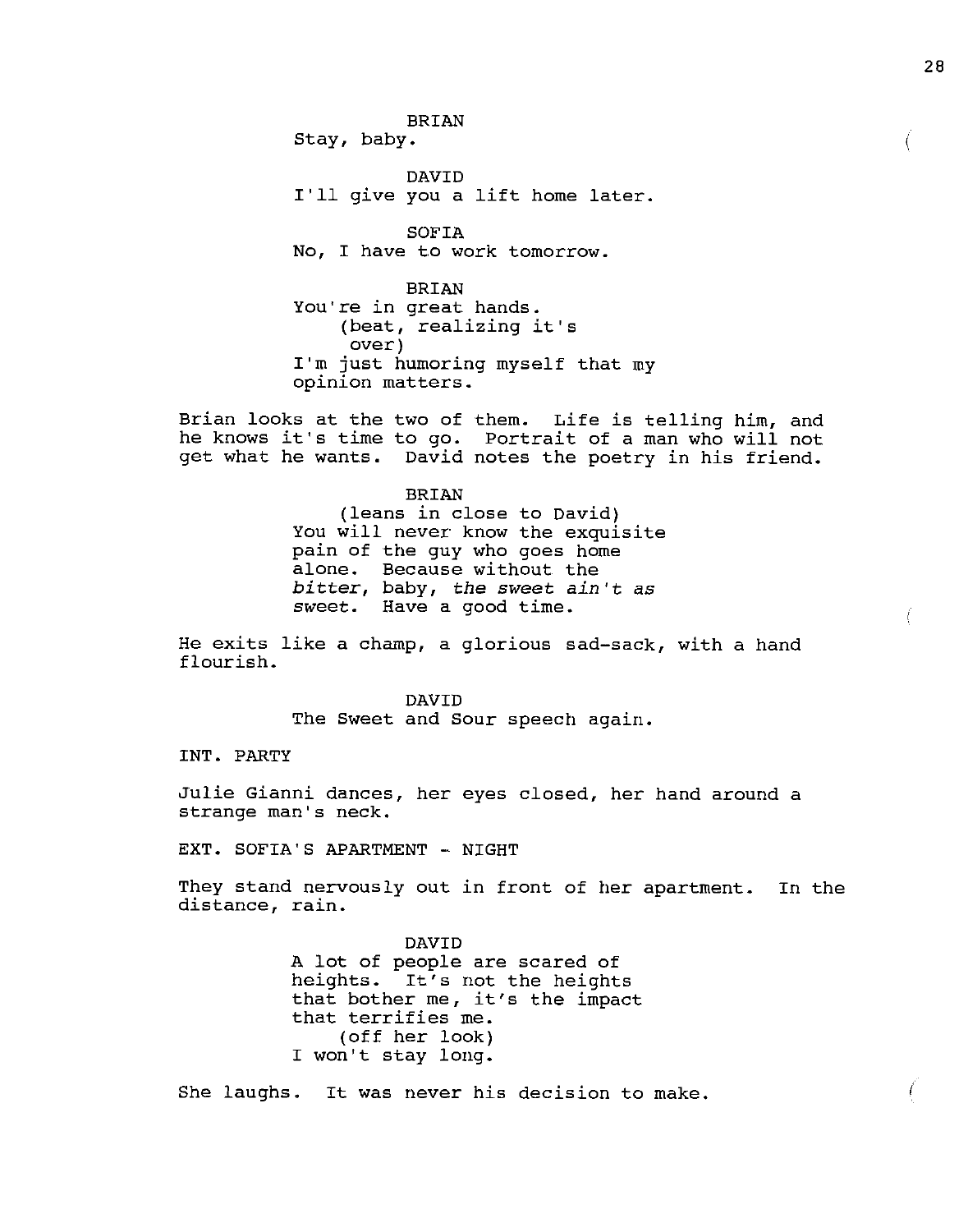## INT. APARTMENT - NIGHT

She switches the light on in an artfully messy city girl apartment. A life is lived here, a bed on the back-room floor, a bag of trash on the counter, lamp is askew. She makes no attempt to clean it up. He soaks in the details, including some miniature dolls that occupy her kitchen and shelves.

> SOFIA Hey Paulo!

A large goofy dog comes running at her, and then proceeds to slather David with love too.

> DAVID I'm glad he protects you. This is a lethal canine.

SOFIA (from other room) I love living here. And I refuse to clean up!

DAVID No problem.

SOFIA I've got to work around the clock to keep this place.

David eases the dog away as he examines the oddly exquisite dolls. He grabs a look at her in the other room. A bit of leg between boot and skirt. As he admires the dolls:

> DAVID So you're really a dancer, huh?

SOFIA For 14 years. But I don't dance like you dance.

She laughs to herself, steals a look at him. Turns away.

INT. KITCHEN - NIGHT

SOFIA Do you want something to drink?

DAVID

Sure.

David looks at her refrigerator. A note reads: Call Dad! An odd epiphany occurs as he sees the collage of photos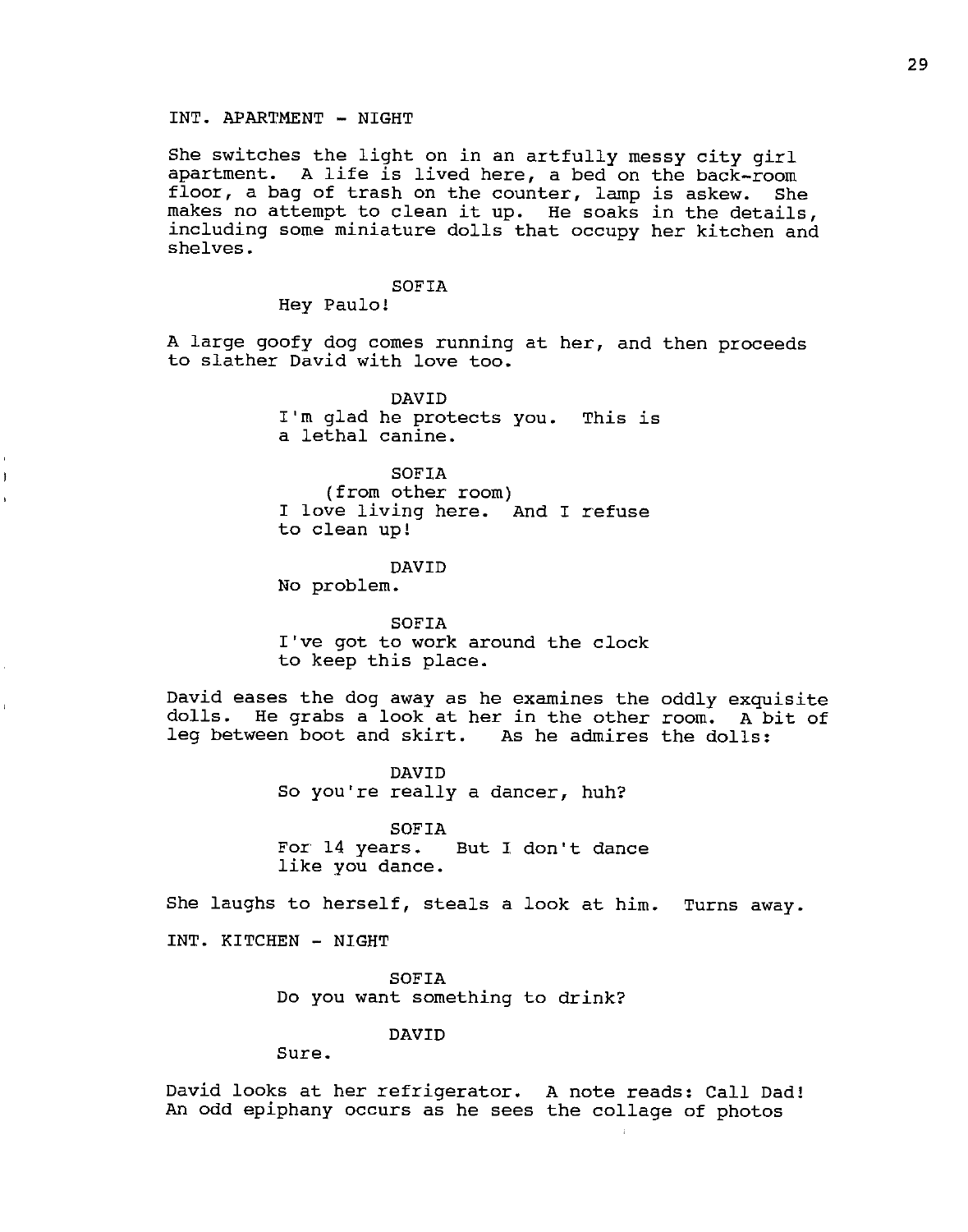that represent a hard-working, hard-earned, committed and passionate life.

Shot moves across the photos. A young girl living a young girl's hard-working and happy life. Group photos of coworkers. A few from a vacation. A whole new cast of characters, all. committed, and they all look inviting to him. And one gloriously random photo of her in Cabo San Lucas, raising a toast with friends.

> DAVID I like your life.

SOFIA Well, it's mine and you can't have it.

David examines a humorously embarrassing vacation photo of a sloshed Sofia, a guy's arm reaching for her breast. Dedication reads: To Sergio! Marry me!

> DAVID I do not want to know the story behind this photo. Who's Sergio?

SOFIA It's a nickname.

DAVID Your nickname is Sergio?

SOFIA It's a long story, and we don't know each other.

DAVID So many secrets.

SOFIA That's because I'm really an arms dealer.

DAVID I"ve never known an arms dealer.

SOFIA You do now. What about you? What's your nickname?

David freezes. And then decides  $-$  what the hell  $-$  to tell the truth.

> DAVID Citizen Dildo.

 $\left($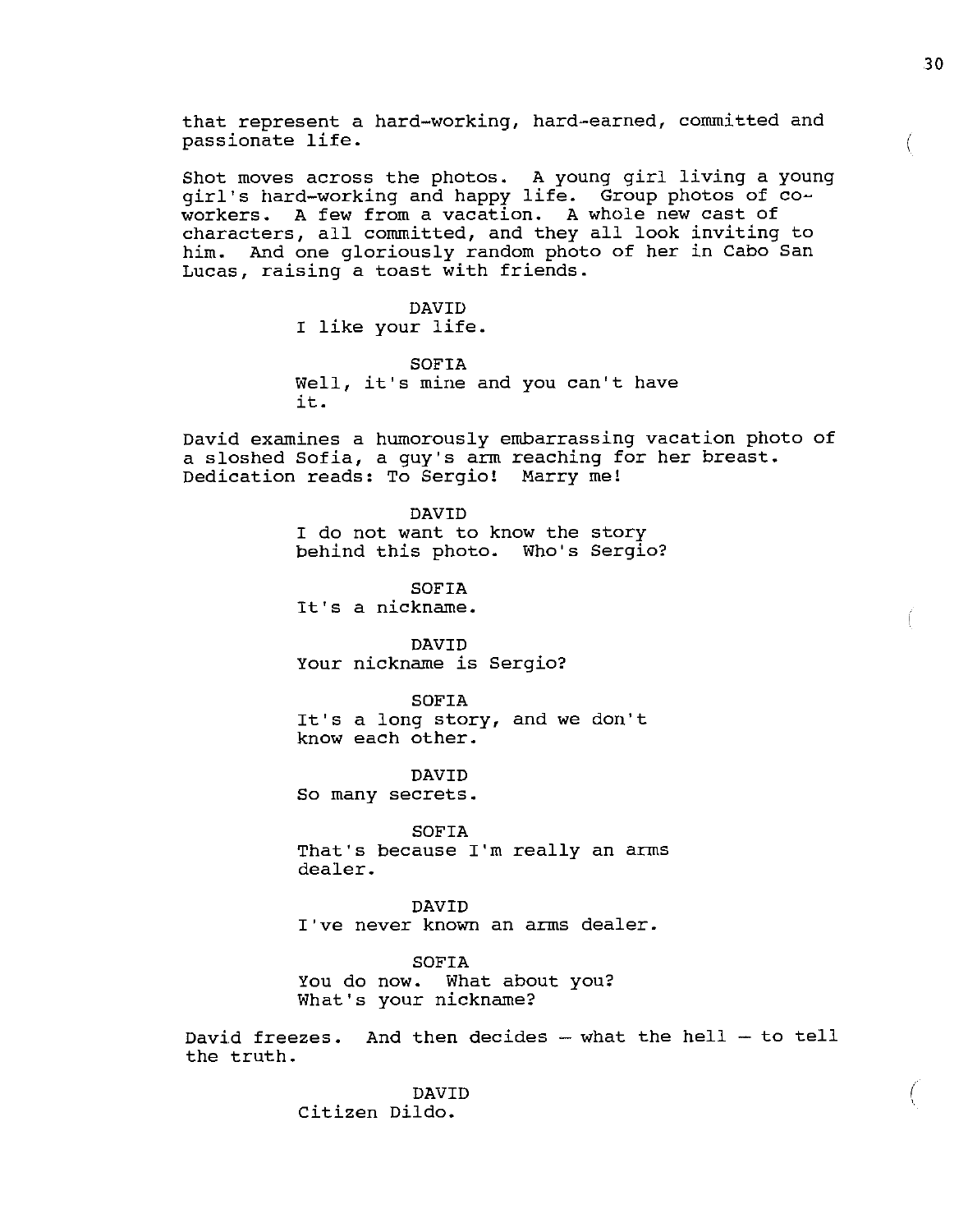SOFIA You're not staying over.

DAVID (still stung over nickname) Never run a company. Stay an artist. Stay an arms dealer.

SOFIA Oh please. Somehow, I can't play the violin for you. (beat) Although. It must be hard controlling all those people's lives. Everyone at that party is connected to you for survival in some way, it seems.

David looks at her, mentally assessing her level of guile.

SOFIA Ever been married?

Ì

DAVID No. Ever accept any of your 12,000 proposals?

SOFIA (playful, selfdeprecating) 12,008. No.

DAVID And you moved to New York. To dance and paint and act and deal arms.

SOFIA

Right. (going through CDs) Do you want to hear Jeff Buckley... or Vikki Carr?

DAVID

Jeff Buckley... or Vikki Carr?  $Both - simultaneously.$ 

He continues looking. Flashes of the photos on her refrigerator.

> SOFIA Everyone said "don't go to New York." But I just think good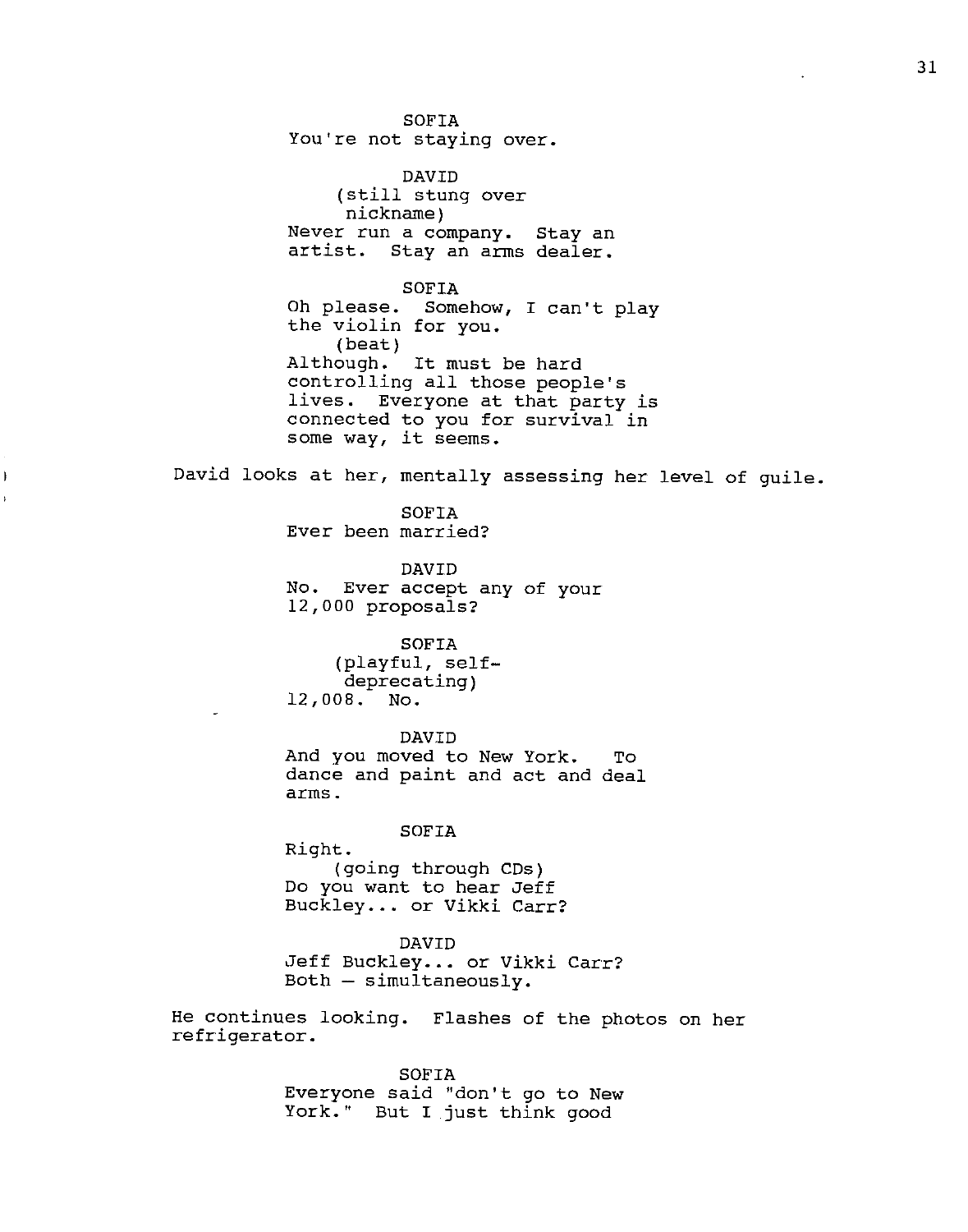things will happen if you're a good person with a good attitude. Doncha think? He regards her. He's a little restless, and a lot enchanted. Is she for real? SOFIA You think I'm naive. He decides she's for real. He turns back to the photos on her fridge.

> DAVID No. I really don't.

DAVID  $(V.O.)$ I dug her completely. Somehow, I had found the last semi-guileless girl in New York City.

SOFIA I have to get to sleep. Truthfully - I'm also working mornings as a dental assistant.

DAVID (to himself) Boy, am I going to the wrong dentist.

MCCABE (V.O.) And you didn't immediately want to sleep with her?

DAVID  $(V.O.)$ Well - you know -  $I'm$  a pleasure delayer.

MCCABE (V.O.) (interested in his romantic style) How does that work?

# DAVID (V.O.)

(toying with the shrink) Pleasure delaying... you don't know? You keep the relationship casual until the absolute breaking point. And then, one night, or afternoon, or morning... it could be months from now... oh, you know how it works  $-$ 

 $\left($ 

(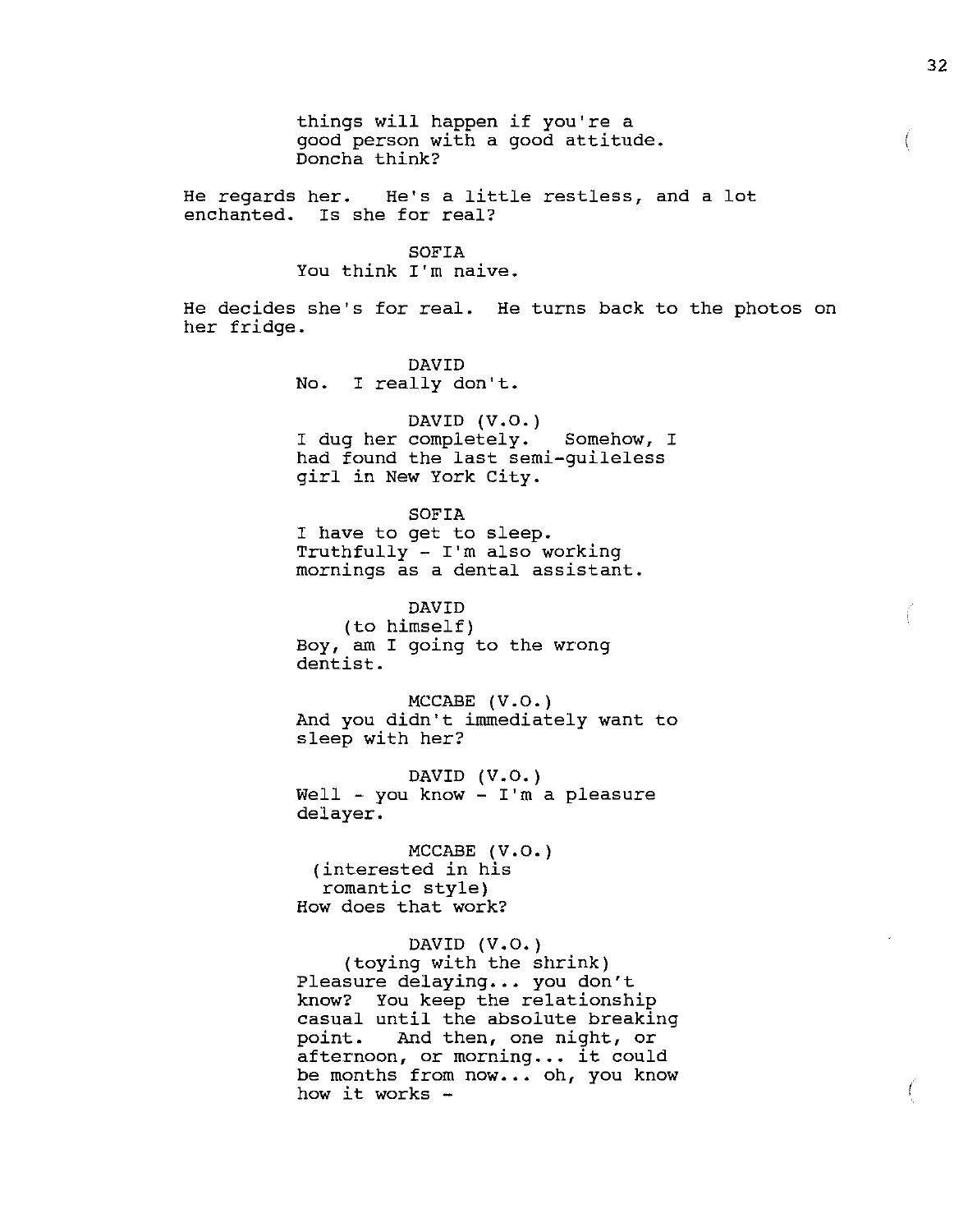His vision moves across the bright blue sky of one of Sofia's photos. A single crimson cloud.

INT. PSYCHIATRIC UNIT CELL - DAY - THE NEXT WEEK/INTERROGATION  $#$  2

David sits with the mask, facing McCabe. McCabe is hanging on every word.

> MCCABE - actually no I don't. I've been married for twenty-two years.

DAVID Ah, you"ve got dinner with your daughters.

MCCABE That's right. I do.

DAVID Back then I had intricate systems with women you wouldn't believe.

MCCABE Like... what...

DAVID

Hey Doc. Don't get all melancholy over the thirty seconds you were single a long time ago.

MCCABE That's what you think I'm doing?

DAVID

Yes.

Ì

MCCABE Well, you may have a point. Let's continue. Time is not our friend.

INT. AARON'S CUBLICLE/PSYCHIATRIC UNIT - DAY

Aaron watches David, a 17-inch television on a stool to his right. Again, strangely, it is "To Kill A Mockingbird" that he's watching. We hear audio from the movie through the glass.

INT. LIVING ROOM - NIGHT

David with artist's notebook in hand. Across the table, Sofia holds the other notebook.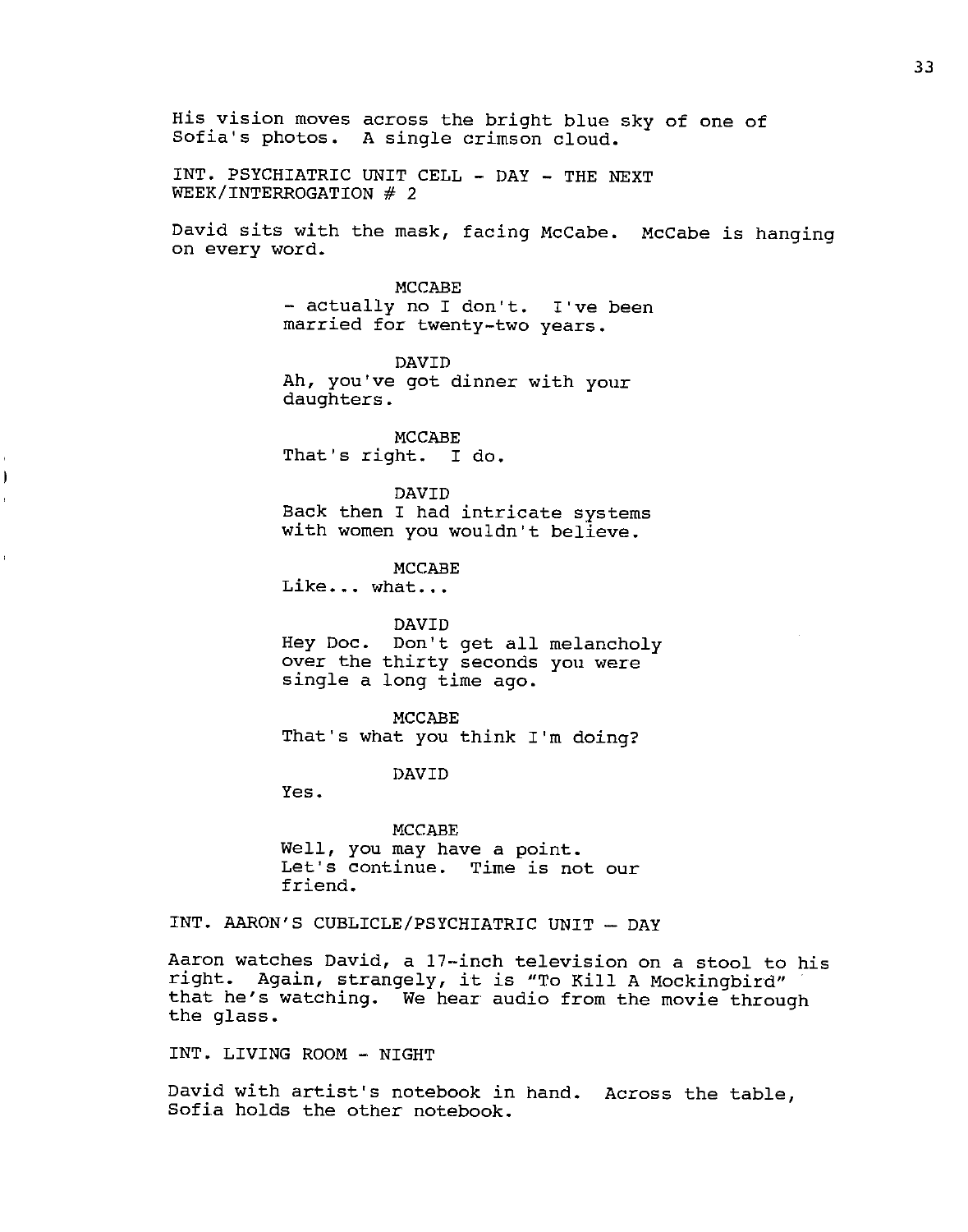DAVID Just our shortcomings. That's all we're allowed to draw.

SOFIA (confidently) I've never drawn such a true likeness before.

DAVID Mine's finished.

SOFIA Already? Hang on. Okay - done.

Sofia offers her drawing. It's a caricature of a goodlooking guy surrounded by money, cars and very thin girls. He snatches it, studies it, and what he sees hurts him in surprising ways.

> DAVID (embarrassed laugh) Jesus. That's how you see me?

SOFIA Maybe I didn't add enough money --

DAVID No. It's wonderful. It's something you'd see on the wall of a steak-house in hell, but it's wonderful. Sign it.

Sofia's face falls a bit. She sees she's hurt him. She takes the drawing and signs it, a little guilty.

> SOFIA Let's see yours.

> > DAVID

No.

She grabs it. It's a rich portrait, filled with detail, humor and style. She is rocked by its elegance.

> SOFIA Wow. I feel bad. (regarding it carefully) You said to draw a caricature.

DAVID I know. I couldn't. I saw you like that.

 $\left($ 

I '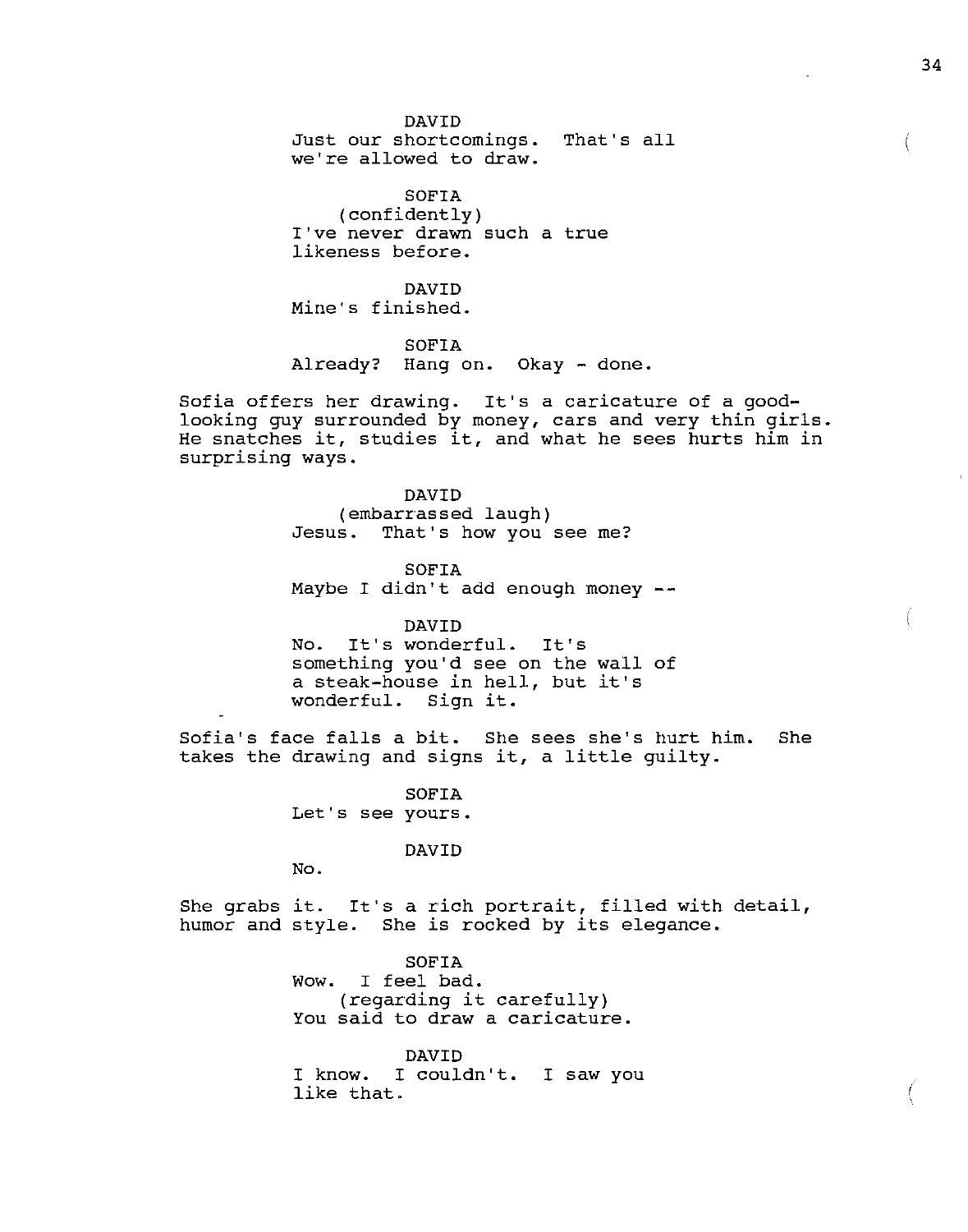SOFIA Well, it's very good.

DAVID I'll sell it to you.

SOFIA You monster. How much for?

# DAVID

One kiss.

 $\pmb{\mathfrak{h}}$ 

She smiles. Something is developing between them.

DAVID That smile is gonna be the end of me.

# SOFIA

(serious) And what happens when your friend calls you tomorrow?

DAVID He only met you a few hours before me. He would do the same.

SOFIA I see that friendship is important to you.

#### DAVID

It is. But as his best friend, I also know that he's trying to finish a novel about inadequacy and rejection. So the longer I stay, the better it is for his career.

Sofia smiles, shakes her head. And yawns.

#### SOFIA

Your career is one I'd worry about.

David looks down. She's hit a nerve.

SOFIA

I'm sorry

## DAVID

No, no. You're more right then you even know. I used to be one of those guys who was just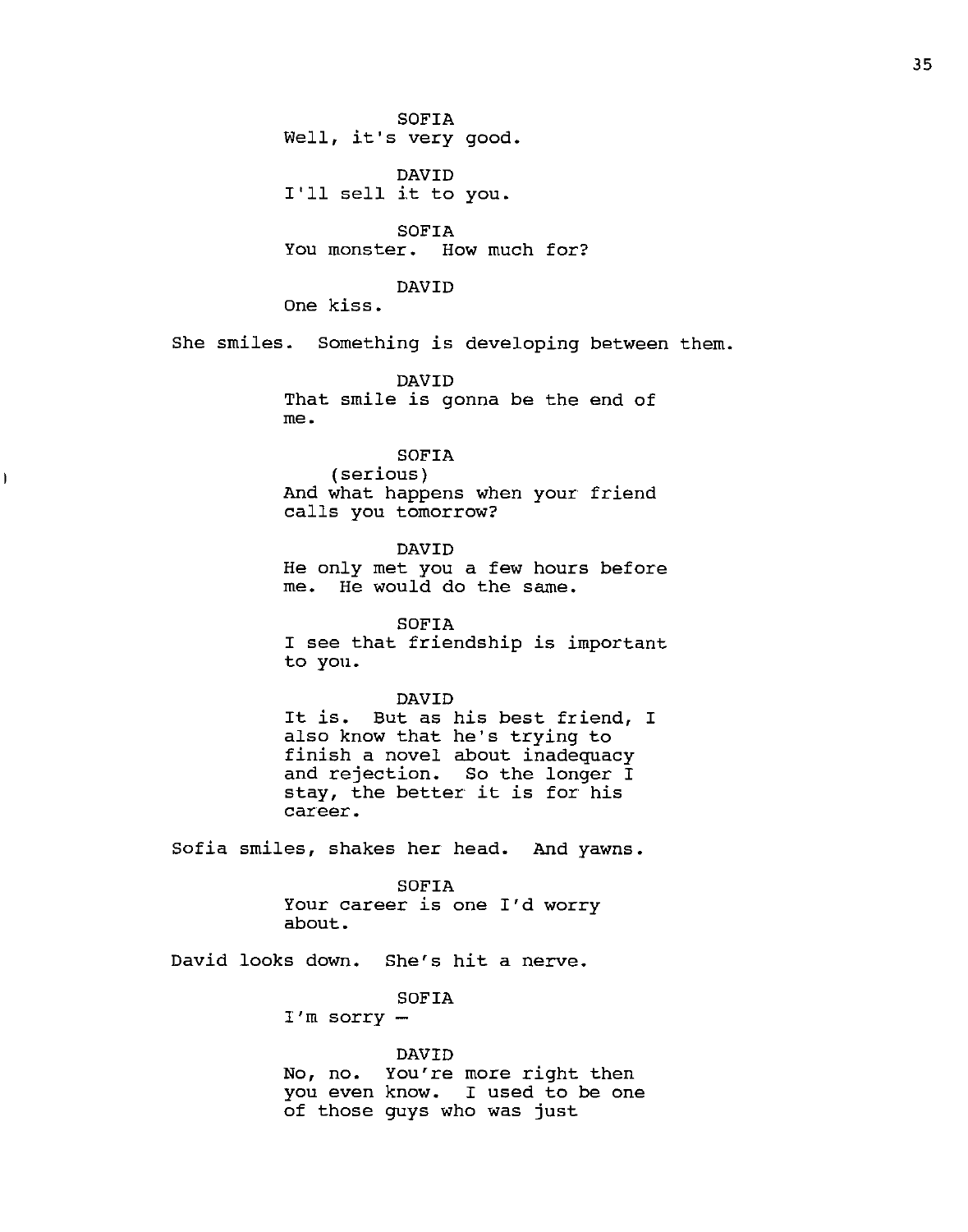snowboarding through his life, with no focus whatsoever.

SOFIA When did you change?

DAVID (pause, confesses) About five minutes ago.

SOFIA (direct, slightly whimsical) Every passing minute is another chance to turn it all around.

David shakes his head a little. Her words strike right to the heart of him.

DISSOLVE TO:

INT. SOFIA'S APARTMENT - NIGHT - LATER

Sofia is asleep on the sofa. Clothes still on. David gently strokes her hair. Television in b.g. It's one of those late-night infomercials, and it's ridiculously compelling. The perfect thing to bond over on a great, lingering date.

> INTERVIEWER ON T.V. And to those who think that you're a charlatan?

> OLDER MAN ON T.V. I understand. The perception of a head frozen somewhere waiting for  $reamination - it sounds like$ science fiction.

SOFIA What are you watching?

DAVID It's the greatest show... it's called "Sofia."

Sofia looks at him and smiles. They look back to the television.

ON TV INFOMERCIAL

A charming looking older-man discusses eternal life with a television interviewer.

*I*  '

Ť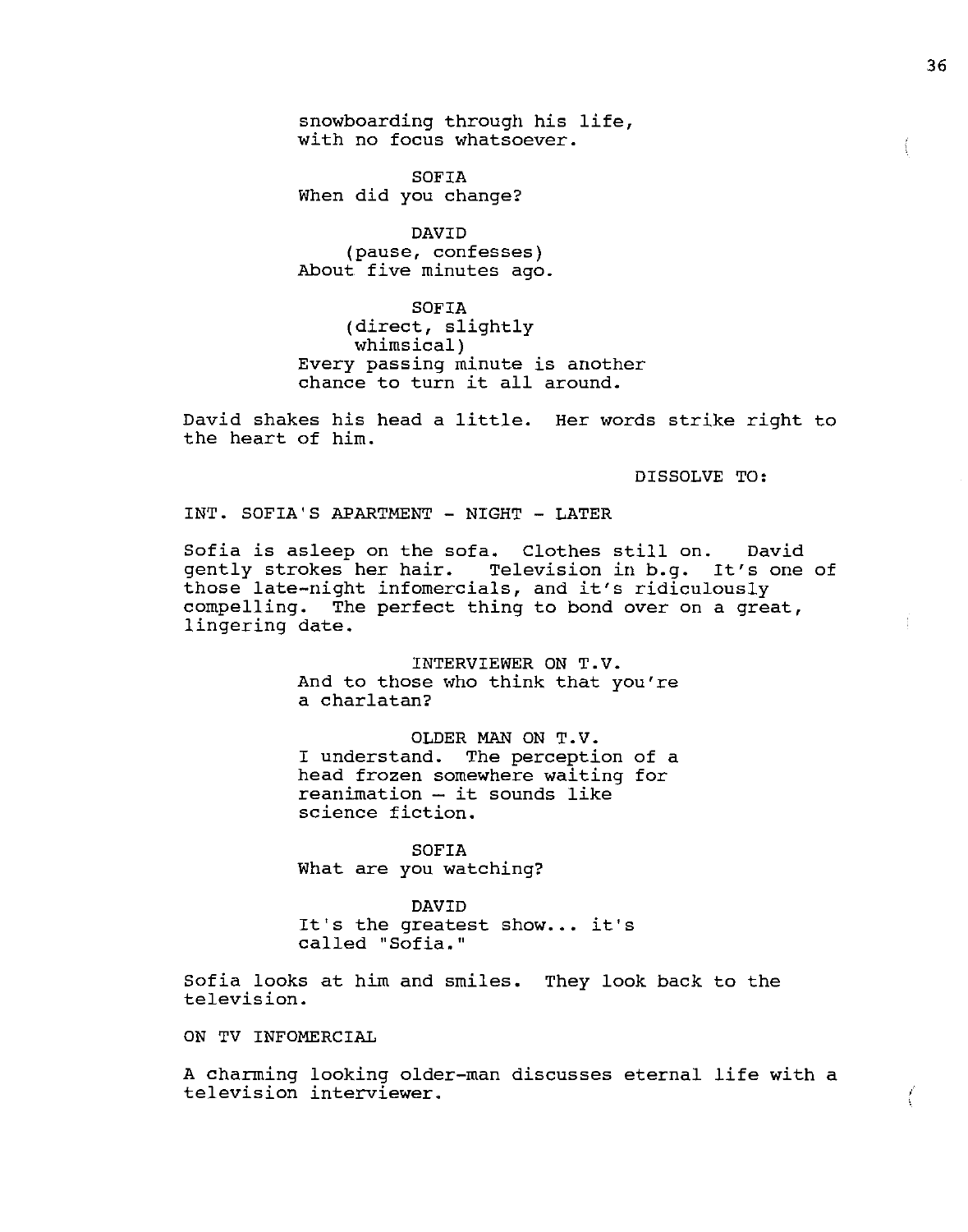SOFIA (off t.v.) I've seen this thirty times. DAVID

We did a story on this guy. He owns half of Arizona.

SOFIA Is he a fraud?

DAVID How would you ever know?

SOFIA

Good point.

INTERVIEWER ON T.V. Can you unfreeze a human life?

OLDER MAN ON T.V. Take the case of Benny the dog. Benny is a dog who was frozen for three months, and thawed out to enfee months, and the<br>live a normal life.

Oh, well that's comforting. It's safe for Benny. I'm in! SOFIA

David moves closer to her.

SOFIA We better watch out.

They regard each other, and David gets up off the sofa. It's true. The promise is too great to not savor it, and walk away for now. Thrill remains in the air.

> SOFIA Where are you going?

> > DAVID

I left my number on your fridge.

He makes a courtly bow and turns. She feels the loss of his company.

> SOFIA Come here, I want to tell you a secret.

He pauses a moment, and turns. In this instant, a fleeting instant, it's the oddest thing. He can see their entire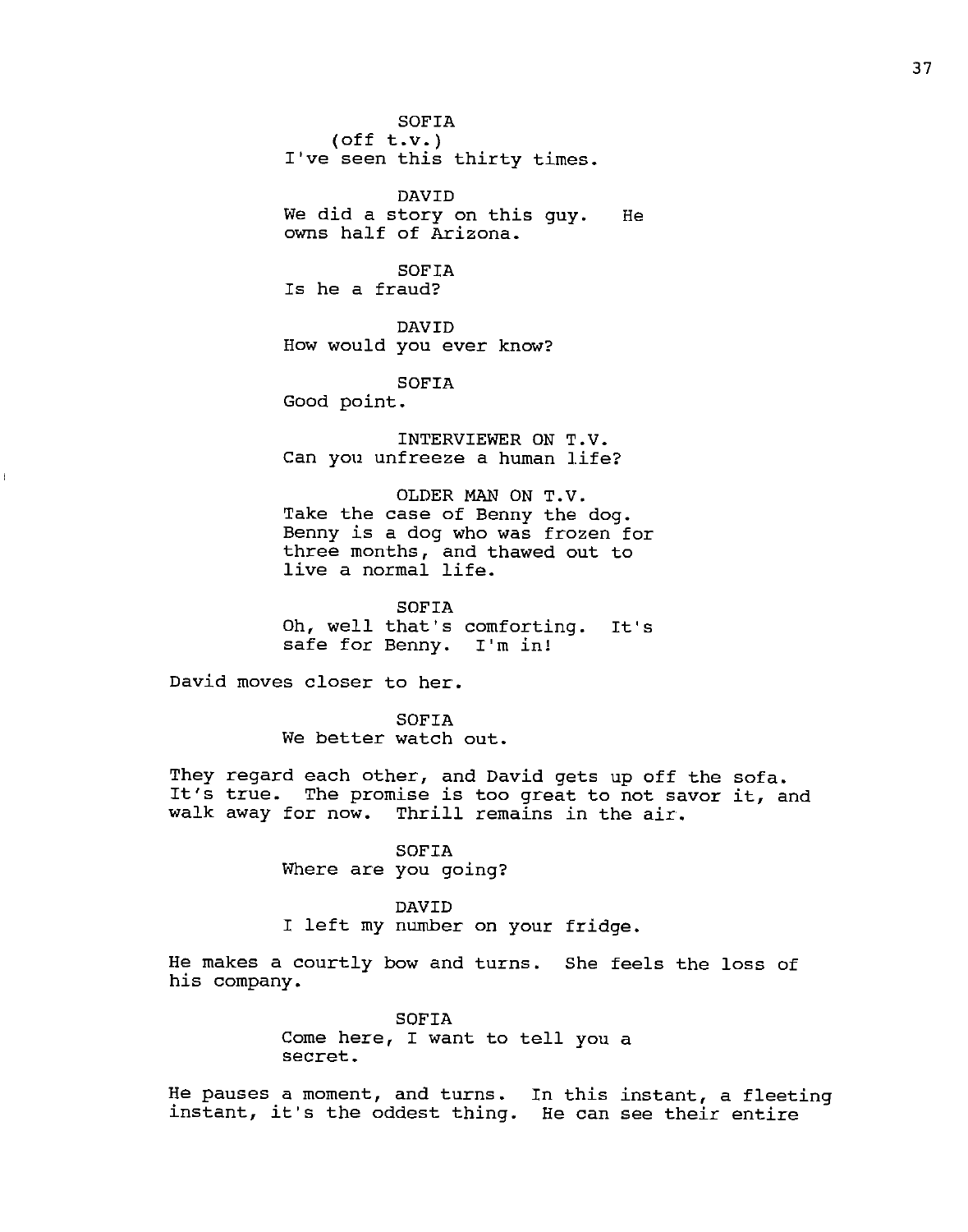life together. He returns to her. Tentatively, she grabs a quick sweet kiss on his mouth. He stays for an extra moment, kissing just her upper lip, leaving no doubt as to the potential of their future. And then... very close she says:

#### SOFIA

I meant that to be your forehead.

David stands. He looks around the small apartment.

DAVID

Thank you for the inspiration. I will now attempt to run my company, showing compassion for the seething throng of my partners who root quietly for me to fail.

She looks at him, quite aware of his personal and business crossroads. Silently, she roots for him like crazy.

> DAVID For things you don't even know - thank you. I'm going to go to work. I have a company to run.

> > SOFIA

Pleasure delayer.

He is still somewhat stunned by the evening, and the girl. He actually wants to run his company.

EXT. SOFIA'S APARTMENT - DAY

David slips out onto the street. It's shabbier than the alluring night-time version. He'd never notice, or care... because David is a man with a brand new buzz. The city is his. Everything good and great suddenly feels inevitable. Life feels like a great pop song. Behind him, a car with its lights still on starts and advances alongside. Behind the wheel is Julianna Gianni.

#### JULIANNA

David Aames.

David leans on his car, turns and shakes his head.

DAVID Julie Gianni. You're following me.

JULIANNA Only a little. I wanted to finish what we were talking about.

Ĺ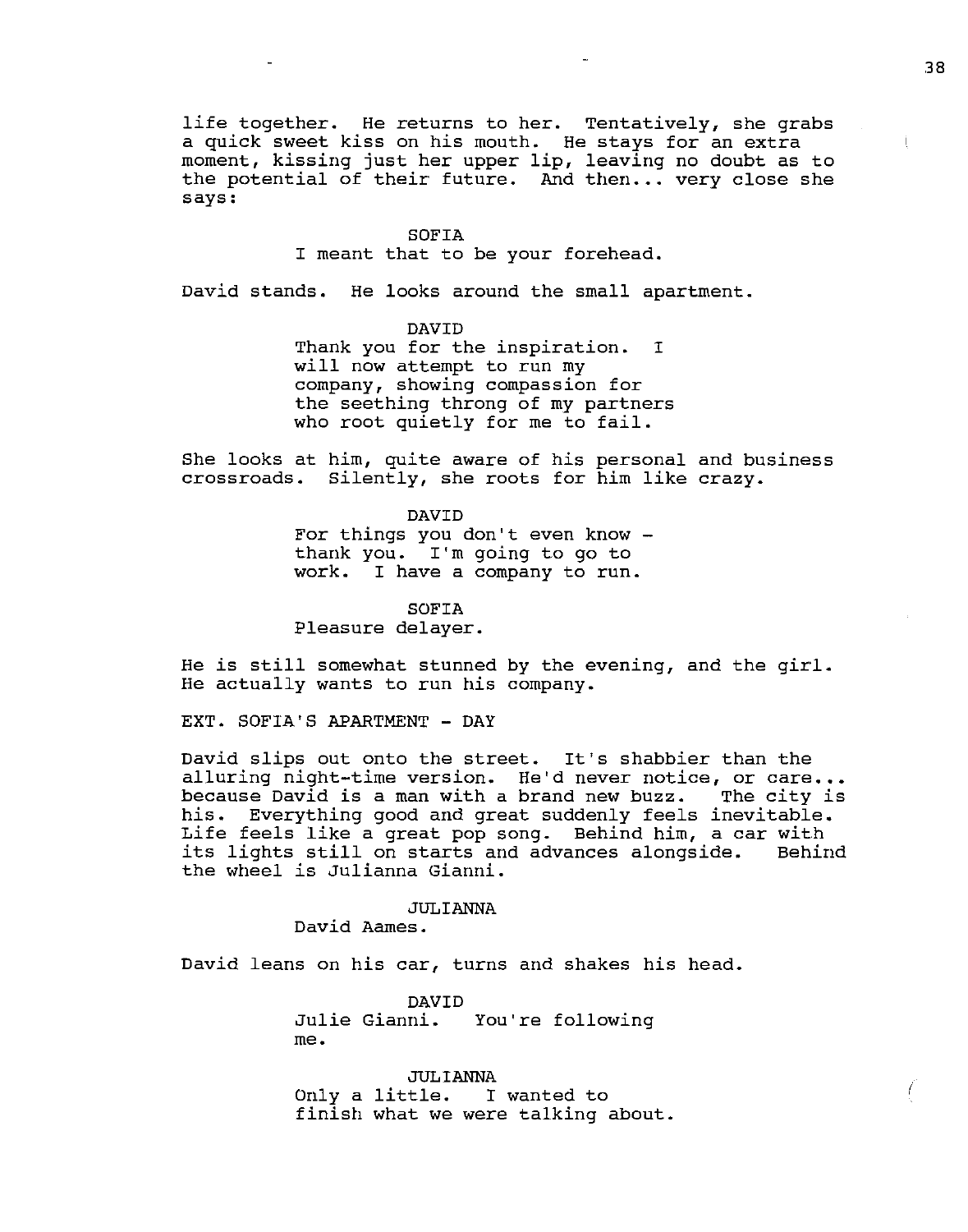DAVID

And  $--$ 

JULIANNA How'd it work out with our Moth Girl? Did she turn into a butterfly for you?

DAVID Yes she did.

JULIANNA But I can see from your walk that you didn't sleep with her.

David turns.

# JULIANNA

Let me see if I can guess. You haven't slept with her because... it's more fun when you can draw it<br>out. Sex just isn't as good if Sex just isn't as good if the woman hasn't told all her friends she'd never sleep with you.

#### DAVID

You're right on the money, Julie.

JULIANNA

She must be exhausted from trying to be witty for you all night long.

#### DAVID

Hey, Julie.

#### ,JULIANNA

Sorry. You're just never there for your friends until they've already given up on you.

#### DAVID

I'm not blowing you off! I just want to be alone for a little bit. want so be drone for a freete bit.<br>Trust me - I have a lot of things I gotta take care of. If we're friends, which we are, you'll understand.

#### JULIANNA

(simple, honest) I'm sorry I got weird. I missed an audition and I just felt bad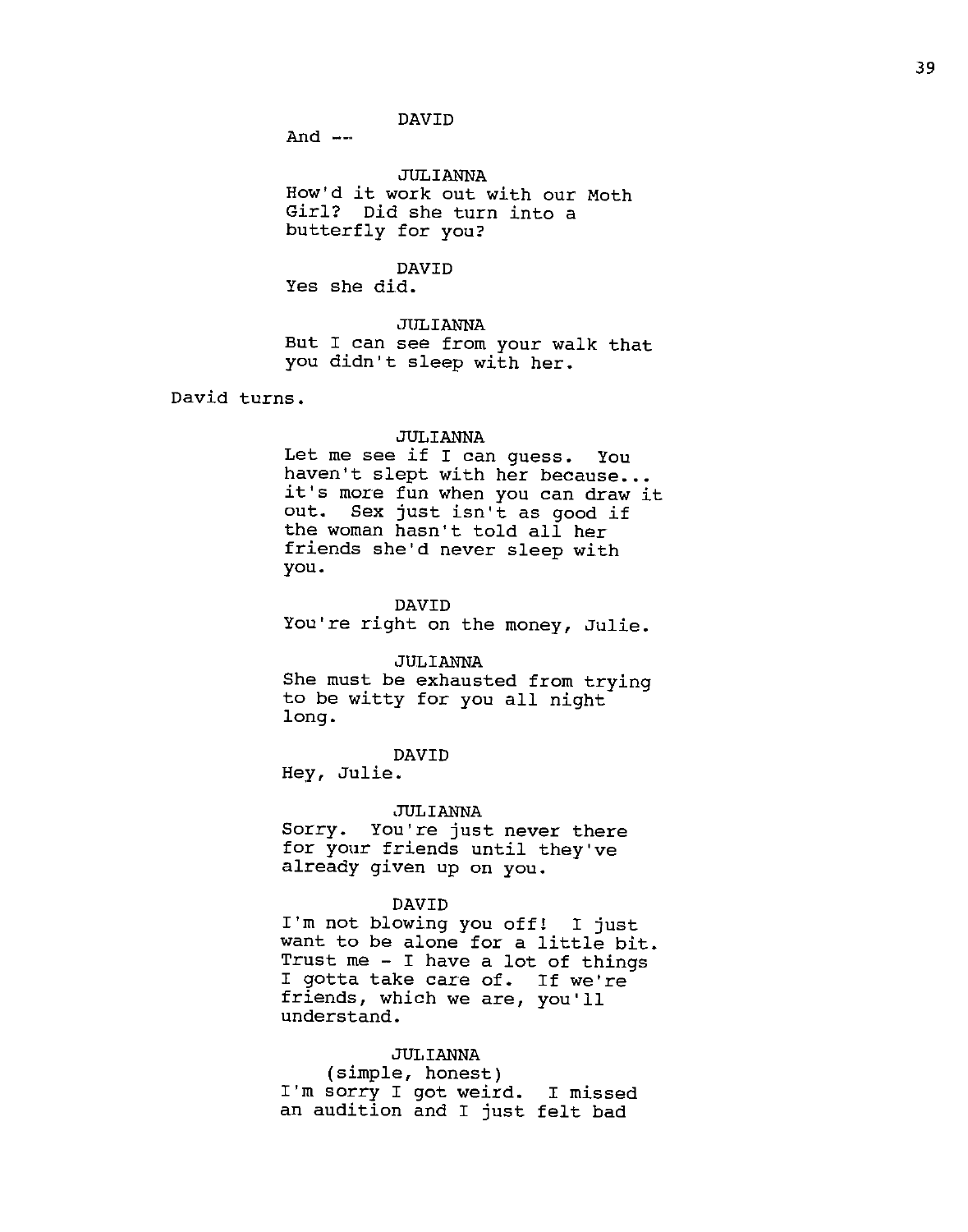you didn't invite me to your party. It zings him. David turns, considers her. JULIANNA Do you want to make it up to me? I won't tell a soul. Slowly, he is drawn to her. His old self rallies one last time. He gets in the car. INT. JULIANNA'S CAR - EARLY MORNING The streets are empty. She plays a CD of a romantic sweet pop track with a feeble vocal. JULIANNA Would you do a story about me if I made a CD? DAVID Sure I would - JULIANNA Do you like my music? DAVID (winning, truthful) It's vivid. JULIANNA If I weren't me, I would buy a CD by me. DAVID Well, you know, if you can reach one person. Julianna is a little hurt, hides it well. JULIANNA What is happiness to you, David? DAVID (considering) What is happiness? JULIANNA For me, this is happiness. Being with you. David doesn't look at her. She speeds up, slowly.

40

 $\mathcal{L}$ 

 $\left\{ \right.$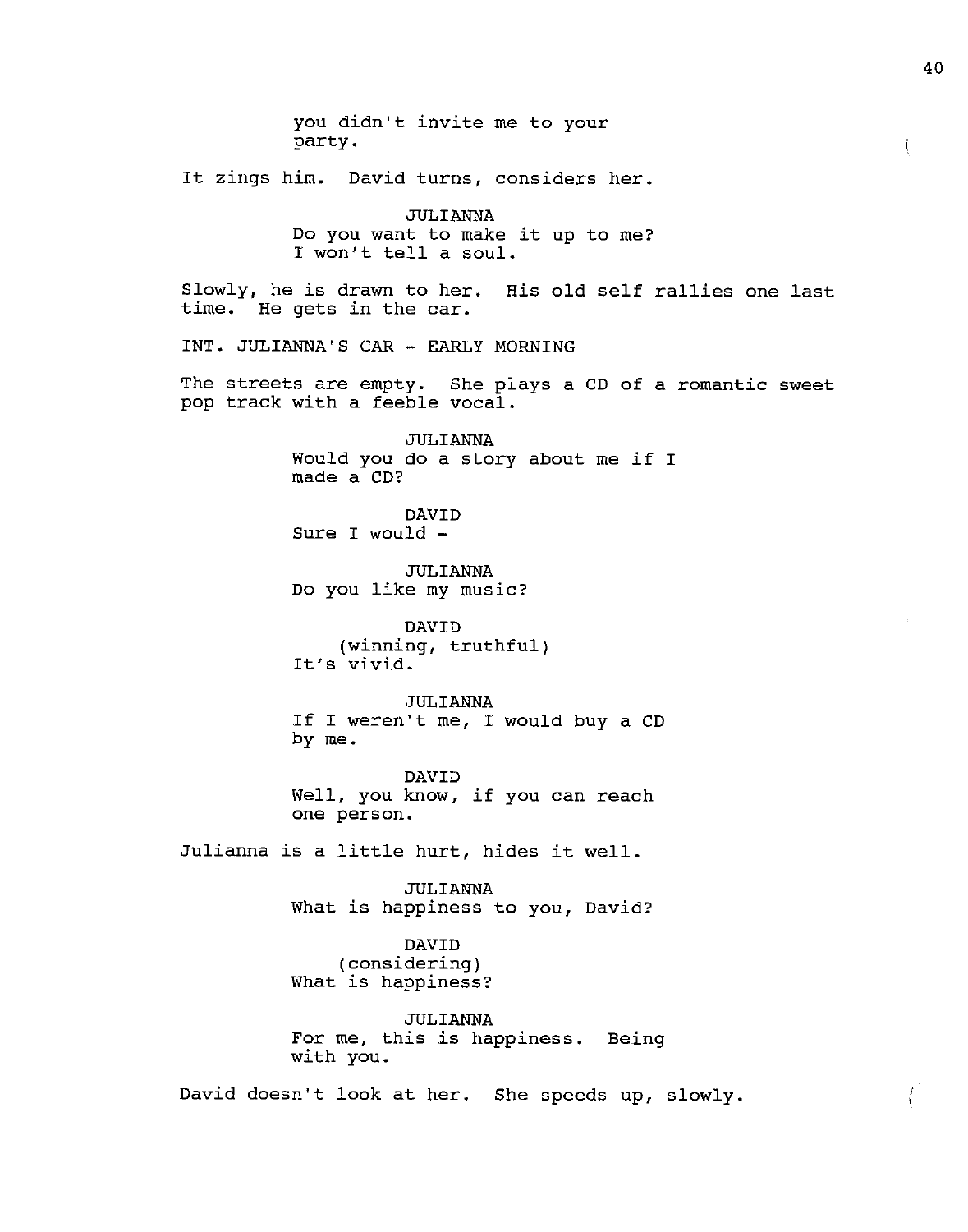# JULIANNA

One thing bothers me. Why did you tell Brian I was your fuck-buddy?

DAVID I didn't tell him that. I didn't say that.

JULIANNA When did you stop caring?

DAVID (watching the road) About what -

,TIJLIANNA About the consequences of the promises you made.

DAVID Promises - I thought we had an understanding.

JULIANNA Do you know how hard it is to pretend to be your "buddy?" I love you, David. You fucked me four times in one night. You have been inside me and I have swallowed your come. That means something.

DAVID

Julie...

JULIANNA Four times, David! That means something. Four times.

He grabs at the wheel. She won't let go, and speeds up.

#### DAVID

.•. stop the car!

She picks at things on the dashboard, as she talks with a manic energy.

> JULIANNA Twenty-four hours a day I live with the aching possibility that you might call me to do something.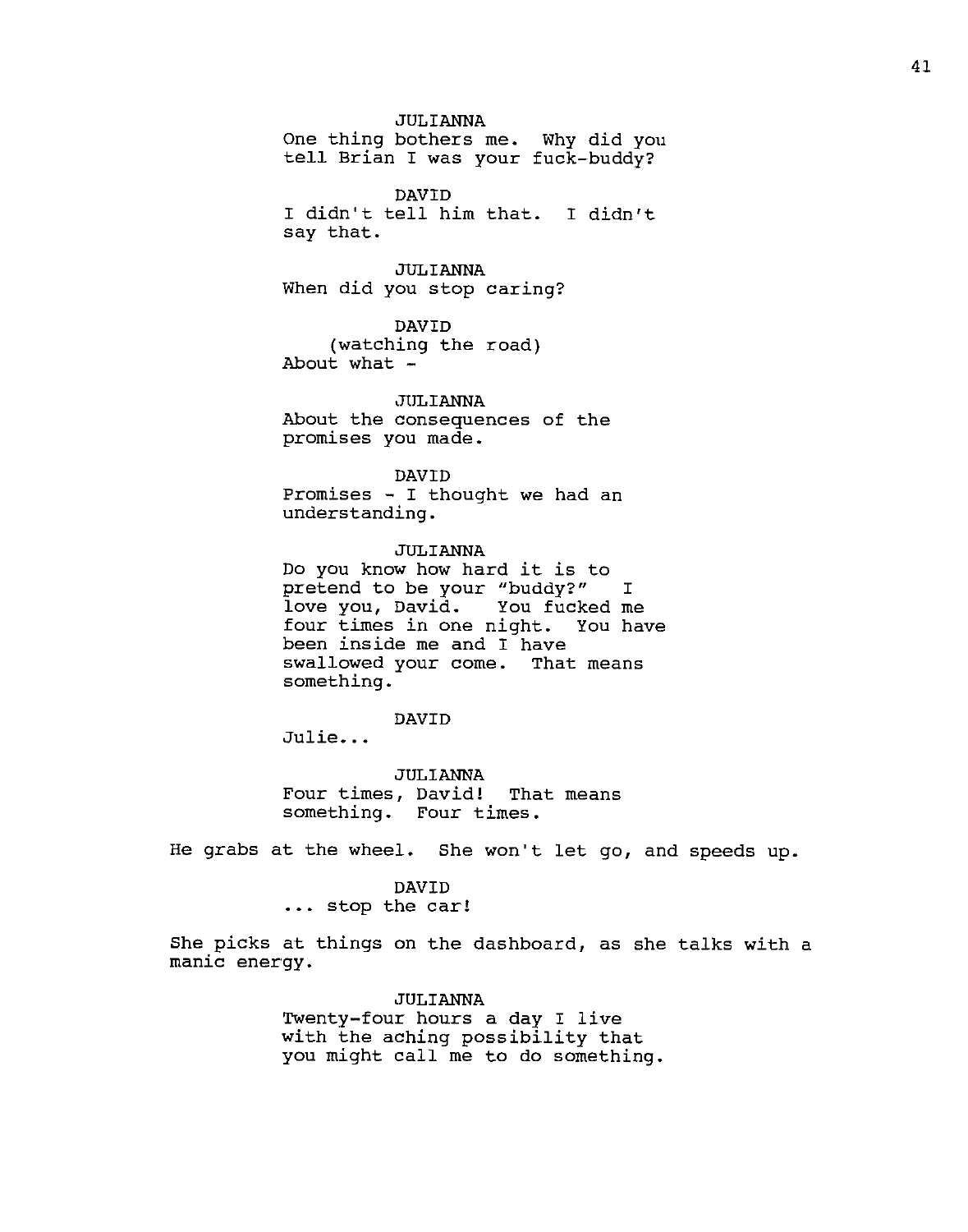#### DAVID

(caring, almost pleading) Take me to your house. We'll talk this out. I want to see where you live. I want you to stop the car, Julie. I want you to stop the car!

### JULIANNA

Don't you know, David? Every time you sleep with someone... your body makes a promise whether you do or not?

PROFILE OF DAVID AAMES JR.

who turns slowly to face her. All he sees are haunted blue eyes. He knows at the very least, there will be a crash. She guns the accelerator. He is paralyzed, unable to alter his fate.

> JULIANNA Tell me something, David. Do you believe in God?

Sweet pop music swells. She bursts the barrier of the winding road, and the car sails into an embankment of a road below. All sound disappears, as we hear a new kind of music. Ethereal, almost wondrous. This music continues.

TO BLACK

EXT. CENTRAL PARK - HALL OF TREES - DAY - DREAM

David walks the hall of trees. It's the gentle seductive whoosh of a new day, the way the world sounds when you're in love. Vibrant. Alive. Ironically rich in the beauty we all take for granted when we're not in love. He looks impossibly drawn forward to Sofia, who stands waiting to meet him.

## SOFIA

Hello.

He steals a kiss. They both feel like they're getting away with something.

DAVID You're amazing. Hello.

SOFIA Did you get to work alright? f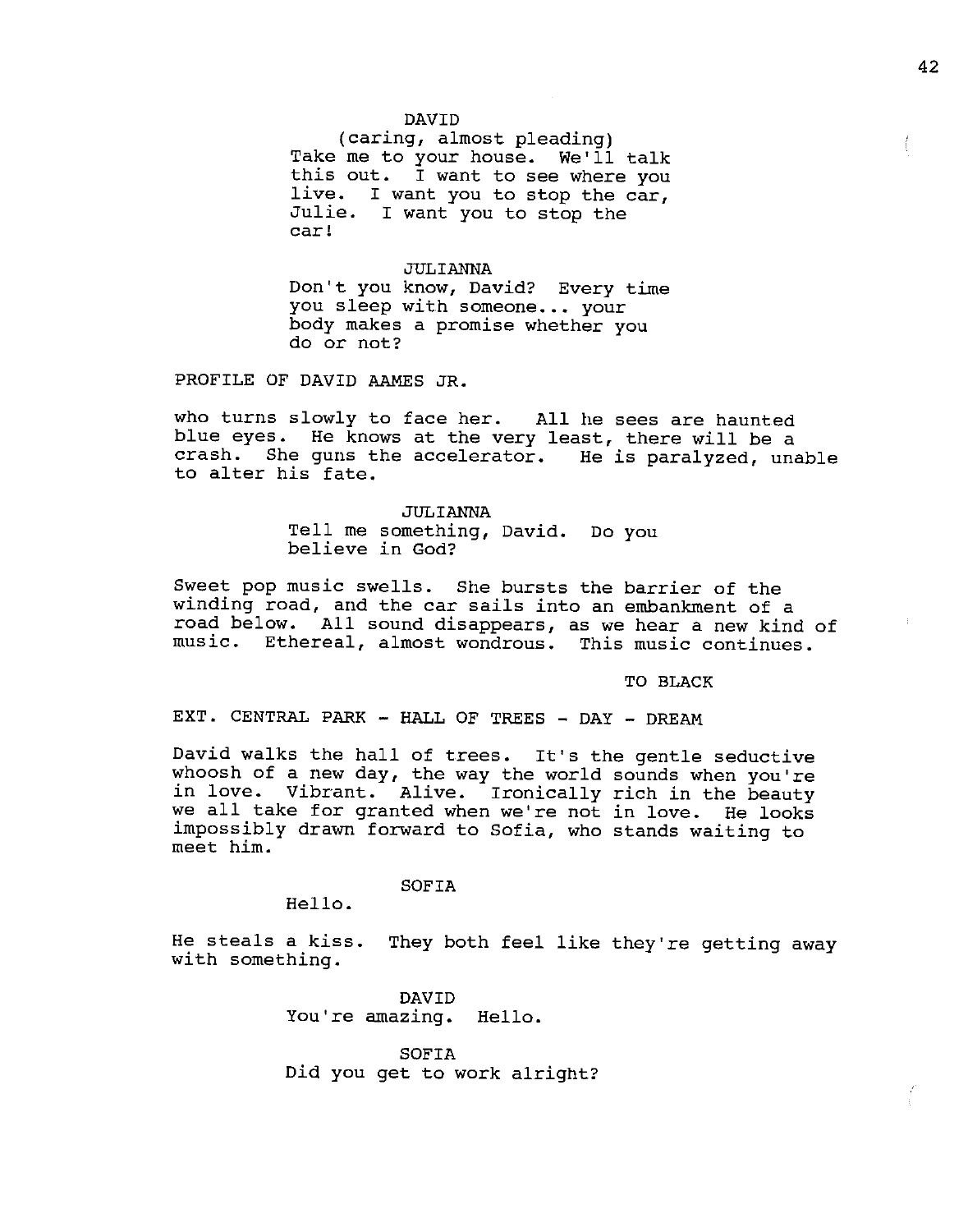#### DAVID

Yeah, well, actually... I had a horrible dream.

SOFIA You dreamed you'd never see me again.

#### DAVID

I left your house. car, and my friend the stalker had been following me. I went to the

#### SOFIA

Julie.

#### DAVID

Yes. She followed me down the street. She wanted to talk, and I had that buzz... from you and me, and I think my mind was on that terrible drawing of me... and, you know, I got inside. And she drove me off a bridge and committed suicide with me in the car.

#### SOFIA

I thought you were going straight to work.

#### DAVID

But I survive! I survive with my arm and my face reconstructed. And what's worse I couldn't wake up.

# SOFIA

(shushing) How was your house after the party?

# DAVID

What party? A party?

#### SOFIA

The PARTY. Remember? Red dress... strappy shoes... I spilled something on your SHIRT... sweet and sour... and the saddest girl to ever hold a martini.

He looks at her, completely lost and spacy.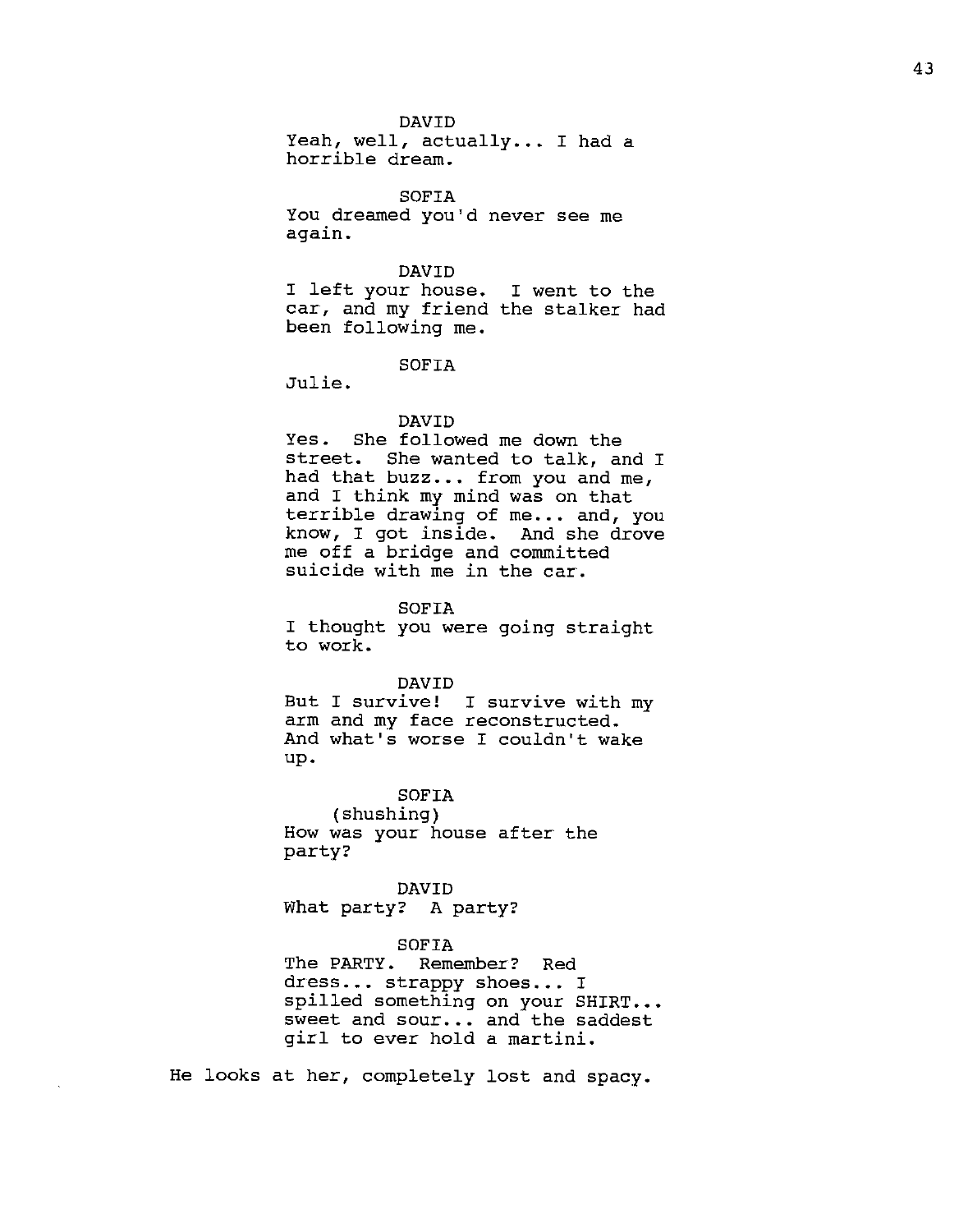DAVID  $(V.O.)$ My dreams are a cruel joke. They taunt me. Even in my dreams, I'm an idiot who knows he's about to wake up to reality. If I could only avoid sleep, but I can't.

INT. DAVID'S APARTMENT - DAY

The alarm clock goes off. A hand shuts it off. He looks at a model plane by the side of the bed.

> DAVID  $(V.0.)$ I try to tell myself what to dream. I try to dream that I'm dieam: I try to dieam that I m<br>flying, something freeing. It never works.

Viewed in shadow, he rises out of bed.

 $MCCABE$   $(V.0.)$ Is that the only thing that you dream?

JARRING FLASHES/RACING THOUGHTS - DREAM SEQUENCE

Walking down a hallway, a pretty woman with red hair beckons. On a motel floor, David writhes in pain.

INT. PRISON PSYCHIATRIC UNIT - NIGHT - (INTERROGATION  $#$  2)

DAVID I don't... I don't remember.

MCCABE Do you dream about the car accident?

INT. BEDROOM/BATHROOM - MORNING

Feet into slippers. He shuffles down the hall. David in the dark bathroom. He pauses, and reaches slowly for the light. As in every previous occasion, he has been revealed in the mirror. But today, viewed over his shoulder, we see In the mirror. But today, viewed over inthat the mirror is now a wooden cabinet.

> Here's what you remember from a coma. Nothing. DAVID (V.O.)

f

ŗ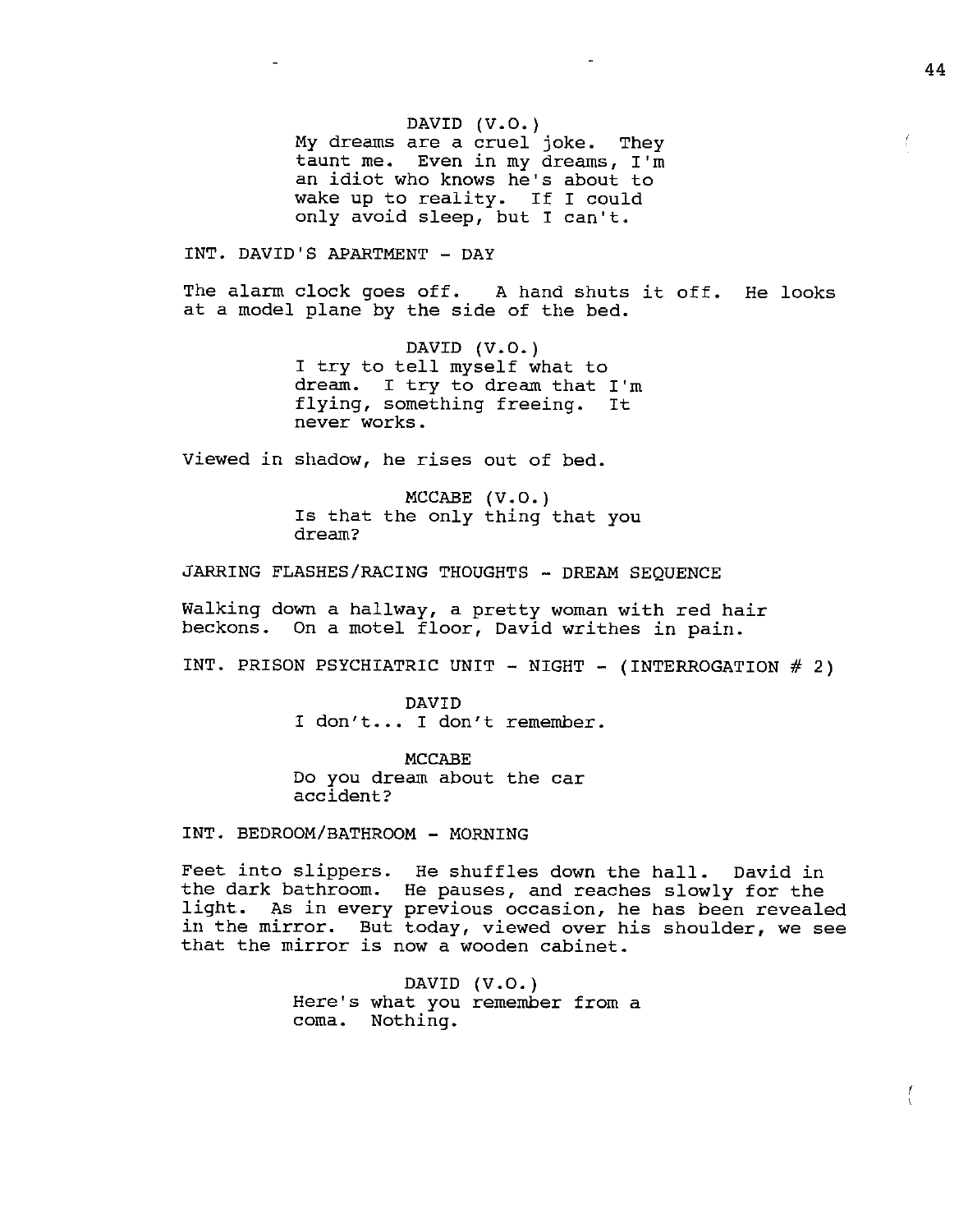He shuffles down the hallway, seen from behind, a little heavier, a wool cap on. There are no shiny surfaces around the house. Music continues.

> MCCABE  $(V.O.)$ What happened next?

DAVID (V.O.) What really happened? What, didn't you read the file? I was out for three-and-a-half weeks. **My** face and arm were shattered. **My** jaw was broken in four places. No surgery could be performed because of the coma. You can't feel the darkness, or the numbness, you can't even feel.

BACK TO UNIT

DAVID

And then... I came back to life. Just like that dog, Benny. Benny The Dog.

MCCABE (nods, knowing) Benny. Benny The Dog.

DAVID Except my life was no longer normal. There were blinding migranes now...

INT. PRISON PSYCHIATRIC UNIT - NIGHT - (INTERROGATION  $#$  2)

McCabe continues with David.

DAVID

••. nerve damage. Why? This is how big business operates. A random accident. A "lifestyle mishap?" They are not coincidences. How do you think air-tight contracts are broken? These are *power upheavals.* 

MCCABE I'm from Ohio - we don't have power upheavals.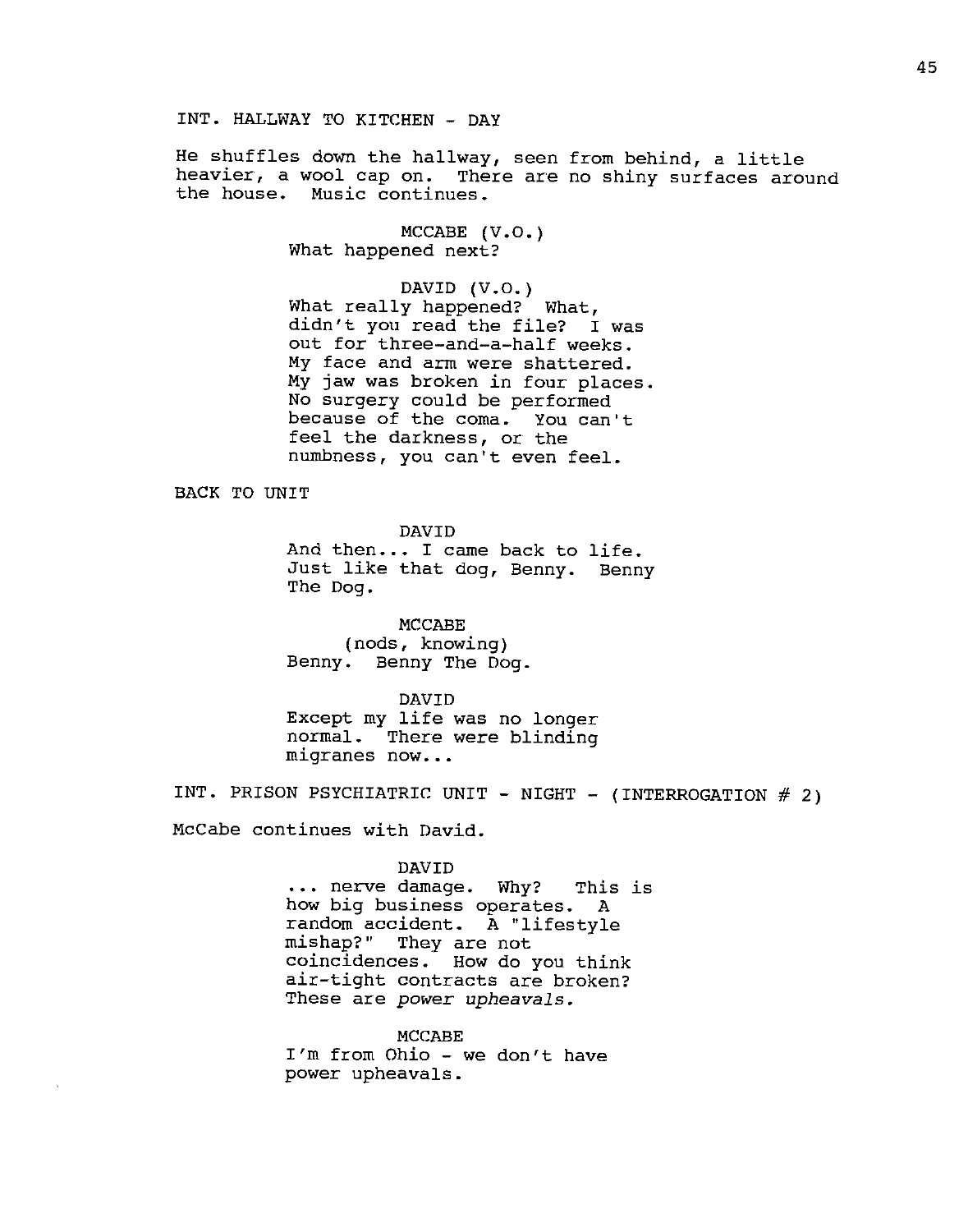And they're in the news every day, right between the lines. *Someone did this to me.* My father wrote this in his book, you know. Chapter One, Page One, Paragraph One. What is the answer to 99 out of a hundred questions? *Money.* 

INT. LIVING ROOM - DAY

David from behind, on the phone. He strains to be casual. His head hurts.

INTERCU'l'

INT. OFFICE - DAY

Thomas Tipp, the drunk truth-telling employee, is on the phone. David's empty office in b.g.

> TIPP David David David. I don't want to worry you, I'm holding them off. But we"ve got a situation here. The by-laws of the Board protect your 51% vote only if you're mentally acute. Now I'm sorry that poor girl died, but you've given the Board a real gift with your mishap. They'd like to declare you "incapacitated." But you are back, and you sound good to me - so let's fight the fuckers ... and have a full recovery. And maybe you should let people see you. I mean, the last time we were together you were in a coma and you were very fucking rude to me. You didn't say a word.

Camera reveals the extent of David's facial damage.

DAVID Yes, well, the rumors of my death have been mildly exaggerated.

DAVID (V.O.) Who could I trust? The ants were taking over the ant-hill. Who could I trust?

r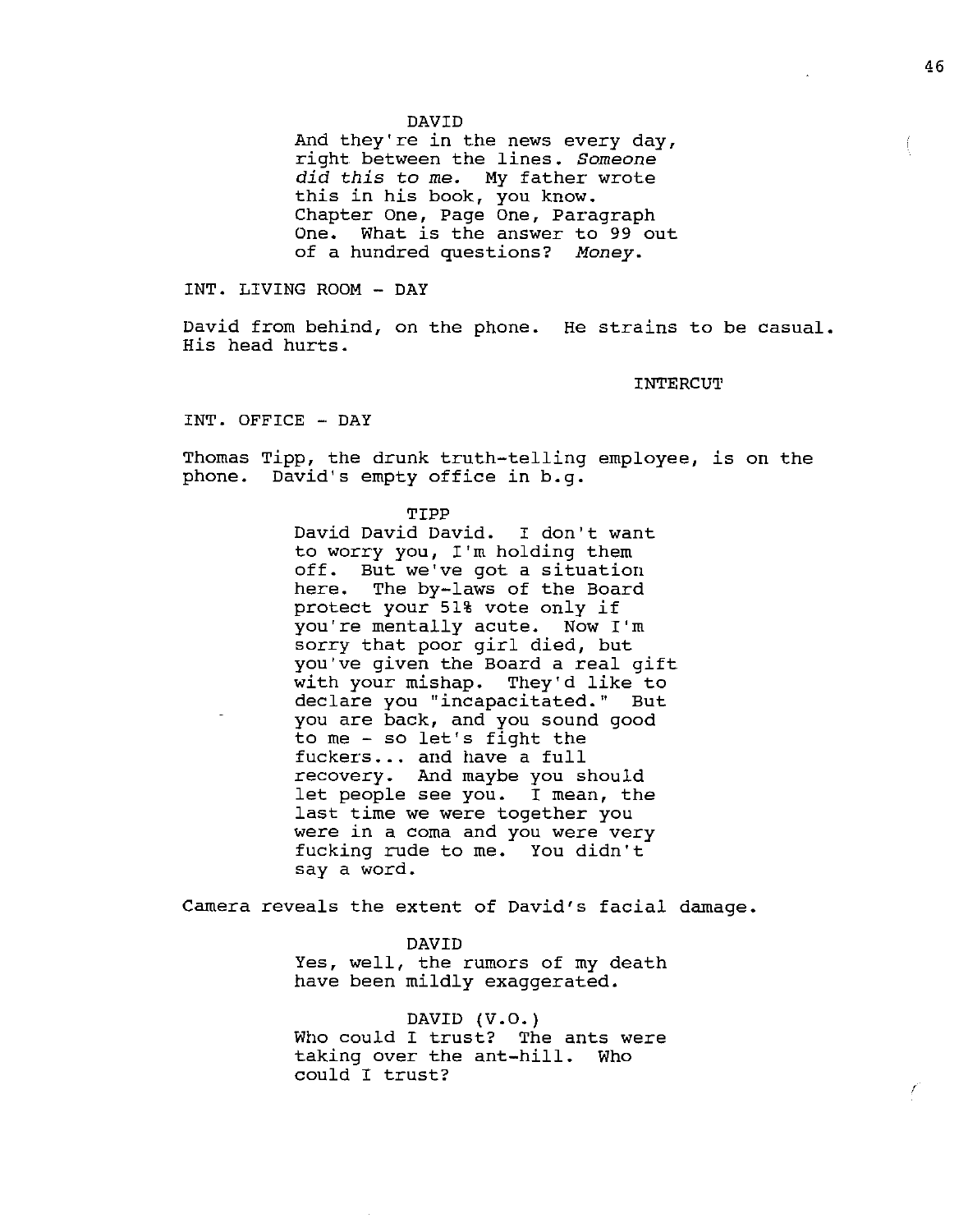#### EXT. NEW YORK STREET - DAY

Sofia Serrano walks down a New York street in sensible shoes. Just another part of the working force. To our unseen follower, she is most beautiful when unaware she's being watched. Shot continues parallel to her. She stops, sees someone she knows. A truck with several panes of glass passes by and stops in traffic. Her image blurs behind the glass, but visible to us in the window is David Aames. His healing face is dotted with stubble. He wears a wool hat. He looks noble, an assembled victim, a modern miracle. He looks like many things. But he no longer looks like David Aames. The truck moves through frame.

INT. HOSPITAL CONFERENCE ROOM - DAY

A dashing-looking surgeon dripping with confidence, DR. POMERANZ, talks with David.

> DR. POMERANZ The cranial structure was based on thirty pins fastened by small panels and bits of bone from the mandible... and it seems the cartilage grafts have maintained your cheek structure. Unfortunately, because you were in a coma, immediate plastic surgery was impossible.

Doctors. Their power is in jargon. So you study up... DAVID (V.O.)

DAVID Is that the procedure for all Bilateral Periorbital Hematomas in a LeFort III fracture of a comatose patient?

DR. POMERANZ (pleasantly surprised) In a LeFort III - absolutely. The In a LeFort III - absolutely. The<br>potential for sub-cranial brain

DAVID (V.O.) ••• you do your best.

damage was too great.

David consults a list he's made.

DAVID And beyond the cheek grafts, Dr. Pomeranz is, are the pins fastened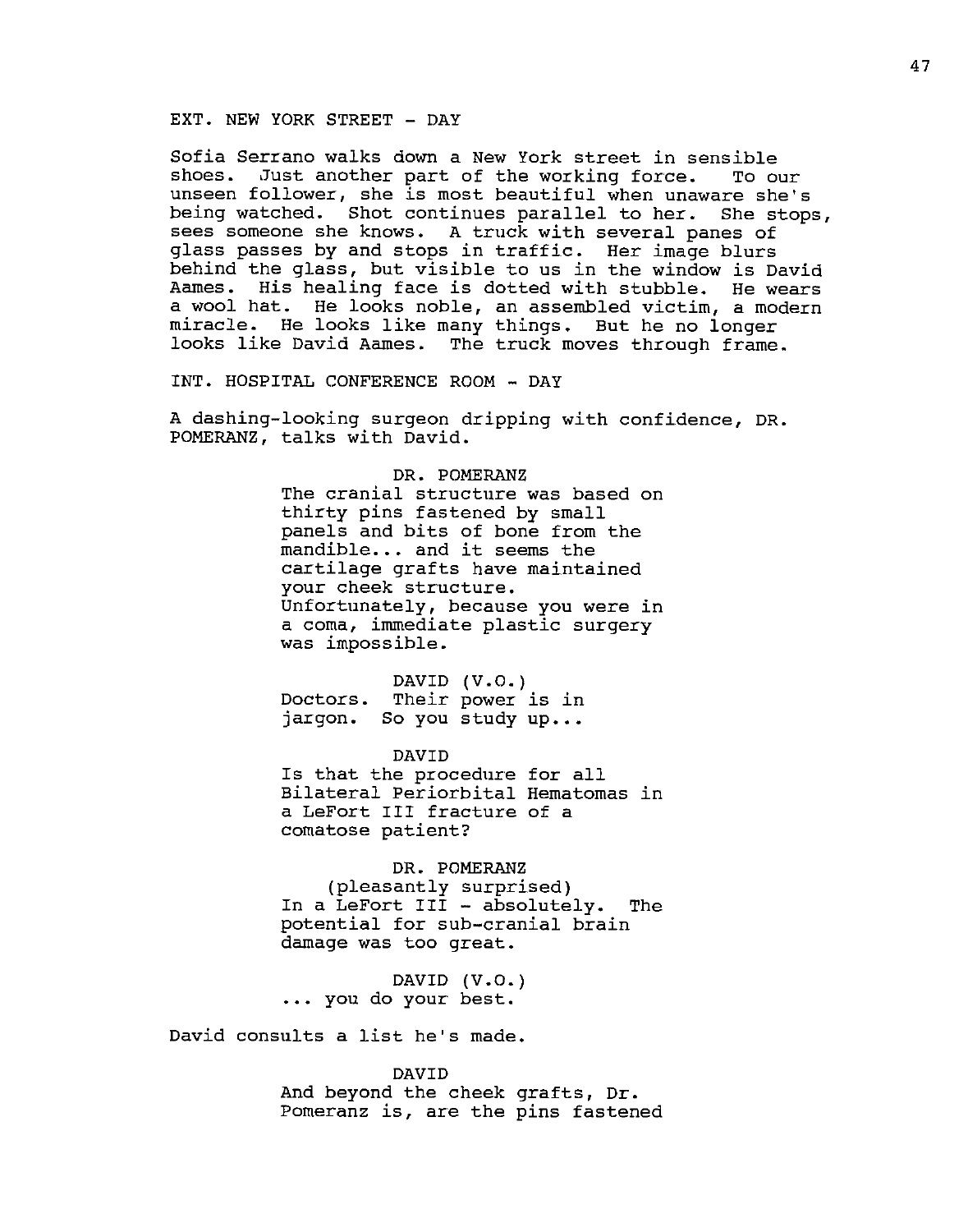with any kind of aluminum which could ionize and cause that pressure in my head? Because I'm ready for another operation.

ANGLE SHIFTS TO REVEAL

three other doctors in the room listening.

DR. POMERANZ Yes, we are working on processes. But it... you're specifically not at the stage where we can  $experiment$   $--$ 

DAVID Experiment. Use me.

DR. POMERANZ The headaches will go away -

#### DAVID

These are more than headaches. This is like a steel plate slicing through my every thought.

DR. POMERANZ We're not cowboys. We can't just wing it.

#### DAVID

Because I can't think straight most of the time.

DR. POMERANZ We can increase your medication.

DAVID

Yes. Medication.

# DR. POMERANZ

And there are things we'll continue to investigate. But there are so many others who've not been able to benefit aesthetically from plastic surgery as you have  $-$ -

## DAVID

This isn't about vanity, Dr. Pomeranz! (keeping rage bottled) This isn't about vanity. This is about functioning in the world.

ť

*(* 

ŧ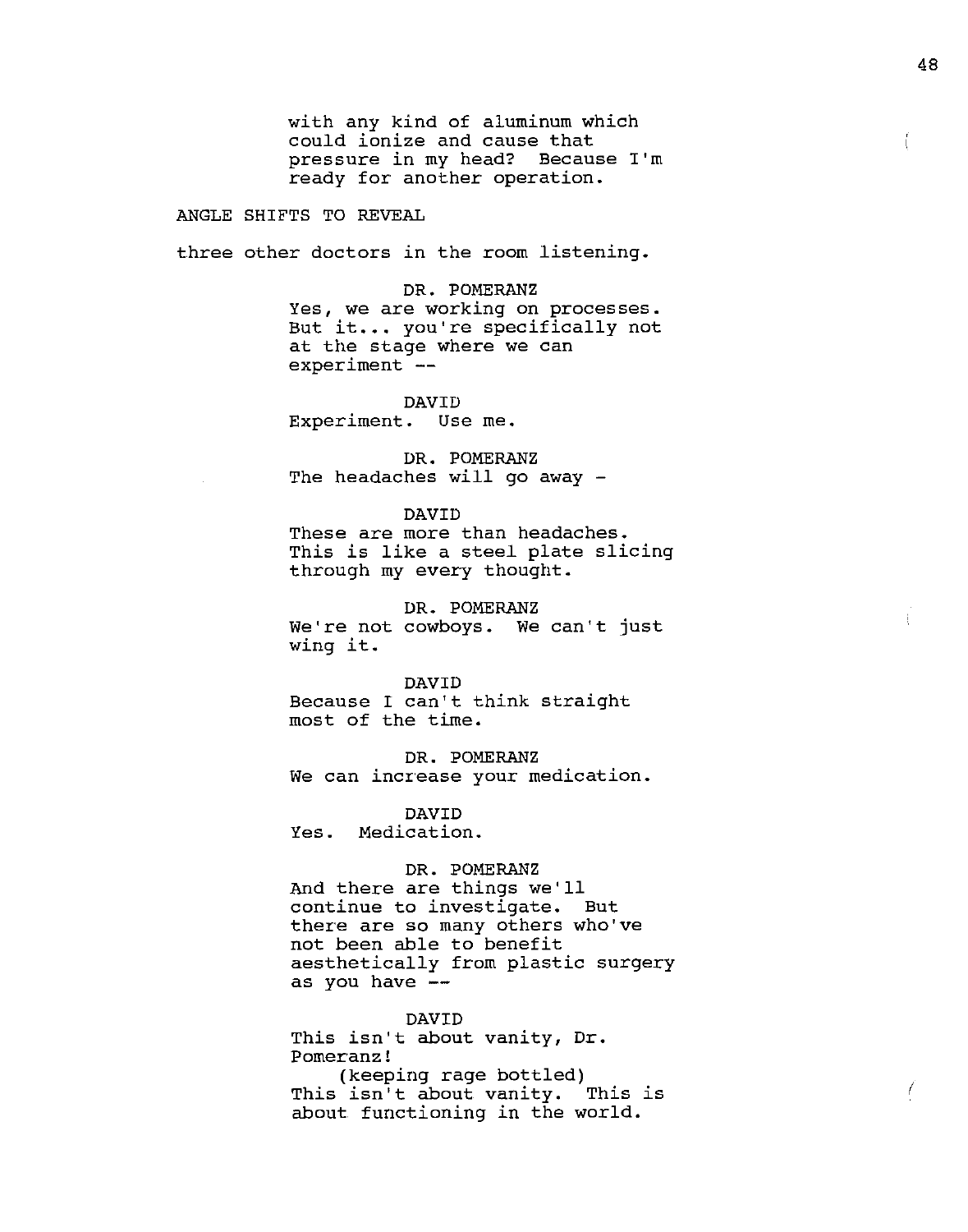It is my job to be out there functioning. I've got the money, and I'll pay any amount. Invent something. Play jazz. You say you're the best face man in New York City. Fucking prove it.

OTHER DOCTOR We could do something about your arm -

DAVID Fuck my arm!

Dr. Pomeranz looks over to a young assistant.

DR. POMERANZ Nobody here takes your feelings for granted. We did prepare something for you, based on the preliminary examination.

DAVID Tell me. Bring it on.

DR. POMERANZ It's sometimes useful in the early stages of rejection. It's a facial prosthetic. It was two weeks in the making.

The assistant opens a black-leather bound box. In it is the mask - molded from David's own face, locked into a pleasant, bland expression.

> DAVID A facial prosthetic.

DR. POMERANZ The aesthetic replacement does work. Emotionally, and actually.

OTHER DOCTOR (helpfully) And the plastic in the aesthetic shield also filters out abusive rays, and assists in the regeneration of cells.

DAVID So it's an aesthetic regenerative shield.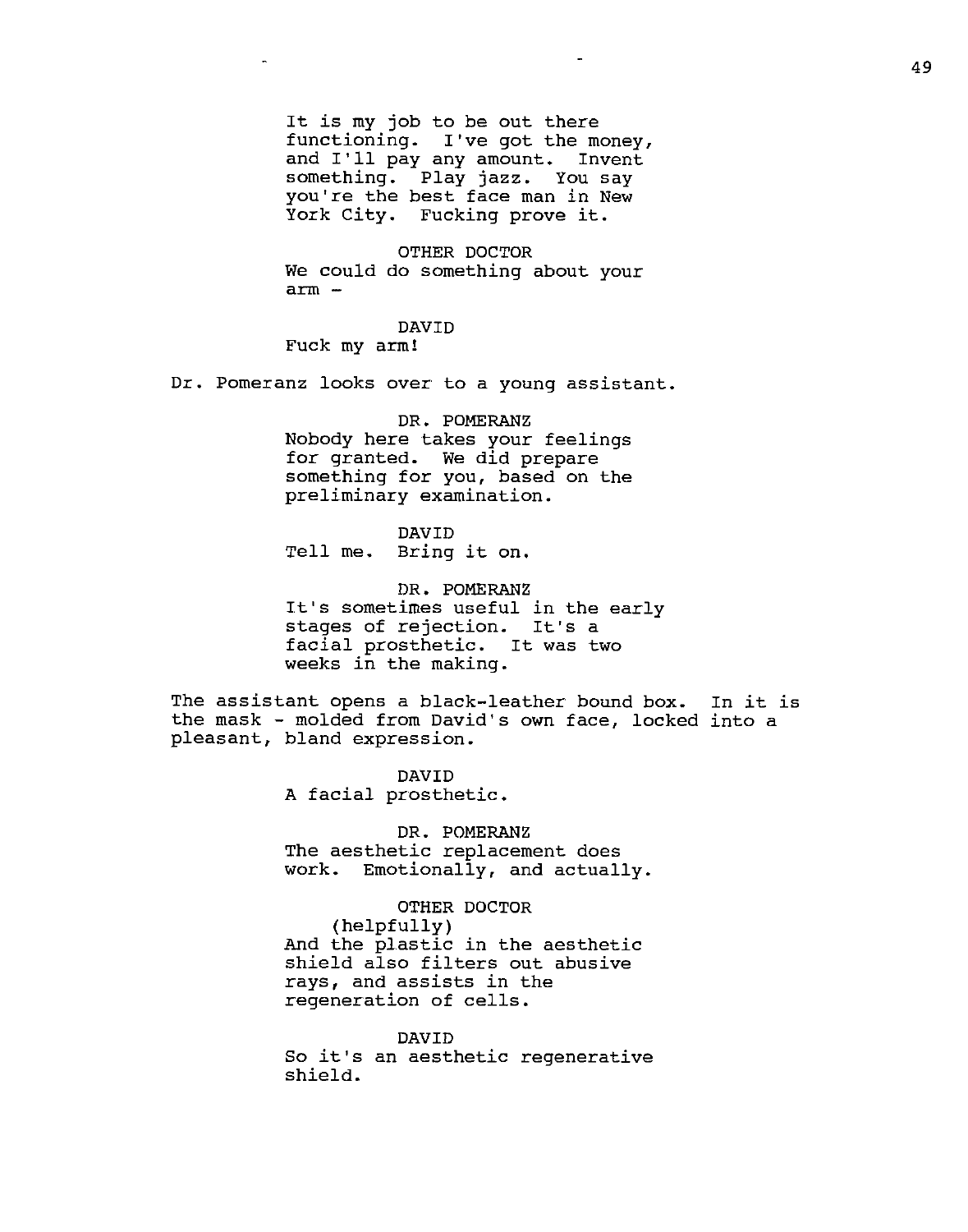# DR. POMERANZ

That's correct. Exactly.

THIRD DOCTOR And the ergonomics of the platebarrier allows it to reflexively interact with the movements of your own face.

DAVID

 $I$  see  $-$ 

DR. POMERANZ It's a helpful unit.

DAVID Good. Because for a minute there I thought we were talking about a *fucking mask!* 

DR. POMERANZ (beat) It's only a mask if you treat it that way.

DAVID No it's great. This completely takes care of Halloween. But what about the other 364 days of the year?

# DISSOLVE TO

EXT. MUSEUM OF NATURAL HISTORY BUILDING - NIGHT

Families lined up watching the ritual blowing up of the balloons the night before Thanksgiving. Parents hug children, detailing the magical events of an autumn night. Sagging balloons come to life.

> DAVID (V.O.) A new form of me began to take shape.

INT. DAVID'S APARTMENT LIVING ROOM -- DAY

David by the window of his darkened apartment. The Macy's Thanksgiving Day Parade passes just outside his window. The top of Homer Simpson's head floats by. We are a world away from the lively apartment that once hosted his swinging birthday party.

 $\langle$ 

*(*  '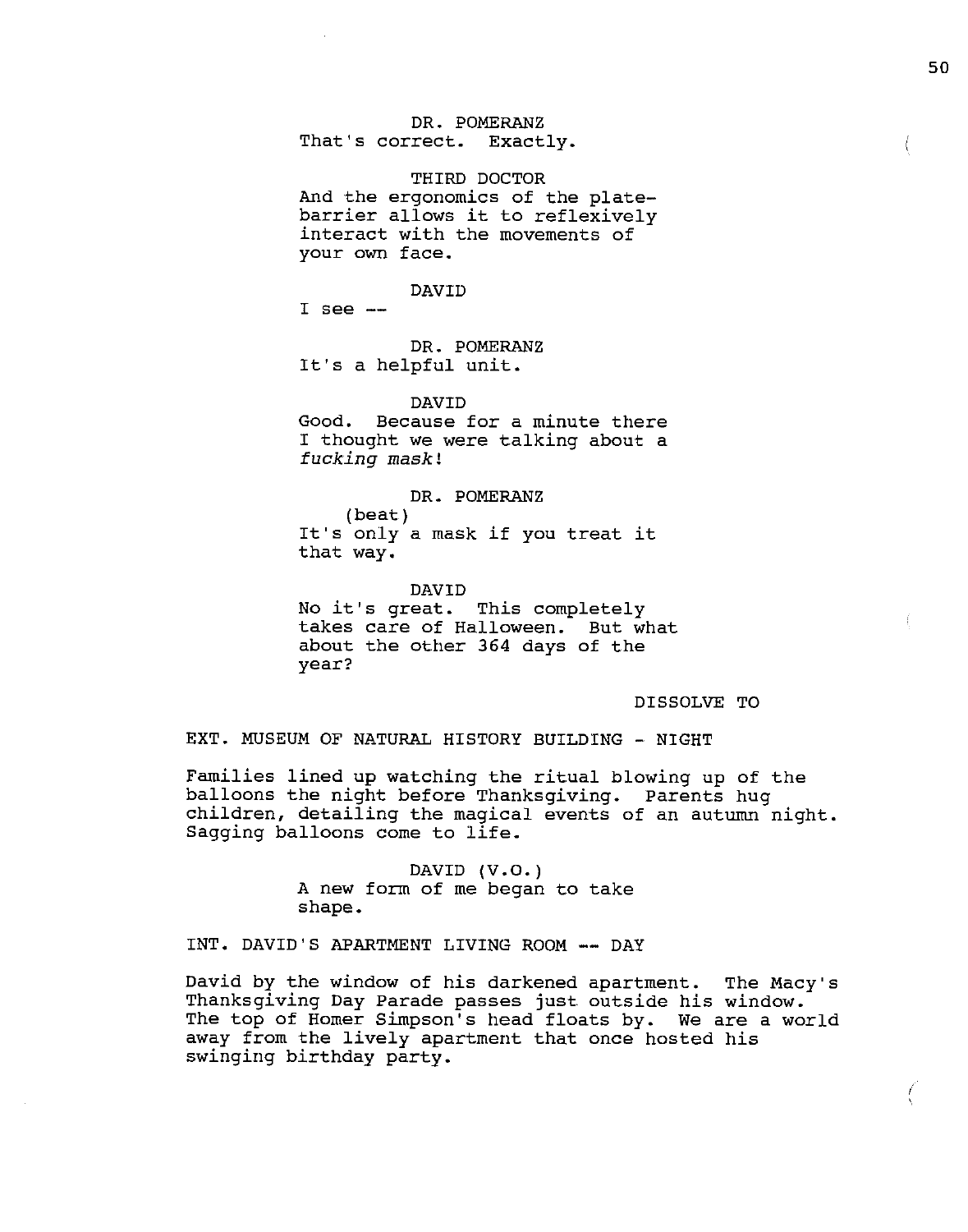DAVID (V.O.) I planned my re-emergence like the Normandy Invasion.

Take-out boxes, catalog orders with new clothes, comic books and magazines with ripped-out pages fill the living room.

# INT. DAVID'S APARTMENT LIVING ROOM - DAY

A memo is placed on the floor of David's living room. Shot pulls back to see he has covered the entire floor of his living room with memos and paperwork from Aames Publishing. He stands regarding all of this information, stooped and wearing his bathrobe.

INTERCUT

INT. BEDROOM - NIGHT

David stands in front of the bathroom mirror, practicing aloud.

Sofia. Sofia. Sofia. Sofia. Sofia. Sofia. DAVID

INT. DAVID'S APARTMENT LIVING ROOM -- DAY

DAVID POV (V.O.)  $I'11$  just say it - I did my homework. I read every memo. Thomas Tipp was right. People will read again.

INT. APARTMENT - DAY

David stares at his screen. Disheveled, in underwear, he eats red--vine licorice and M&Ms.

> DAVID (V.O.) I attended the monthly board meeting of the Seven Dwarves by video hook-up. Oh, baby. This was war.

On screen before him, all seven, and Thomas Tipp too. Shot moves in on screen. We can feel the cool tension of their imminent takeover. David twitches, feels it physically.

> DAVID because nobody's buying books - let's invest ••• my father was an adventurer.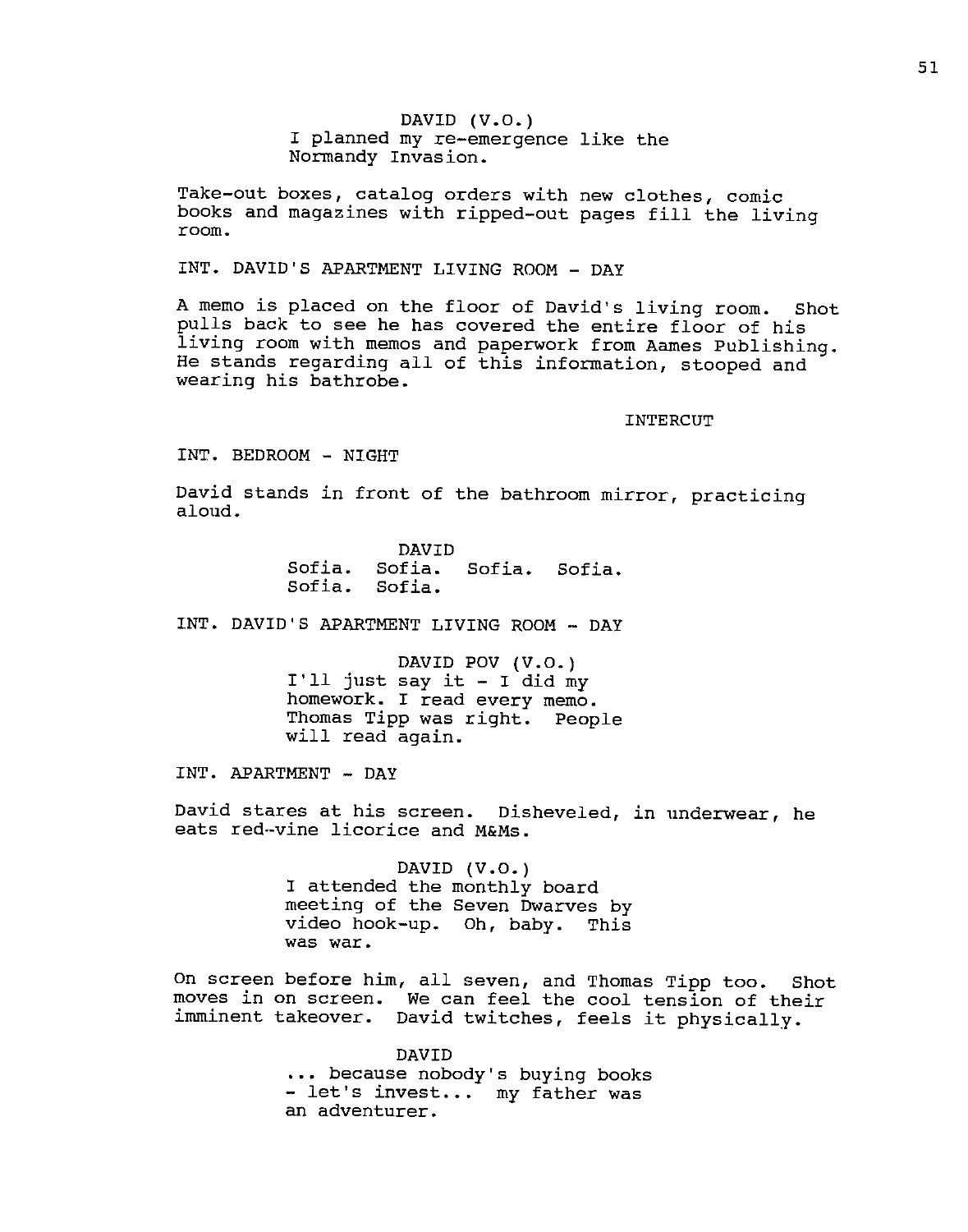David sits in the middle of his office. Push in on the white tape that covers the camera on the top of the monitors.

INTERCUT

INT. BEDROOM - NIGHT

David continues practicing aloud.

DAVID Sofiaaaaaaaaaaa. Serrano.

DAVID  $(V.O.)$ I grew stronger in ways I had never known before. And on December 5th... my planes filled the sky... the return of David Aames, Jr. Citizen Dildo.

INT. DANCE STUDIO - DAY

Sofia dances at the end of a long day. A few others leave for the day, trying not to stare at David. Sofia is there alone. For a moment, we share her solitude. She practices ballet, twisting and turning and landing in frame, looking just past camera. She freezes. She catches sight of David, undisguised. And she begins dancing again. Harder. Does she even recognize him? He moves closer, attempting an easy-going persona. We hear nothing but the sound of his heart pounding, in odd counter-rhythm to her dancing. Finally she stops.

> DAVID You won't believe this... but this is me smiling.

She laughs a little at his strange new humor, keeps a brave front.

> SOFIA It's been a long time. I tried to see you but your people wouldn't let me.

DAVID I didn't want to see me, okay. But then I woke up today and finally, a good hair day.

David fights anxiety, smoothes his coat.

 $\left($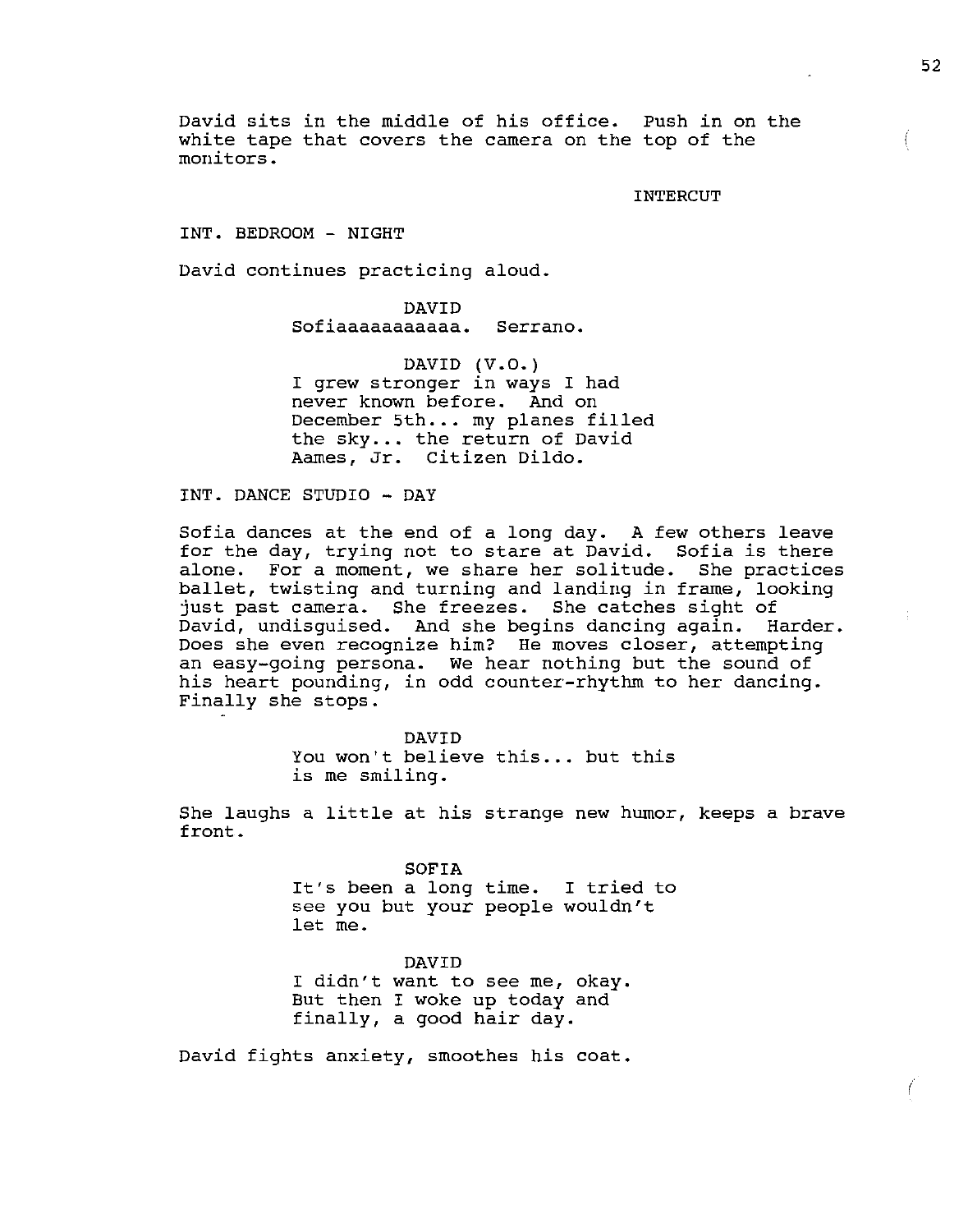DAVID You want to go out, you want to do something?

SOFIA (convincing herself) Sure.

#### DAVID

What?

SOFIA Let's go out and do something.

DAVID This weekend. I'll cancel an operation or two. We'll have fun. Because I am all about fun.

She kisses his cheek, pulls back quickly, and as she exits... he sees her fighting tears.

INT. BATHROOM - NIGHT

David's mirror is restored. He studies himself. Raises his arm higher than he has been able to. In the next room we hear Conan O'Brien welcoming:

> CONAN (O.S.) ... please welcome, Benny the Dog.

INT. BEDROOM - NIGHT

David watches Conan. The OWner of Benny sits with Benny himself. He wears at-shirt reading: L.E. Benny is not the most excitable dog in town. In fact, he seems rather spacey.

> CONAN (O.S.) I have so many questions. To start off, tell us all just what<br>has happened to Benny. What's has happened to Benny. Benny been through?

OLDER MAN/OWNER Benny fell into the water near our home, and was frozen in the Skykomish River. And I went fishing, thinking he'd gone three months earlier, and there he was in a block of ice, and...

David grabs the phone, and dials a number.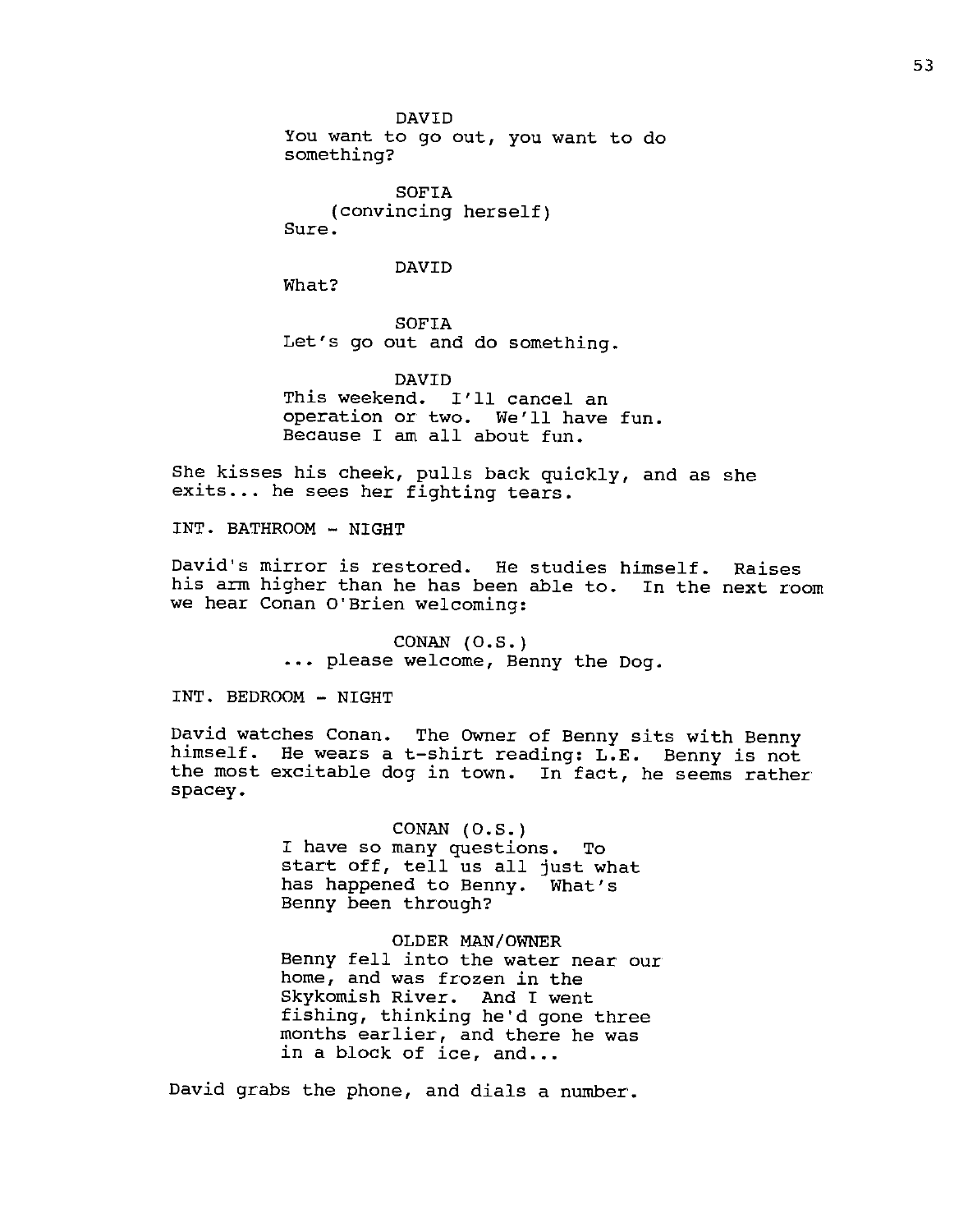54

CONAN (off the dog's complacency) He is thawed out, right?

Laughter on the t.v. Riding the buzz of what he's watching, David dials.

> DAVID Hey listen, it's David. I'm back in your life. I saw you earlier tonight. I was just watching our old friend Benny the Dog on ... on Conan... and I thought of you. (laughs) Whatever. I loved seeing you today. So I'll see you soon. You're a great dancer!

He hangs up and feels instantly mortified. He looks at the phone in his hand.

TO BLACK

INT. CLUB - NIGHT

David moves into the thick of a high-energy neighborhood dance club. He wears a facial prosthetic. In the darkness, he doesn't stick out, not much. He spots Sofia and Brian, chatting, waiting for him. The sight of the two together recalls happier times. Sofia is dressed down. Brian, on the other hand, has never looked better. His clothes are nicer. He wears them with confidence. David has practiced an opening joke, clapping his hands together. He will be trying too hard, all night long.

They regard him in the mask.

Hi! SOFIA (a little too big) BRIAN (equally big) Hey. DAVID What are you drinking? SOFIA Nothing.

 $\sqrt{ }$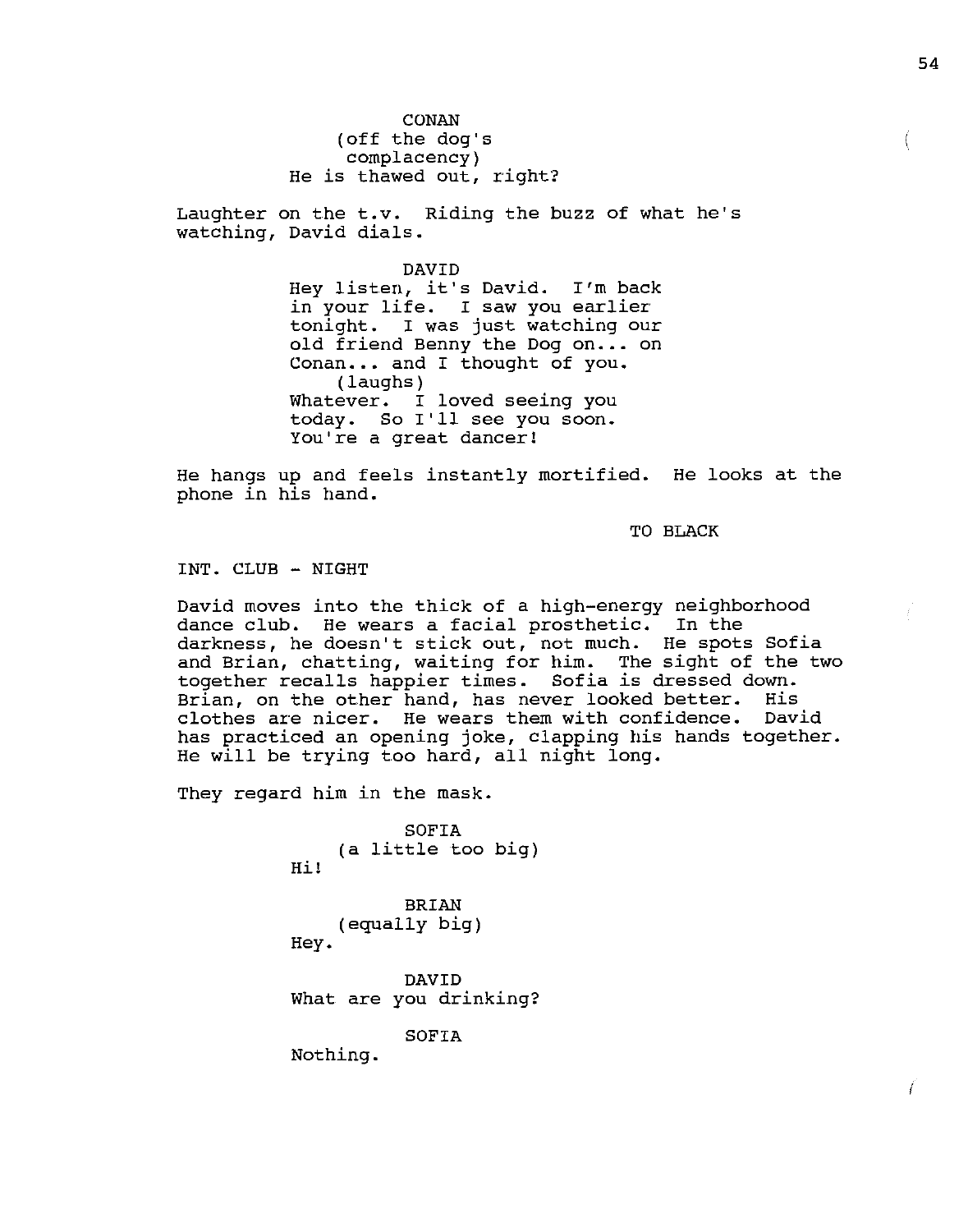BRIAN I am in the mood for cheap sugary overpriced rum-and-cokes. You want one?

DAVID (spreads arms) Is there any other kind?

BRIAN I'll go get us some -

SOFIA Where's the bathroom?

BRIAN Behind... over by the place next to the door by the chick... I mean, girl who looks like Bjork.

She leaves. David turns to Brian immediately.

DAVID You look good, man. How's your book?

BRIAN Take it off.

j

# DAVID

I can't. It's a facial shield. It's an antiseptic prosthesis to stop infections. These fucking doctors.

BRIAN

(with all love) Take off the mask! It's freaking me out.

### DAVID

I can't. It's my face. This is my face.

# BRIAN

Oh no. Trust me. It's a little different.

DAVID Hey, if you're embarrassed, just go. Nobody asked you to chaperone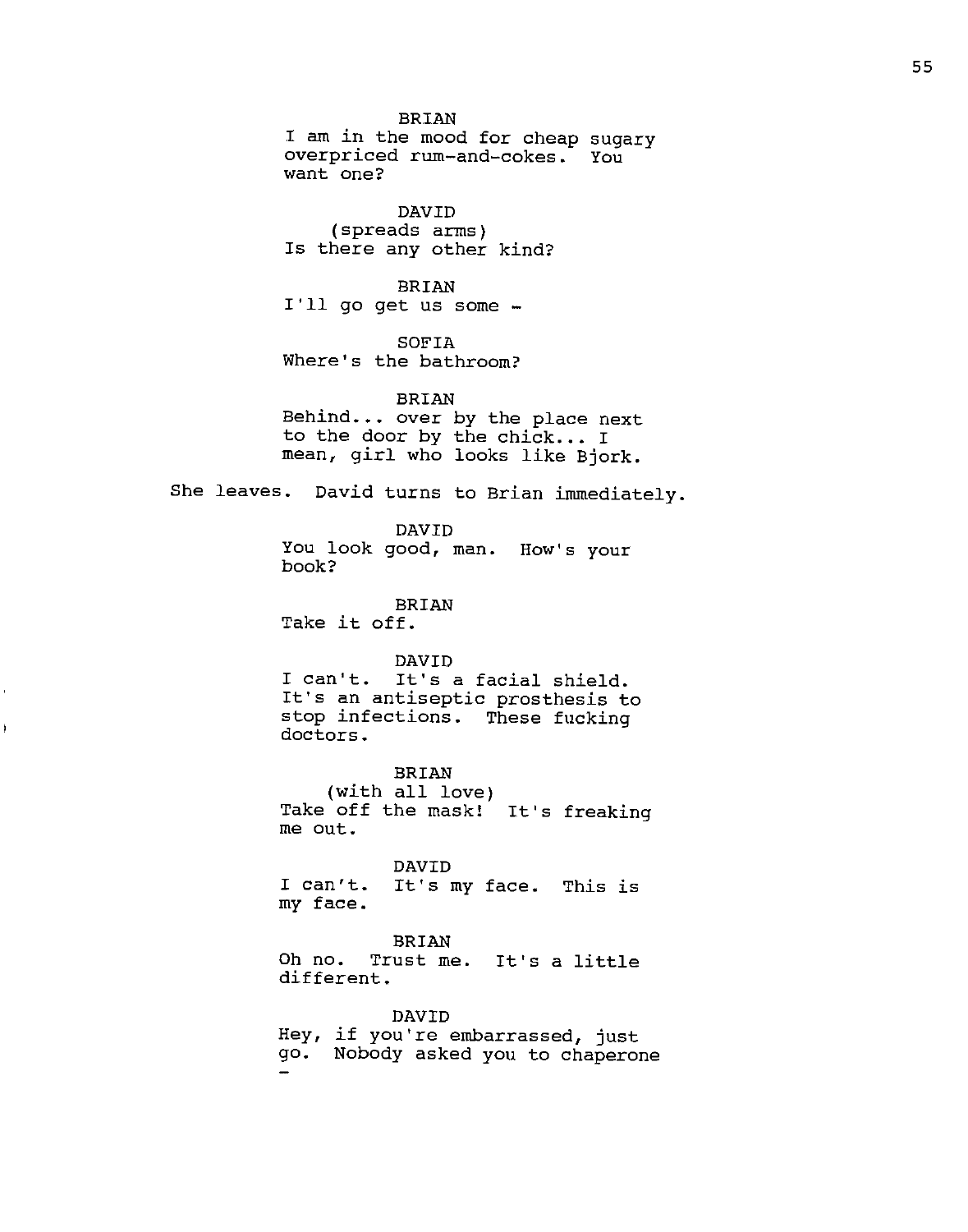# BRIAN

Sofia asked me.

DAVID

She didn't want to be alone with me?

(Brian regrets his words) That's bullshit. Because I think I'm being pretty fucking cool about the whole thing.

BRIAN

Talk to a shrink! Or you can call me sometime, instead of hiding in your apartment. Don't take it out on a girl you only met once.

#### DAVID

(stung) Did she say that? I met her<br>"once?" Did she say I met h Did she say I met her **<sup>11</sup> once?"** 

Brian looks away. He's said too much.

BRIAN Cut it out. I miss the old you. We all miss the old you. Because the new guy is shit.

David turns away. The perfectly wrong thing to say.

BRIAN Oh. Man. Wait. That came out wrong. I love you - period. How's your arm, man?

David shakes his head, moves toward the bar.

DAVID

Fuck you, Brian. How about no more sympathy? How about if that's the deal we make with each other? Okay?

David shakes him off, goes to the bar, and rips off his mask. His head thuds from a migraine.

> DAVID Gimme a Budweiser and a shot of tequila.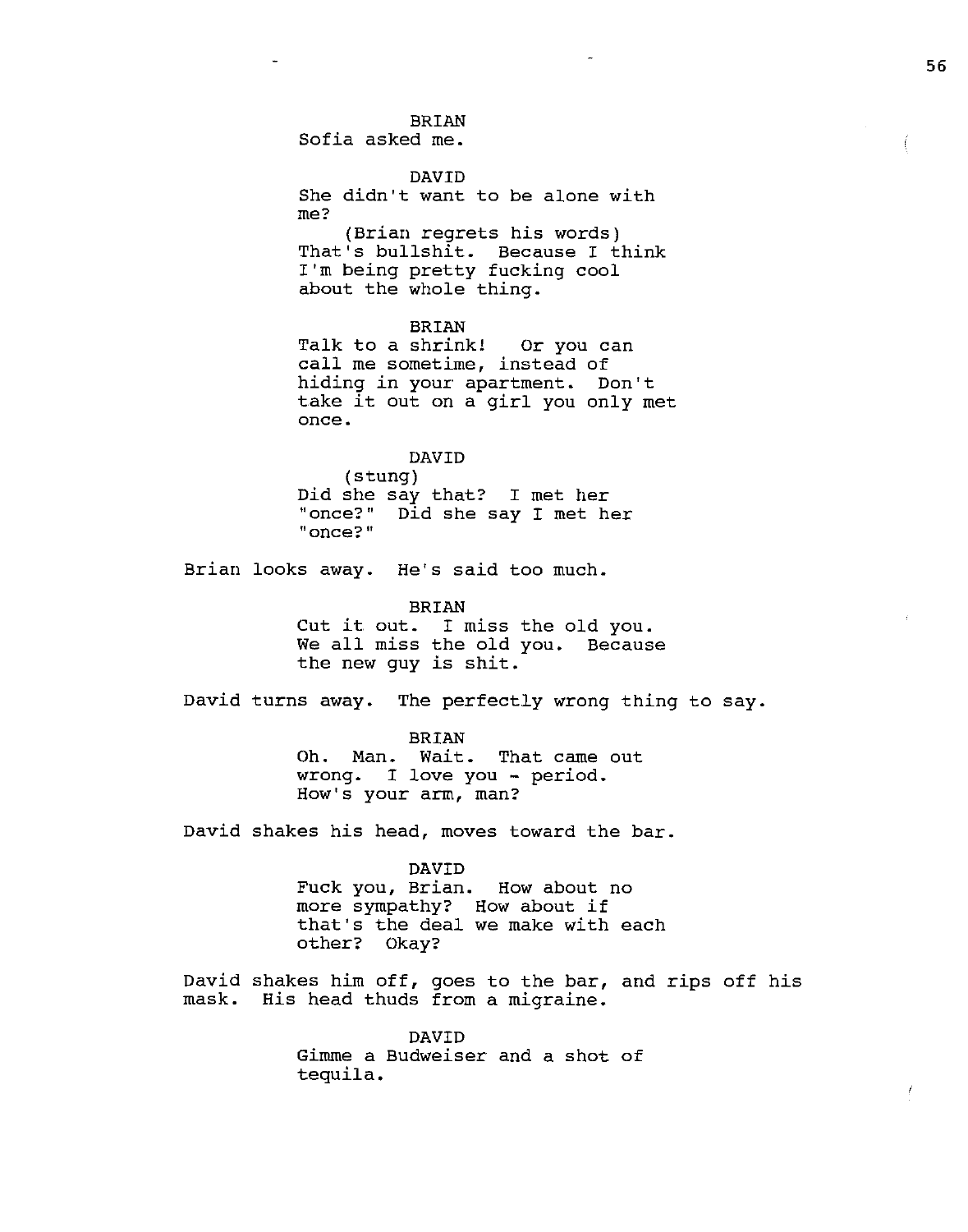BARMAN (avoiding eye contact) What kind of tequila?

DAVID What did you say to me?

BARMAN (leans closer, still looking down) I said - What. Kind. Of. Tequila.

DAVID Why don't you ask me to my face, bitch?

The barman looks up, expressionless.

DAVID Patron. If you have it.

ON DAVID - LATER

watching Sofia and Brian from a distance, talking as friends.

> DAVID Another shot, another Bud.

He throws bills on the bar.

BARMAN No. This is on the house.

DAVID

 $Why -$ 

BARMAN (odd compassion) It just is. Bitch.

David looks across the club to see Sofia. A Clubgoer Guy whispers something in her ear. She shakes it off. He pounds down another shot at the bar, this time with the Barman.

#### DAVID

Patron!

David regards a video monitor behind the bar. Someone's camera is fixed on Sofia dancing with Brian, and another good-looking Young Man. She playfully shoves the goodlooking Young Man away, not unlike the move that won David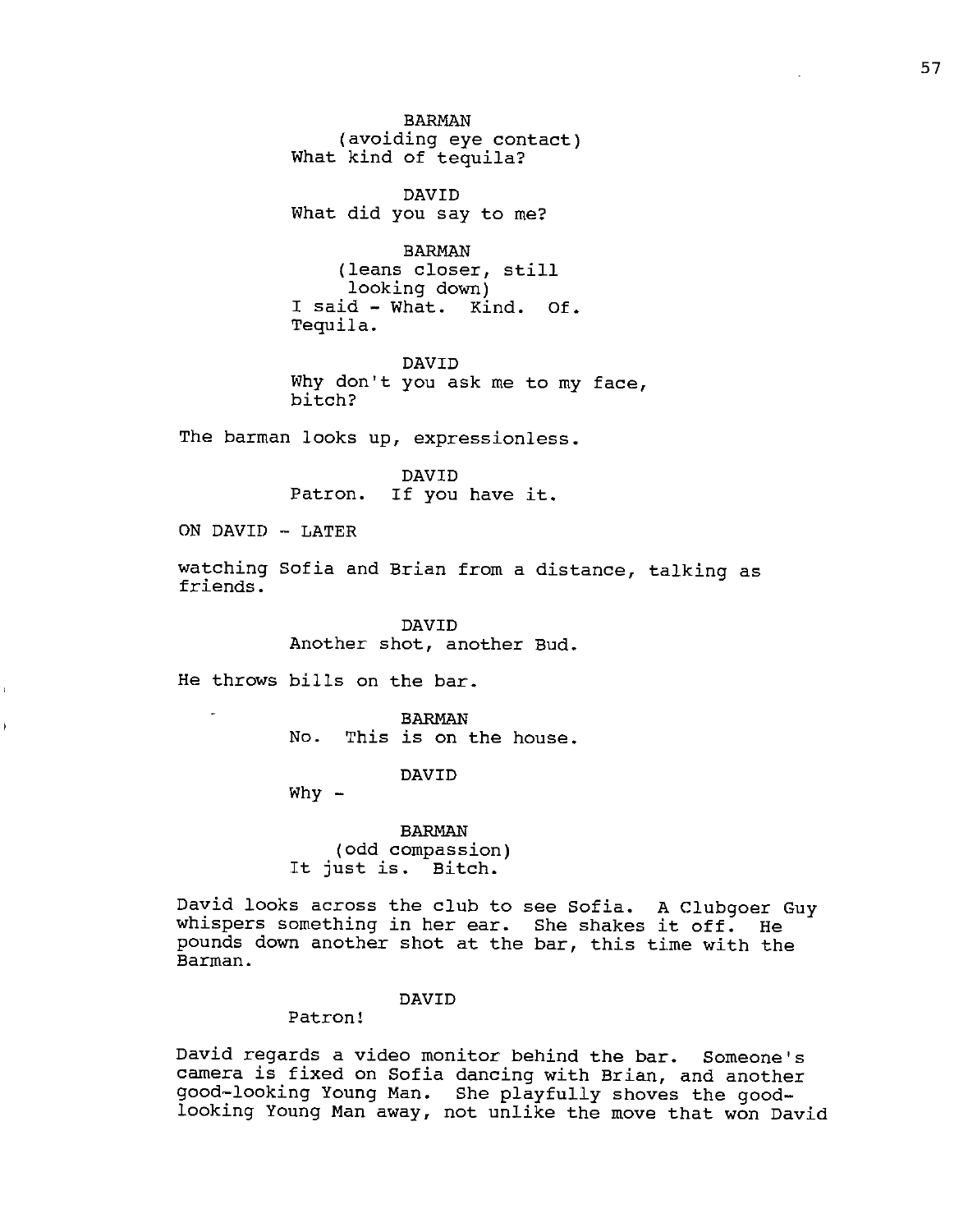over lo those many nights ago at her apartment. He pounds back another drink.

INT. CLUB BATHROOM - NIGHT

Weaving at the urinal, David pees. Squeezes his temples to ward off a headache.

> CLUBGOER # 1 Dude, fix your face!!

The Clubgoers laugh. David laughs too. Suddenly, he feels better.

INT. CLUB - NIGHT

David moves through the crowd, powered by a new sense of belonging. The music swirls, and takes him along with it. He dances wildly. In the strobing darkness, he is anonymous, moving with the group, lost as one. David takes the mask and pulls it over his head, backwards. In profile, his two faces stare in opposite directions. David sees his moment. Sofia is alone near the corner of the club. He approaches her.

DAVID

Hello again.

SOFIA Hello again.

DAVID Idea. Let's start all over.

He regards her for a moment, sees her apprehension and discomfort.

> DAVID How about if you help me? Unless  $I'm$  horning in here  $-$ (beat, does her) You are. But the food is good.

He continues, taking a step.

DAVID See, I've got a little problem. I've got a stalker. (does her) It doesn't sound life-threatening. (does himself, selfdeprecating) I need a cover. I need for you to pretend we're having a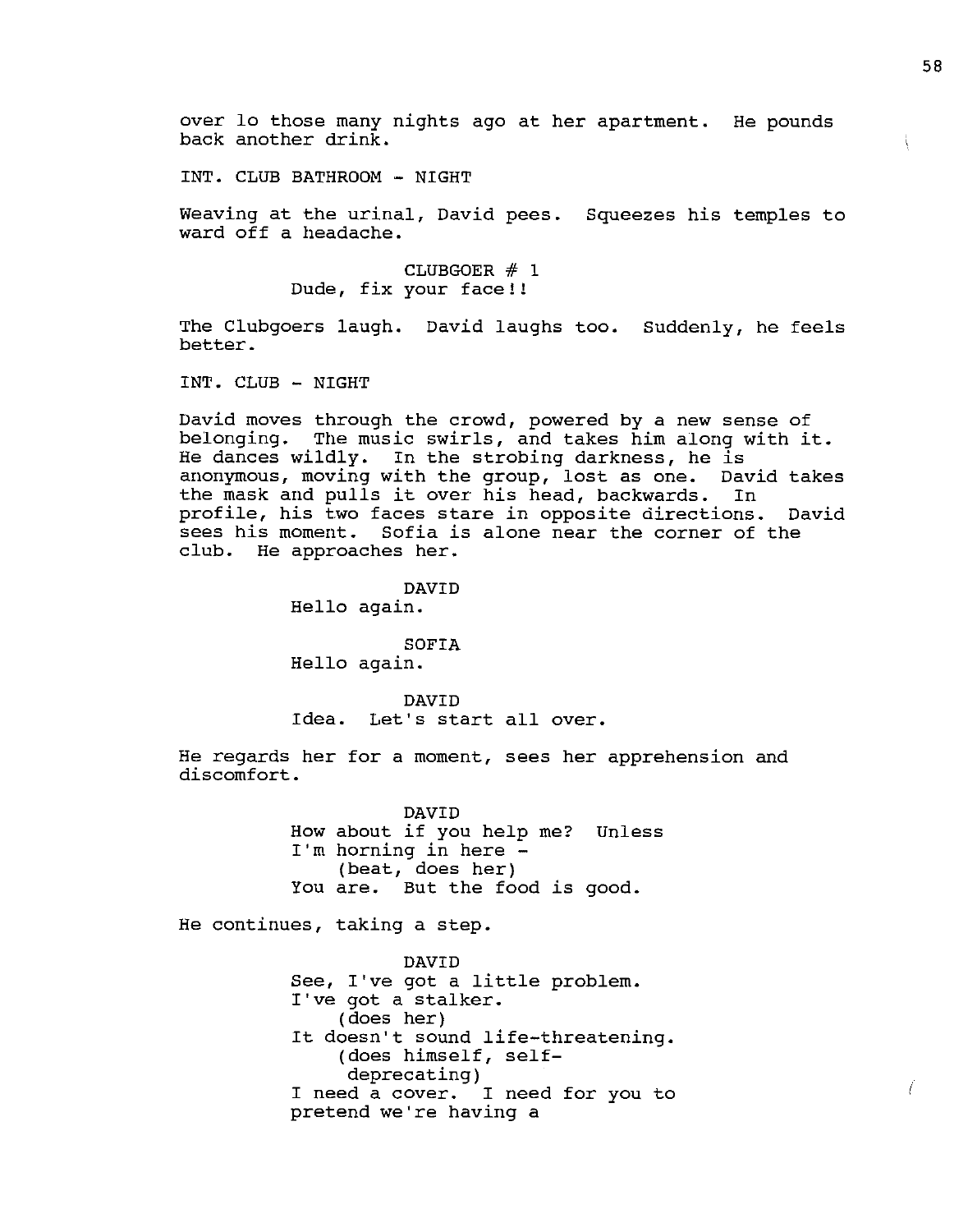scintillating conversation and you're wildly entertained. I know it's tough. (does her, with head nod) I'll improvise.

SOFIA (a touch playful) I don't talk like that.

DAVID

She's right across the room and she's burning a hole in my back right now, isn't she?

SOFIA Red dress, strappy shoes?

DAVID

That's right!

Their heads are close together, looking off into the club. David doesn't notice that Sofia is having a hard time playing along with this game. She is overwhelmed, holding it in. David continues.

> DAVID I think she's the *saddest girl to ever hold a martini.*

SOFIA (about to burst) David --

DAVID Are you okay?

SOFIA

No.

Ì

ł

DAVID What's wrong? Is it me?

SOFIA I'll tell you later.

DAVID

Come on. Tell me now. Something's wrong. Tell me everything. Let's talk about it right now.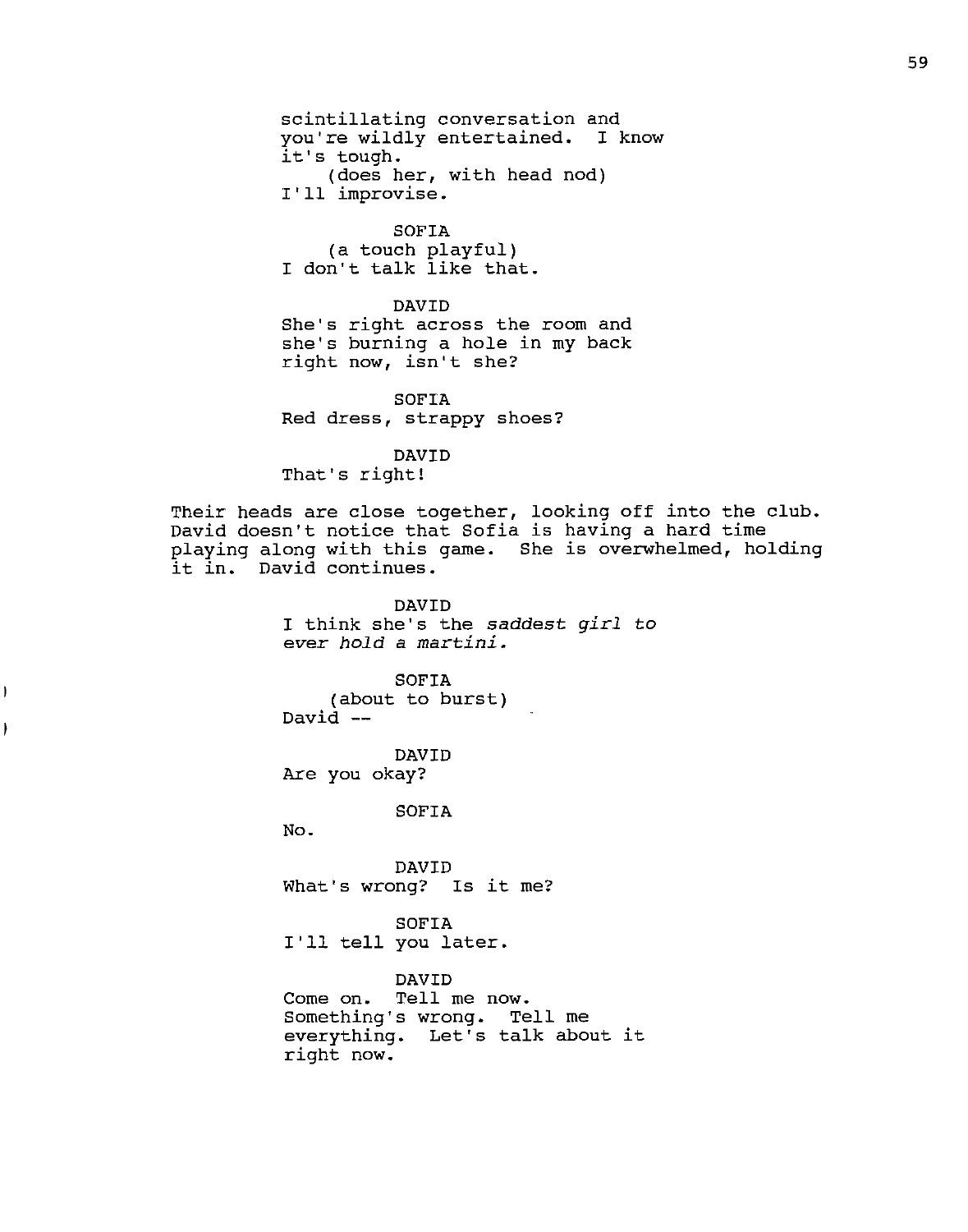SOFIA I'll tell you in another life... when we are both cats.

David looks at her. His eyes flash at her choice of words. Perhaps there is hope. Sofia stares at him, worried about his sanity as he goes overboard with his praise of her turn of a phrase. Push into close-ups as they struggle to deal with the discomfort of this moment.

DAVID

I don't *believe* you just said that. That is the best thing I"ve *ever heard.* That is hilarious. God, that just killed me. The way you said that. See - that's what I love about you. "I'll tell you in another life when we are both cats."

EXT. CLUB STREET - NIGHT

David, Brian and Sofia walk swiftly down the street in silence. David weaves. They are anxious to pretend it was a wonderful evening.

> SOFIA Well, this is where I leave you.

**BRIAN** Wait. I'll walk you to your door.

SOFIA No, I live just around the corner.

BRIAN I've got my bike here.

SOFIA I'd rather walk.

DAVID

Don't be a drag. Can't you see she wants to go on her own?

BRIAN Shut up, you"re drunk.

DAVID I may be an idiot, but I'm not drunk.

BRIAN

Hmmmm.

f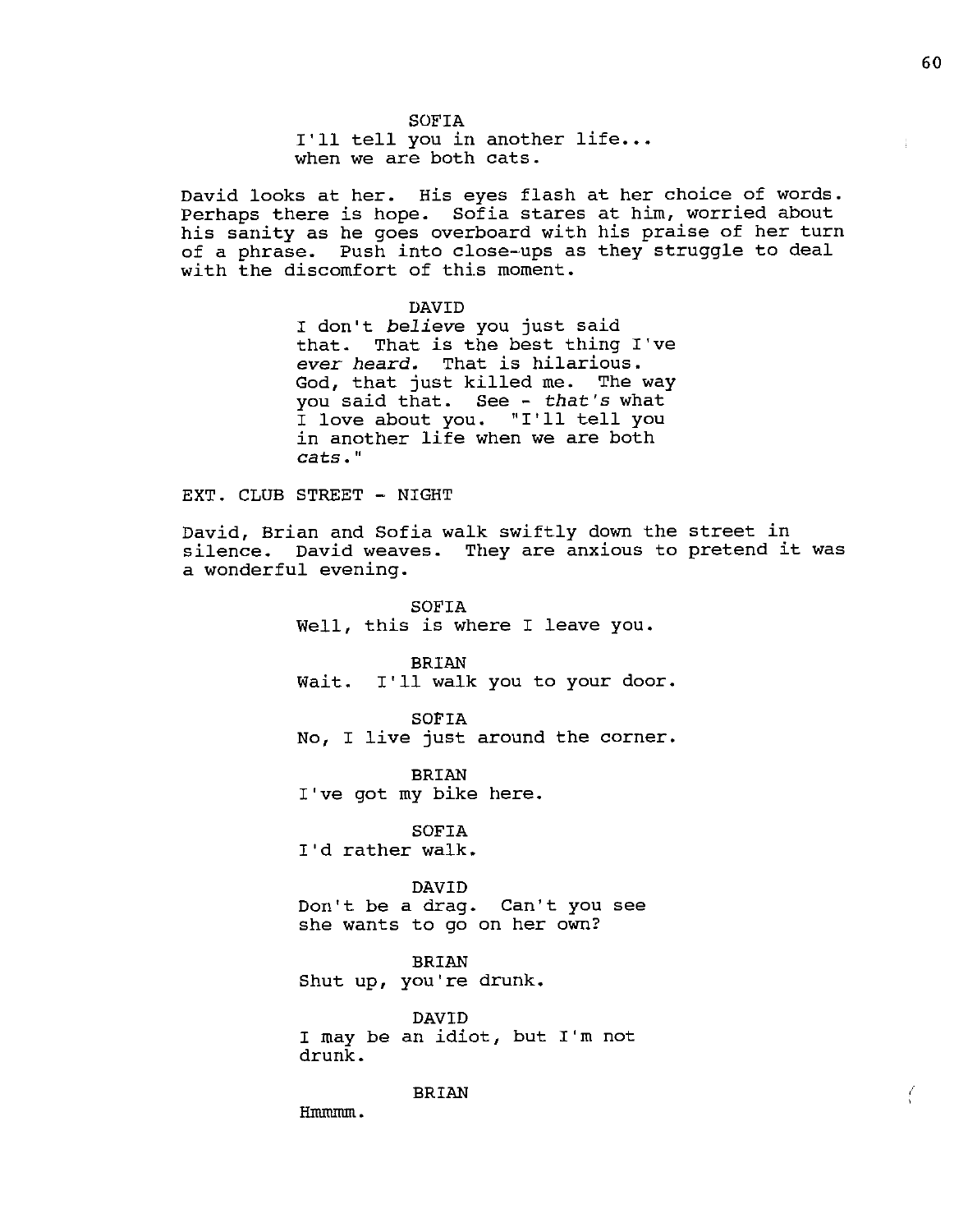SOFIA Seriously, I don't need you to walk me home. Thank you.

BRIAN Okay then. So. We'll call you.

SOFIA (unconvincing) Great. We'll go catch a movie or something.

SOFIA So. We'll meet up soon.

The word sounds a lot like goodbye and they both know it.

DAVID We'll meet up soon.

Sofia turns and runs away.

 $\mathbf{i}$ 

Ì

 $\sim$ 

DAVID (lacking all pride) We'll call you again to go out with me!

BRIAN We'll call you.

David and Brian walk on. Brian turns back to see Sofia running to the corner.

> BRIAN Well, it's been a real blast, David. I bid you good evening.

DAVID Where you going?

BRIAN My bike. It's back over there. We'll hang soon. Bring your mask if you want. I'm getting used to it.

DAVID Wait a minute.

BRIAN (stops) What?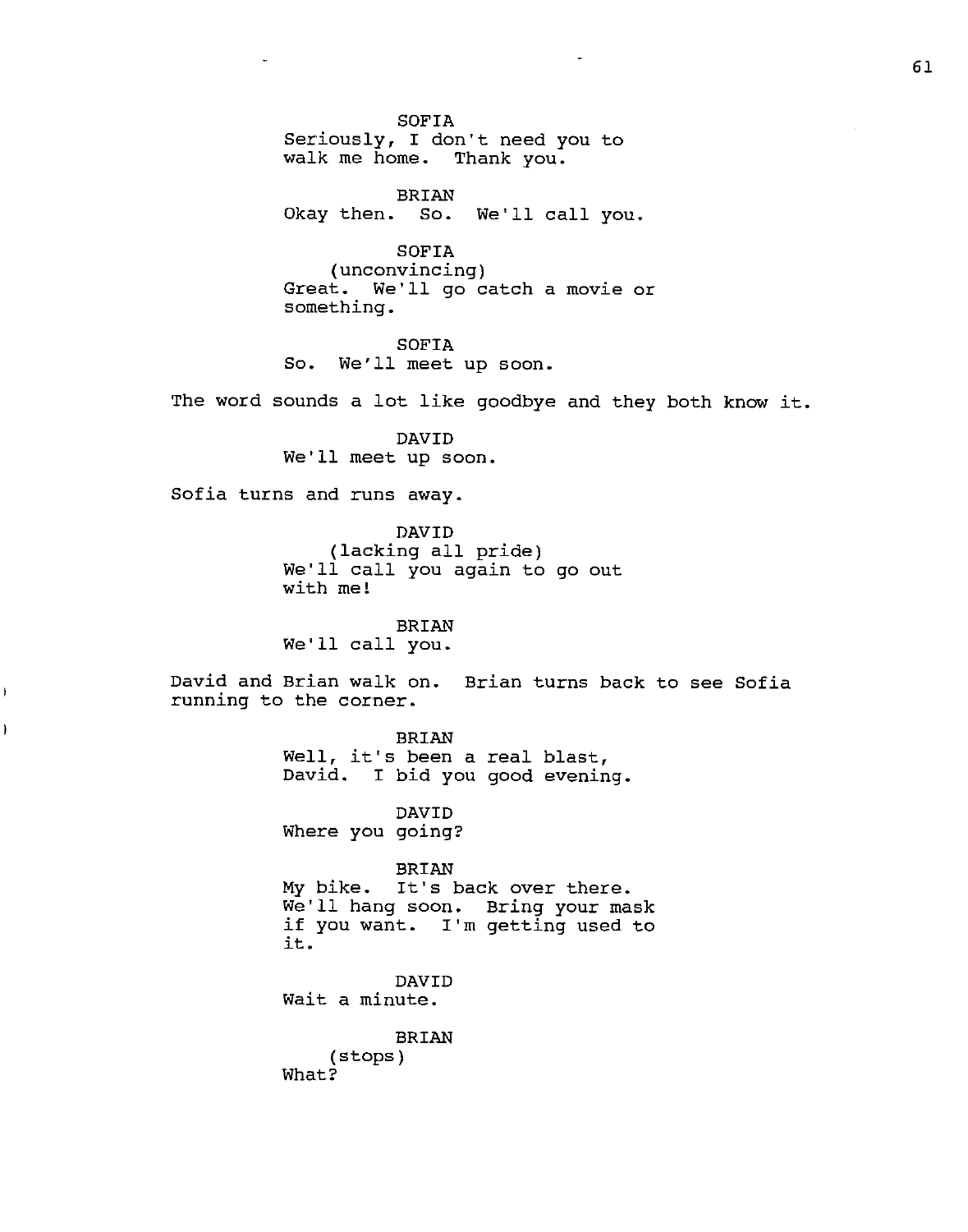DAVID (shrugs) I don't know. BRIAN You drank a little too much. Call me tomorrow if you want. DAVID Tomorrow I'll wish I was dead. BRIAN (starts in Sofia's direction) No you won't. You just need to sleep. DAVID Hey! BRIAN (Brian's itching to go) What! DAVID What did you say to Julie Gianni the night of the accident? BRIAN What? DAVID You told her she was a "fuck buddy." BRIAN Never. DAVID And she was a little more than pissed about it. BRIAN (a little guilty) Have you been harboring this shit all along? I never talked to her. DAVID Whatever. I mean - who am I, if I whatever. I mean - who am I, .<br>can't be the one who tells you you're not ugly? Aw, give me a courtesy laugh. Come on!

Brian shakes his head, starts running.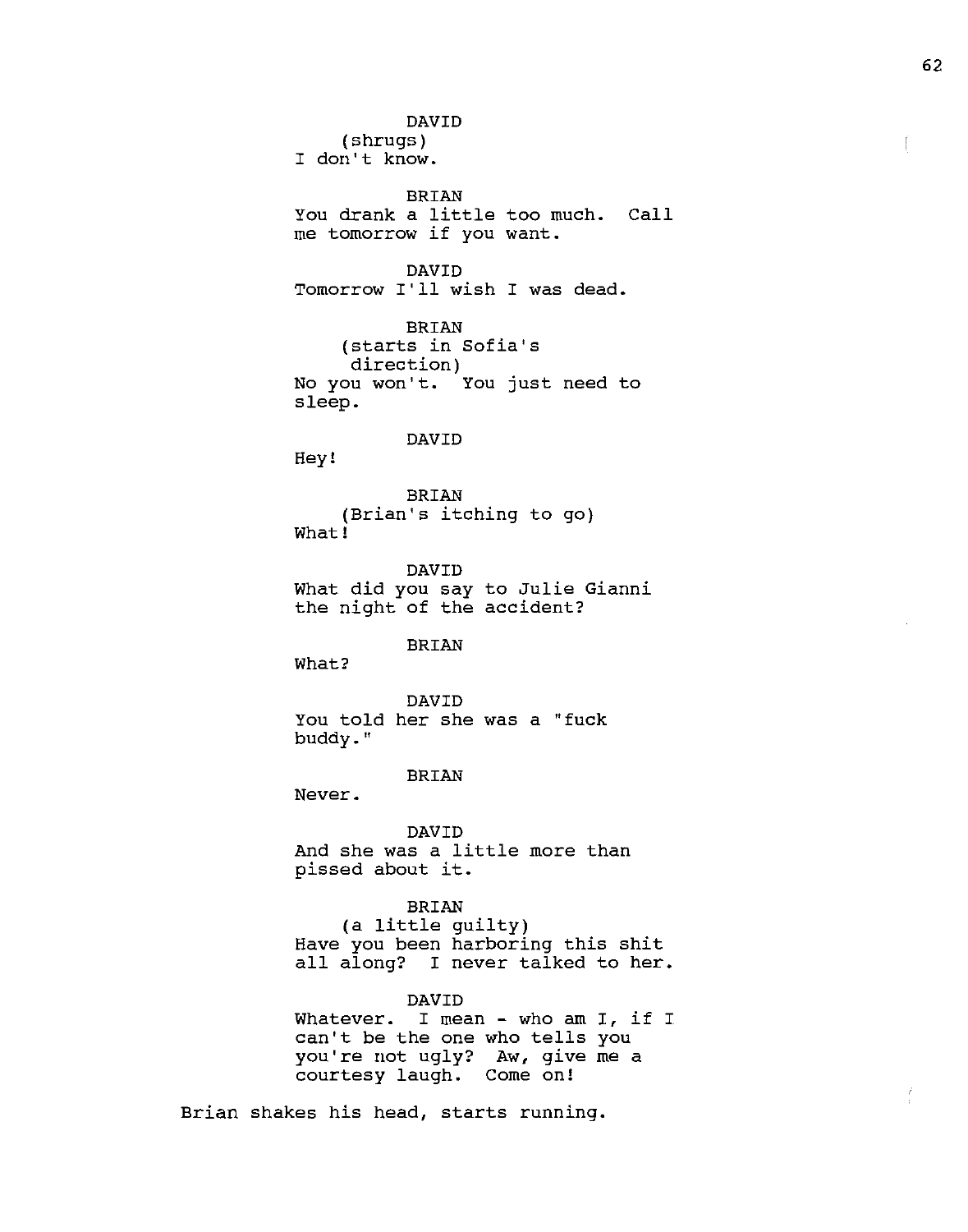Brian!! I'm so fucked up. I'm just so fucked up!

Brian stops one last time, irritated, at the far end of the street.

> DAVID We're best friends! We're bros!

Brian needs to rid himself of David. He turns and runs in the direction of Sofia.

David feels the deep pangs of rejection. Breathing hard. His head hurts. His body hurts.

> DAVID Come on, man, we're bros.

Beat. He sprints down the middle of the street after Brian.

EXT. CLUB STREET/SOFIA'S APARTMENT - NIGHT

David runs frantically, heartbroken and sobbing.

HIS MIND

Brian catches up to Sofia. She turns, relieved. They kiss messily, hungrily. Her shoes arch to reach his height.

David runs the streets, nearing her home. The images are tearing his mind apart. unsteady and nauseous. manages to run further. watting not nome. The images are Holding his head in pain, he

David stops on the street outside her apartment. His sobs overwhelm him. He drops to the pavement. He passes out, mouth agape. The empty street visible in the b.g., his hand loosens its grip on the mask.

FADE TO BLACK

WOMAN'S VOICE Open your eyes... open your eyes ..•

EXT. SOFIA'S APARTMENT - EARLY MORNING

David is passed out, the mask is still clutched in his hand. A Butterfly crosses frame. A hand enters, resting on his shoulder.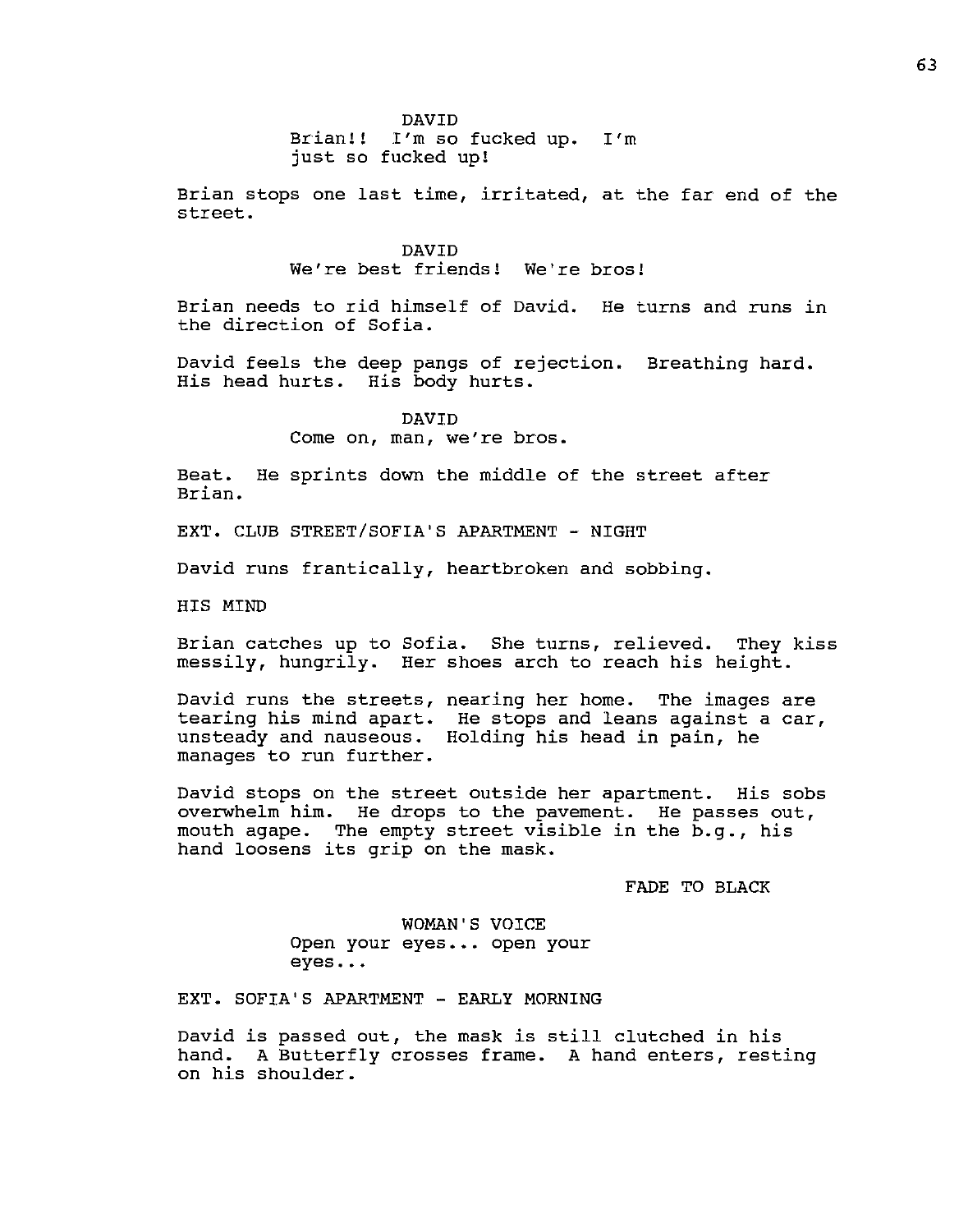# WOMAN'S VOICE This is a cheap ploy for sympathy.

David wakes up and looks into the kind face of Julie Gianni.

#### JULIANNA

Boo!

He recoils. His vision sharpens. In the morning shadows, with increasing focus, we see that it is actually Sofia.

# DAVID

No,  $I'm$  okay  $-$ 

DAVID POV

Sofia examines him with a look of concern and understanding. Everything takes on a clear and sharp focus. Behind her is a beautiful vanilla sky.

> SOFIA And it worked. Get up.

> > DAVID

 $Ugh$  -

SOFIA (helping him up) That's right. I agree. Ugh.

DAVID

This is a joke.

SOFIA

(touches his cheek) David. I'm not going to lie to you. I liked the way you looked. But if you don't pull it together, But if you don't pull it togethe<br>I'll forget the other guy. You I'll forget the other guy.<br>know that other guy - YOU?

DAVID

(groggy) I'm still that guy. I'm still that guy.

Sofia speaks with rapid-fire conviction, as if she might change her mind if she thought about it too much.

> SOFIA I don't have a mother-savior bone in my body. It's not about that. You're coming inside. But if this

 $\bigg)$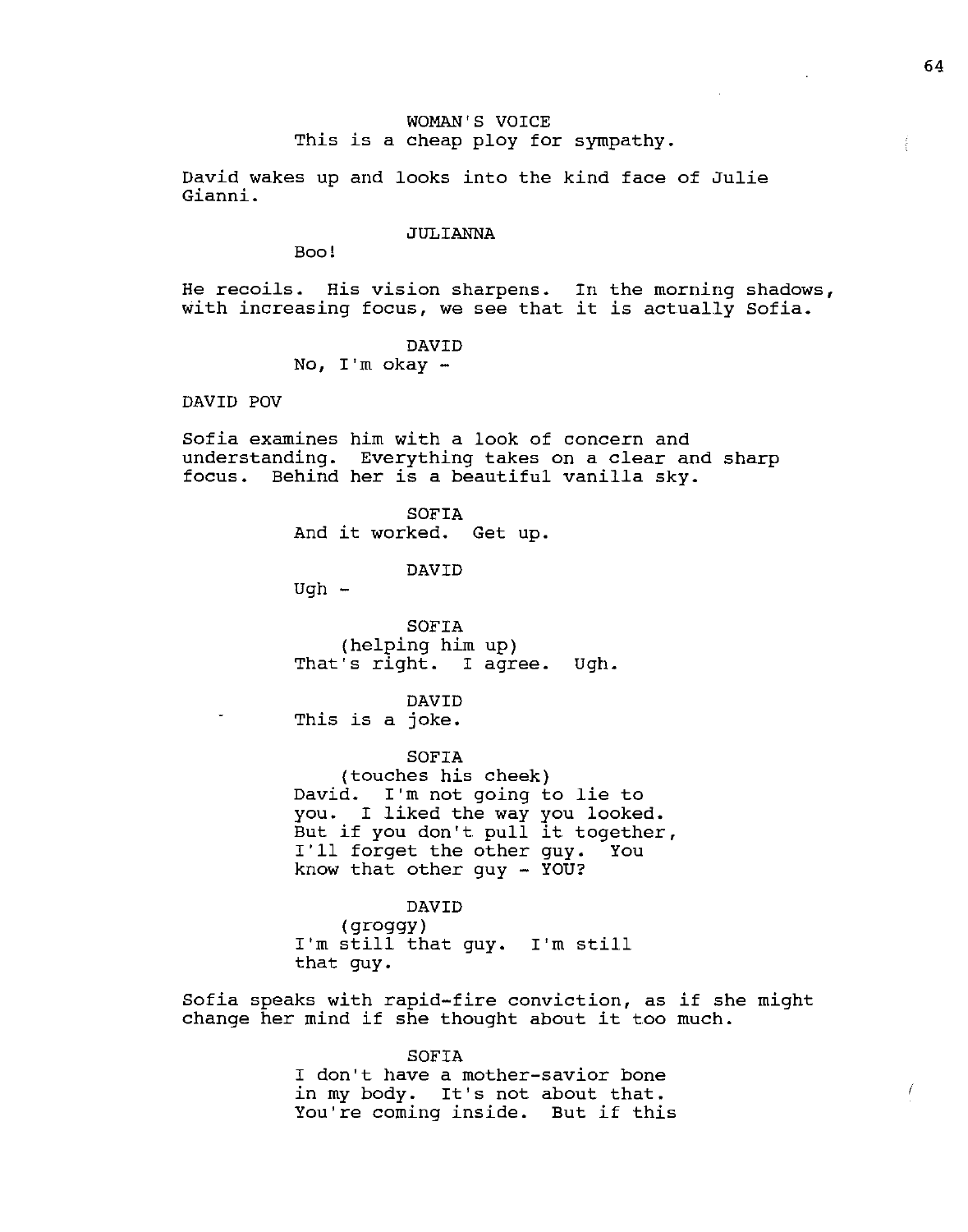turns out to be a big mistake, I do have the ability to fall out of love with you - (snaps fingers) - like that. She helps him up. DAVID I am still that guy. SOFIA Shut up. DAVID  $(V.0.)$ We created our own world together. Us vs. Them - DAVID Where's Brian? SOFIA He went with you, didn't he? DAVID (shaking head at his own paranoia) I thought you guys hooked up. She stops in profile with him. She's astonished at his jealousy. Then: SOFIA (raw truth) I wish you hadn't gotten in the car with that girl. DAVID (a long apology is coming) Sofia... I'm... She covers his mouth, nose and face. Only his eyes remain. SOFIA Your eyes apologized better. Come on.

Portrait of the two, her leading him to the door, the crisp glycerine morning overhead.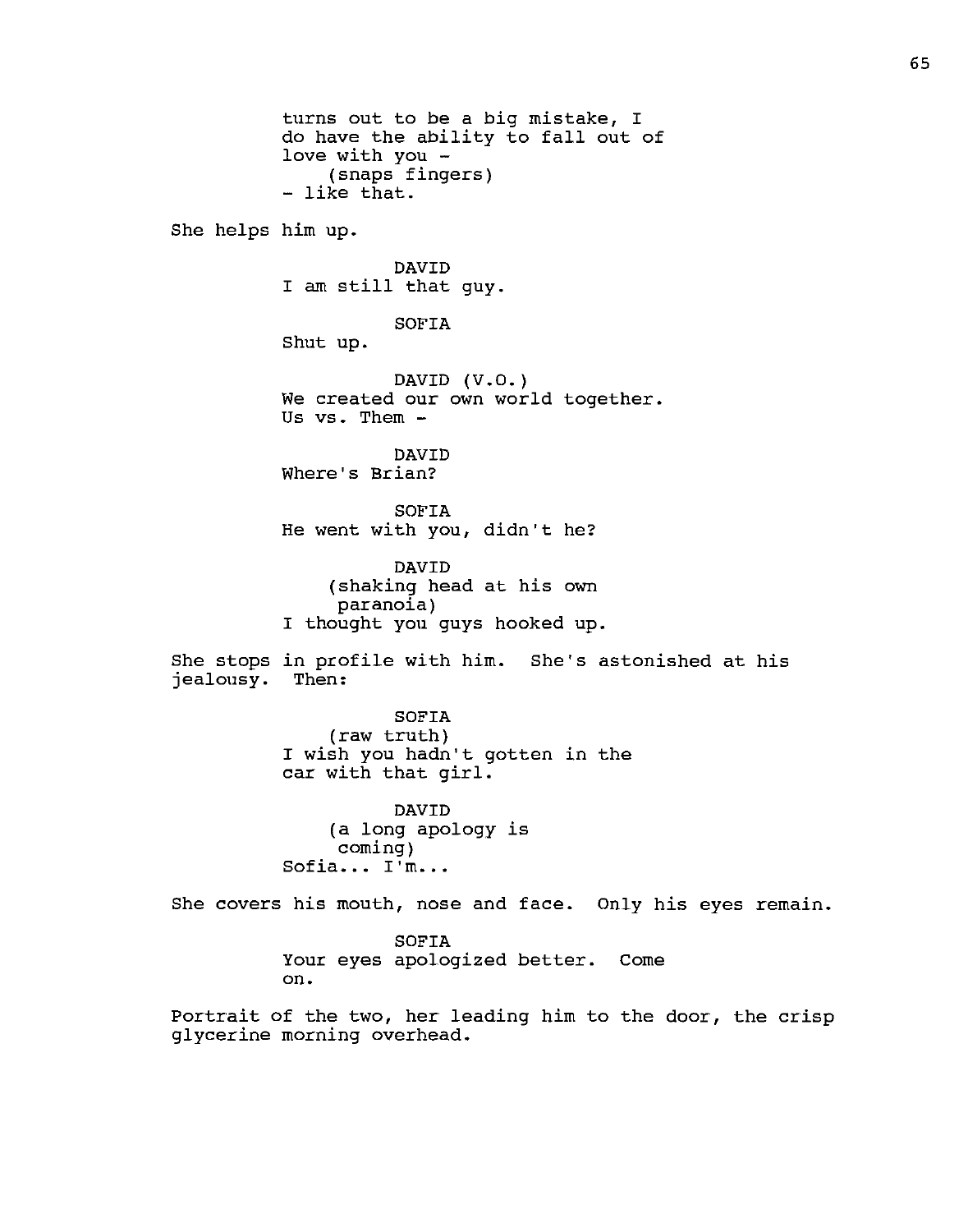SOFIA Holy God, this is going to change my life in a zillion different ways ••. I must be nuts. DAVID (V.O.)<br>- and we were quite a pair. Her believing in me. Me believing that I deserved it. We hear the sound of voices, human voices howling like dogs. EXT. PRISON - NIGHT Prison. Human voices, howling like dogs. INT. PRISON HALLWAY - NIGHT David is led down the hallway to his appointment, past many doors with thick windows and howling prisoners. Aaron pulls him along. They arrive at the Psychiatric Unit.. McCabe is visible, standing, deep in thought through the door. INT. PRISON PSYCHIATRIC UNIT - DAY - (INTERROGATION  $#$  3) McCabe holds his drawings, standing. David is seated. MCCABE I see you haven't been wasting your time. Do you ever draw anything else? All the drawings are of Sofia, drawn in a similar fashion. David is a little jumpy, a little amped. He moves to the window. The yard is filled with prisoners. DAVID No. MCCABE Did you sleep last night? DAVID No. I did not sleep. MCCABE

I've got to leave early today, so you'll have to be brief. Now. What can you tell me about the name "Ellie?"

66

ť

Ĺ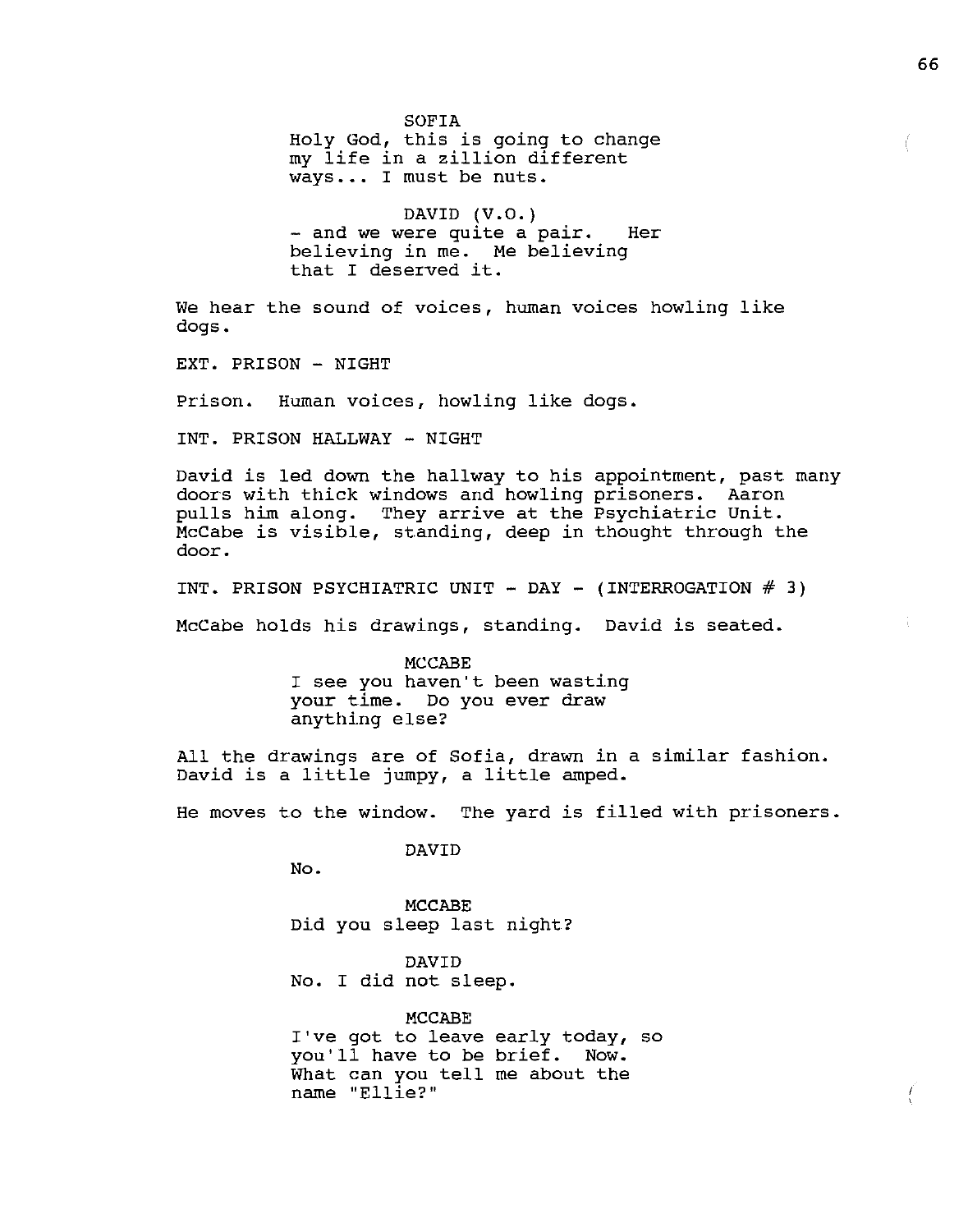Ellie?

MCCABE

Is that a girl you knew? A girl you were in love with?

DAVID

I"ve only been in love once.

MCCABE

Apparently, you kept repeating it last night. You did sleep, David, and your advisor said you cried out, you had a nightmare.

DAVID Everything is a nightmare

MCCABE

You cried out for "Ellie," David. Do you remember what happened?

DAVID

No... no...

MCCABE Dig deep, David. Dig deep. You cried out for Ellie. What do you remember about Ellie? Show me your face, David. Help me. Open the door.

David rises and goes to the prison window.

ANGLE ON McCABE

In powerful framing, lower shot capturing him powerfully.

MCCABE (digging deeper, aching to help) It's true you had an accident. It's true you were disfigured, but not anymore. Do you remember?! (with certainty) They did fix your face. Take off that mask, David. You'll see your face is perfect under there.

DAVID I never trusted the Doctors. What happened next was surreal. That same arrogant bastard, Dr.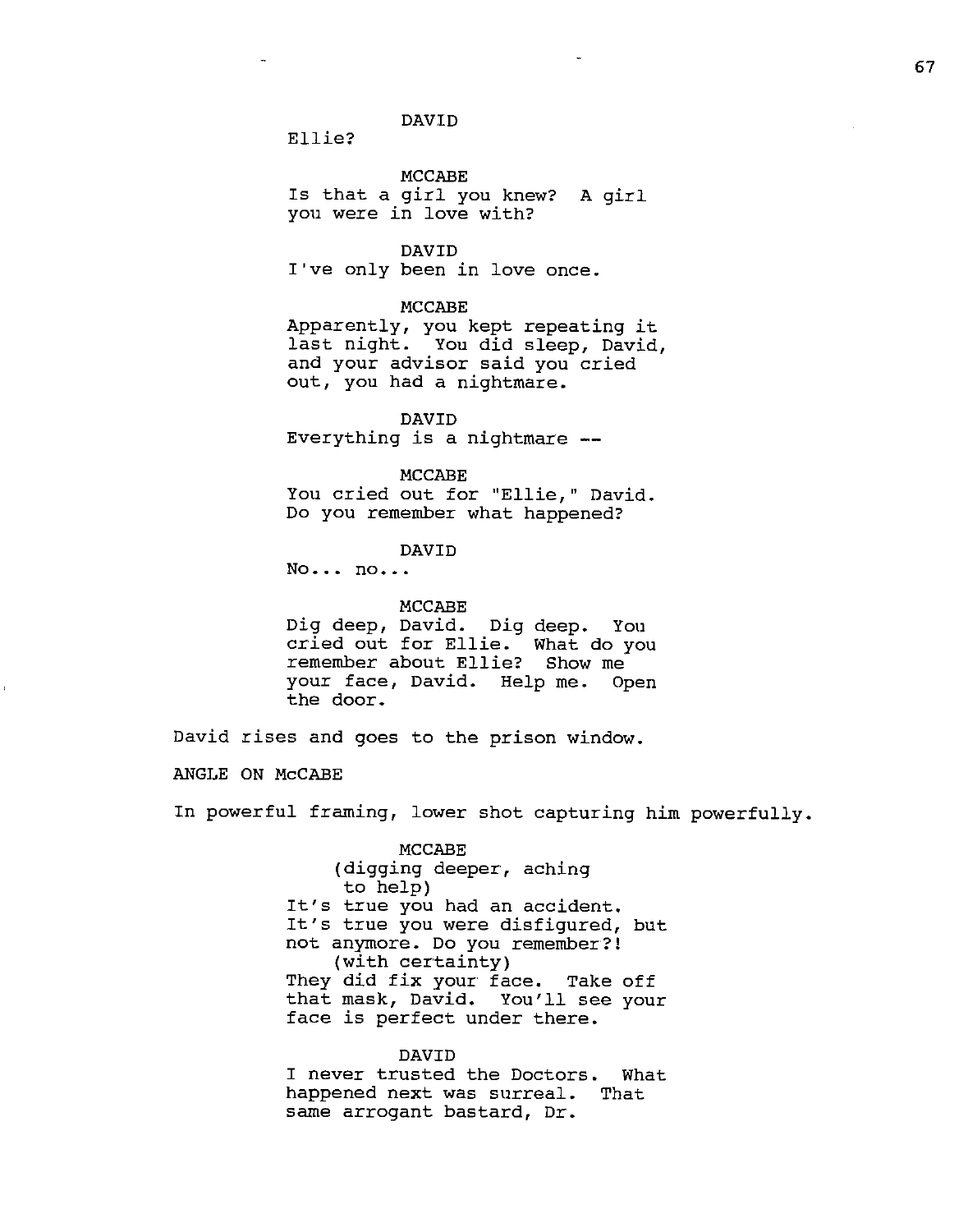Pomeranz, called me and suddenly he was my new best friend.

SHOT OF DR. POMERANZ

friendly with outstretched hand, standing in front of xrays

> DR. POMERANZ (warmly) David! Hey, my brother. I felt really bad about our last conversation.

CLOSE ON DAVID

DAVID

He'd discovered a new form of reconstructive surgery, with the help of a doctor from Berlin.

ON DOCTOR FROM BERLIN

who bows to camera.

DOCTOR FROM BERLIN

Hello.

CLOSE ON DAVID - CONTINUED

DAVID The next thing I knew they shot me full of drugs I'd never heard of and away we went.

INT. SURGICAL THEATRE - DAY

David is wheeled down the hallway on a stretcher. He is high on tranquilizers, singing "One of Us." The doctors are all smiles.

> DAVID (SINGING)<br>... what if Gawd was one of " DAVID (SINGING) **ussssss...**"

DAVID (V.O.) The odds, they said, were one in three that the headaches could be reduced by 50% and facial tissue could be regenerated.

 $\left($ 

I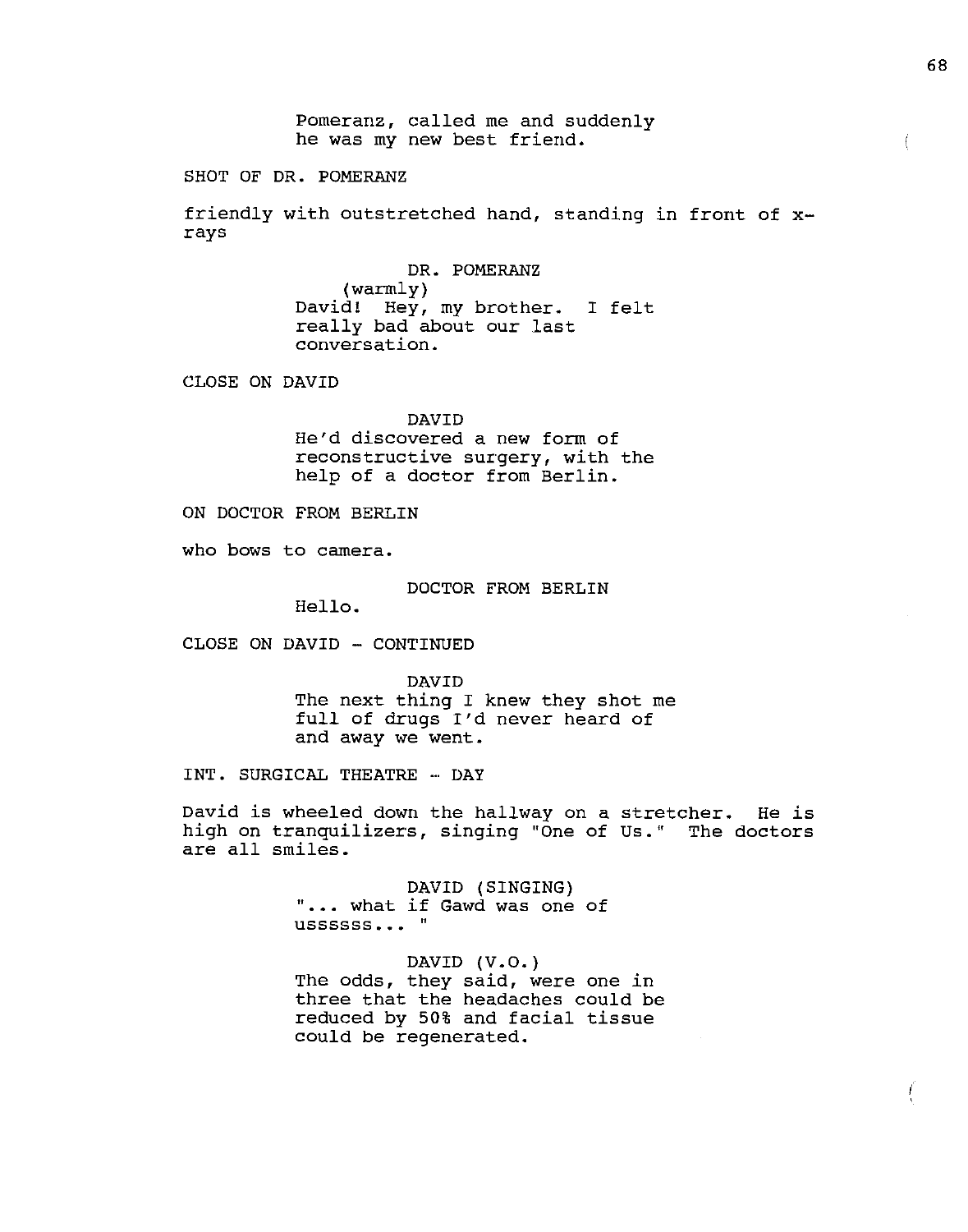David is strapped onto a plank headed for a metallic capsule. We hear odd noises and see high-tech details of the operation. Laser beams criss-cross his face. Shot moves to the video playback of the operation with this legend beneath: Capture. An assistant doctor captures Polaroid frames.

> DAVID (V.O.) I couldn't tell you what they did. It seemed like science fiction to me.

DOCTOR (V.O.) He's going to be one good-looking guy when I'm done.

A Polaroid still of David in mid-operation rolls out of the print-machine.

> DAVID (V.O.) Obviously, I was suspicious. Wouldn't you be?

INT. PRISON PSYCHIATRIC UNIT - NIGHT - (INTERROGATION # 3)

David and McCabe both sit against the wall. McCabe listens intently.

> MCCABE Suspicious of whom? Of what?

> > DAVID

Once you've been driven off a bridge at 80 miles an hour, somehow you don't invite happiness in without a full body search.

#### MCCABE

Well, at the risk of boring you, I can present the alternate argument. I once knew a guy who was a real loner. And one day he woke up at 40, with two daughters who lit his life up with purpose. Suddenly he goes to endless school plays, he gets home at 9:20 for the evening discussion, and he has the time of his life. His favorite Beatle was once John, and now it' s Paul.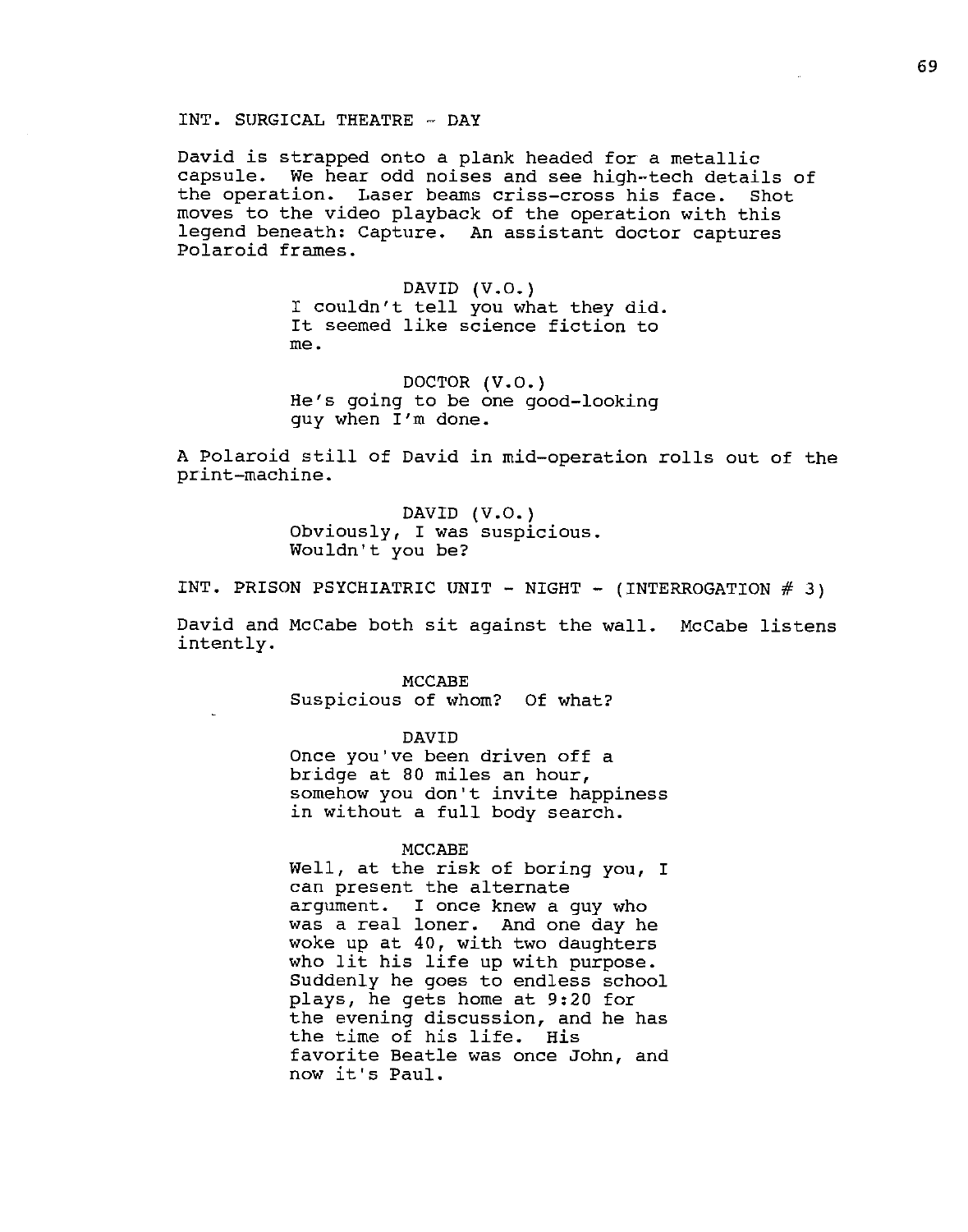DAVID

I always liked... George.

MCCABE It all depends on the individual, doesn't it? Tell me. What's happiness for you?

INT. JULIANNA GIANNI'S CAR - DAWN - FLASHBACK

JULIANNA What's happiness to you, David?

INT. PRISON PSYCHIATRIC UNIT - NIGHT - BACK TO PRESENT

DAVID How about another question -

MCCABE

Well, you won't show me your face. So back to the time-line. Hurry. Let's move through this.

INT. DAVID'S APARTMENT - DUSK

There is tension in the air. David's face is covered in high-tech facial plates. He sits at a table near the window. Sofia stands.

> SOFIA You"ve got to take the plates off, David.

DAVID I don't want to know what's under here.

SOFIA It's going to be fine, you'll see.

DAVID I already called Pomeranz and switched it to Wednesday.

SOFIA I hope that shrew at the front desk gave you shit about it.

DAVID I'll go in the morning. The car'll be fixed.

She advances, takes his face in her hands. She tugs at the corner of one of the plates.

L

Ţ.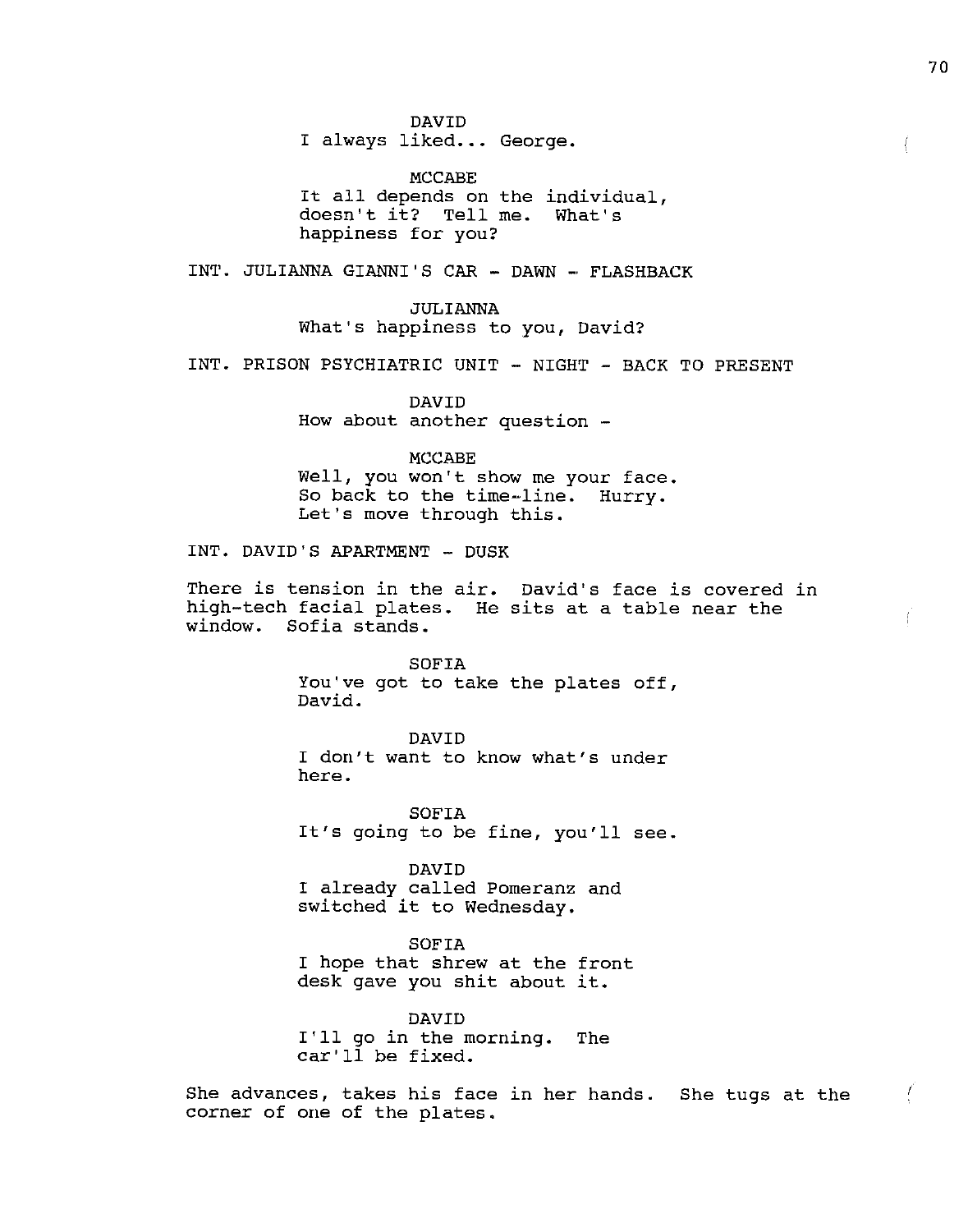SOFIA Good, because I know that the problem wouldn't be you delaying something you were dreading. DAVID Couldn't be that. SOFIA Nooooo, it couldn't be that. She pulls off one of the plates. SOFIA I mean, I agree, it's very important to have... She pulls off another one of the plates. She grows a bit emotional. SOFIA ... the right car... She pulls off another one of the plates. Tearing slightly. SOFIA ••. to take you where you want to go... 24 hours a day... Quadrant by quadrant, his face is restored to a paleskinned and tender... perfection. DAVID How bad is it? SOFIA Well, your ears are in the right place. And the rest of it is... not too bad at all. Tenderly she kisses, and hugs him. INT. DAVID'S APARTMENT - DUSK Sofia and David make love, looking into each other's eyes. SOFIA Do you love me? I mean, really love me... because if you don't, I'll just... have to kill you. DAVID In my next life I want to come back as this mole -

71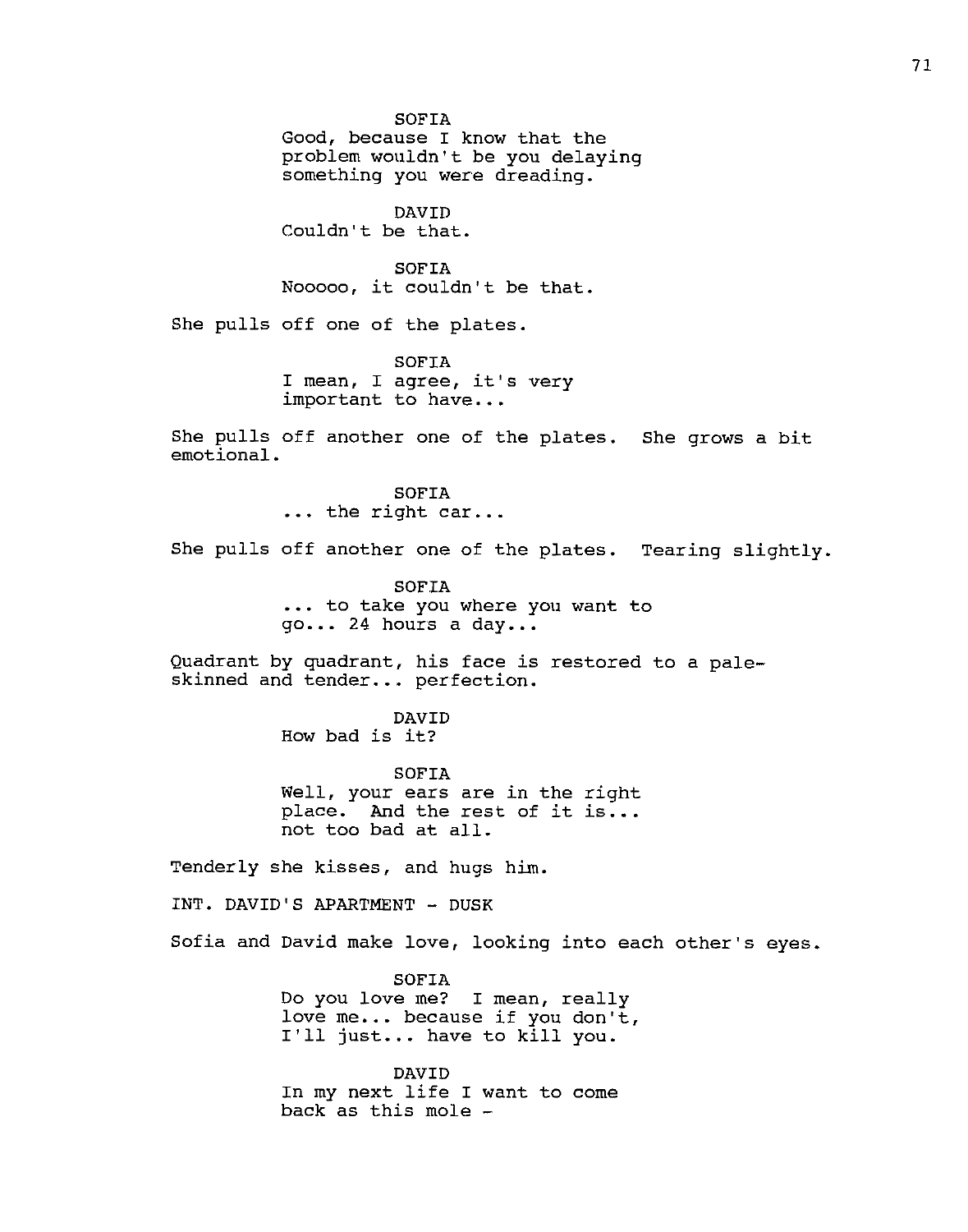(points out mole between her breasts) - seriously, this mole. I mean, you'll have to wear bikini tops to work, or loose-fitting shirts so I can breathe, but -

SOFIA I love you. I love you. I love you.

DAVID<br>- I could live right there.

SOFIA Is this a dream?

DAVID Oh absolutely.

She grabs his face, kisses him... a powerful moment, like few others in this life.

EXT. VILLAGE STREET - DAY

Portrait of the couple together, moving down the middle of the street on fresh snow.

> DAVID  $(V.O.)$ We talked about the big things, the little things, and the big things. But in truth, with Sofia, it was the in-between times.

INT. FLORENTINE'S BAR AND GRILL - DAY

Sofia laughs. A perfect laugh. David admires her, sits next to her, holding her hand. Theirs is the unmistakable closeness of a couple in the first real throes of a sexual relationship. They share a giddy open secret. Across the table, we reveal Brian. He's got a tiny high•-tech camera. Sofia speaks sweetly and passionately to David in Spanish. David replies knowingly - "si" - every few words. It's a deep communication. She exits.

> BRIAN What did she say?

DAVID (in love) I have no idea.

Brian shakes his head.

Ĺ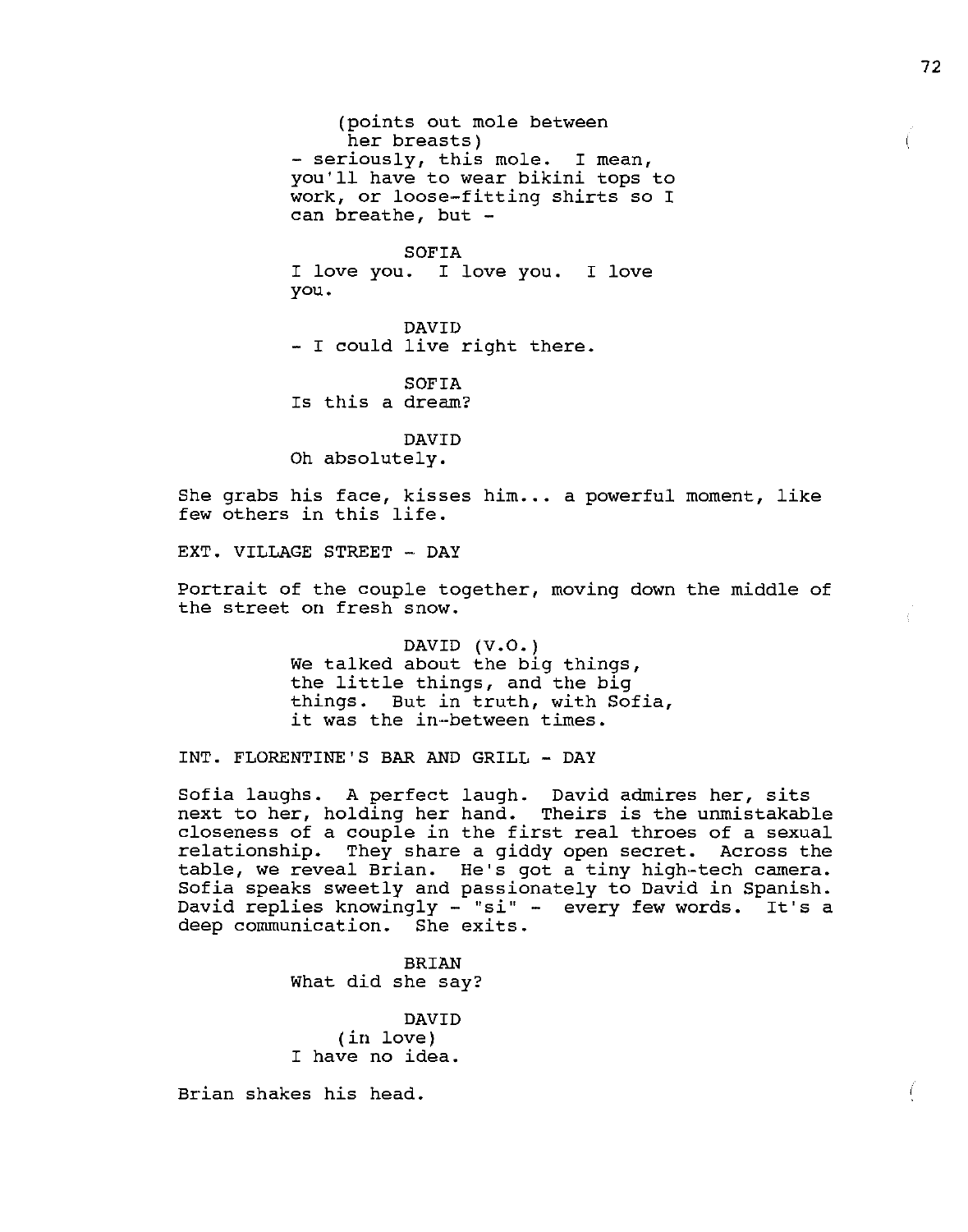DAVID How's things, Brian?

BRIAN

Fine.

David's face is huge in the Brian's viewfinder.

DAVID How's things, Brian?

BRIAN Don't flatter yourself. I'm fine. Besides - Sofia is great, but by no means one-of--a-kind. She was a proximity infatuation.

Brian, naturally suspicious and somewhat jealous, spots a writer at a nearby table making notes.

> BRIAN (to writer) And don't use that, it's mine.

The writer looks busted.

DAVID Where'd you get the camera?

**BRIAN** I'm into things... you have no idea.

DAVID Well, as long as you're okay.

BRIAN And anyway, we're friends, aren't we?

DAVID

Always.

David offers his hand. They shake.

DAVID'S POV

David's gaze moves to a 40 year-old man staring at him with a bemused smile. A plate of food sits in front of him. His eyes suggest a piercing intellect, he looks at David with deep familiarity. David can't quite place the face.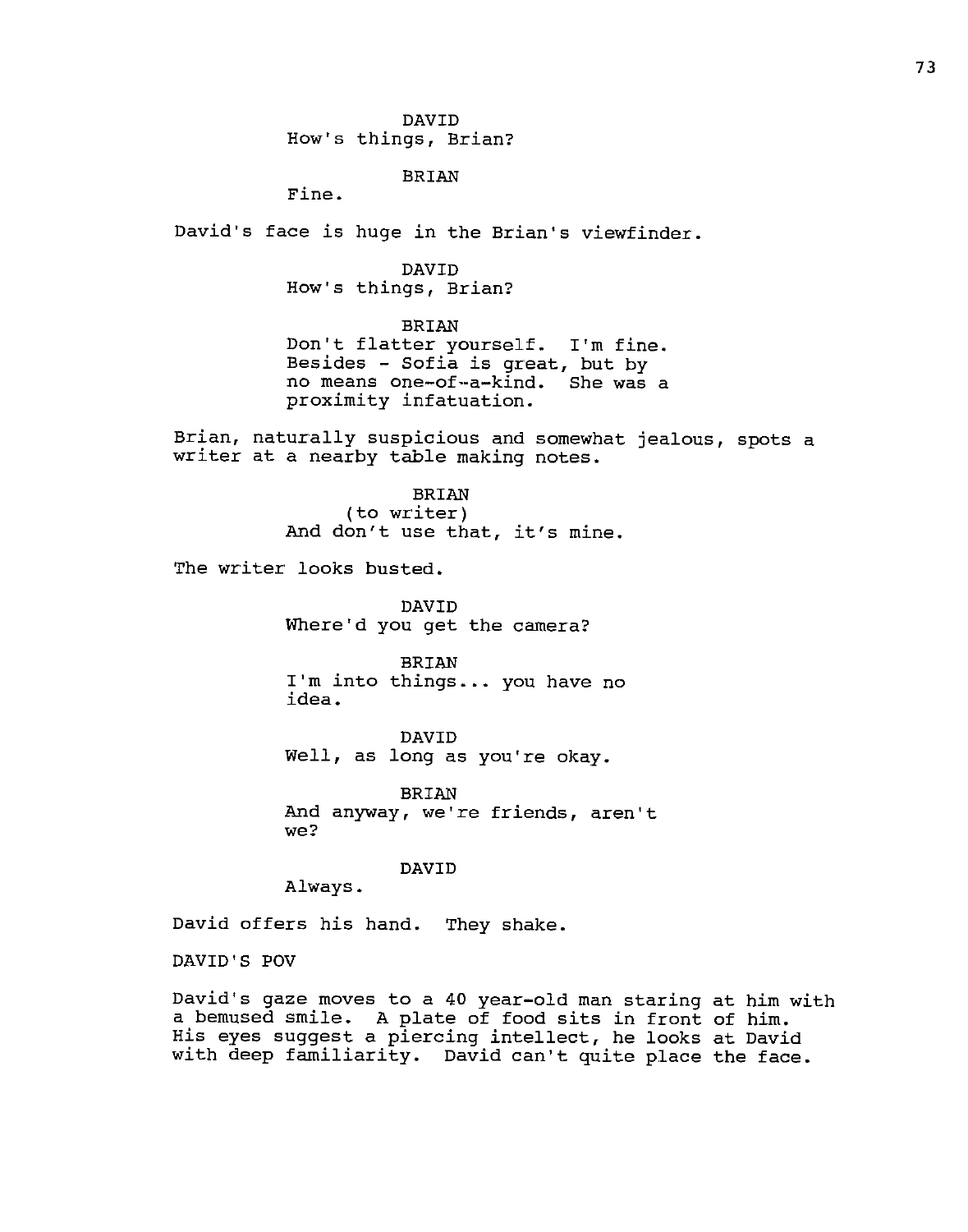BRIAN Hey what's up with your face? Fuck, there's a seam opening or something!

DAVID (mounting horror) What - what are you talking about?

Brian laughs. The spell is broken. Friends again.

# DAVID

You asshole!

INT. DAVID'S BATHROOM - NIGHT

David sleeps next to Sofia. He sits up, takes a glass of water from the night--stand, admires his girlfriend and moves to the bathroom.

INT. BEDROOM/BATHROOM - NIGHT

He turns on the light, fills the glass with water. Looks up into the restored mirror. His face is disfigured. He recoils in terror, knocking against a towel rack, sinking to the floor and grabbing a look at a shiny surface on the lower cabinet.

Sofia bolts upright. She sees him on the floor across the room, sees his face and backs up in the bed, leaning on her arm, screaming.

INT. DAVID'S BEDROOM - NIGHT

He awakens suddenly. Sofia is next to him, smiling.

SOFIA Was I snoring?

DAVID (still breathing heavily) No, I think it was me. Thirsty, that's all.

She kisses his hand reassuringly.

SOFIA I'm dreaming about you. Mmmmmmm.

He gets up and goes to the bathroom.

 $\int$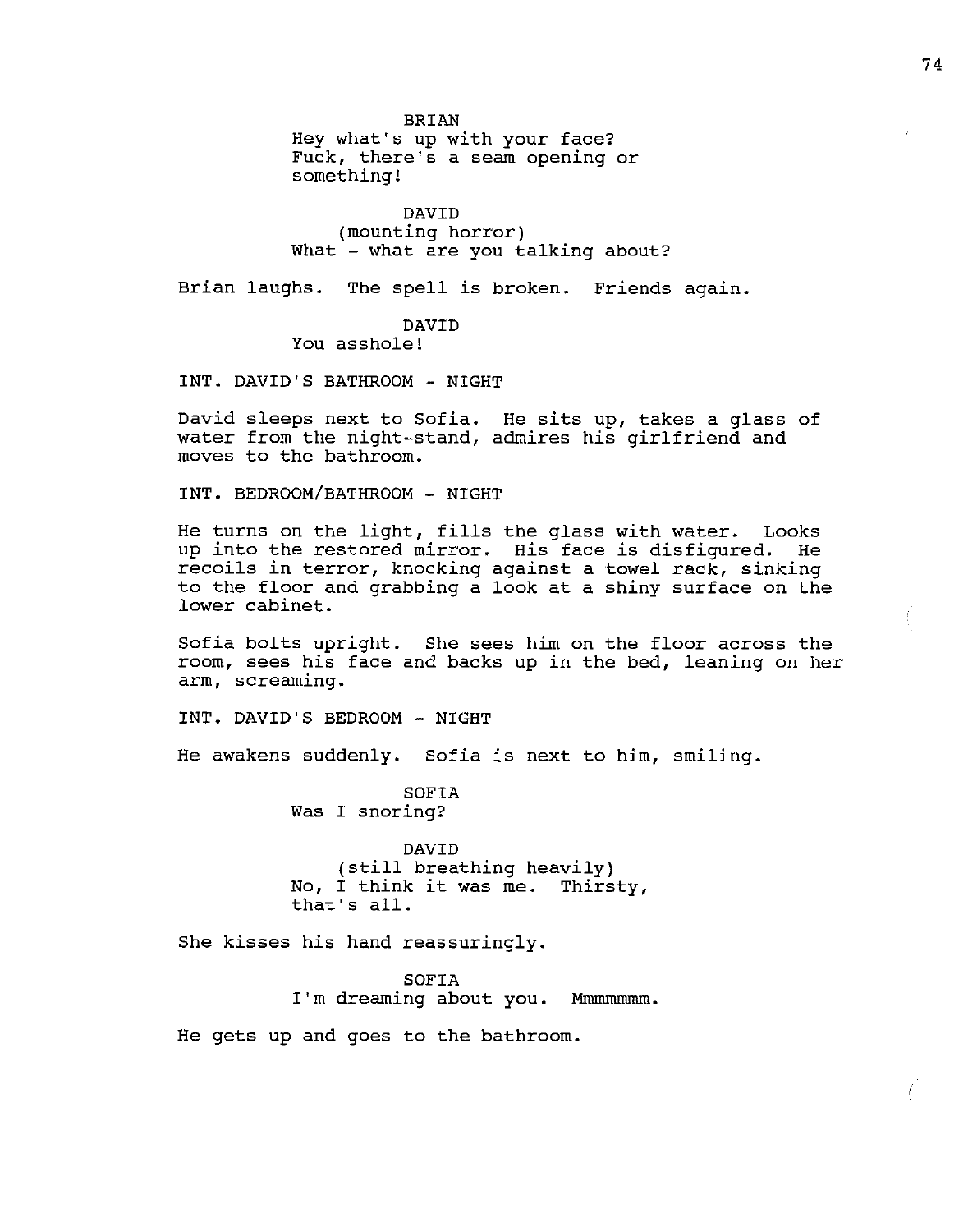## INT. BATHROOM

Tentatively, he flips the light on. A very relieved David regards his restored face. He shuts off the light quickly, and fills the glass of water. Splashes some water on his face.

INT. BEDROOM

David climbs back into bed.

### SOFIA

Mmmmmmmmm.

DAVID (small laugh) I could listen to you say "mmmmm" for the rest of my life.

#### SOFIA

Mmmmmmmm.

They kiss. The kiss expands, as he moves to the back of her neck. He caresses her body. She kisses his fingertips. Her back to him. Tangled in sheets, they ease into lovemaking with the perfect fit of two bodies meant for each other. He gently grabs a handful of her hair.<br>His hand stops. It's not Sofia's hair. He slowly turn It's not Sofia's hair. He slowly turns her face to his, and **we** glimpse David over the shoulder of the woman who is not Sofia. He leaps out of bed, falling to the floor, the sheet tangled around him. He turns on the light.

Julie Gianni hides her face from the light, like a night animal caught in the intrusive glare of day.

When she speaks, it is with Sofia's cadence and accent.

JULIANNA (scared, uncomprehending) Baby, what's wrong?

He gasps for breath, backing away. Totally terrified. Paralyzed. In a low voice:

> DAVID Where. Is. She.

#### JULIANNA

Who?

His instinct is to protect his lifeline - Sofia - and he pounces on her with a manic will to survive.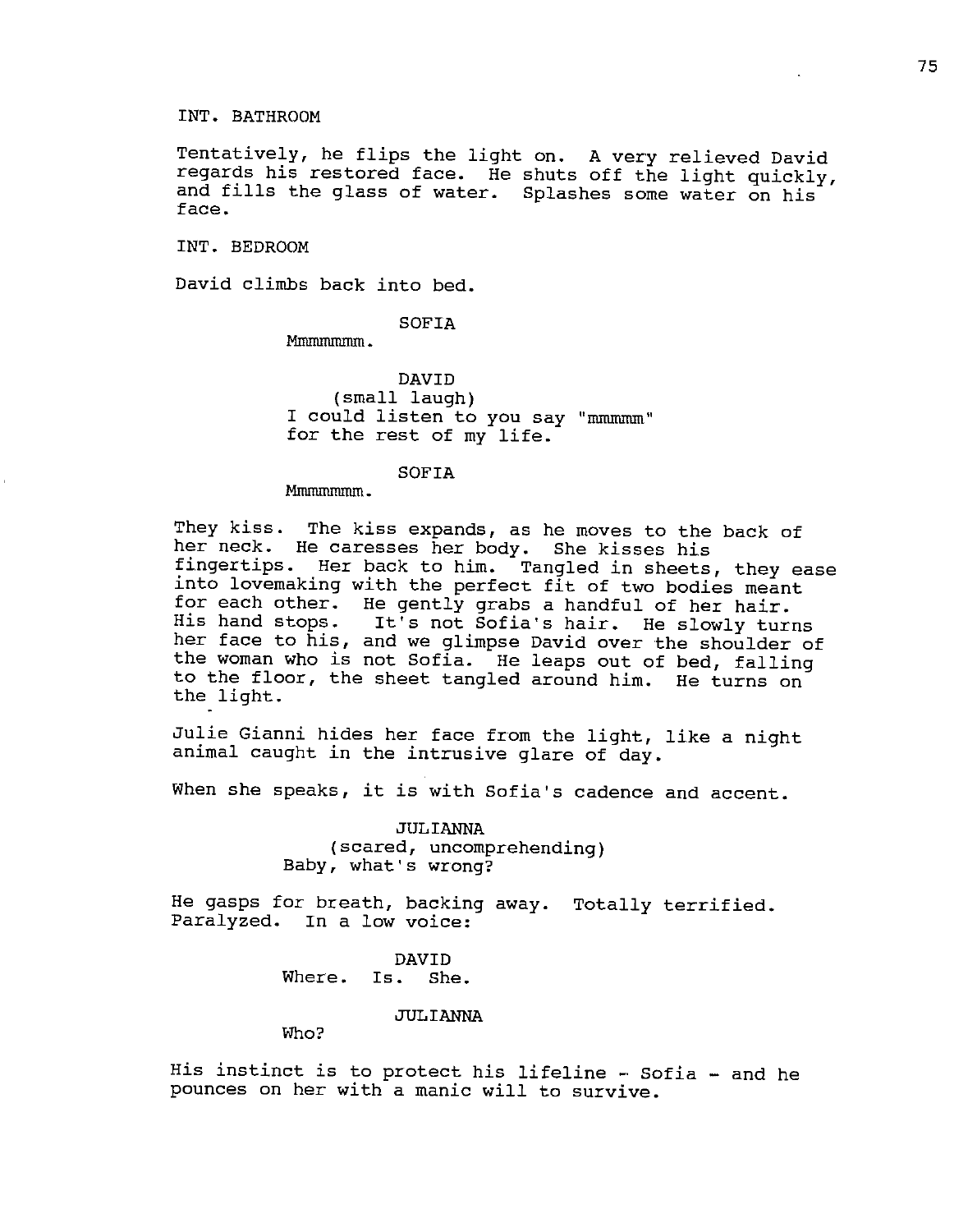Julie Gianni looks a little loopy, almost stoned. Taunting.

> JULIANNA (taunting, sweet) I'm Sofia.

INT. BEDROOM - NIGHT - MINUTES LATER

David dismantles the phone, takes the cord. He ties her willing hands to the posts of the bed. She protests oddly, like an actress playing a part.

> DAVID Now I'm going to make sure that I tie this four times. Do you know why, Julie? Because four times *really* means something.

David pulls his pants on, frantically opens the wardrobe closet. No Sofia. Goes to the kitchen. No Sofia. Julie sobs quietly, sweetly, tied to the bed. She behaves and acts like Sofia.

> JULIANNA David, don't hurt me.

David returns and sits across from her on the bed, terrified and barely hanging on.

> DAVID Okay, I'm freaked out. It worked. So just tell me right now - where is Sofia?

JULIANNA I am Sofia.

DAVID

In one minute I'm going to call the police --

JULIANNA (heart breaking) Don't do it, honey.

DAVID I knew you'd survived the accident.

She looks at him with tearful eyes.

JULIANNA What accident?

 $\left(\right)$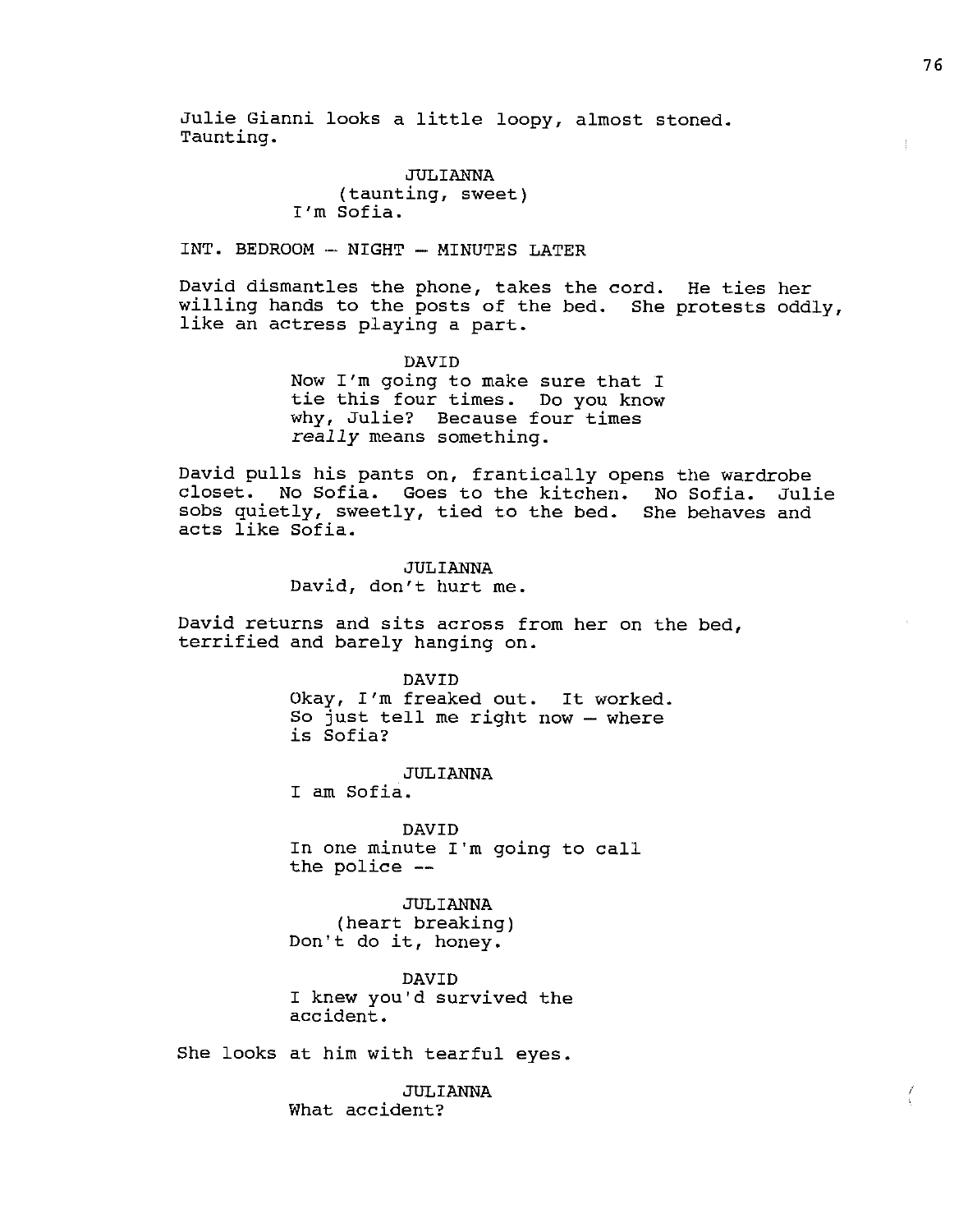DAVID

Whose body was it? Who's the one who hired you? The Seven Dwarves?

JULIANNA I haven't had any accident!

DAVID No, of course not. It wasn't an accident at all. It was attempted murder!

JULIANNA Honey, please.

He picks up the phone. Dials 911.

DAVID Police Department? I've captured an intruder who's entered my home.

He turns to her. Her eyes are yearning.

INT. POLICE STATION/INTERROGATION ROOM - NIGHT

The flash of mug shots. We see David sitting, sweating, agitated waiting in a Police Station holding room. Suddenly, the door opens and Thomas Tipp enters, flanked by other Detectives.

> TIPP Guys, can you give us a minute here? Detective Larson... Detective Andrews ... thank you.

The room empties, and Tipp approaches David.

DAVID They think that I had something to so with this.

TIPP I'm going to handle this exactly the way your father would have handled this. I've got it solved.

DAVID You've got it solved? Where is she?

TIPP She's going to be fine.

David hugs Tipp.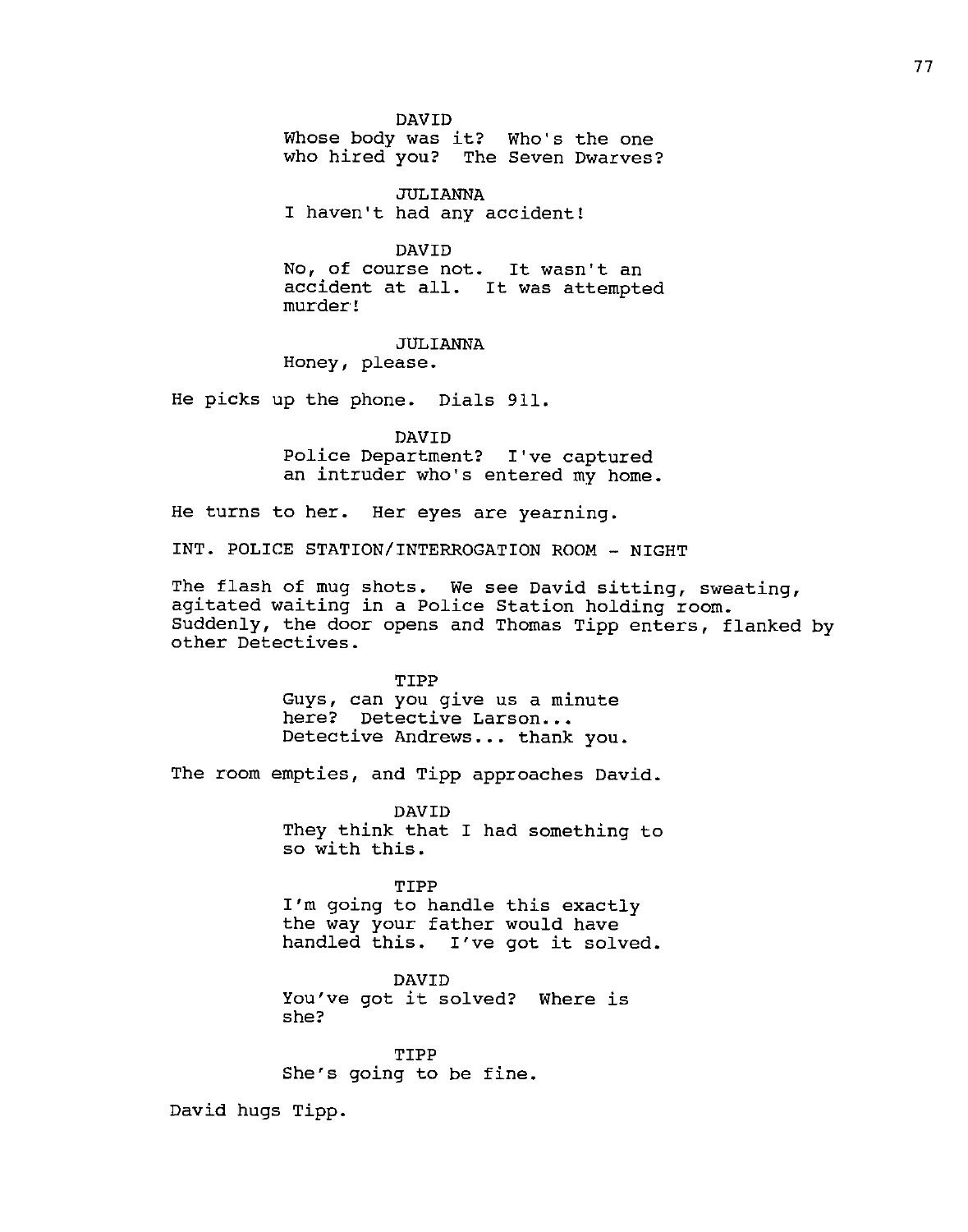DAVID Thank God you're here, man. I love her.

TIPP Yeah... Now, I want you to look at these photos and then I'm going to destroy them. Sofia's testimony is also in here. It won't exist. She's not going to press charges.

DAVID Press charges against me?

TIPP David, wake up. As your friend, I think you should see what you did to Sofia. The press won't get hold of this if you get away quickly.

David leans back in his seat. It's all of them - everybody - against him. Tipp opens a file thick with paperwork, two computer discs and photos. He displays a photo to David, moving it into the light so he sees it clearly. Gianni, battered.

> DAVID This is Julie Gianni. That's not Sofia. This is Julie Gianni. I didn't do that do that to her. (beginning to shut down) Tommy, someone's setting me up.

TIPP David, the Board and I have taken care of everything. They've been really great, actually. All of this is going to disappear. We're all behind you... even the Board.

David looks at Tipp. It's very clear now. He's one of them. David attempts calm.

> TIPP (quiet, helpful) Get out of here.

A migraine is thundering in David's head. His world is spinning backwards.

 $\left($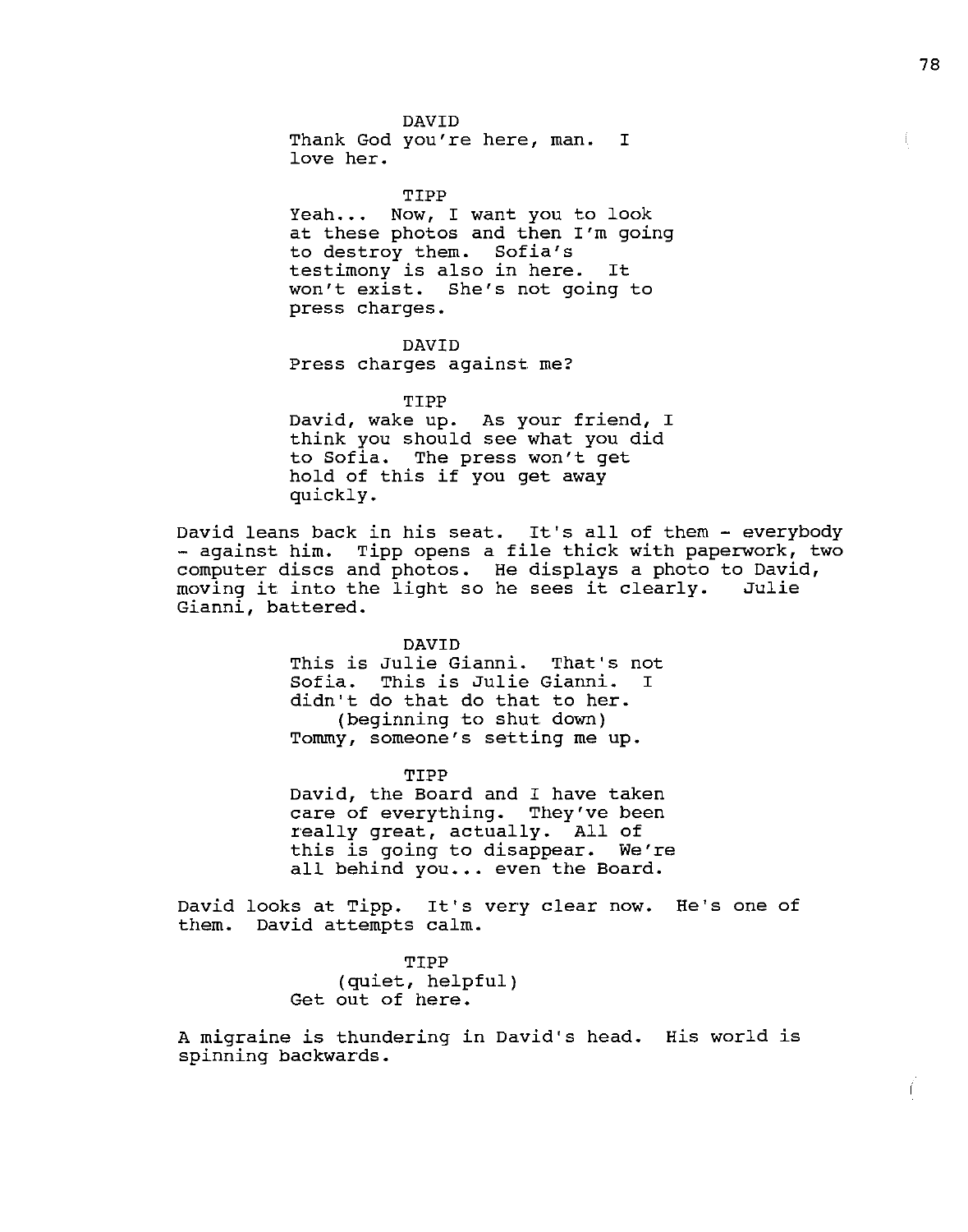## INT. POLICE STATION - NIGHT

David strides down the hallway. A Man in a crystal blue sport coat stands, waiting. As David passes, the Man confides a single line - as if smuggling out a valuable secret. Voices from other rooms, including a small child saying: "Mommy, mommy."

> MAN IN BLUE COAT This is a revolution of the mind.

INT./EXT. POLICE STATION - NIGHT

Exiting, David is intercepted by a furious Brian.

BRIAN You're in fucking sad shape, man. Don't fucking ever hit a girl, man. Hit me, but don't fucking EVER hit a girl.

David looks up - sees a small security camera trained on them - pulls Brian out of the station.

> DAVID It wasn't Sofia. It was Julie.

> > BRIAN

Oh... it was Julie Gianni. So, Sofia was abducted by Julie, and now Julie is posing as Sofia.

### DAVID

Yes.

 $\overline{1}$ 

BRIAN You're in O.J. land, man. Julie Gianni is fucking dead!

#### DAVID

I don't know what the cops have<br>told you, but let me assure you -Julie Gianni is alive alive ALIVE.

BRIAN

I didn't talk to the cops. I talked to Sofia!

DAVID

Where is she?

BRIAN I just dropped Sofia off. And I saw everything you did to her.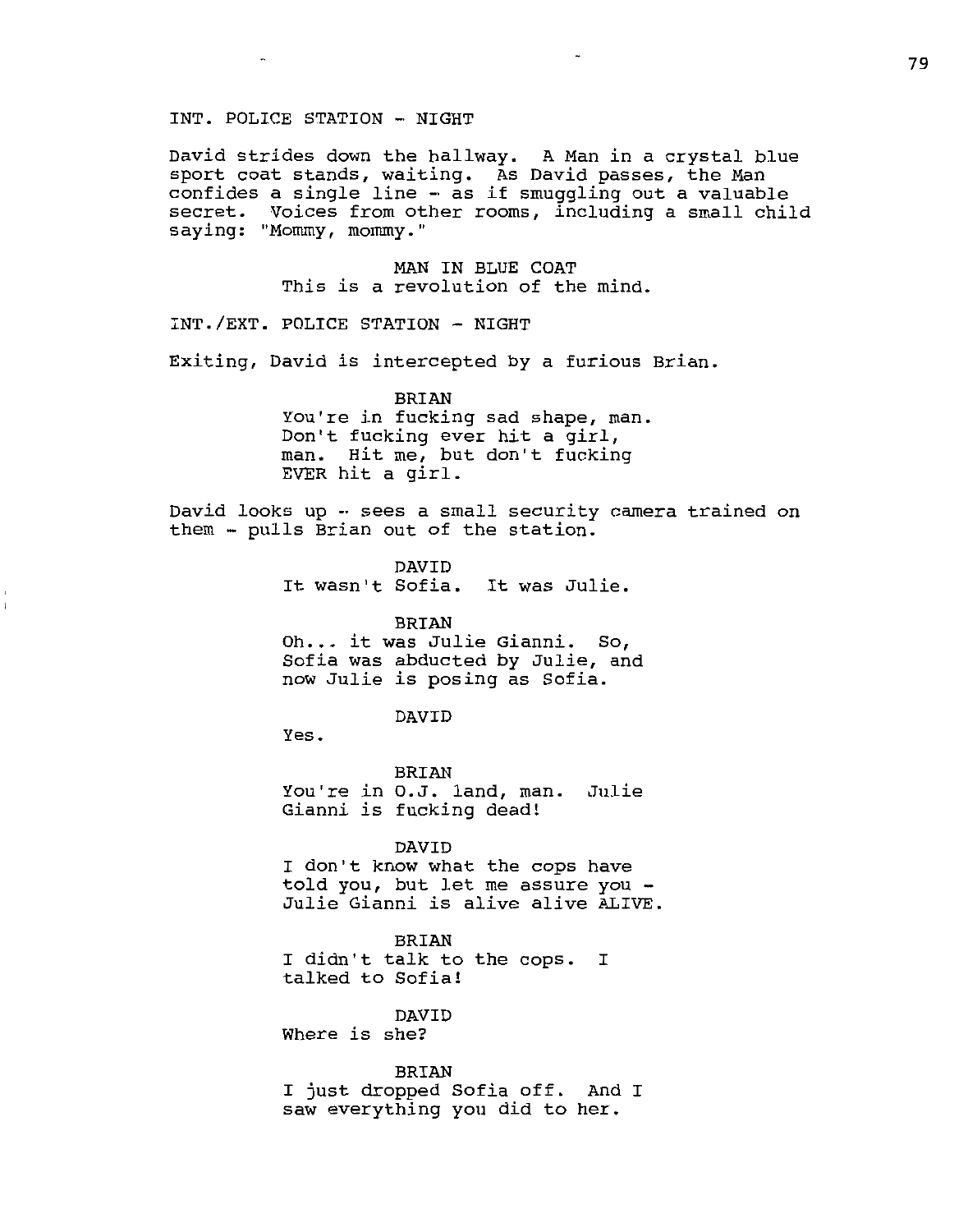#### DAVID

Let me tell you something  $-$  I did not do that to her. Look me in the eye and tell me that it was the same girl you brought to the party. Tell me it was your dream girl, your "proximity infatuation."

BRIAN (raw, finally) Yes! And you stole her from me!

David backs away, as Brian responds bitterly, from his heart.

#### BRIAN

The one girl I really wanted, and you took her from me. You're insane. You're losing it, man.

David nods powerfully. He now understands. Brian is one of them too.

> DAVID You have revealed yourself.

BRIAN Oh yeah, I'm with them.

DAVID

Where'd you get the coat, Brian? Where'd you get the camera? How much did they pay you?

BRIAN BRIAN<br>Listen to me, 'cause it's the last time we're ever gonna speak. was your only friend. I

DAVID You have revealed yourself to me.

INT. FLORENTINE'S - NIGHT

David nurses a drink, still breathing heavily. He's been crying. His head aches with this thought - maybe I am insane. A man in a classy suit walks towards him, inviting himself to sit at the table. His bedside manner is impeccable. His smile offers infinite compassion. He was the man staring at him in this same restaurant. He is EDMUND VENTURA.

 $\frac{1}{x}$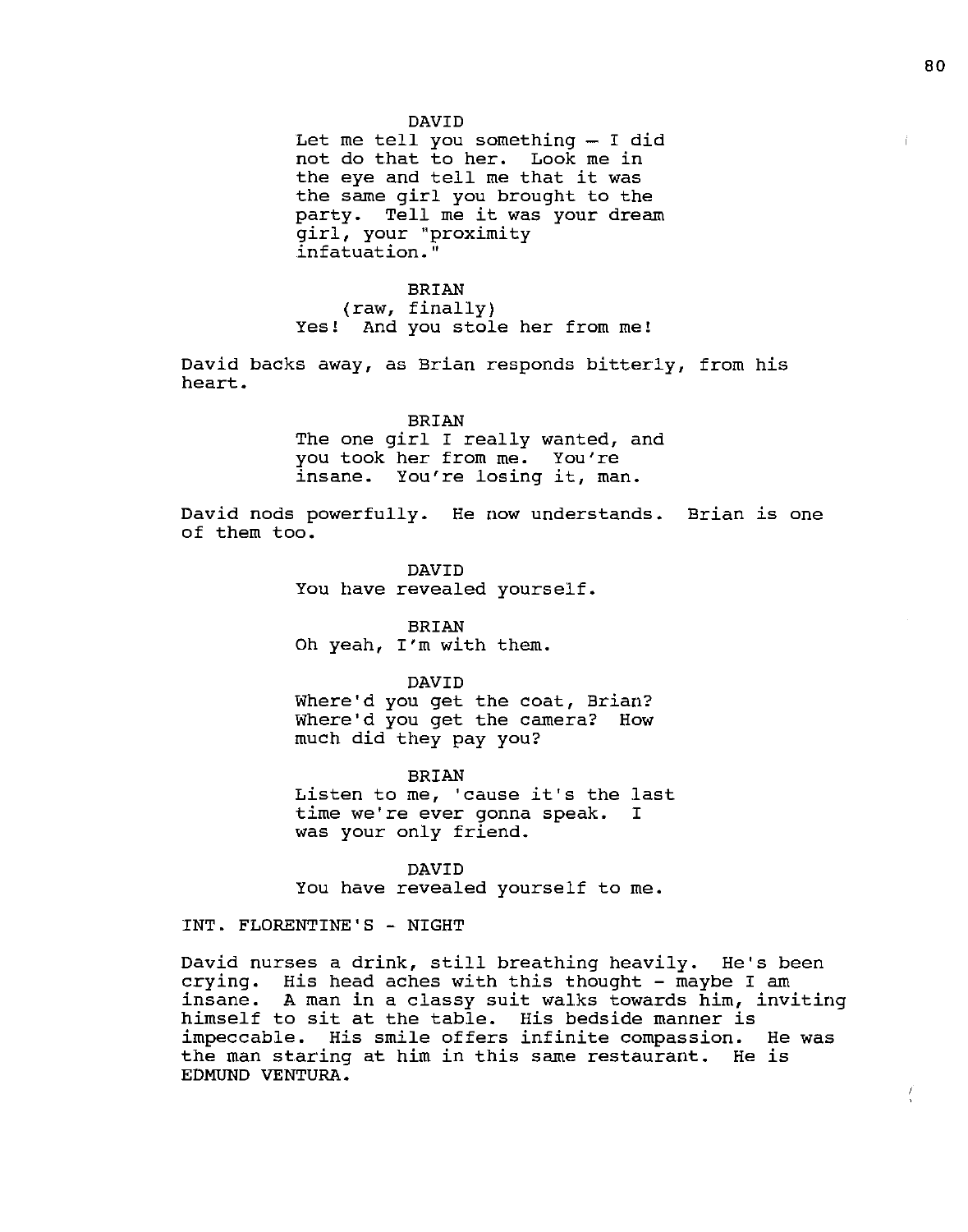## VENTURA

Problems?

DAVID (takes a sip) I'm in no mood to be fucked with. So do yourself a favor and le -

VENTURA There's an explanation for all this, David.

DAVID Who the fuck are you?

VENTURA You and I know each other. You found me on the Internet.

Silence. David stares at the man.

DAVID What do you want? Why are you following me?

VENTURA I'm here to help you. And first of all, it's very important that you calm down.

DAVID Calm down?

VENTURA

You must overcome your fears and regain control. Take hold of your life again. It's as easy as holding that glass. What if I told you that you can take control of all of this ... everything ... even me...

David turns to him.

DAVID

Look. I'm straight, okay?

## VENTURA

David, look at these people. It seems as though they're chatting away, doesn't it? Nothing to do with you -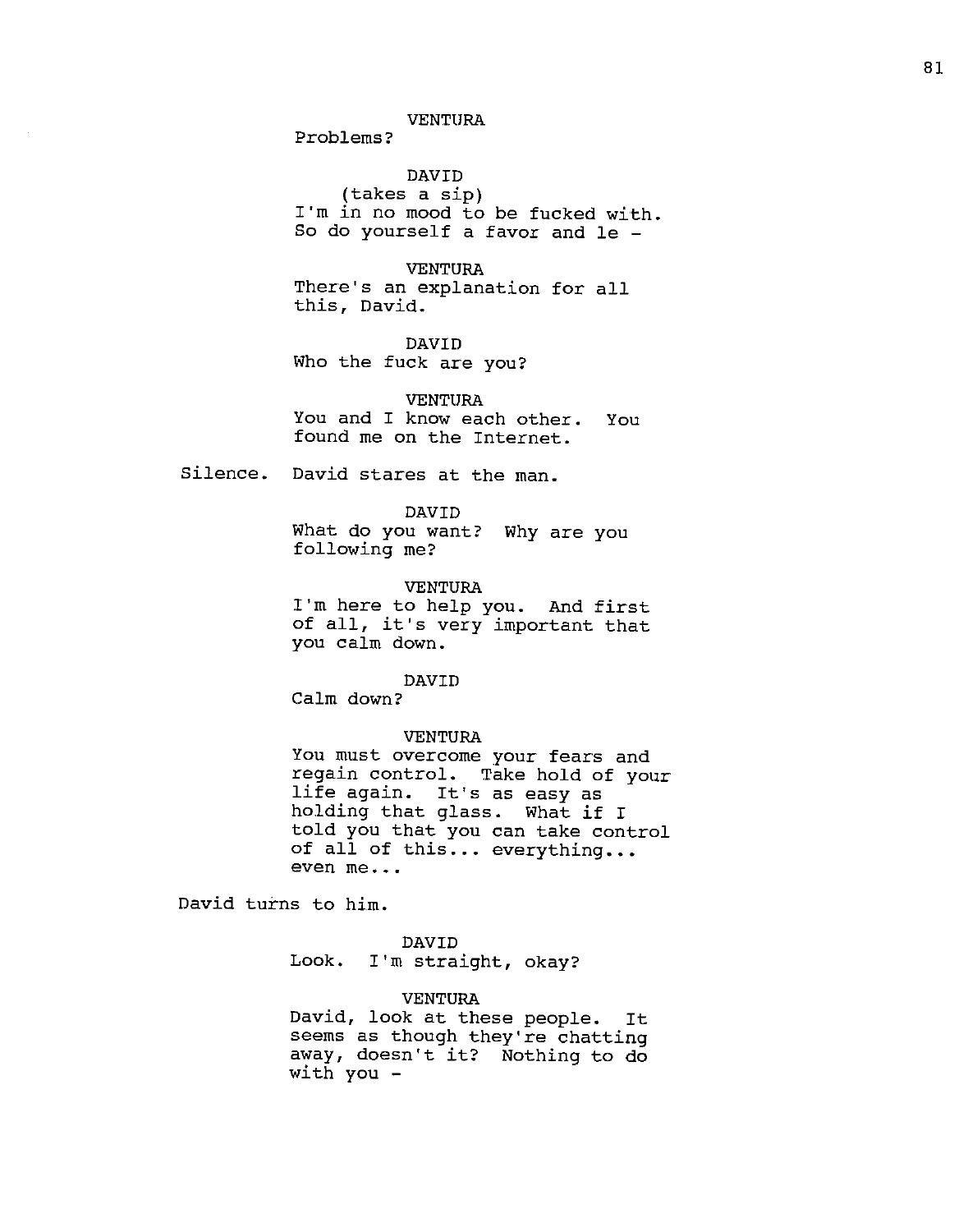David listens, as he looks at the spirited Saturday night crowd, lost in their revelry.

VENTURA<br>and yet, they might only be here because you wanted them to be. You are their God. And not only that, you could make them obey you ... or even destroy you.

David shakes his head, exhausted and in no mood. He shuts his eyes, fights off a headache.

> DAVID (cutting him off) What I'd like them to do is shut up! Especially you!

Silence. David opens his eyes. They're all staring at him. Casually waiting for orders.

VENTURA

You see?

David looks at him with horror, backing away. Receding in his vision:

> VENTURA You and I signed a contract, David.

INT. PRISON PSYCHIATRIC UNIT - DAY - (INTERROGATION  $#$  4)

McCabe is taut, following the thread. His voice calming.

MCCABE Who is the man in the restaurant? Who is it?

## DAVID

I can't

MCCABE Can you tell the difference between dreams and reality?

DAVID Of course. Can you?

MCCABE Think about it. Think with your head. You signed a contract, did you not?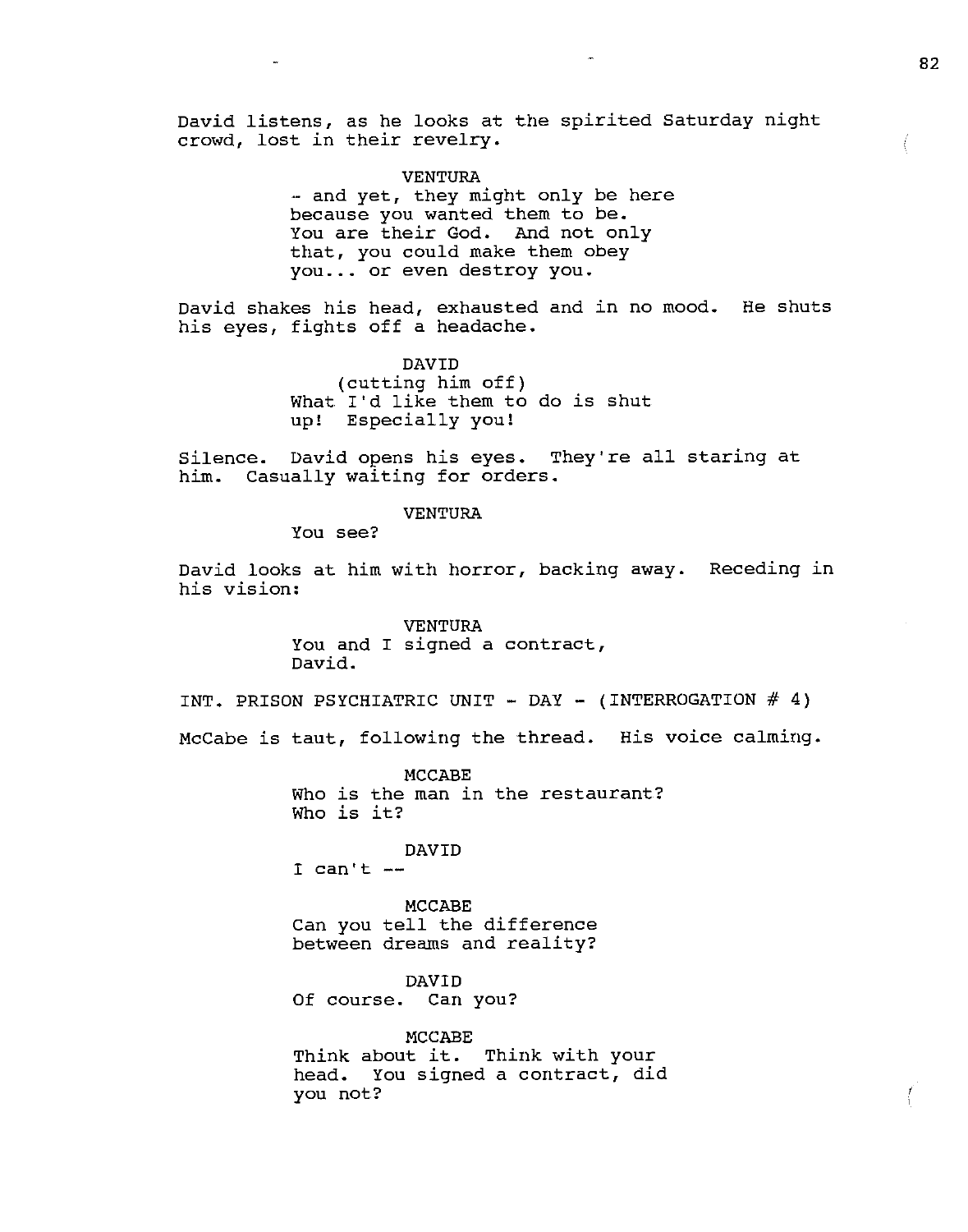## RACING THOUGHTS

A woman walks down the hallway, looking back. Flash of papers signed.

> DAVID I signed something.

MCCABE Was the man at the restaurant there?

McCabe's voice becomes infinitely calm and helpful.

DAVID

Fuck!

MCCABE Accept your body's resistance. Let your head answer.

## DAVID

Yes.

MCCABE That's right. Who is Ellie?

DAVID I... I don't know what's real.

MCCABE

What happened that night, David? Somebody died.

DAVID

I don't want to remember.

MCCABE Do you understand that you hold the keys to this prison?

DAVID It wasn't Sofia.

MCCABE Who was it?

DAVID

No.

MCCABE Who was it?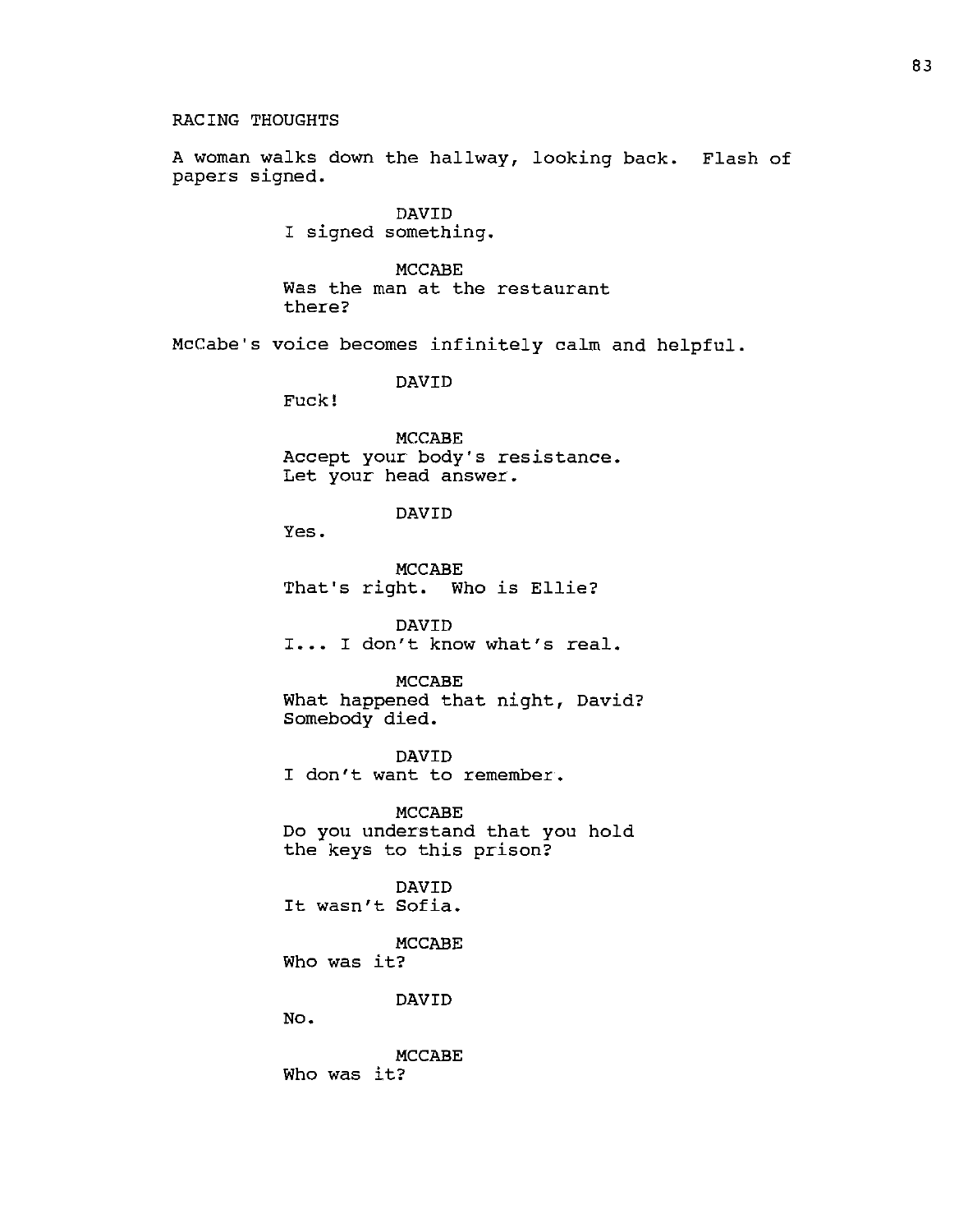Ļ

## DAVID

No!

#### MCCABE

You want to let it out, don't you David? You're about to tell me. Tell me what your heart and soul will not allow you to forget.

David shudders. It's coming.

## MCCABE Did you kill Sofia?

McCabe stands tall, stunned and curious, still pressing to pull the nightmare out of him.

INT. SOFIA'S APARTMENT - DAY - FLASHBACK

The clown figurine on her stove-top falls over as we hear the front door kicked in. David enters, slamming the door behind him. He looks around what was once the site of such happiness. The same details he'd glimpsed long ago are now horrifying to him. He looks at a photo on the<br>refrigerator. The same note: Call Dad! The e The same note: Call Dad! The exact expression, exact photograph he'd seen on his earlier visit. Now it is Julie who is in her place.

He opens her drawer. Just some papers. And then... the drawing he'd once done of her. Now featuring Julie. He rips up the drawing, and proceeds to destroy the apartment until he stops, collecting himself. Takes a breath and...

Smash. A lamp is broken over his head. Julie Gianni bends down to help him. A shard of the lamp-base is still in her hand. Julie's whole demeanor is that of a different girl. Even her voice is softer, almost exactly the knock-around sweetness of Sofia.

> JULIANNA I thought you were a vandal.

DAVID (with difficulty) Who... are... you?

JULIANNA

I'm Sofia.

DAVID You are not Sofia... you're not Sofia...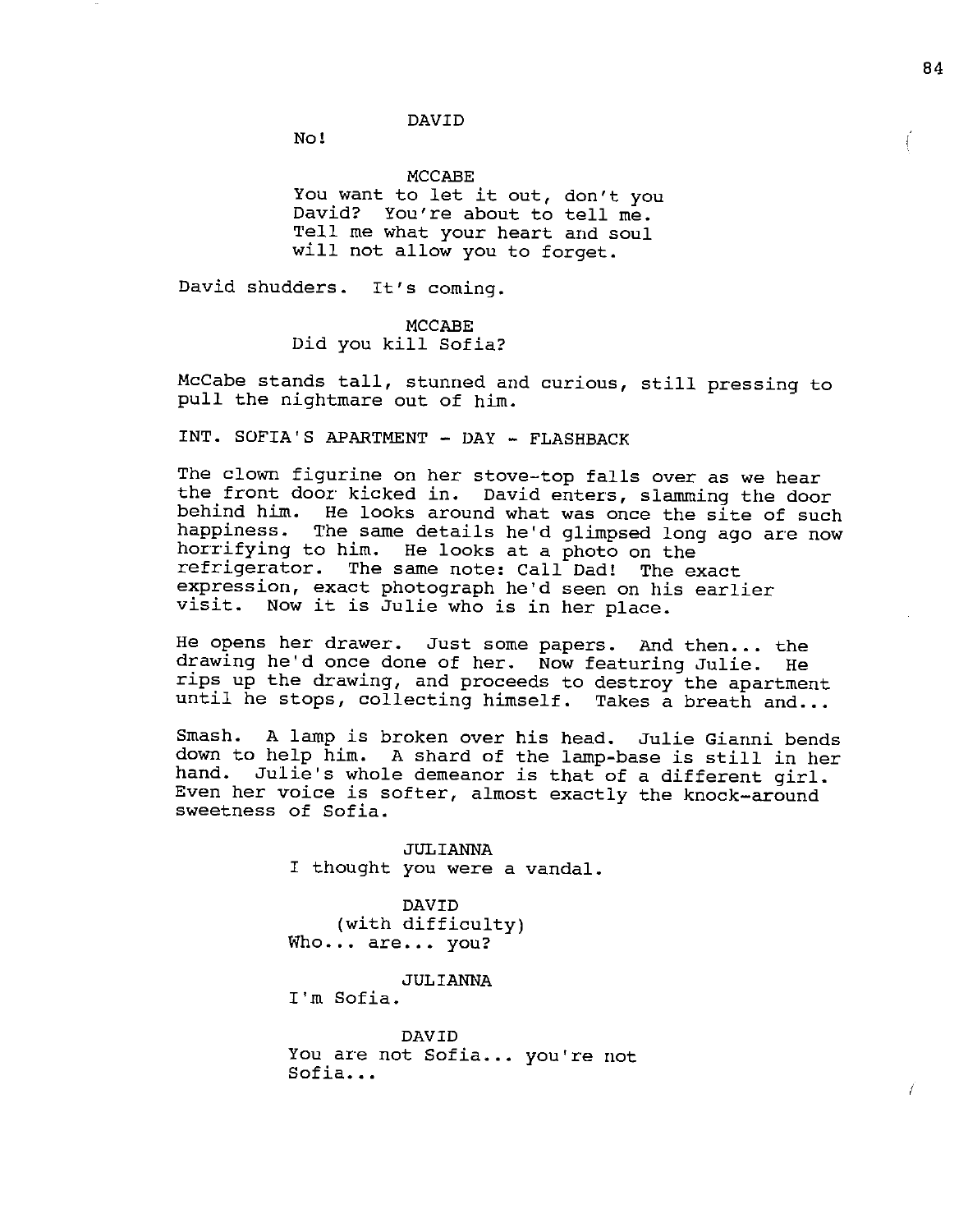I'm Sofia.

# DAVID

Whatever.

Julie starts to cry. Battling tears, she offers her heart and soul.

> JULIANNA David, honey. This will all be over soon. We'll be together again. You'll forget Julianna and I won't be afraid of you. Let me get you a cold towel.

She exits. He struggles to rise. His head is a swirling mess. And then:

ON KITCHEN DOORWAY

Sofia slowly returns with towel. Her image still blurry. David advances, and faints into her arms.

DAVID

Sofia?

SOFIA (whispers) Yes, David, I'm Sofia. I'm Sofia.

He accepts it, all of it, whatever it is, just to hold her. They kiss, gently, then more powerfully.

INT. SOFIA'S BEDROOM - DAY

They make love, emotionally and deeply. Two bodies yearning to possess the other. Camera moves across their bodies, as David wipes frame to black, as the move continues onto her back.

> DAVID Where were you...

Sofia doesn't answer, doesn't want to lose the moment.

DAVID I don't want to know. (thrusting) Just tell me you love me.

David keeps his face buried in her shoulder. He doesn't want to look. The passion gives way to a mounting dread, as he hears a voice almost like Sofia's.

 $\ddot{\phantom{0}}$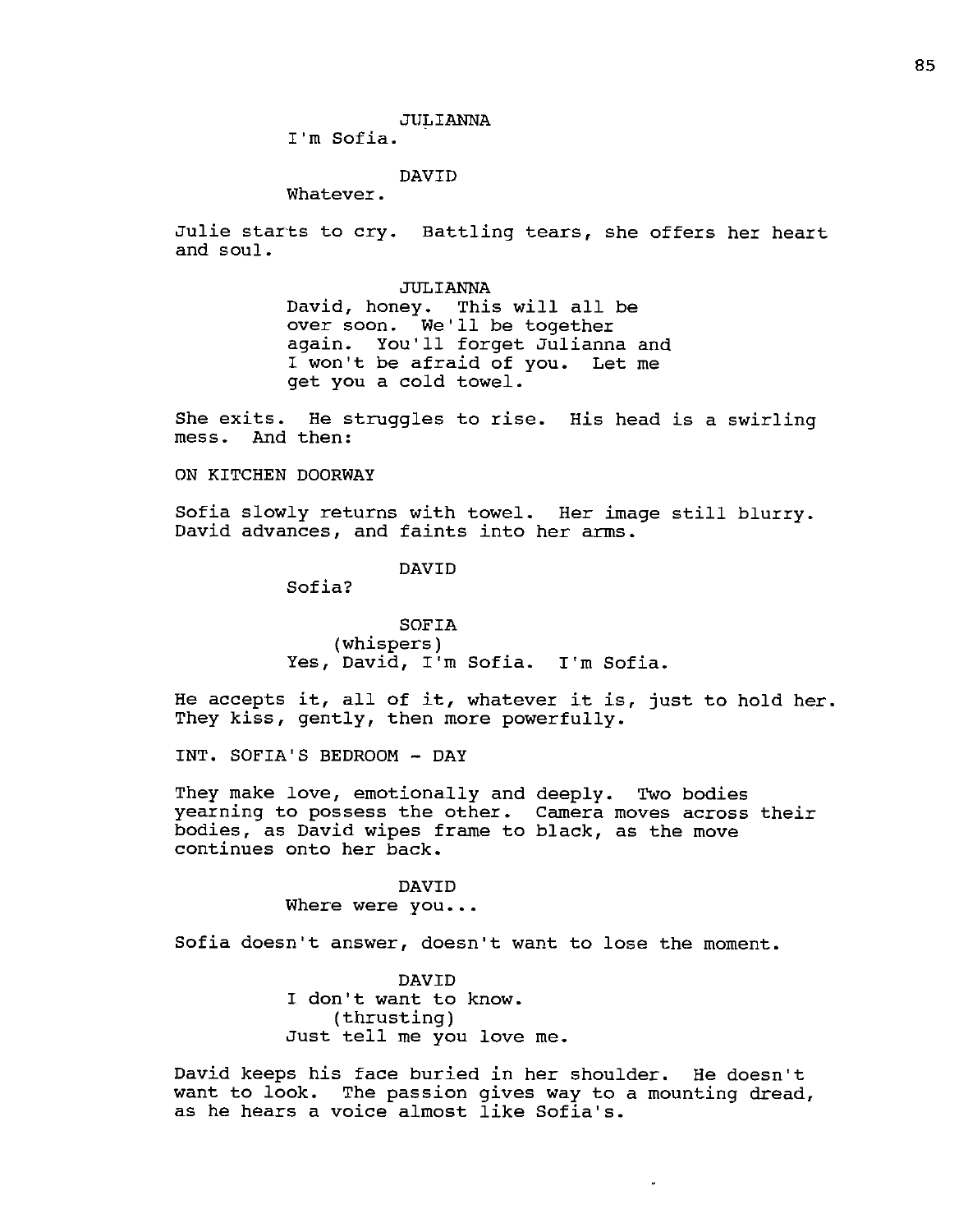JULIANNA (O.S.) I love you. I'm afraid of how powerful this is.

He continues moving passionately, harder now. Julie responds to the overwhelming surge within David. She gives over to the waves of dark pleasure, riding him like a rocket from hell. Harder now. Grabbing her hands and pulling them high above her head, clamping down with his own.

Julie Gianni cries a deep, guttural sound of passion. This is what someone sounds like when they're not faking it. And then... slam... a pillow comes down over her face.

# DAVID What the fuck is happening?

Julie begins to react to what is clearly no longer an advanced lovemaking session.

> DAVID I want to see your face!

She grabs at the pillow.

#### DAVID

I want to see your face!

David reaches orgasm, sobbing, recklessly out of control. Julie's body stops kicking and settles into silence. He loosens the pillow, and is rewarded with one last violent attempt at life. Her hand smacks his neck. He's so taut it bounces off. She grabs at his face one last time, her hand is left with enough power only to caress his face. She goes limp. Silence. David's crying turns to a whimper. He looks at the pillow over Julie's head. He's confused, a puddle of jagged adrenaline. He doesn't want to remove the pillow for fear of who could be underneath. He rises up, his elbow across her lifeless chest. With true horror, he knows he has to move his hand, but his hand will reveal who he's just killed.

## ON HER TORSO

as his arm moves inexorably away from her chest. Quarterinch by quarter-inch he inches it downward, across the top of her breasts ••• dreading the inevitable, not seeing it, and then... there it is. The mole between her breasts.

INT. HALLWAY STAIRS - DAY

David exits hurriedly, past some tenants, down the stairs. He looks up at his own reflection in the hallway mirror.

Ť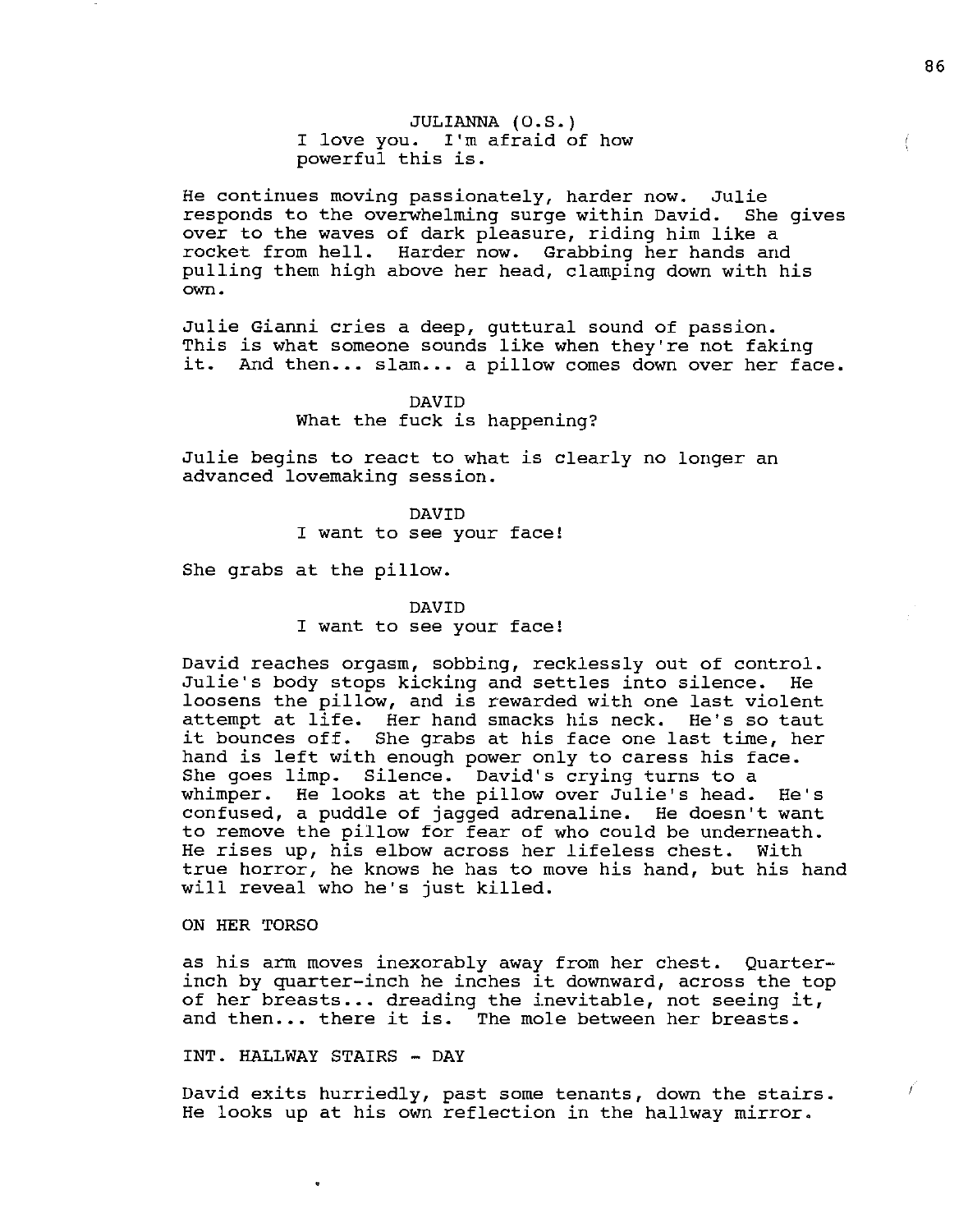He looks horribly disfigured. We hear the sound of breathing, encased in a mask.

INT. PRISON PSYCHIATRIC UNIT - NIGHT - (INTERROGATION # 4)

McCabe sits across from David. McCabe looks away, haunted by the admission of guilt.

> DAVID I did it, didn't I? I don't... feel... like I killed someone. I feel like...

MCCABE David, who...

DAVID<br>... I'm in a dream...

MCCABE<br>1... was the man at the restaurant?

David shakes his head.

# MCCABE

(pained) Sometimes the mind behaves as if it were in a dream. Faces change, people become other people. The subconscious is a powerful thing. You treated Julie carelessly, didn't you, David? Your feeling of responsibility or guilt over Julie might have easily turned Sofia into Julie. (pause) Do you know what derangement is?

DAVID

I need your help.

## MCCABE

All I know is, you killed your girlfriend and I don't know what's in your mind.

DAVID I need your help.

#### MCCABE

I'd work on this case forever if I could, but we've run out of time.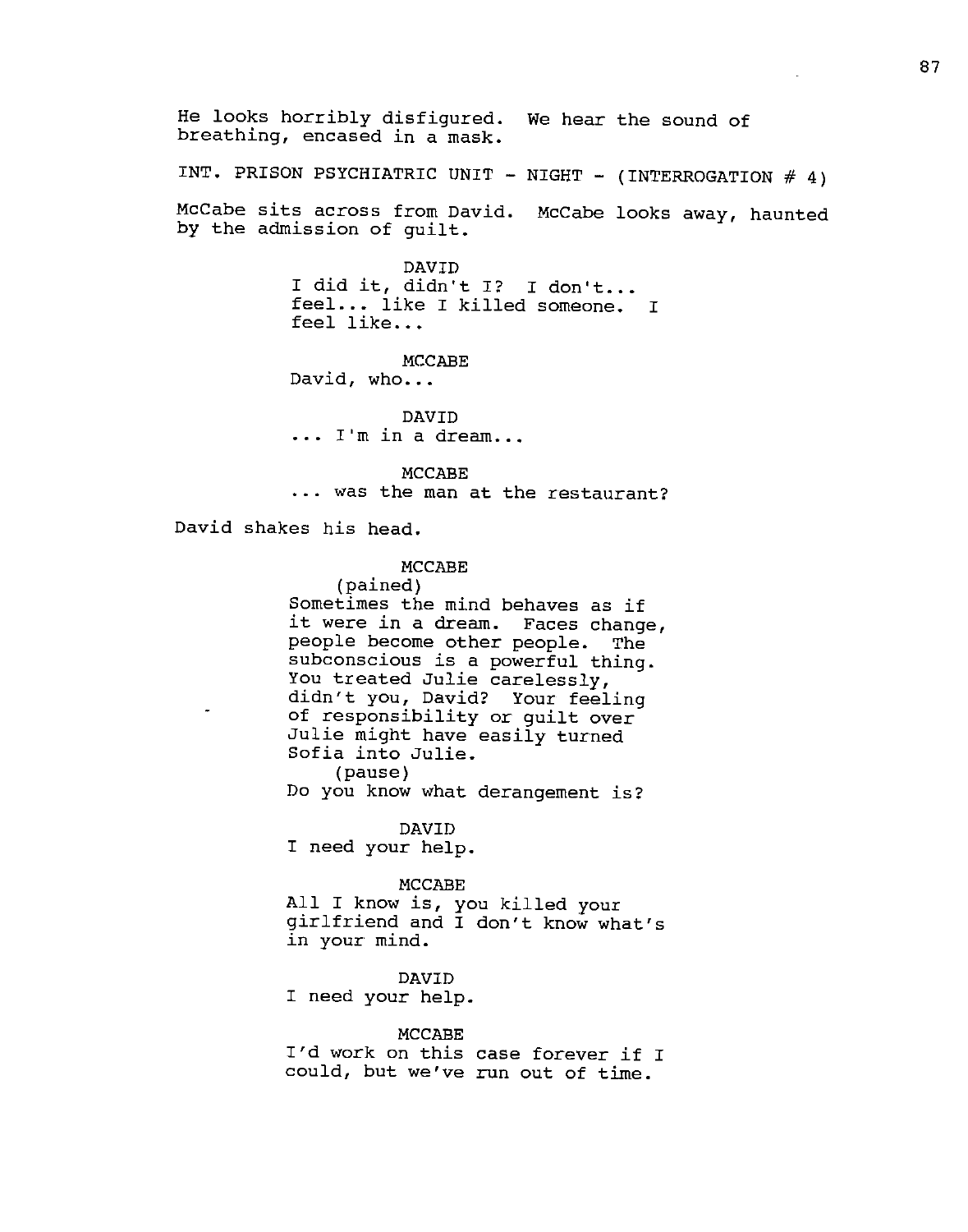DAVID What will you plead?

MCCABE Temporary derangement. It's your best chance. They won't believe me.

DAVID What do you believe?

MCCABE Believe it or not, I care about you. You've become like family to I don't want to give up on you.

David looks at him oddly. Suddenly, the archetype seems very familiar. McCabe continues with the noble concern of a towering father figure.

> MCCABE (continued) But. I needed more. I needed an answer. I... I even thought there was *more than* a *good chance*  someone was playing tricks on you. Maybe it was the board. But I can't exceed my duties here. I'm just a psychologist, and I have to leave you.

DAVID Will I see you at the trial?

MCCABE No. I'm just the opening act.

He exits. David sits at the table as McCabe and Aaron exit. He hears Aaron's television; it's the Life Extension Infomercial.

INT. AARON'S CUBICLE - NIGHT

Through the glass of the psychiatric unit, we see McCabe and Aaron exit. Only Aaron's television, sitting on a stool, remains. Push in on the television, which is playing the L.E. Infomercial.

Push in on the reverse. It's David at the window as he realizes the true meaning of "Ellie" -- L.E. He bangs on the glass, at first slow, then faster, yelling for McCabe. The L.E. Infomercial and Benny the Dog are reflected on the window.

€

7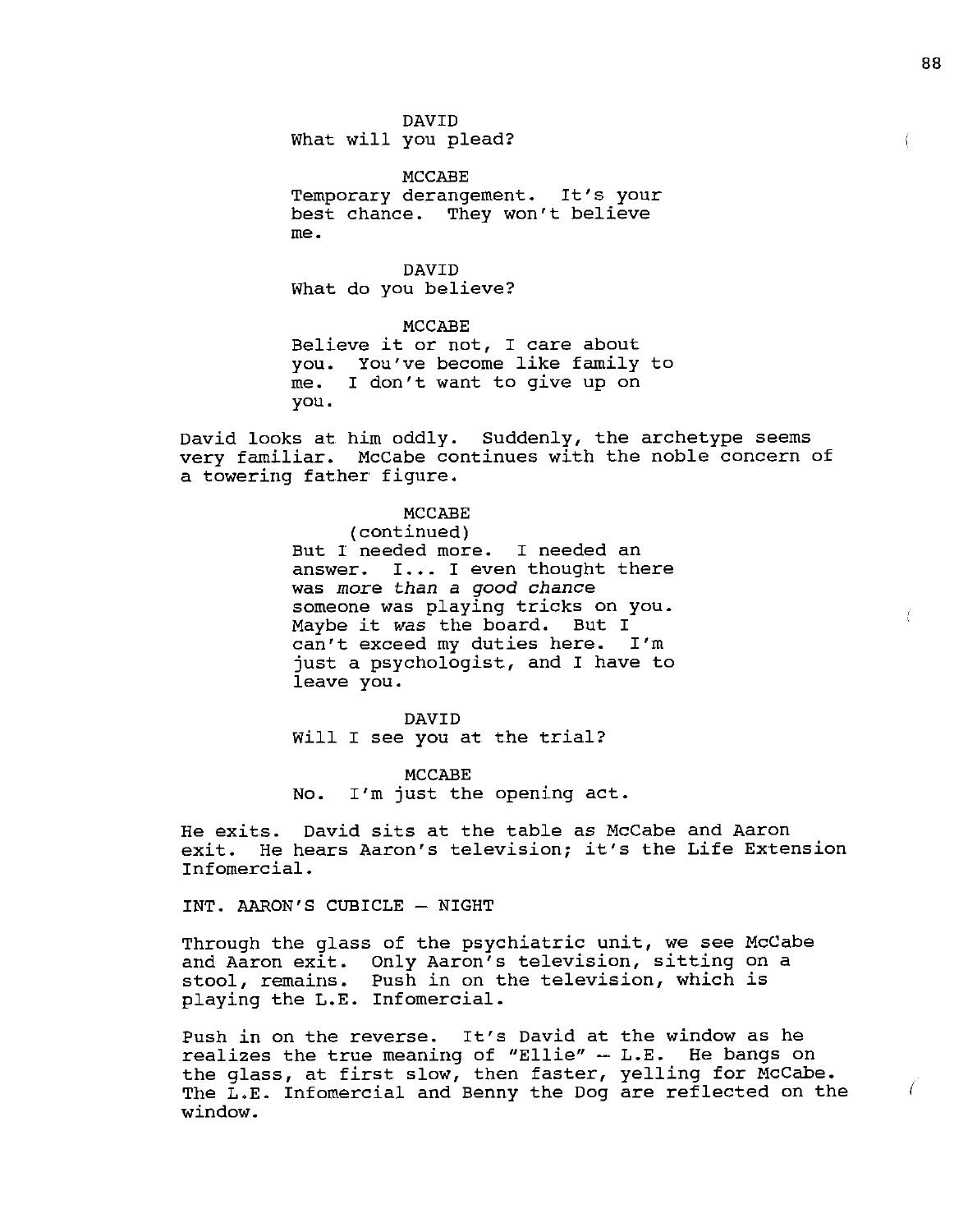DAVID MCCABE!!!! MCCABE!!!! COME BACK!!!! COME BACK ! ! !

INT. PRISON CORRIDOR - DAY

McCabe hustles down the hallway with David. McCabe stands tall, moving forward, like Atticus Finch with Tom Robinson.

INT. CAR

McCabe watches David closely. Aaron the Guard turns to look at David behind the glass partition that separates them. David looks out the window at the world he's missed.

EXT. PLAZA - DAY

The police vehicle pulls up in front of a crowded business plaza. McCabe exits with David. Always watching his every move, his every revelation. David looks upward at the towering skyscraper in the center of the plaza, rising high into the sky.

INT. SKYSCRAPER - DAY

A Building Guard guides them through the lobby. McCabe trained on David. A look between the two. A Building Guard intercepts them.

> MCCABE (to Building Guard) Life Extension Corporation, please.

### GUARD

What  $-$ 

MCCABE (a look to David) L.E. We hold a court order.

DAVID

I think I've been here before -

McCabe strides purposefully past the Building Guard. Aaron shows the pass, and hustles to keep up.

INT. SKYSCRAPER-63RD FLOOR/L.E. OUTER OFFICE AND HALLWAY-DAY

The elevator door opens to reveal a very pleasant and peaceful environment. Comfortable lounging chairs. On the reception station is written - L.E. and underneath it the words: Life Extension Corporation. Two more Guards meet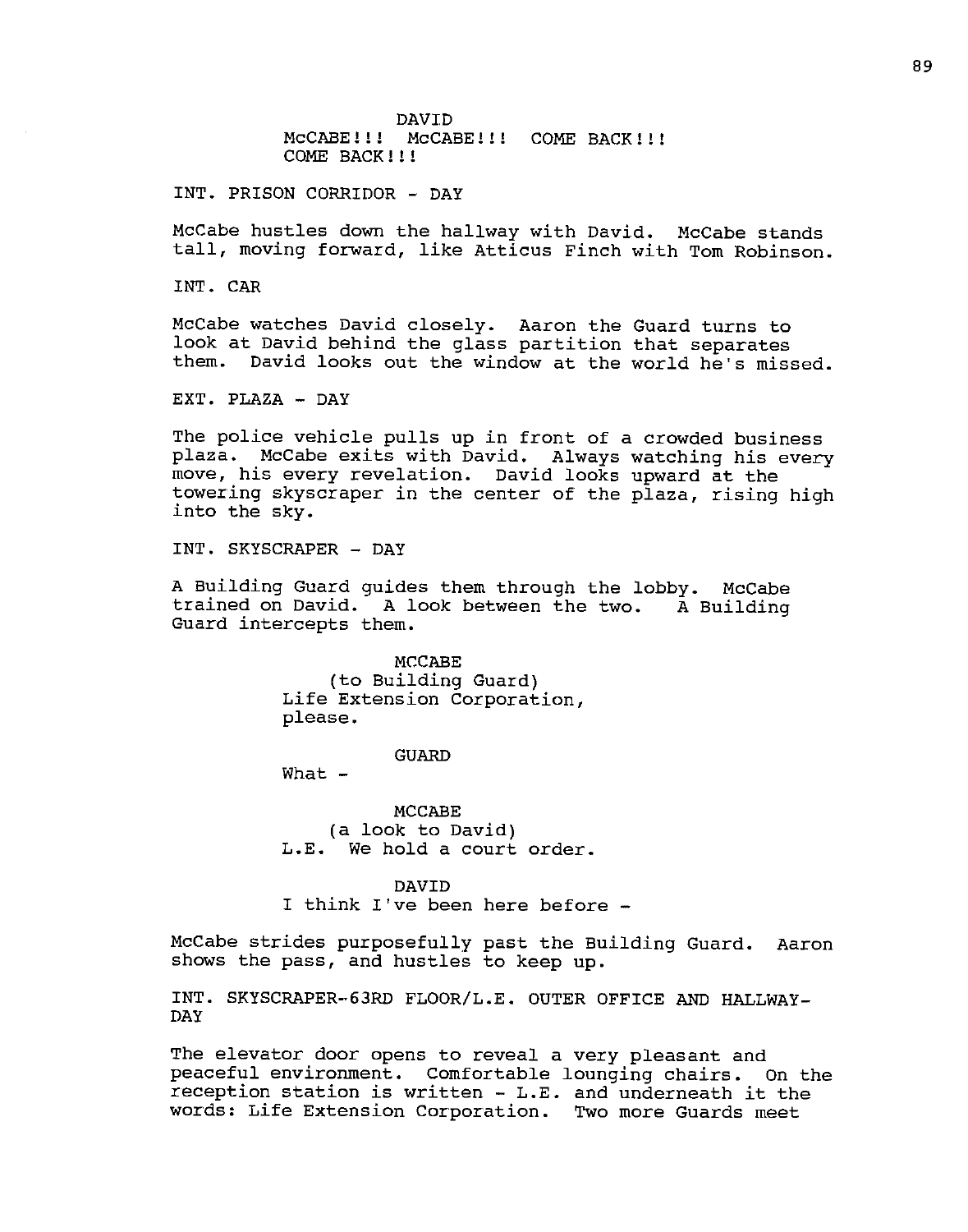them. McCabe watches David, as Aaron releases him from the handcuffs. The group moves together. Senses are overwhelming David, as they approach the reception station.

# DAVID Her name is Libby.

A stunning young woman rises and moves to greet them.

LIBBY Good morning. I'm Libby. I'm here to assist you.

Libby stares at David's masked face. It's slightly unsettling to her.

MCCABE He's my son. He's very shy.

LIBBY (smiling professionally) You're not with the media or part of any legal consortium, correct?

MCCABE

No.

LIBBY Welcome to Life Extension. Have a look at our proposal. Please follow me.

She offers them two bound folders featuring the logo -  $L.E.$ <br>- and guides them down the hallway, looking back with great style, beckoning, just as in David's dream recollections.

> MCCABE (to Aaron) You can wait out here.

LIBBY You'll be meeting Rebecca Dearborn. (aside) My personal role model.

ON HALLWAY WALLS

Containing monitors with video-taped "tour guides." Talking heads expressing the convictions of Life Extension. Compassionate, expressive people. The bits of their testimonials echo phrases from David's own life.

Ļ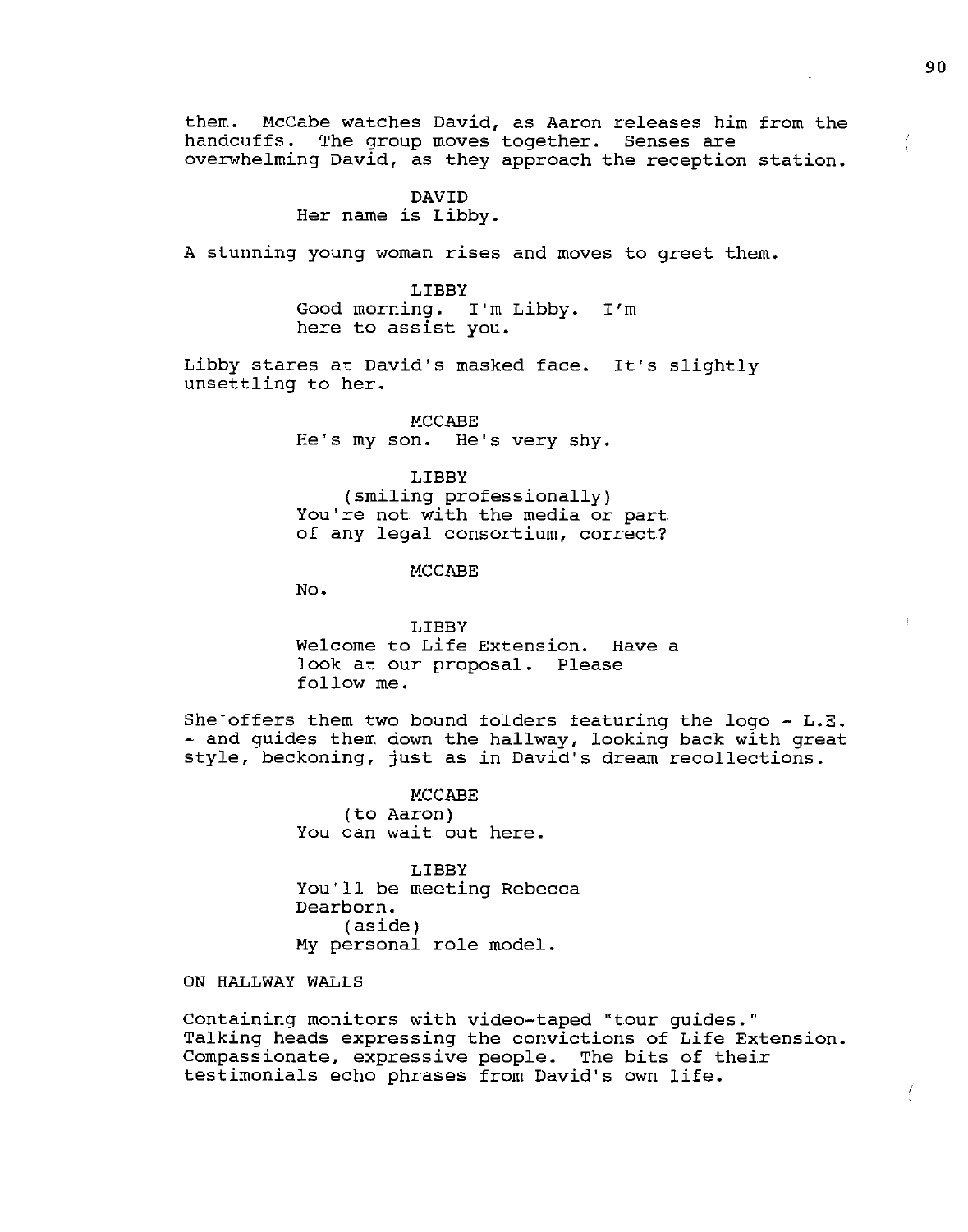## PATIENT #1

••• and I'm not a "true believer" by nature. But the older you get, the more you see the flow of the future, and I made a choice...

#### PATIENT #2

••• why not embrace the future? I Believe the research - the future is in the union of the spiritual... and the scientific...

Annoyed at everything around him, McCabe pulls David onward.

INT. LIFE EXTENSION OFFICE - DAY

Aames and McCabe sit and wait in a warm wood-paneled office, proposals in hand. A glimpse shows words like Re-Evolve and Re-Experience, peppered with colorful photos of simple, life-affirming portraits of everyday life. It's well-appointed and well-marketed organization.

McCabe regards David as the victim of a lunatic's scam. Injustice fuels McCabe.

> MCCABE (continuing, scoffing) "Cryonization - a journey of reawakening after the preservation of the human body at extremely low temperatures."

DAVID They laughed at Jules Verne too.

MCCABE (a little sadly) David, you're not-

Account Liaison REBECCA DEARBORN enters with paperwork. She is an electric presence. Efficient, caring and oddly compassionate.

DEARBORN

Mr. McCabe, how are you? I'm Rebecca Dearborn. (quick notice of mask) Life Extension, or L.E. as we like to refer to it, is a glimpse of the future... a ticket... not in the juvenile sense, but in the deeply meaningful sense that can only be borne in the human heart.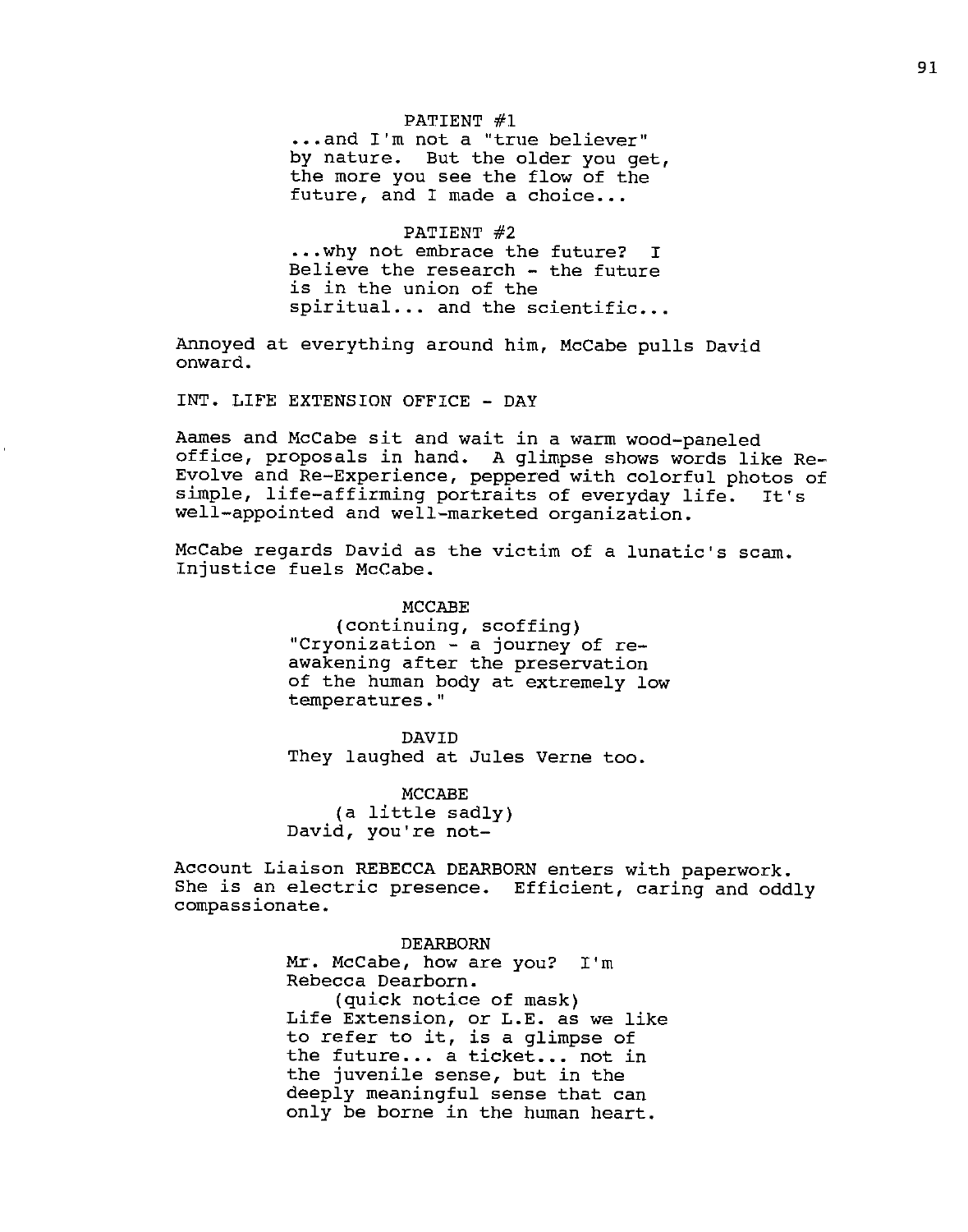The DNA codes of the human body have been broken. Soon, heart ailments, cancer and so much more,<br>will be a thing of the past. Very will be a thing of the past. simply, your anguish... your discontent... even your death is no longer necessary in a traditional sense. Whatever malady that hides behind that mask... is temporary.

She looks directly at David, and it stirs him. McCabe studies her, and the operation. He thirsts for clues. David flips through the folder - toward the back, a panel of photos of storage tanks. Lavishly and warmly photographed, just like next year's cars in a magazine.

#### DEARBORN

Within an hour of your passing, L.E. will transfer your body to a vessel where you will be sealed and frozen at 196 degrees below zero. Power outages, earthquakes, nothing will effect your suspension-hibernation.

## MCCABE

*Did* you sign this contract, David?

David looks down at pamphlet, looks up.

DAVID

What's the "Lucid Dream" option?

DEARBORN Good choice. The Lucid Dream is Life Extension's newest option. For a little extra, we offer the cryonic union of science and entertainment.

## MCCABE

(rueful, skeptical) "Cryo-tainment."

Dearborn spreads apart the paperwork on her desk to reveal a thin Video Monitor built into the glass table-top. Aames and McCabe peer into the table-top as Dearborn presses play.

> DEARBORN Some find this presentation helpful.

(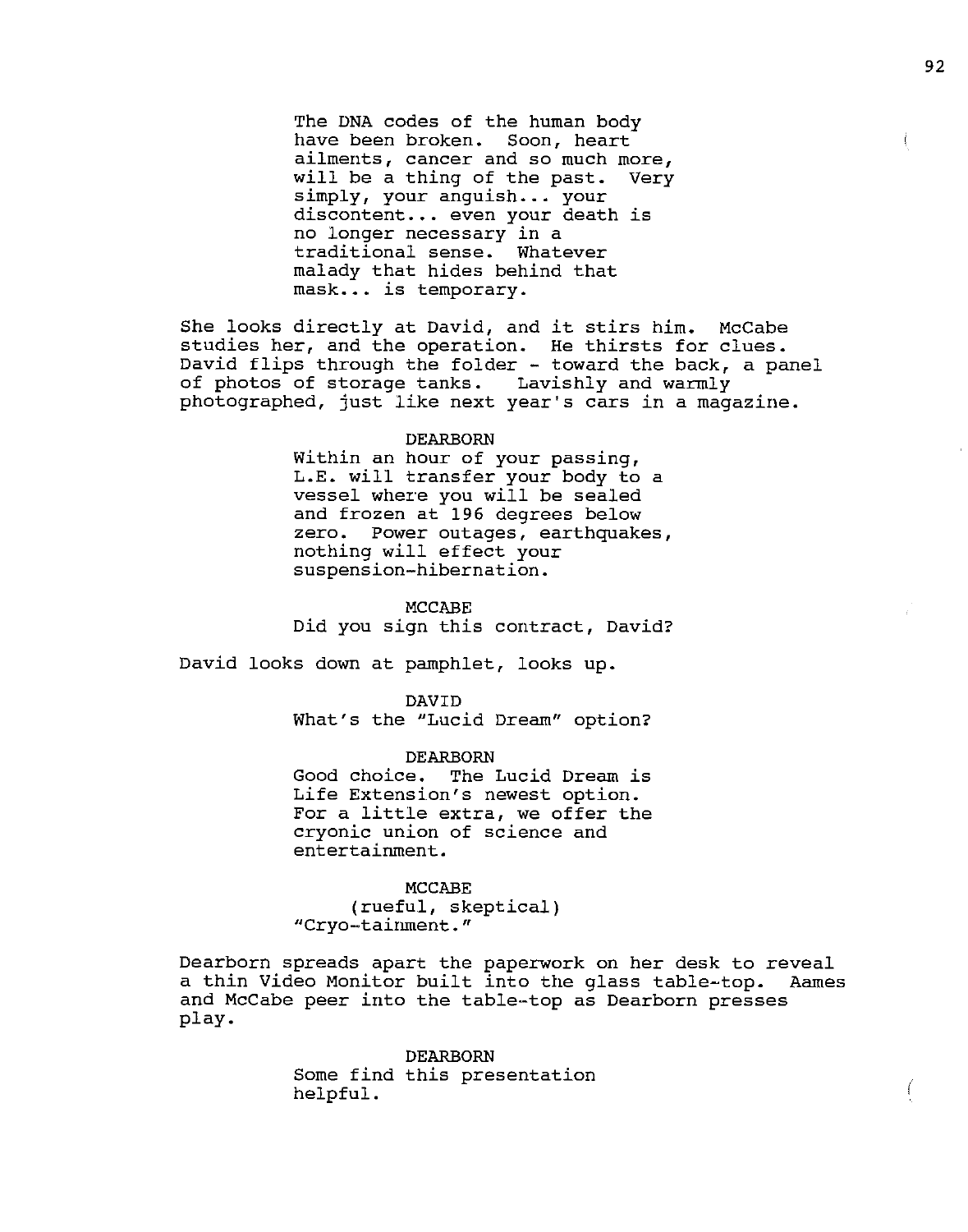INTERCUT

# ON MONITOR - THE PRESENTATION

An appealing presentation begins -- Man's Life. A generic happy-looking Man with graphics floating out of his mouth: Re-Emerge •.•. Re-Store ••. Re-Invent ... a voice takes over for Dearborn. A wonderfully comforting tone is present in the narration. Like that of a parent.

> NARRATION Portrait of a modern human life. American, male. (highlighting stage) Birth. (highlighting another stage) ... and Death. Imagine that you are suffering from a terminal illness. You'd like to be cryonized, but you'd rather be resurrected to continue your own<br>life, as you know it now. L.E. life, as you know it now. offers you the answer. Upon resurrection you will continue in an ageless state - preserved - but living in the "present" with a future of your choosing.

VIDEO MONITOR - THE PRESENTATION

Push in on a door that opens to a panel of steel compartments. Music and atmosphere are seductive and compelling.

> NARRATION (CONT'D) Your death will be wiped from your memory. Your life will continue as a realistic work of art, painted by you, minute-to-minute. And you'll live it with the romantic abandon of a summer  $day...$  with the feeling of a great movie, or a pop song you always With no memory of how it all occurred, save for the knowledge that everything simply... improved. And in any instance of discontent, you'll be visited by Technical Support.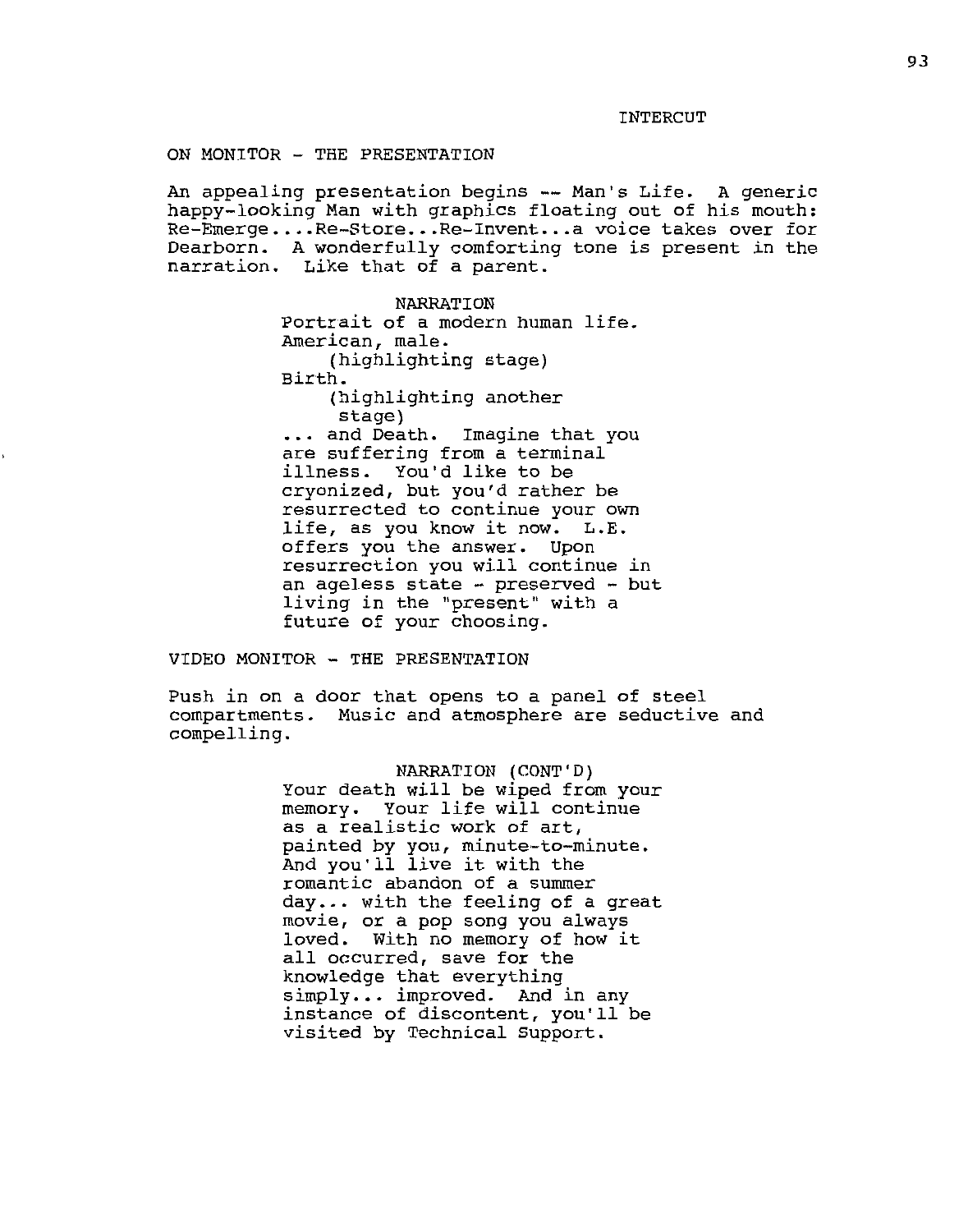Shot of Edmund Ventura holding a Life Extension folder in his arms. Graphic reads: Tech Support.

> NARRATION (CONT'D) It is all just around the corner, the day after tomorrow.

MONITOR - THE PRESENTATION

The words: LIFE, PART TWO drift onto the screen, obscuring the phase marked: Death.

> NARRATION Another chapter begins seamlessly, a living dream. Life Extension's promise to you. Life -- Part Two.

> > DEARBORN

A living dream.

MCCABE Your death will be wiped from your memory. I guess I missed that one in USA Today.

David sits, reeling from the revelation he may be living a Lucid Dream.

DAVID

... a dream... What if there was a mistake? What if the dream became a nightmare?

DEARBORN Of course, your subconscious can always play tricks on you. The subconscious is a very powerful  $t$ hing  $-$ 

SIDE-ANGLE CU MCCABE

Sits forward. He turns to David with great strength, worried for him.

> MCCABE Did you sign a contract with these people, David?

> DEARBORN (continuing) -but this is a serious business. The Lucid Dream is worth the risk.

 $\left($ 

Ļ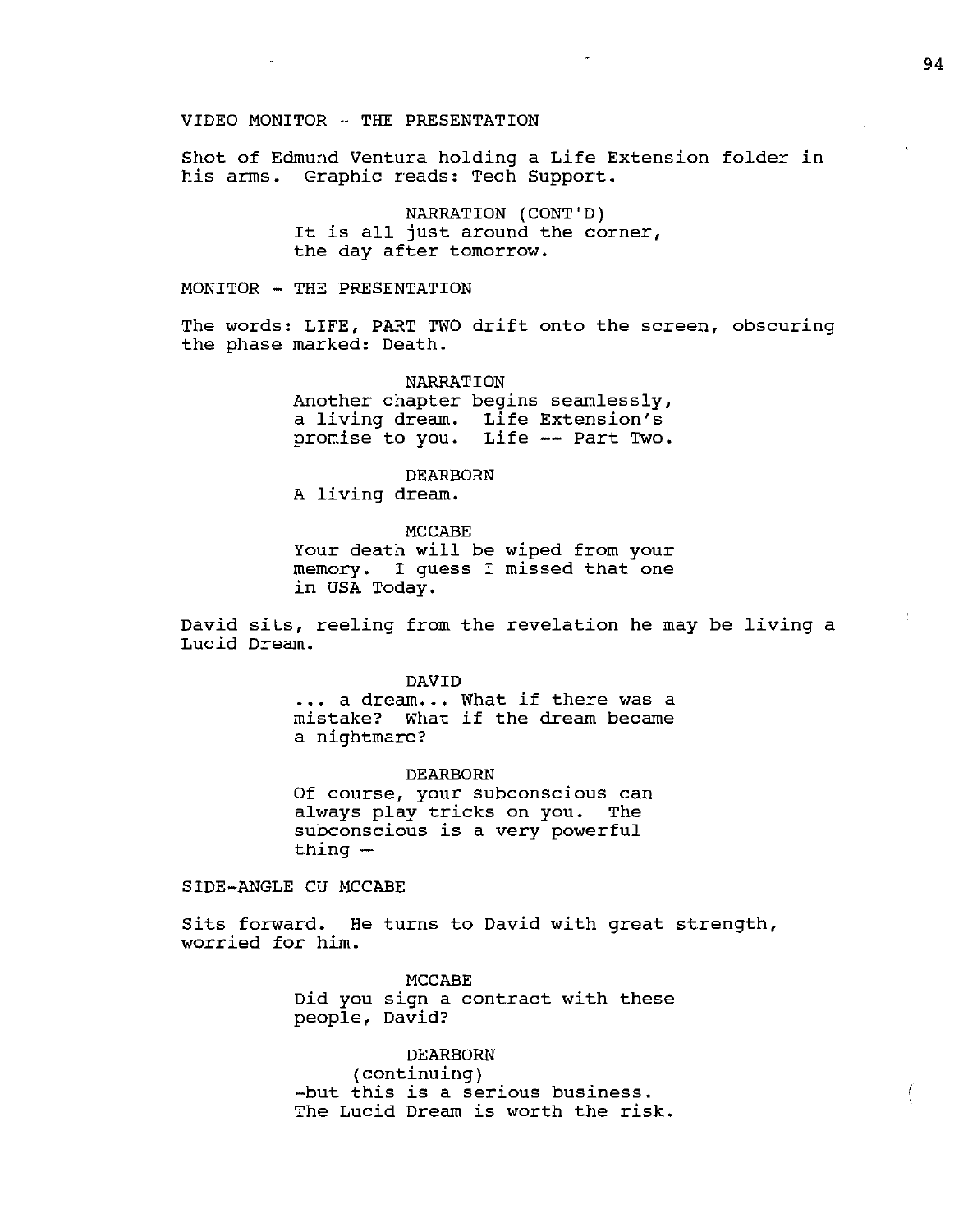And what is any life, if not the pursuit of a dream? The dream of peace. The dream of achievement. The dream of hearing someone saying these words, when they truly mean them.

David is deeply moved as he listens. Somewhere, music begins to play. It is The Beach Boys' "Good Vibrations."

DEARBORN

I love you, David. Te Quiero. Roam free, David. Most of us live our whole lives with no real *adventure* to call our own. It's hard to comprehend...but they laughed at Jules Verne too.

DAVID This is a revolution of the

the mind.

DEARBORN This is a revolution of mind.

CLOSE FRONTAL SHOT OF DAVID AAMES

David *pulls off his mask*. He runs out.

INT. LIFE EXTENSION CORRIDOR - DAY

David storms around the corner from Dearborn's office, yelling, raving.

> DAVID I want to wake up! I want to wake up!

Aaron grabs for him. David wrenches free.

## DAVID TECH SUPPORT!

David runs down the corridor and into the elevator, Aaron chasing after him.

> DAVID It's a nightmare!

The doors shut. Music rising.

INT. EMPTY LOBBY - DAY

David runs out of the elevator, into the empty lobby. Shot cranes up to reveal he is utterly alone, reminiscent of the much-earlier Times Square shot.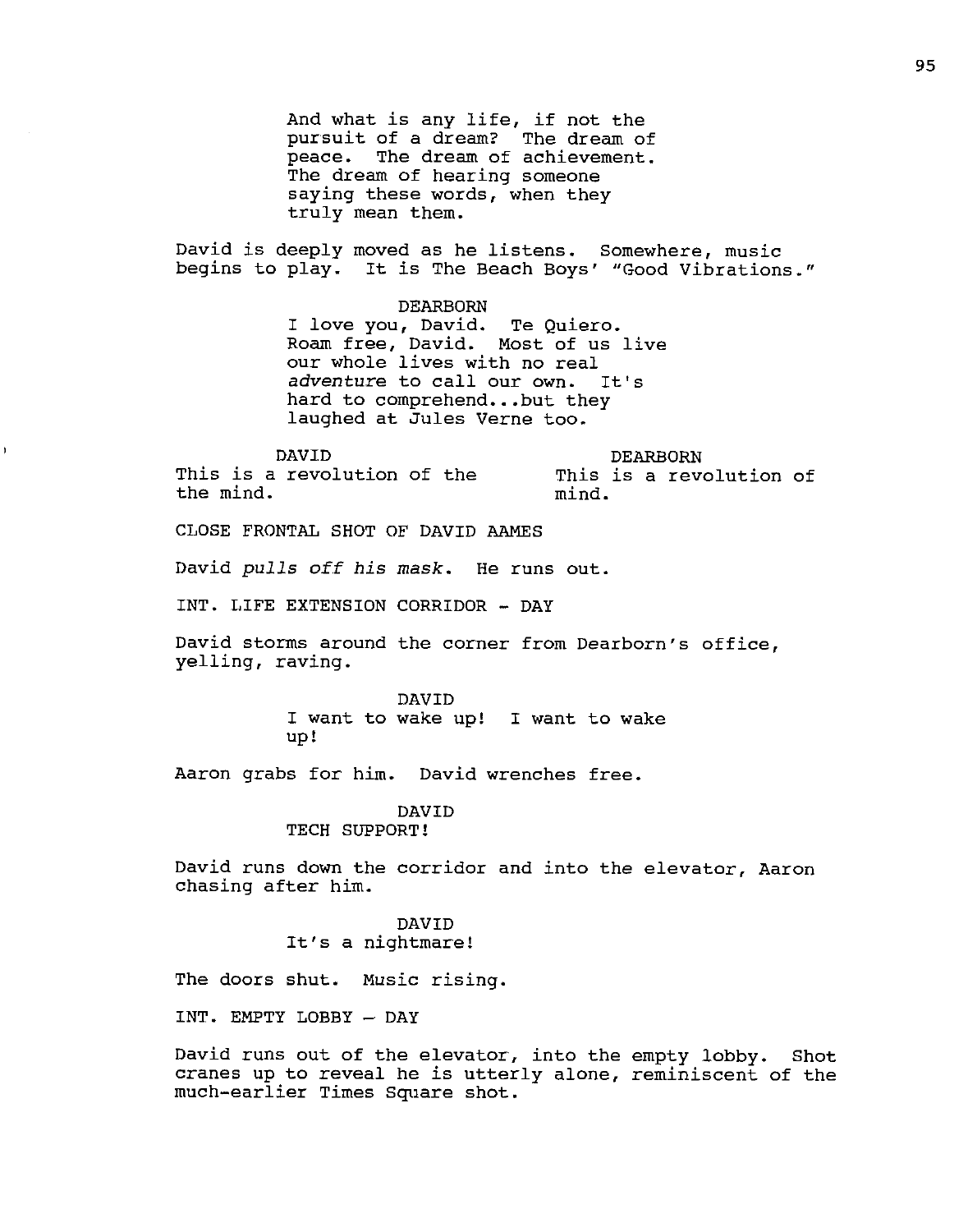## DAVID Tech Support!!

Music stops. We hear the ding of the elevator.

CLOSE ON DAVID

Who turns and approaches the elevator, exiting frame.

INT. ELEVATOR - DAY

David enters the elevator to see Edmund Ventura, calmly waiting.

> VENTURA David Aames. I think it's time we<br>had a proper re-introduction. I'm had a proper re-introduction. Edmund Ventura from the Oasis Project, formerly Life Extension --<br>L.E.

DAVID Tech support.

VENTURA Yes, I'm your Tech Support. We first met 150 years ago.

DAVID Oh shit. You sold me the Lucid Dream.

Ventura smiles.

DAVID Well, what the hell happened?

## VENTURA

I tried to warn you in the bar. I told you to exercise control, that it all depended on your mind. All of this, everything is your creation. And we're now heading toward your true moment of choice.

DAVID "True moment of choice?"

VENTURA

Yes.

DAVID When did the Lucid Dream begin?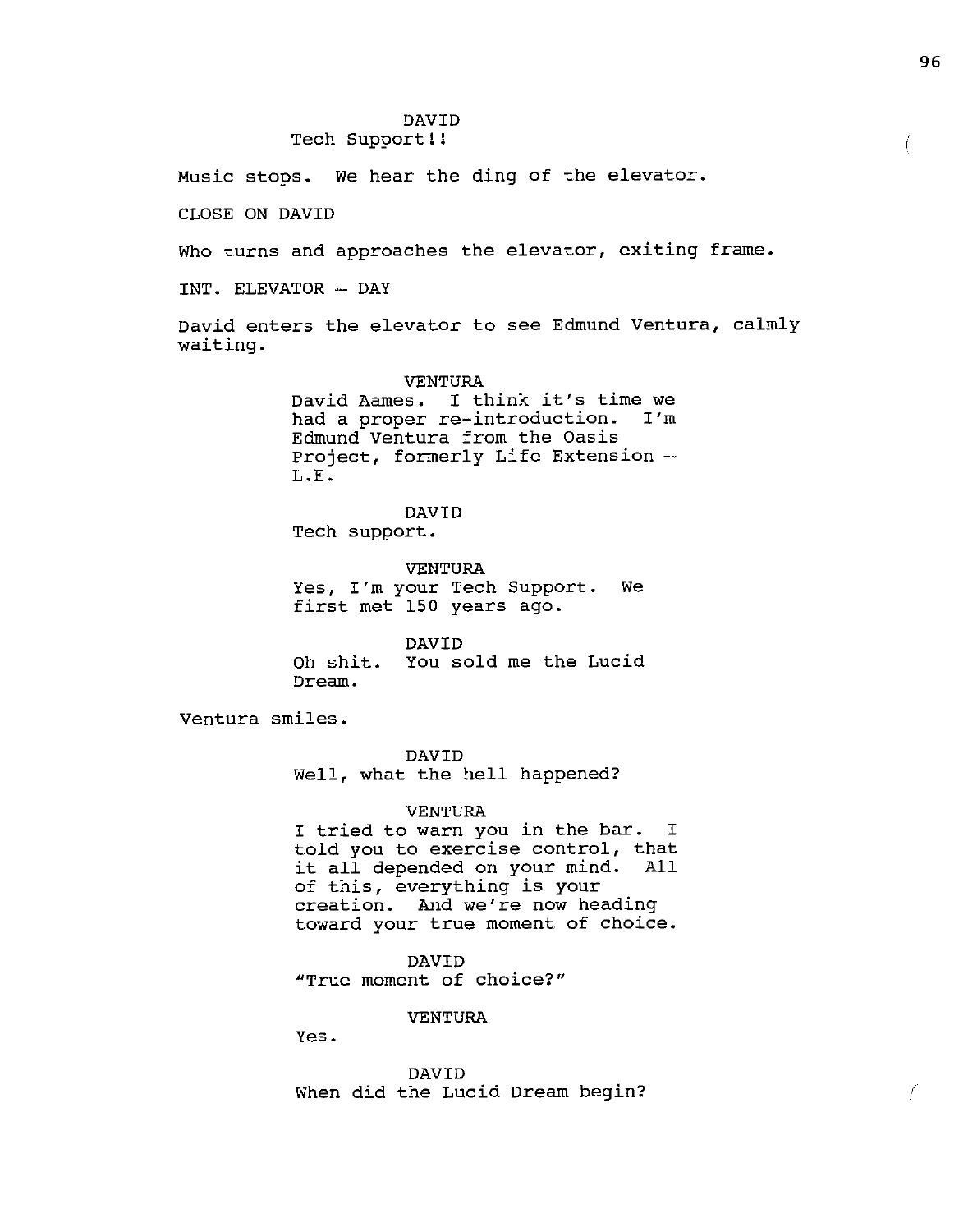VENTURA Remember the day of the nightclub?

DAVID (trying to remember) Yes.

EXT. SOFIA'S APARTMENT - NIGHT - FLASHBACK

David is collapsed on the ground. His mask clutched in his hand, passed out. Rhythmic score.

> VENTURA (with importance) That night, when Sofia left you and you fell asleep on the pavement, that was the moment you  $chose$  for the splice...

DAVID (remembers the word) The splice?

FADE OUT ON MASK

The mask has tumbled out of his hand.

VENTURA Splice. The end of your "real" life and the beginning of L.E.'s Lucid Dream. A splice of many years which passed while you were frozen and dreaming.

FADE UP ON MASK

A moody day dawns. David's mask is just outside the reach of his outstretched hand.

ON DAVID PASSED OUT ON STREET

Sofia's hand reaches in, and awakens him. Everything is suddenly a little more vivid, a little more super-real.

> SOFIA Open your eyes.

They walk away, down the street, into a beautiful Vanilla Sky. Sofia slips her arm around his shoulder, as we've seen earlier.

> VENTURA From the moment you woke up on that street, nothing was "real" in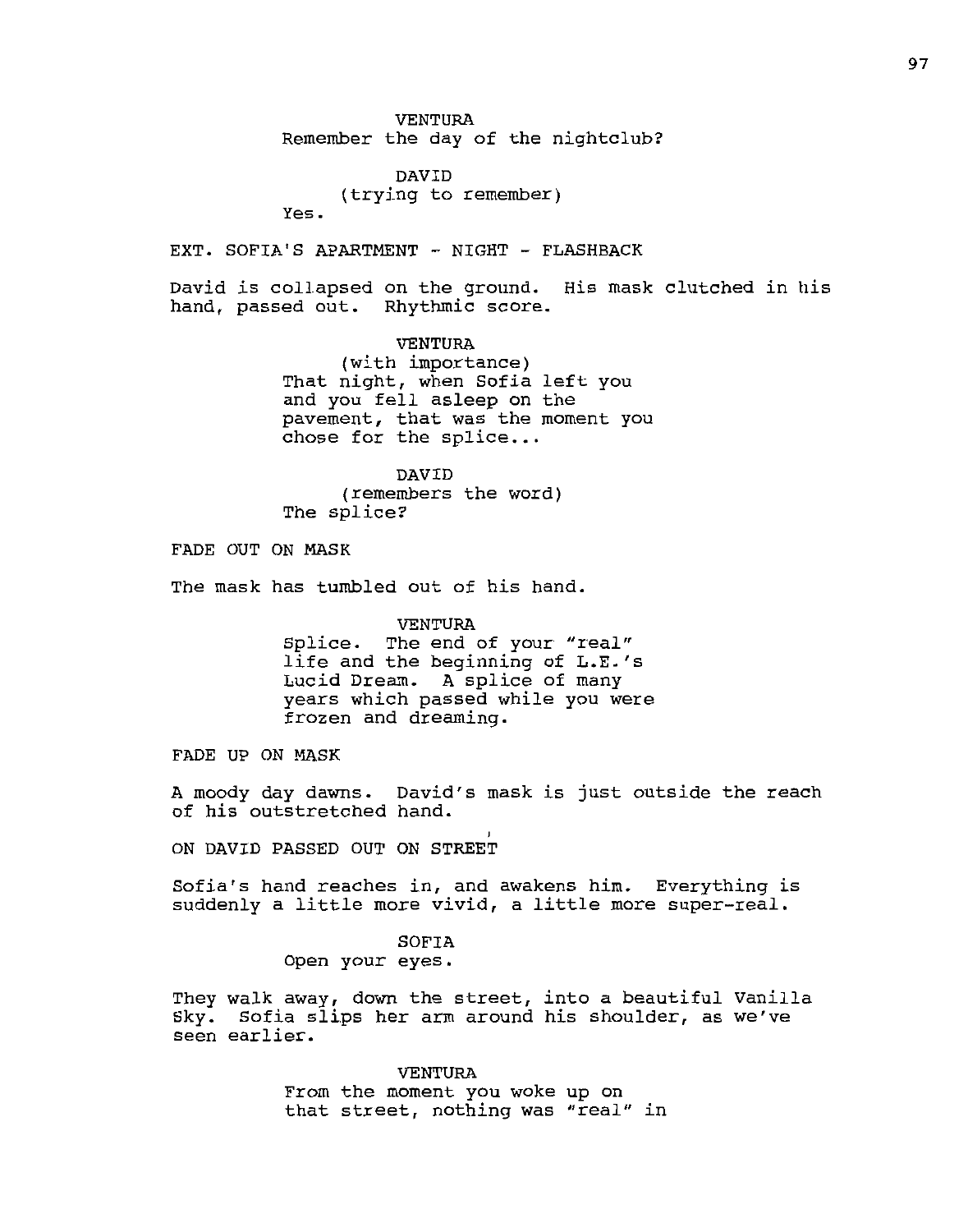a traditional sense. Your Lucid Dream is monitored by Life Extension, and a panel of experts who follow your every thought. Even at this moment.

INT. ELEVATOR - DAY

The scene continues as David Aames rides the elevator. The compartment now rises above the first seven floors to reveal they are traveling upwards in an exterior elevator. Other skyscrapers pass by outside the window.

> VEN'rURA Forgive me. I'm blowing your mind.

David looks down with dread.

DAVID I'm not a big fan of heights.

VENTURA

I know. (continuing) We erased what really happened from your memory.

DAVID (reaching to understand) ... erased?

VENTURA Replaced by a better life under these beautiful Monet-like skies.

DAVID (recognizing pieces) My mother's favorite.

VENTURA That's right. A better life because you had Sofia.

ON SOFIA AND DAVID - FLASHBACK

walking down the center of the Village Street.

VENTURA And you sculpted your Lucid Dream out of the iconography of your youth.

€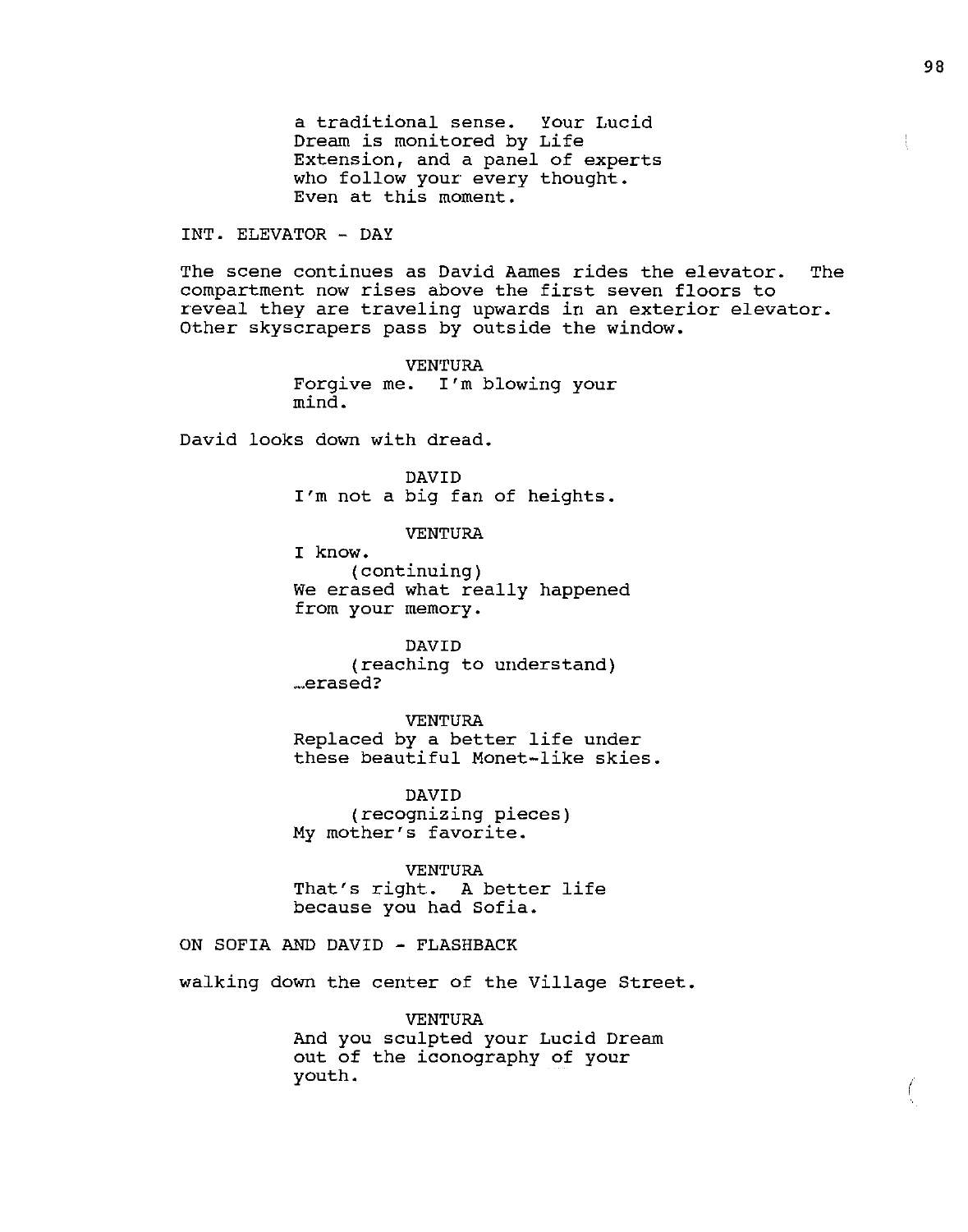## A FLASH OF FAMILIAR IMAGES

from the life and psyche of his youth. Mirrored in David's life in moments we've already seen.

> VENTURA An album cover that once moved you ••.

## DAVID An album cover?

ON BOB DYLAN AND SUZE ROTOLO

The cover of "Freewheelin' Bob Dylan." Same pose. Same street.

# VENTURA .•• a *movie* you once saw late at night that showed you what a father could be like...

ON TO KILL A MOCKINGBIRD - MOVIE CLIP

Atticus Finch sits at the breakfast table with his kids.

ON CURTIS MCCABE AND DAVID AAMES IN UNIT - FLASHBACK

The exact pose as McCabe and David talk in one of their prison conversations.

## VENTURA

... or what love could be like...

ON SOFIA LAUGHING AT TABLE OF FLORENTINE'S - FLASHBACK

Her head held high, laughing.

ON JEANNE MOREAU - MOVIE CLIP

laughing in the same way, a moment from "Jules et *Jim."* 

INT. ELEVATOR - DAY

The compartment hurtles upwards, rising higher than the surrounding buildings.

> VENTURA This was a kind woman, an individual, more than your equal.

Ventura nods wistfully. He fell in love with her a little, too.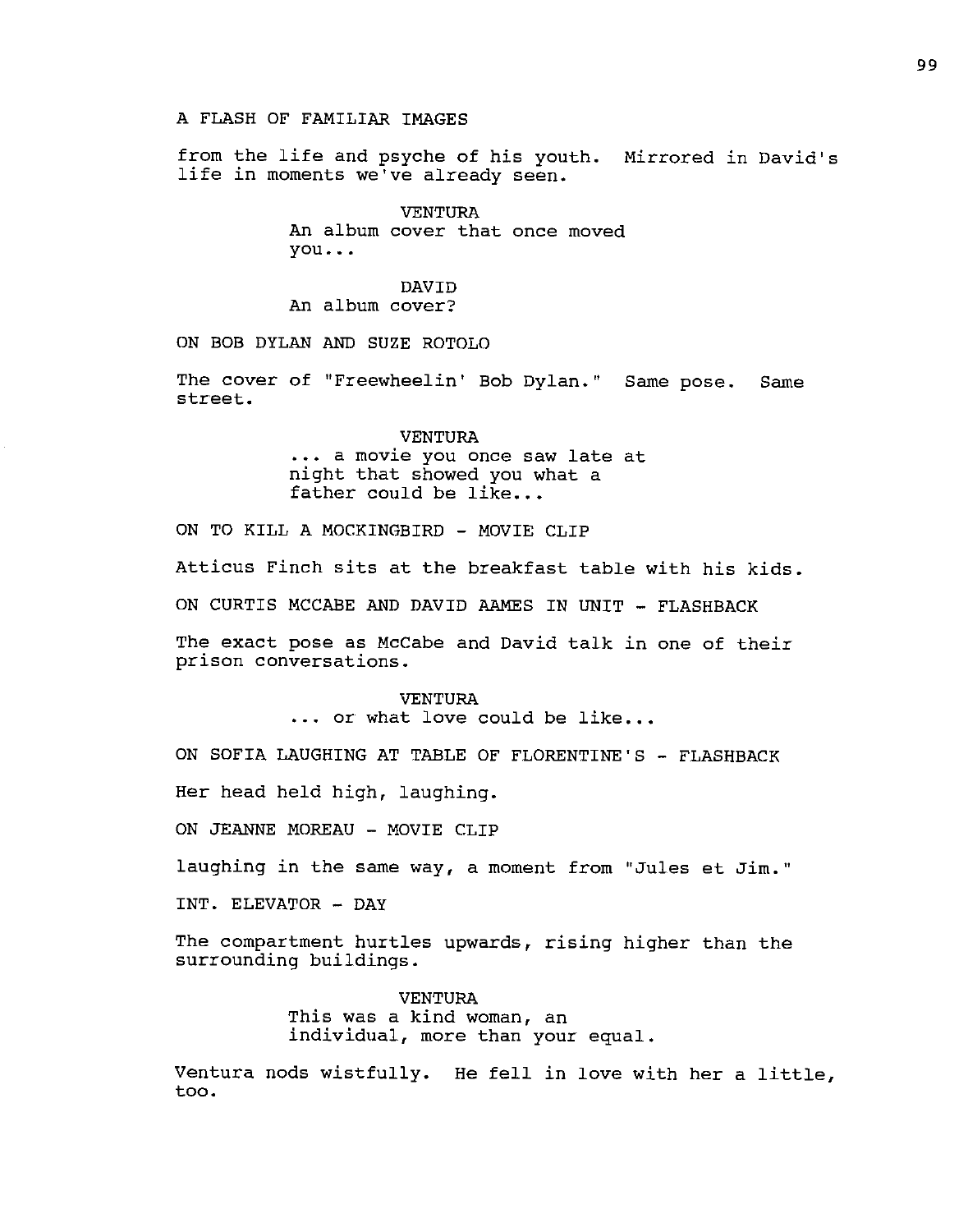(

### VENTURA

You barely knew her in real life, but in your Lucid Dream, she was your savior.

 $ON$  DAVID  $-$  SLIGHT PUSH

trying to remember, feeling the flashes of truth in brief moments. And then a bracing, challenging realization that something went wrong.

> DAVID What happened in my real life? Something happened. What did you erase?

VENTURA Do you really want to know?

HIGH ANGLE SHOT OF DAVID

almost nauseous

DAVID Tell me everything.

EXT. NIGHTCLUB STREET - DAY

Match push in on David rising to his feet. His disfigured face thunders with a massive migraine. The exact shot we once saw as David and Sofia walked away together. This time, David is alone.

#### VENTURA

The morning after the nightclub, you woke up on that street, hungover and along. You got up and walked away. You never saw Sofia again.

DAVID I didn't kill Sofia.

#### VENTURA

No.

ON DAVID - IN ELEVATOR

He can't remember any of this. And then...

#### VENTURA

You battled your board, the Seven Dwarves, for control. In the end it was Thomas Tipp, your father's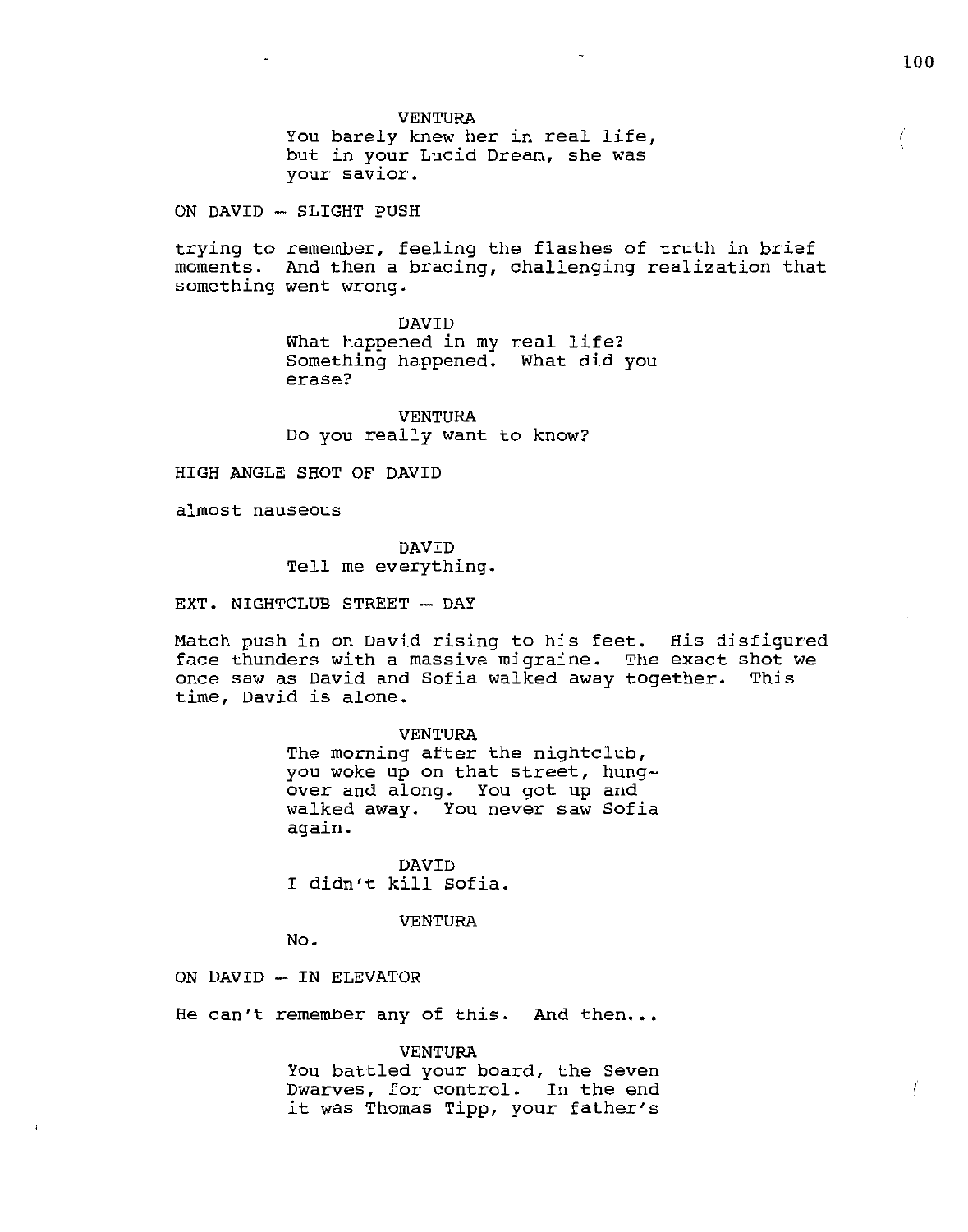friend, the one whose job you saved, who wrenched the company back in your control.

INT. RISE PUBLICATIONS - DAY - FLASHBACK

David exits the company elevator and returns to Aames Publications. Tipp is out in front of the employees and staffers who welcome him back.

> DAVID (warmly) Tommy. (vague memories) But then... somebody died.

INT. DAVID'S APARTMENT - NIGHT

David sits in front of the computer in bad physical shape.

VENTURA You longed for Sofia. You shut yourself away for months. You were alone. You couldn't take the pain anymore. Headaches ••. you could barely function.

DAVID I found you on the Internet. I signed the contract with you. And then...

INT. MOTEL - NIGHT - FLASHBACK

Aames takes pills, collapses. Music plays.

PUSH INTO CLOSE UP ON DAVID IN ELEVATOR

DAVID

I remember .••

It comes back to him, powerfully.

DAVID Somebody died. It was me.

ON DAVID IN BODY BAG - FLASHBACK

It's zipped up.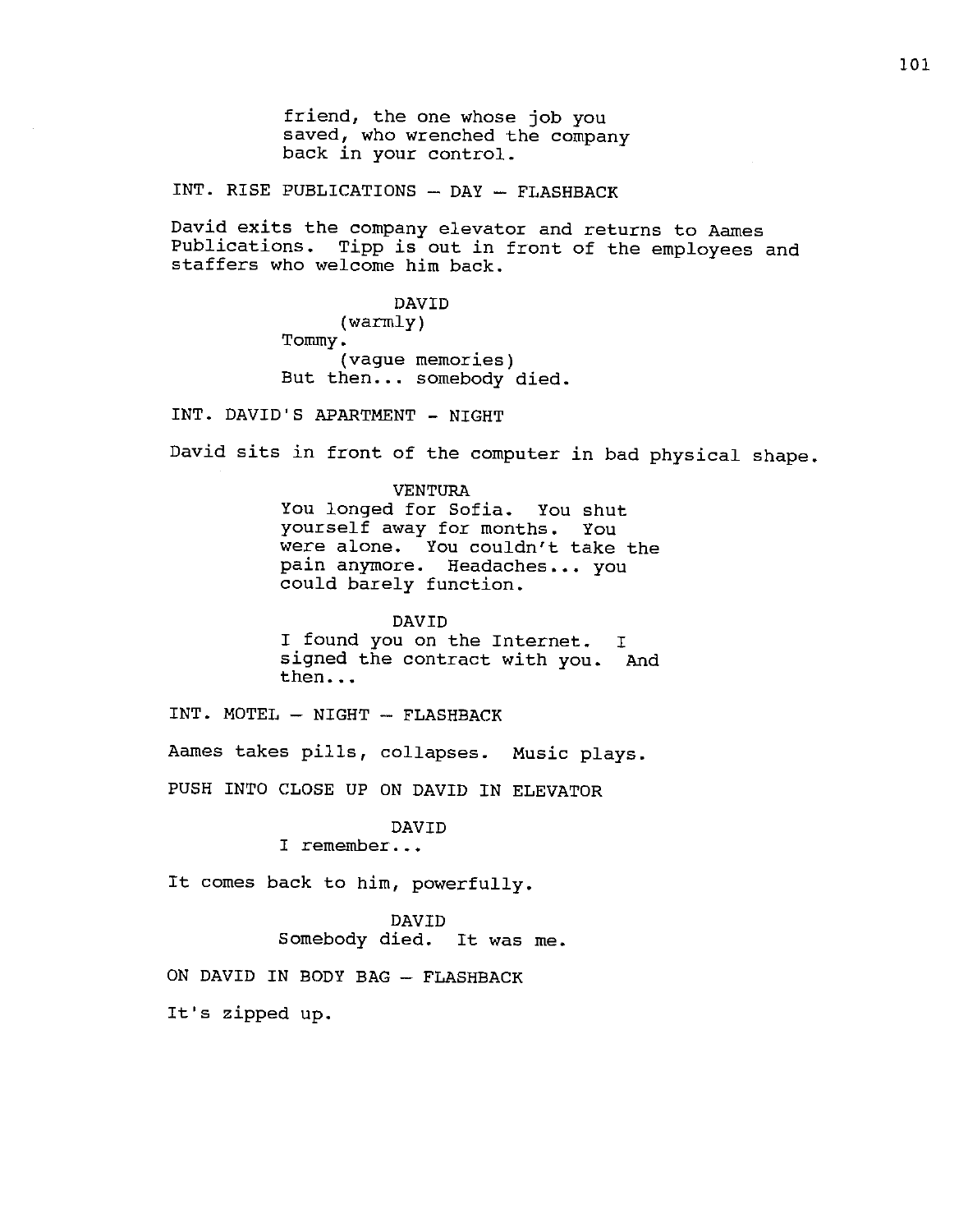The plastic-wrapped body of David Aames is slipped into a tube, which is clamped shut. A Christmas tree in the background, as music continues.

> VENTURA And on a day in late December, you gave yourself to us. You're now in a suspended state.

INT. DAVID'S APARTMENT - MEMORIAL - DAY

Friends and family clog the old apartment. Shelby looks out into the hallway and sees an old acquaintance.

> VENTURA Your friend Brian Shelby threw a three-day memorial in your old home. He was a true friend.

INT. DAVID'S APARTMENT - DAY

Sofia ventures into David's apartment alone, taking in the environment and remembering the best moments of her brief encounter with David.

> VENTURA You were missed, David.

She moves into close-up, and we see the wonder and the joy of a perfect love, nearly attained. She soaks in the beautiful, painful mystery of life.

> VENTURA It was Sofia who never fully recovered. It was she who somehow knew you best. And like you, she never forgot that one night where real, true love seemed possible.

FLASHBACK - DAY

David contemplates getting into the car with Julianna. He makes the choice that will change this, and his next life.

> VENTURA Consequences, David. It's the little things.

INT. DAVID'S APARTMENT - DAY

Sofia exits the shot and we're left with an empty frame.

102

€

É,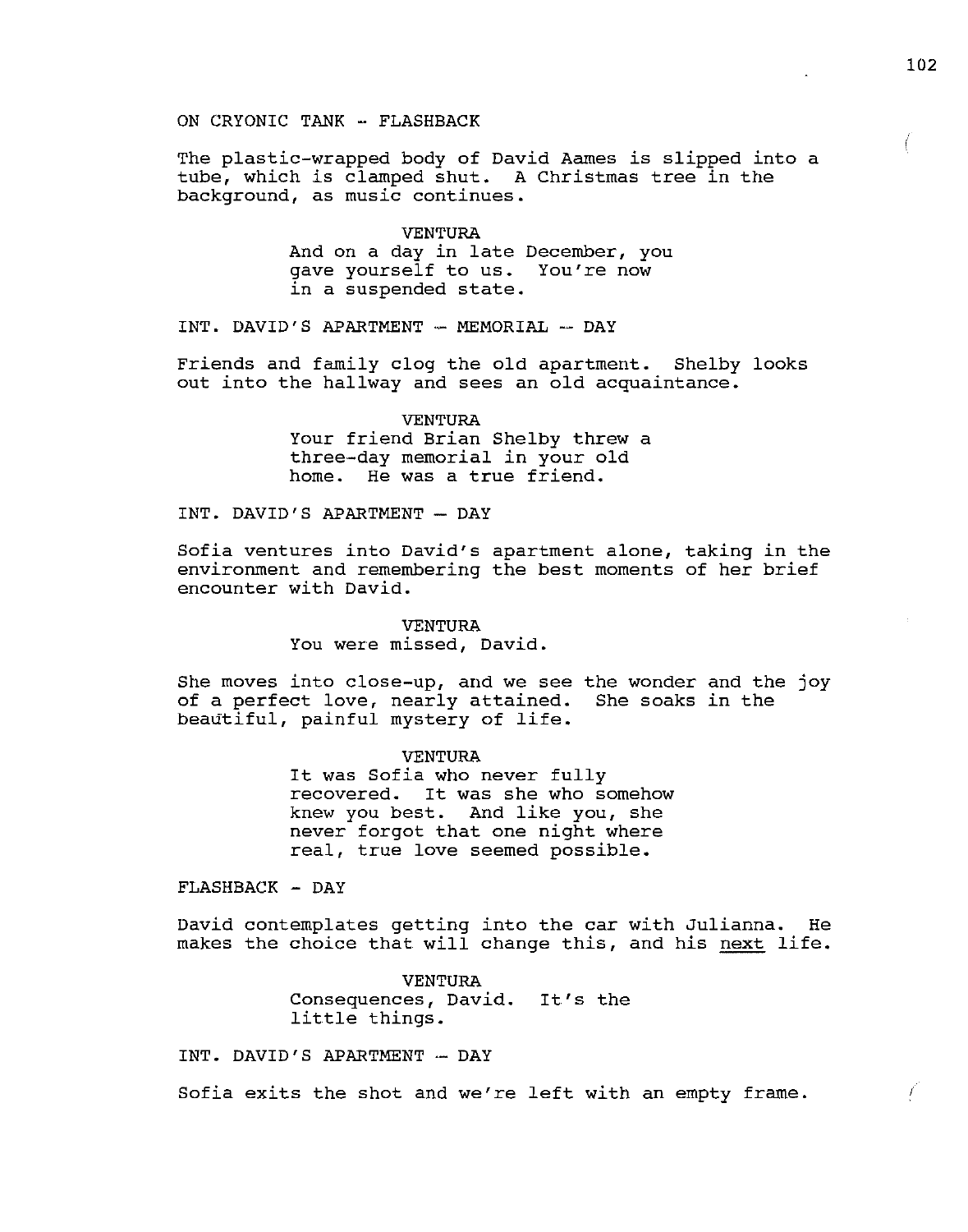ON DAVID - IN ELEVATOR

David turns from looking out the window of the elevator.

DAVID (tears in eyes) The little things. There's nothing bigger, is there?

EXT. ROOFTOP - DAY

David and Ventura exit the elevator onto the rooftop.

VENTURA Your subconscious did create problems. Your dream turned into a nightmare. The glitch has been corrected.

DAVID

So all I have to do is imagine something? If I wanted McCabe to come back, right now

McCabe comes flying out of the door.

MCCABE David. Listen to me. These people are dangerous. We're in trouble. We need to get off this roof now.

MCU DAVID

Who turns from McCabe to Ventura.

Ventura leads David away.

VENTURA We're now on "pause". And you're about to return to your Lucid Dream...

MCCABE

**"Pause"?** 

VENTURA

(continuing) ... with all of the upgrades. You won't remember any of this, nor be charged for the technical support. It is now your moment of choice. You can return to your Lucid Dream, and live a beautiful life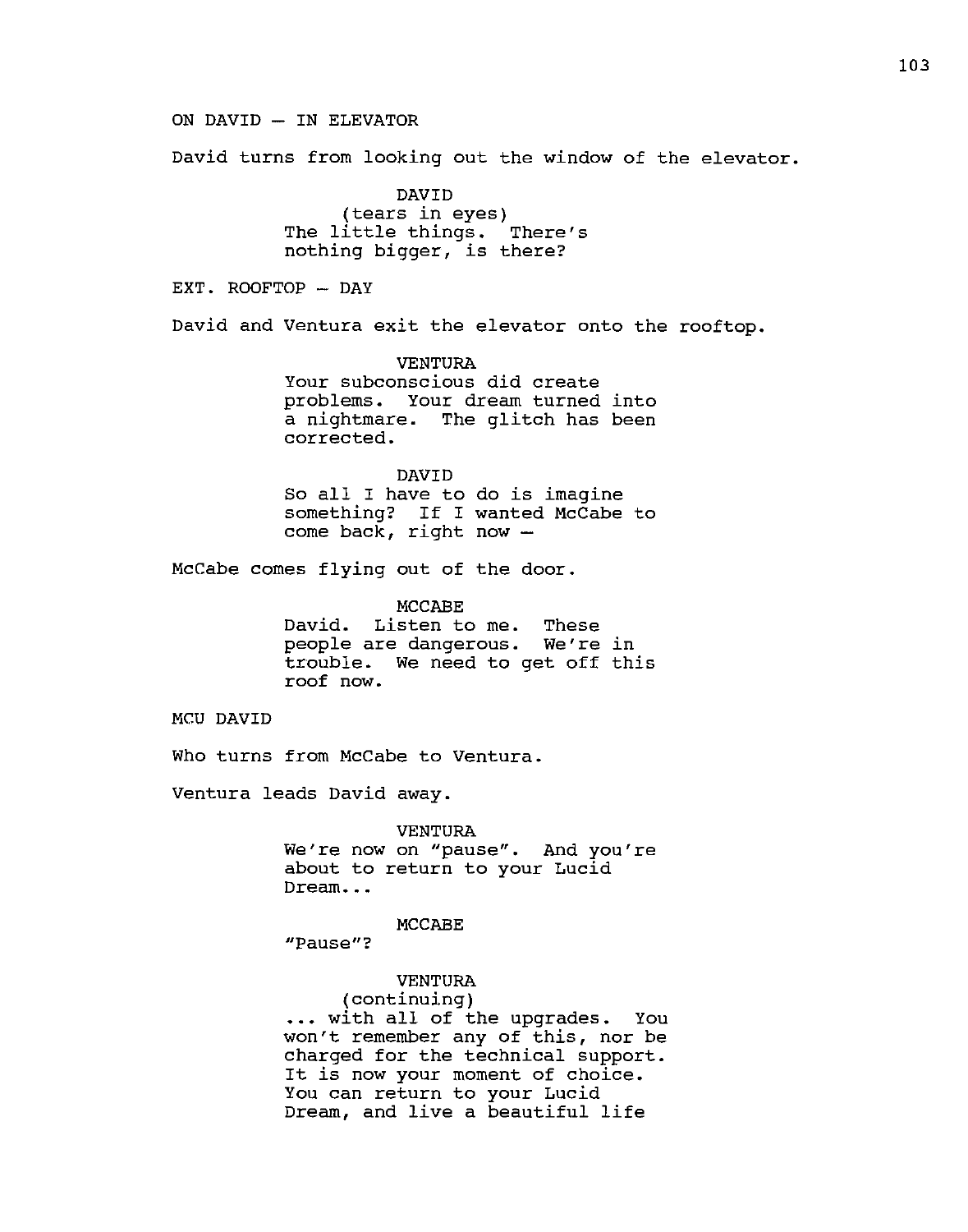Ventura gestures to the city beyond, as they come to a halt.

CLOSE ON DAVID

DAVID The world out there. And you can bring me back, just like Benny the Dog.

CLOSE ON VENTURA

The client is starting to understand.

VENTURA

Yes. Just like Benny the Dog. Your face and body can now be fixed, of course. But it's very different out there now. Your finances won't last long. Your panel of observers are waiting for you to choose.

Ventura gestures into the camera. He begins walking backwards to the roof's ledge.

> VENTURA There are no guarantees. But remember, even in the future, the sweet is never as sweet without the sour.

David sees that Brian Shelby has now joined McCabe on the roof. He nods to Brian, who nods back.

> DAVID How do I wake up?

VENTURA The decision is yours.

Ventura glances over the edge.

DAVID And I chose this scenario, didn't I?

 $\left($ 

Ĺ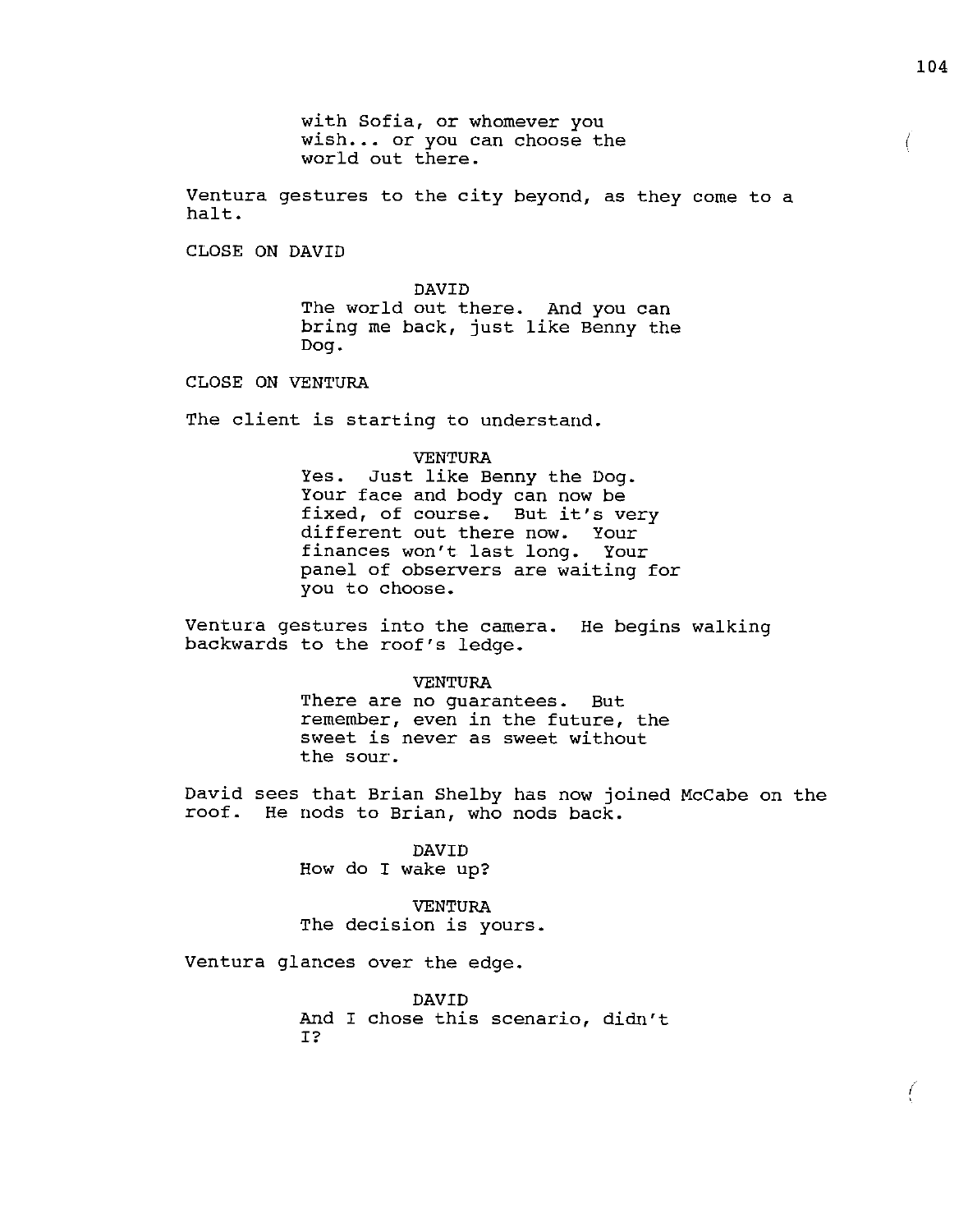VENTURA (enjoying that he understands) Yes, to face your last remaining fear of heights.

MCCABE David, don't listen to him. You were right. This is the Seven Dwarves. It's a set up! You can't trust him.

David looks at McCabe with compassion.

VENTURA Don't feel bad, David. This winning man is your creation. It's in his nature to fight for his existence. But he's not real.

CLOSE ON DAVID

who looks on with compassion.

McCabe fights for himself.

MCCABE I'm real. I have two daughters. You know that.

VENTURA What are their names?

MCCABE

 $I - I -$ 

CLOSE ON DAVID

who feels for McCabe as the apparition crumbles.

MCCABE Mortality as home entertainment. This cannot be the future. Can it?

David regards McCabe. Once dynamic, McCabe now seems unsure of his own existence. Slowly, always looking at David, he settles into the truth of his very being. With great nobility, McCabe shoves his hands into his pockets and faces his own destiny... or lack thereof.

MCCABE

(quietly) Goodbye.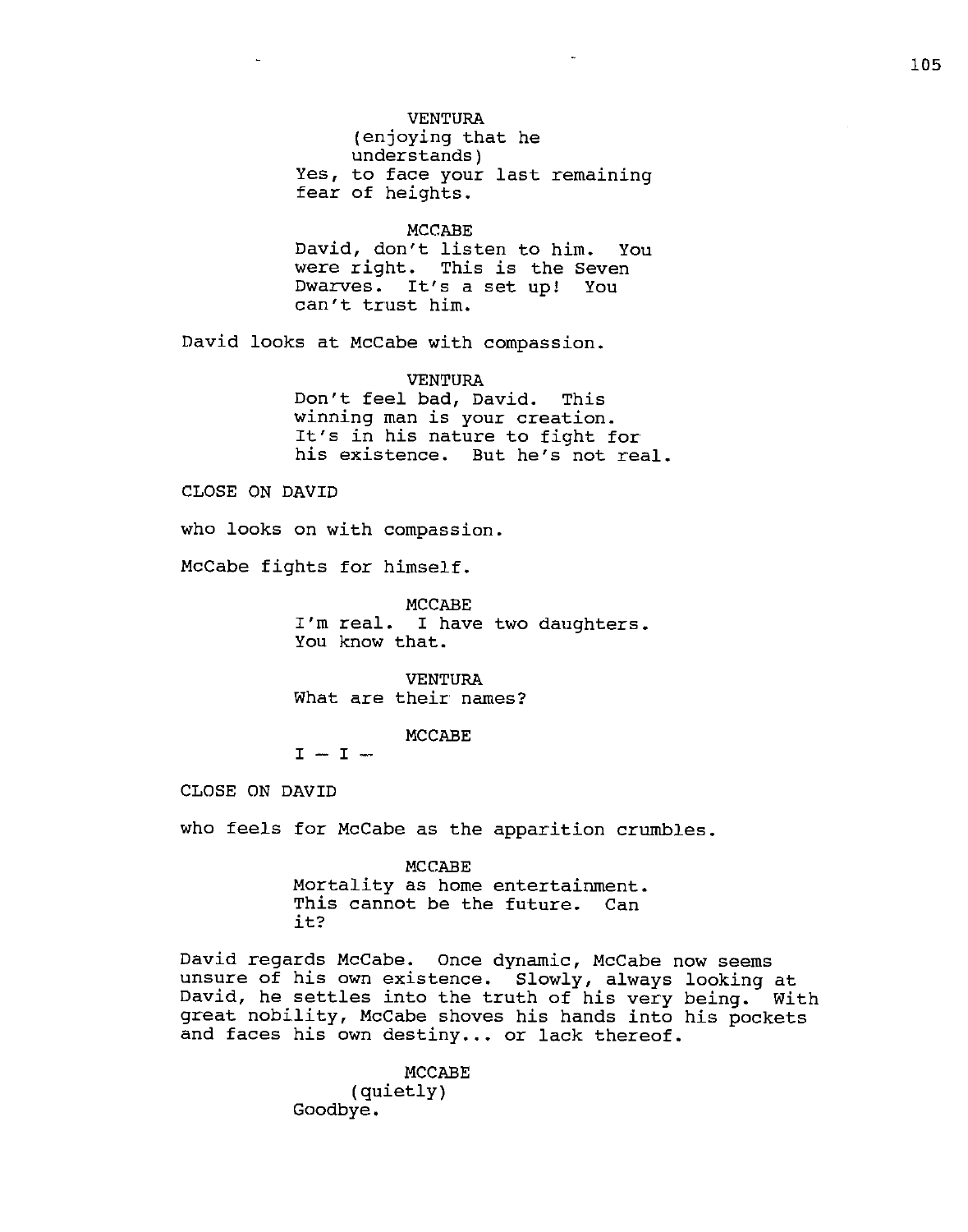It's been a brilliant journey of self-awakening, and you've simply got to ask yourself  $-$  what is happiness to you?

CLOSE PUSH IN ON DAVID AAMES

His moment of realization.

DAVID I want to live a real life. I don't want to dream any longer.

VENTURA Any last wishes?

DAVID Let them out there read my mind.

VENTURA

I wish you well, David.

Music rises as he turns to see Sofia. He moves to her. She touches his cheek. His face is restored. They embrace.

> DAVID Look at us. I'm frozen, and you're dead. And I love you.

SOFIA It's a problem.

DAVID I lost you when I got in that car. I'm sorry.

She looks at him, beguiling and understanding.

DAVID But remember what you told me once? Every passing minute is another chance to turn it all

around.

She kisses him.

SOFIA I'll find you again.

She regards her lost love, taking him in. David treasures his last moments with her.  $\frac{1}{2}$  and  $\frac{1}{2}$  and  $\frac{1}{2}$  and  $\frac{1}{2}$  and  $\frac{1}{2}$  and  $\frac{1}{2}$  and  $\frac{1}{2}$  and  $\frac{1}{2}$  and  $\frac{1}{2}$  and  $\frac{1}{2}$  and  $\frac{1}{2}$  and  $\frac{1}{2}$  and  $\frac{1}{2}$  and  $\frac{1}{2}$  an

Ļ